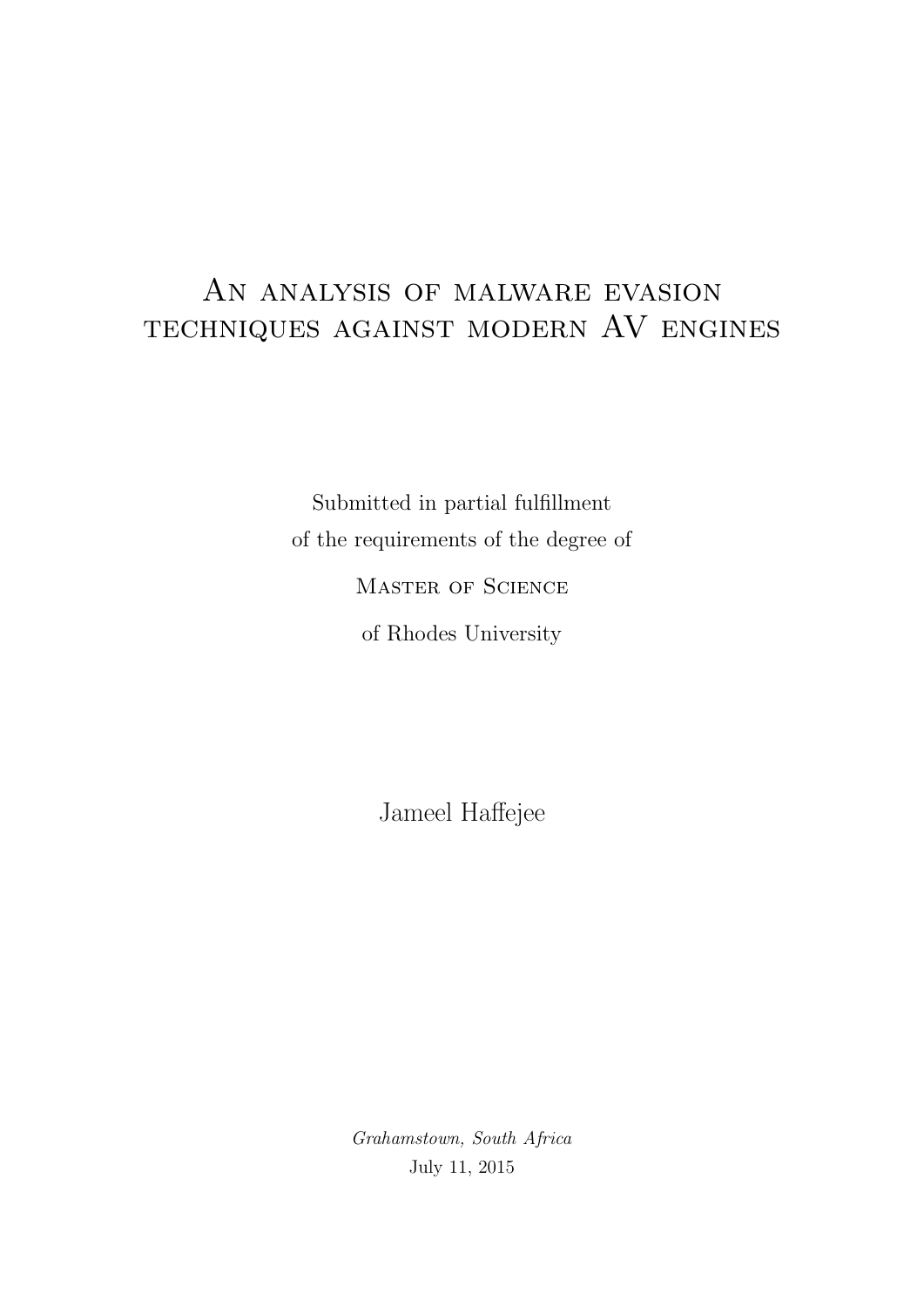#### Abstract

This research empirically tested the response of antivirus applications to binaries that use virus-like evasion techniques. In order to achieve this, a number of binaries are processed using a number of evasion methods and are then deployed against several antivirus engines. The research also documents the process of setting up an environment for testing antivirus engines, including building the evasion techniques used in the tests. The results of the empirical tests illustrate that an attacker can evade multiple antivirus engines without much effort using well-known evasion techniques. Furthermore, some antivirus engines may respond to the occurrence of an evasion technique instead of the presence of any malicious code. In practical terms, this shows that while antivirus applications are useful for protecting against known threats, their effectiveness against unknown or modified threats is limited.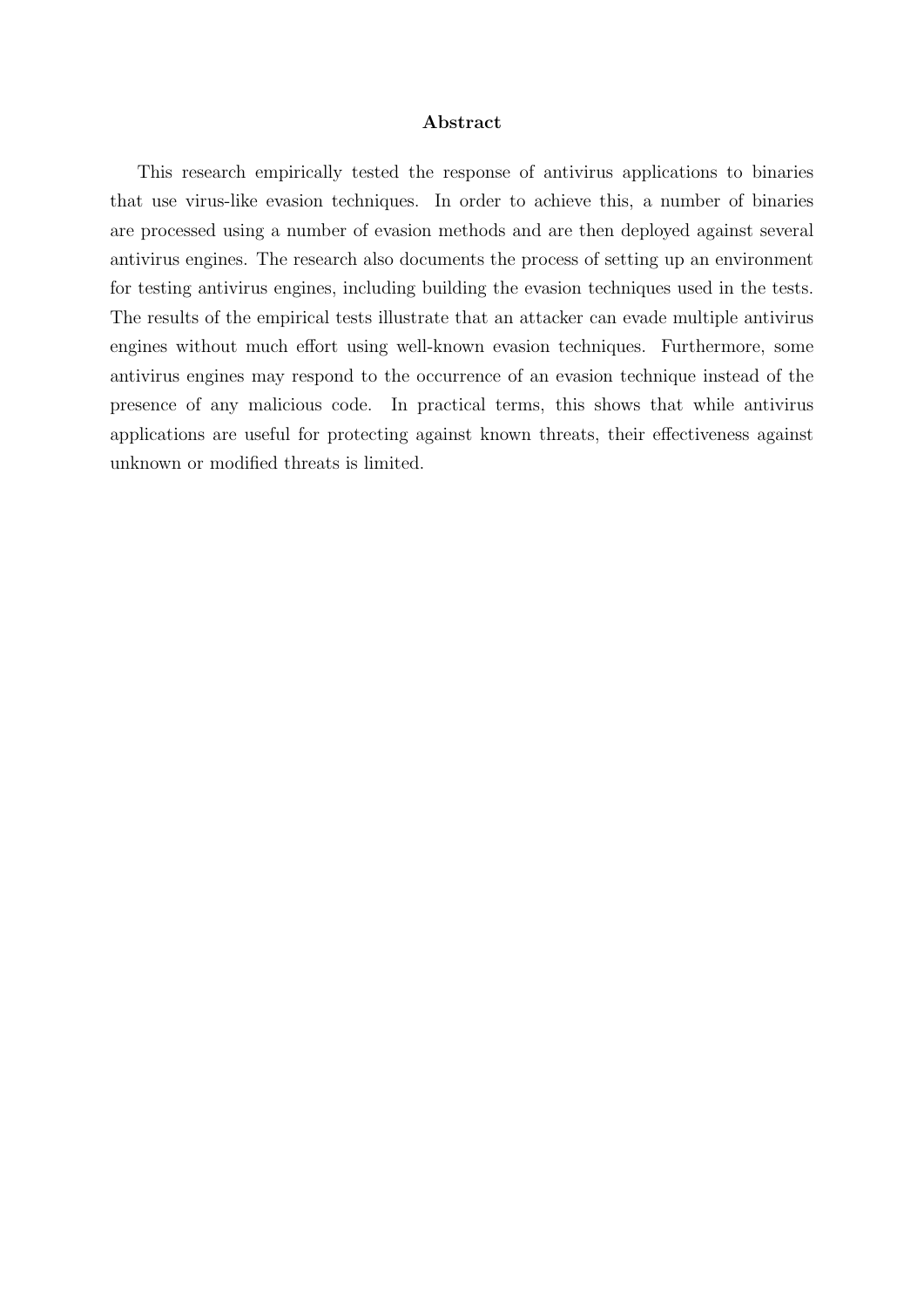#### Acknowledgments

I would like to thank everyone who has helped and supported me during the researching and writing of this thesis. To my parents and Haroon Meer, thank you for encouraging me to get started. My supervisors Barry Irwin, Yusuf Motara and Adam Schoeman: I am grateful for all the constant and invaluable feedback that you provided and for guiding me through the entire process.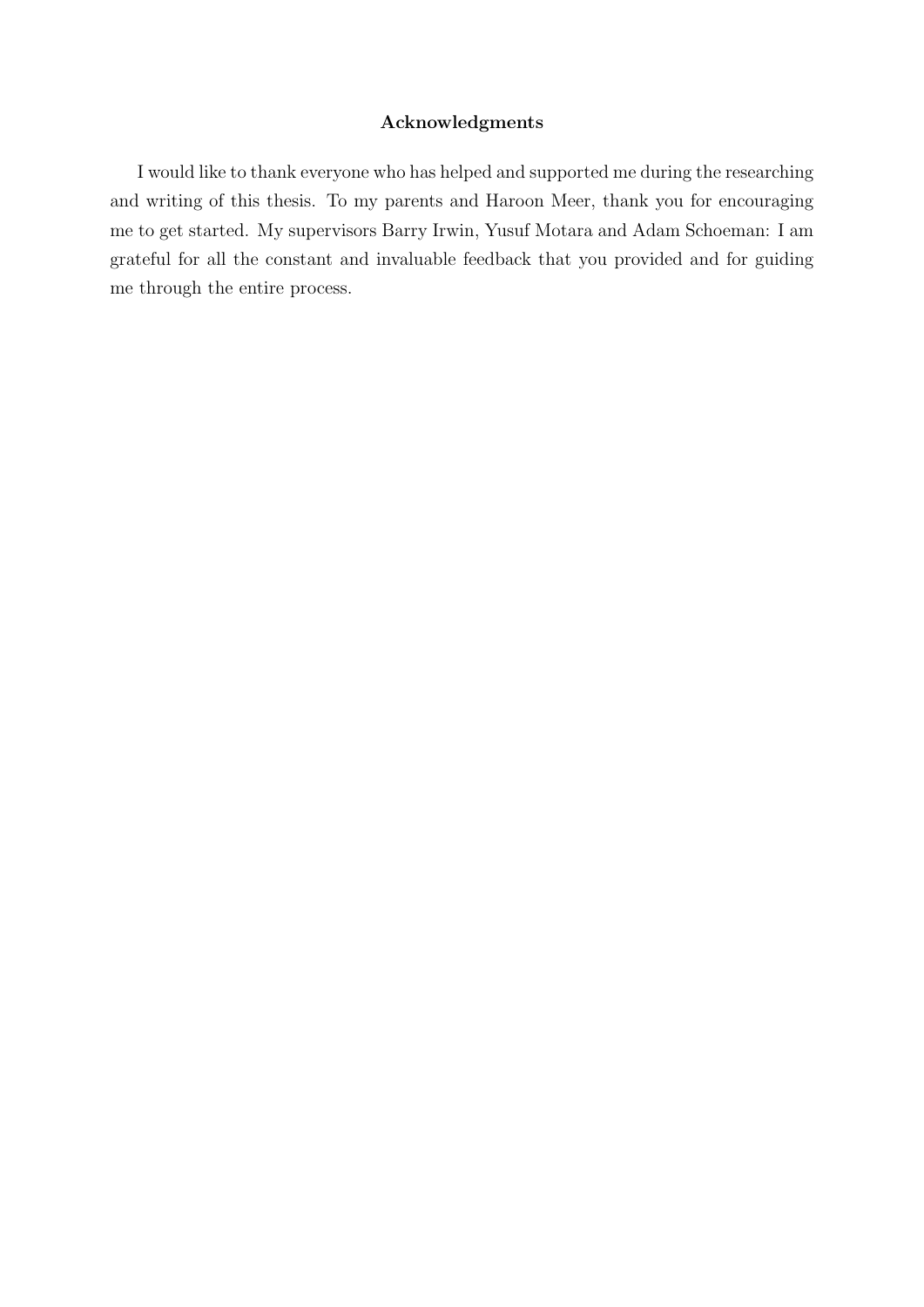## **Contents**

|                |     | List of Figures          | vi             |
|----------------|-----|--------------------------|----------------|
|                |     | List of Tables           | vii            |
| 1              |     | Introduction             | 1              |
|                | 1.1 |                          | $\mathbf{1}$   |
|                | 1.2 |                          | $\overline{2}$ |
|                |     | 1.2.1                    | $\overline{2}$ |
|                | 1.3 | Limitations              | $\overline{2}$ |
|                | 1.4 |                          | 3              |
|                |     | 1.4.1                    | $\overline{4}$ |
|                | 1.5 |                          | $\overline{4}$ |
| $\overline{2}$ |     | <b>Literature Review</b> | 6              |
|                | 2.1 |                          | 6              |
|                | 2.2 |                          | 6              |
|                |     | 2.2.1                    | $\overline{7}$ |
|                |     | 2.2.2                    | 8              |
|                |     | 2.2.3<br>Worm            | 9              |
|                | 2.3 |                          | 9              |
|                | 2.4 | Code Armouring           | 9              |
|                |     | 2.4.1                    | 10             |
|                |     | 2.4.2                    | 10             |
|                |     | 2.4.3<br>Anti-emulation  | 11             |
|                |     | 2.4.4                    | 11             |
|                |     | 2.4.5<br>Anti-Goat       | 12             |
|                |     | 2.4.6                    | 12             |
|                | 2.5 |                          | 12             |
|                |     | 2.5.1                    | 13             |
|                |     | 2.5.2                    | 13             |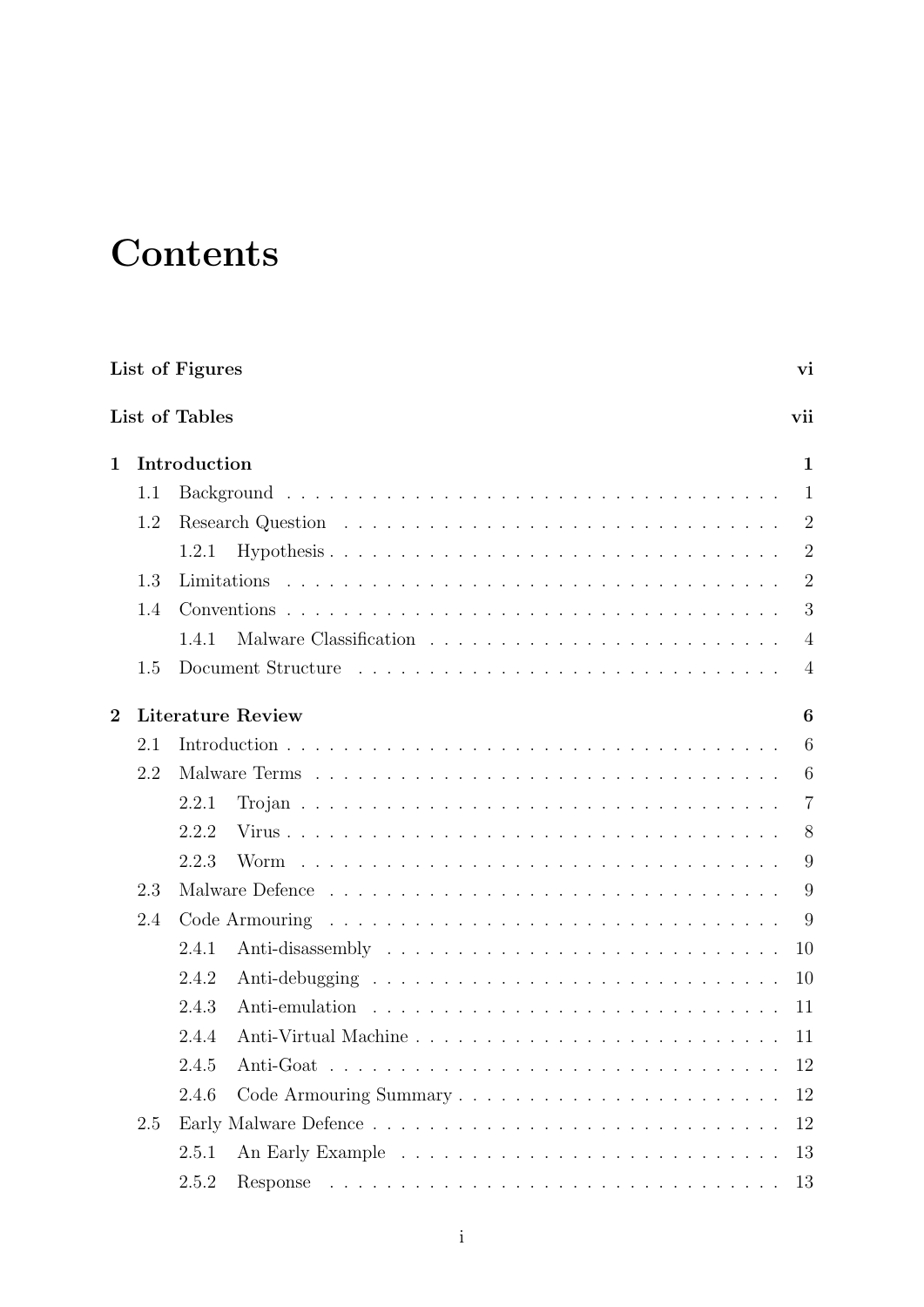|          |     | 2.5.3        |                                             | 13 |
|----------|-----|--------------|---------------------------------------------|----|
|          | 2.6 |              |                                             | 14 |
|          |     | 2.6.1        |                                             | 14 |
|          |     | 2.6.2        |                                             | 14 |
|          |     | 2.6.3        |                                             | 15 |
|          |     | 2.6.4        |                                             | 15 |
|          | 2.7 |              |                                             | 16 |
|          |     | 2.7.1        |                                             | 16 |
|          |     | 2.7.2        |                                             | 16 |
|          |     | 2.7.3        |                                             | 17 |
|          | 2.8 |              |                                             | 17 |
|          |     | 2.8.1        |                                             | 17 |
|          |     | 2.8.2        |                                             | 18 |
|          |     | 2.8.3        |                                             | 18 |
|          | 2.9 |              |                                             | 18 |
|          |     | 2.9.1        |                                             | 18 |
|          |     | 2.9.2        |                                             | 20 |
|          |     | 2.9.3        |                                             | 21 |
|          |     | 2.9.4        |                                             | 21 |
|          |     | 2.10 Packers |                                             | 21 |
|          |     |              |                                             | 22 |
|          |     |              |                                             | 23 |
|          |     |              |                                             | 23 |
|          |     |              |                                             | 23 |
|          |     |              | 2.11.1 First Generation Scanners            | 23 |
|          |     |              | 2.11.2 Second Generation Antivirus Scanners | 25 |
|          |     |              |                                             | 27 |
|          |     |              |                                             | 29 |
|          |     |              |                                             |    |
| $\bf{3}$ |     |              | <b>Antivirus Testbed</b>                    | 30 |
|          | 3.1 |              |                                             | 30 |
|          | 3.2 |              |                                             | 30 |
|          | 3.3 |              |                                             | 31 |
|          |     | 3.3.1        |                                             | 31 |
|          |     | 3.3.2        |                                             | 33 |
|          |     | 3.3.3        |                                             | 33 |
|          |     | 3.3.4        |                                             | 34 |
|          |     | 3.3.5        |                                             | 35 |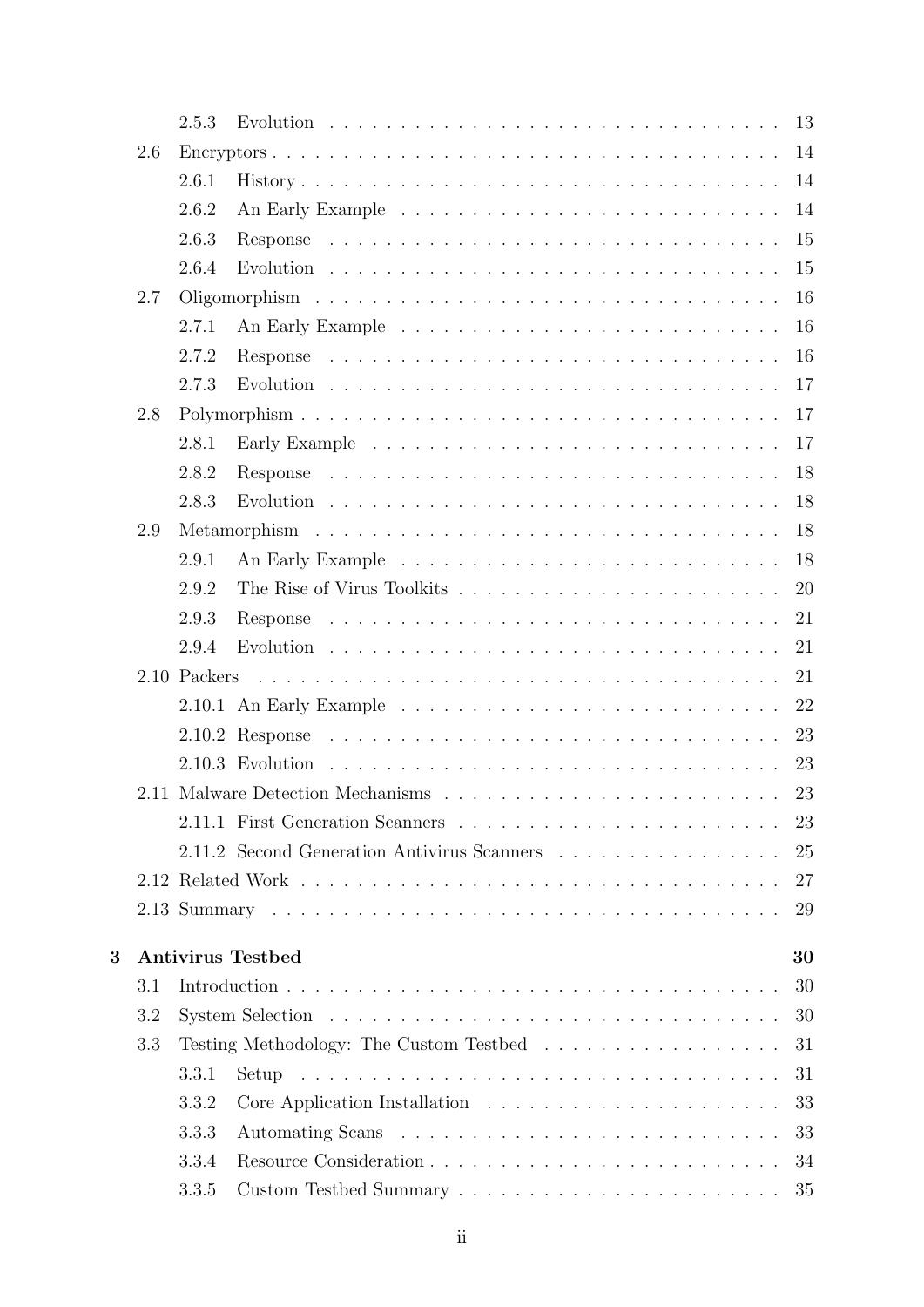|          | 3.4 | 35                                                                                    |  |
|----------|-----|---------------------------------------------------------------------------------------|--|
|          |     | 35<br>3.4.1                                                                           |  |
|          |     | 3.4.2<br>36                                                                           |  |
|          |     | 3.4.3<br>36                                                                           |  |
|          | 3.5 | 37                                                                                    |  |
| 4        |     | <b>Antivirus Test Process</b><br>38                                                   |  |
|          | 4.1 | 38                                                                                    |  |
|          | 4.2 | 38                                                                                    |  |
|          | 4.3 | 38                                                                                    |  |
|          |     | 4.3.1<br>39                                                                           |  |
|          |     | 4.3.2<br>39                                                                           |  |
|          |     | 4.3.3<br>40                                                                           |  |
|          |     | 4.3.4<br>40                                                                           |  |
|          |     | 4.3.5<br>Netcat Details<br>41                                                         |  |
|          |     | 4.3.6<br>41                                                                           |  |
|          |     | 4.3.7<br>42<br>Complications with the compiled binary $\dots \dots \dots \dots \dots$ |  |
|          |     | 4.3.8<br>Reasons for discontinuation of NetCat<br>43                                  |  |
|          |     | 4.3.9<br>43                                                                           |  |
|          |     | 43<br>4.3.10                                                                          |  |
|          |     | 44<br>4.3.11                                                                          |  |
|          |     | 44                                                                                    |  |
|          |     | 45                                                                                    |  |
|          |     | 46                                                                                    |  |
|          |     | 4.3.15 Build Process : Sample Malware and Baseline analysis<br>46                     |  |
|          | 4.4 | 47                                                                                    |  |
|          |     | 48<br>4.4.1                                                                           |  |
|          | 4.5 | 50                                                                                    |  |
|          | 4.6 | 50                                                                                    |  |
| $\bf{5}$ |     | <b>Evasion: Packers</b><br>51                                                         |  |
|          | 5.1 | 51                                                                                    |  |
|          | 5.2 | 51                                                                                    |  |
|          |     | 51<br>5.2.1                                                                           |  |
|          | 5.3 | 52                                                                                    |  |
|          | 5.4 | 52                                                                                    |  |
|          | 5.5 | 53                                                                                    |  |
|          |     | 5.5.1                                                                                 |  |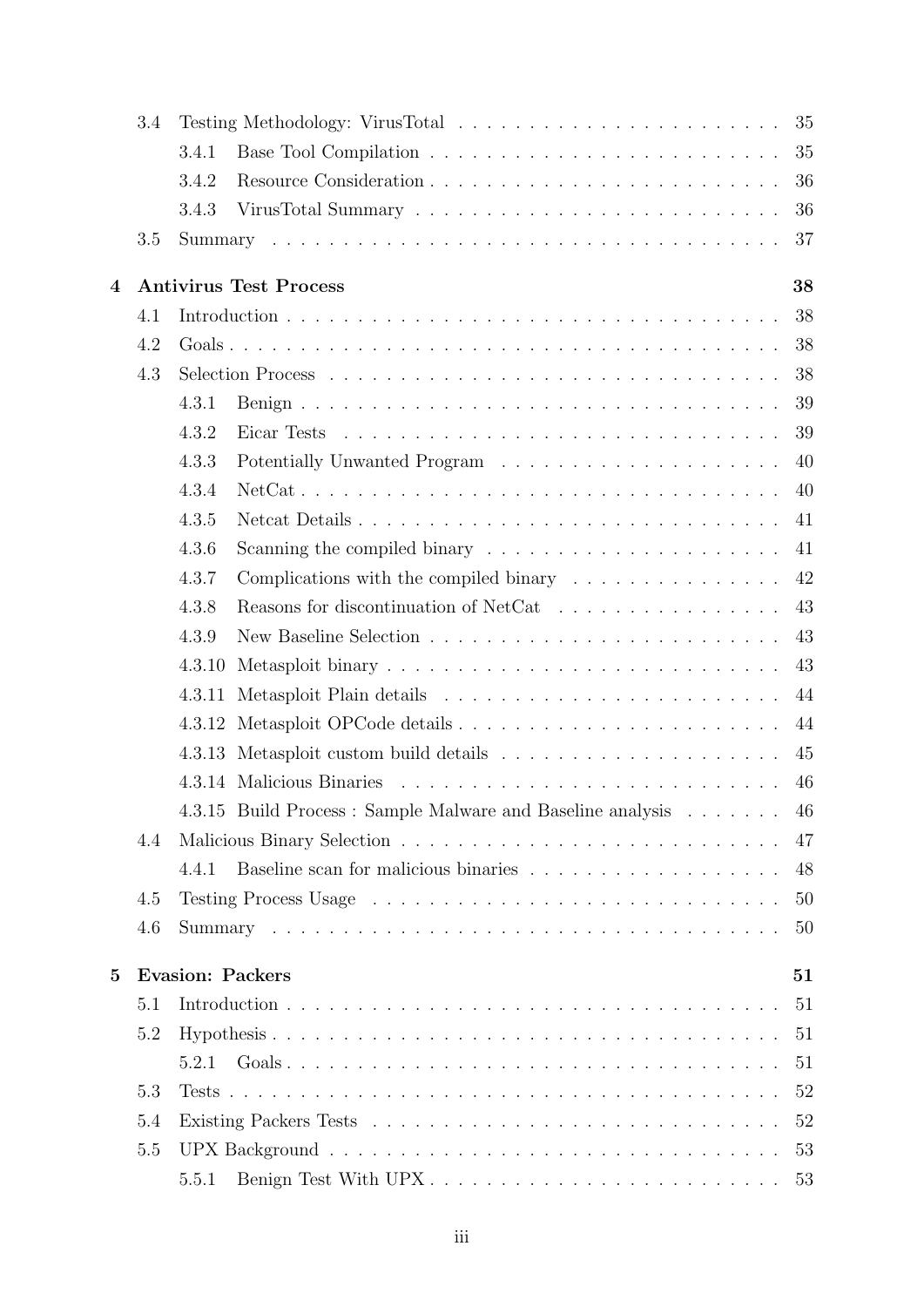|   |         | 5.5.2   | Metasploit Basic Scan Wrapped With UPX                                                                                      | 53 |
|---|---------|---------|-----------------------------------------------------------------------------------------------------------------------------|----|
|   |         | 5.5.3   | Metasploit Opcode Scan Wrapped With UPX                                                                                     | 53 |
|   |         | 5.5.4   | Malicious Binaries wrapped with UPX $\ldots \ldots \ldots \ldots \ldots$                                                    | 54 |
|   | 5.6     |         |                                                                                                                             | 55 |
|   |         | 5.6.1   |                                                                                                                             | 55 |
|   |         | 5.6.2   |                                                                                                                             | 56 |
|   |         | 5.6.3   |                                                                                                                             | 57 |
|   |         | 5.6.4   |                                                                                                                             | 58 |
|   | 5.7     |         |                                                                                                                             | 58 |
|   |         | 5.7.1   | Benign Test With PECompact                                                                                                  | 58 |
|   |         | 5.7.2   |                                                                                                                             | 59 |
|   |         | 5.7.3   | PECompact Metasploit Opcode Scan $\ldots \ldots \ldots \ldots \ldots \ldots \ldots$                                         | 60 |
|   |         | 5.7.4   |                                                                                                                             | 60 |
|   | $5.8\,$ |         |                                                                                                                             | 61 |
|   |         | 5.8.1   |                                                                                                                             | 62 |
|   |         | 5.8.2   |                                                                                                                             | 63 |
|   |         | 5.8.3   |                                                                                                                             | 63 |
|   |         | 5.8.4   | Final packer test with Metasploit binary $\ldots \ldots \ldots \ldots \ldots$                                               | 64 |
|   | 5.9     | Reports | <u>.</u><br>The contract of the contract of the contract of the contract of the contract of the contract of the contract of | 64 |
|   |         | 5.9.1   |                                                                                                                             | 64 |
|   |         | 5.9.2   |                                                                                                                             | 65 |
|   |         |         |                                                                                                                             | 66 |
| 6 |         |         | <b>Evasion : Encrypters</b>                                                                                                 | 69 |
|   | 6.1     |         |                                                                                                                             | 69 |
|   | 6.2     |         |                                                                                                                             | 69 |
|   |         | 6.2.1   |                                                                                                                             | 69 |
|   | 6.3     |         |                                                                                                                             | 70 |
|   | 6.4     |         |                                                                                                                             | 70 |
|   | 6.5     |         |                                                                                                                             | 71 |
|   |         | 6.5.1   |                                                                                                                             | 71 |
|   |         | 6.5.2   |                                                                                                                             | 71 |
|   |         | 6.5.3   |                                                                                                                             | 72 |
|   |         |         |                                                                                                                             | 72 |
|   | 6.6     | 6.5.4   |                                                                                                                             | 73 |
|   |         |         |                                                                                                                             |    |
|   |         | 6.6.1   |                                                                                                                             | 73 |
|   |         | 6.6.2   |                                                                                                                             | 73 |
|   |         | 6.6.3   | PEScrambler Baseline Scan With Opcodes                                                                                      | 74 |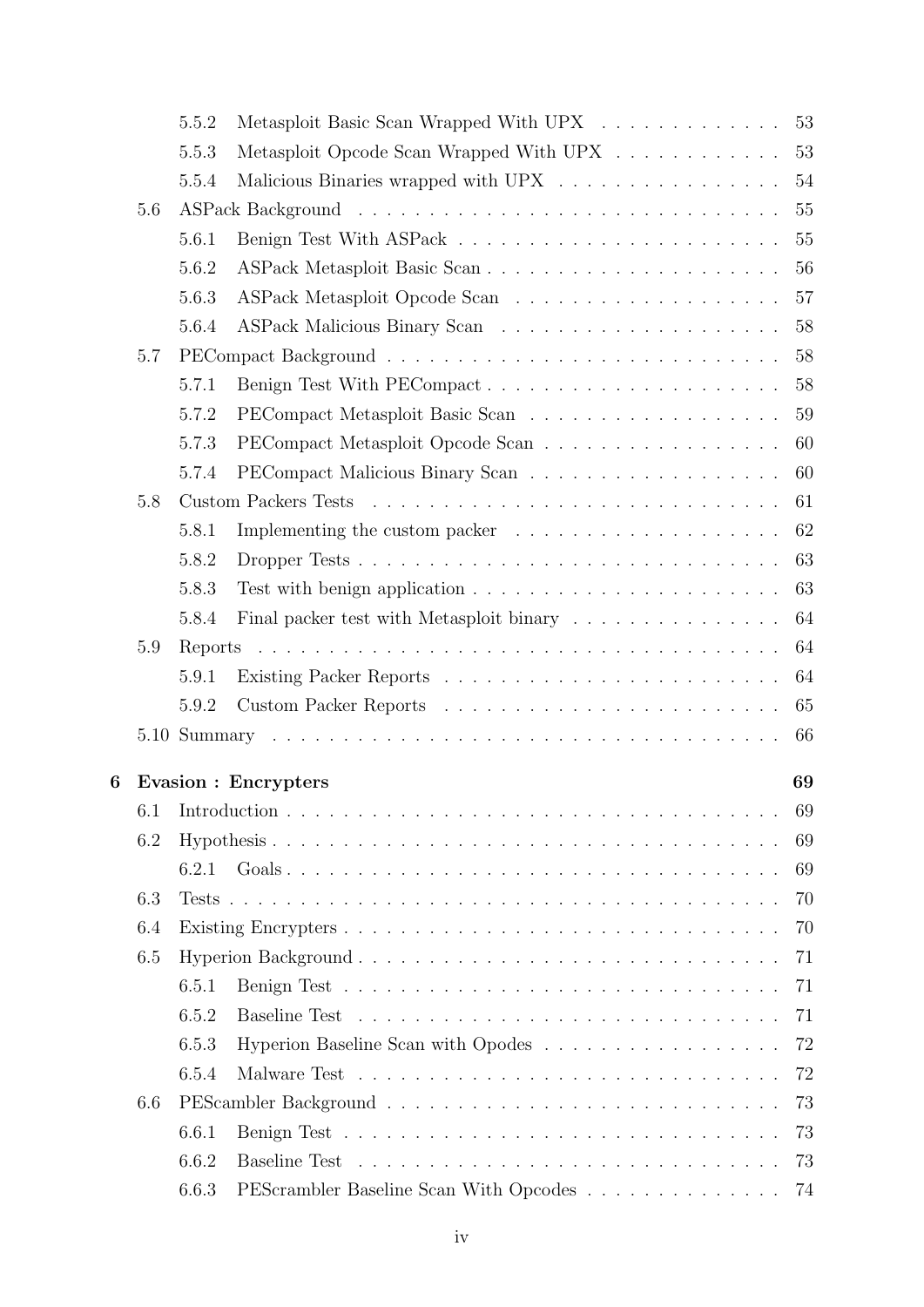|   |            | 6.6.4      |                                                                                       |     |
|---|------------|------------|---------------------------------------------------------------------------------------|-----|
|   | 6.7        |            |                                                                                       | 75  |
|   |            | 6.7.1      |                                                                                       | 75  |
|   |            | 6.7.2      |                                                                                       | 76  |
|   | 6.8        |            |                                                                                       | 76  |
| 7 |            |            | Evasion : Combination                                                                 | 79  |
|   | 7.1        |            |                                                                                       | 79  |
|   | 7.2        |            |                                                                                       | 79  |
|   |            | 7.2.1      |                                                                                       | 79  |
|   | 7.3        |            |                                                                                       | 80  |
|   | 7.4        |            |                                                                                       | 81  |
|   |            | 7.4.1      | UPX - Hyperion $\ldots \ldots \ldots \ldots \ldots \ldots \ldots \ldots \ldots$       | 81  |
|   |            | 7.4.2      |                                                                                       | 82  |
|   |            | 7.4.3      | $ASPack - Hyperion \dots \dots \dots \dots \dots \dots \dots \dots \dots \dots \dots$ | 82  |
|   |            | 7.4.4      |                                                                                       | 82  |
|   |            | 7.4.5      | PECompact - Hyperion                                                                  | 83  |
|   |            | 7.4.6      |                                                                                       | 83  |
|   | 7.5        |            |                                                                                       | 84  |
|   |            | 7.5.1      |                                                                                       | 84  |
|   |            | 7.5.2      | Hyperion - PECompact                                                                  | 84  |
|   |            | 7.5.3      |                                                                                       | 85  |
|   |            | 7.5.4      |                                                                                       | 85  |
|   |            | 7.5.5      |                                                                                       | 85  |
|   |            |            |                                                                                       | 86  |
|   | 7.6        |            |                                                                                       | 86  |
| 8 |            | Conclusion |                                                                                       | 89  |
|   | 8.1        |            |                                                                                       | 89  |
|   | 8.2        |            |                                                                                       | 89  |
|   | 8.3        |            |                                                                                       | 90  |
|   | 8.4        |            |                                                                                       | 91  |
|   | 8.5        |            |                                                                                       | 92  |
|   | References |            |                                                                                       | 93  |
|   | Glossary   |            |                                                                                       | 103 |
|   |            | Appendices |                                                                                       | 104 |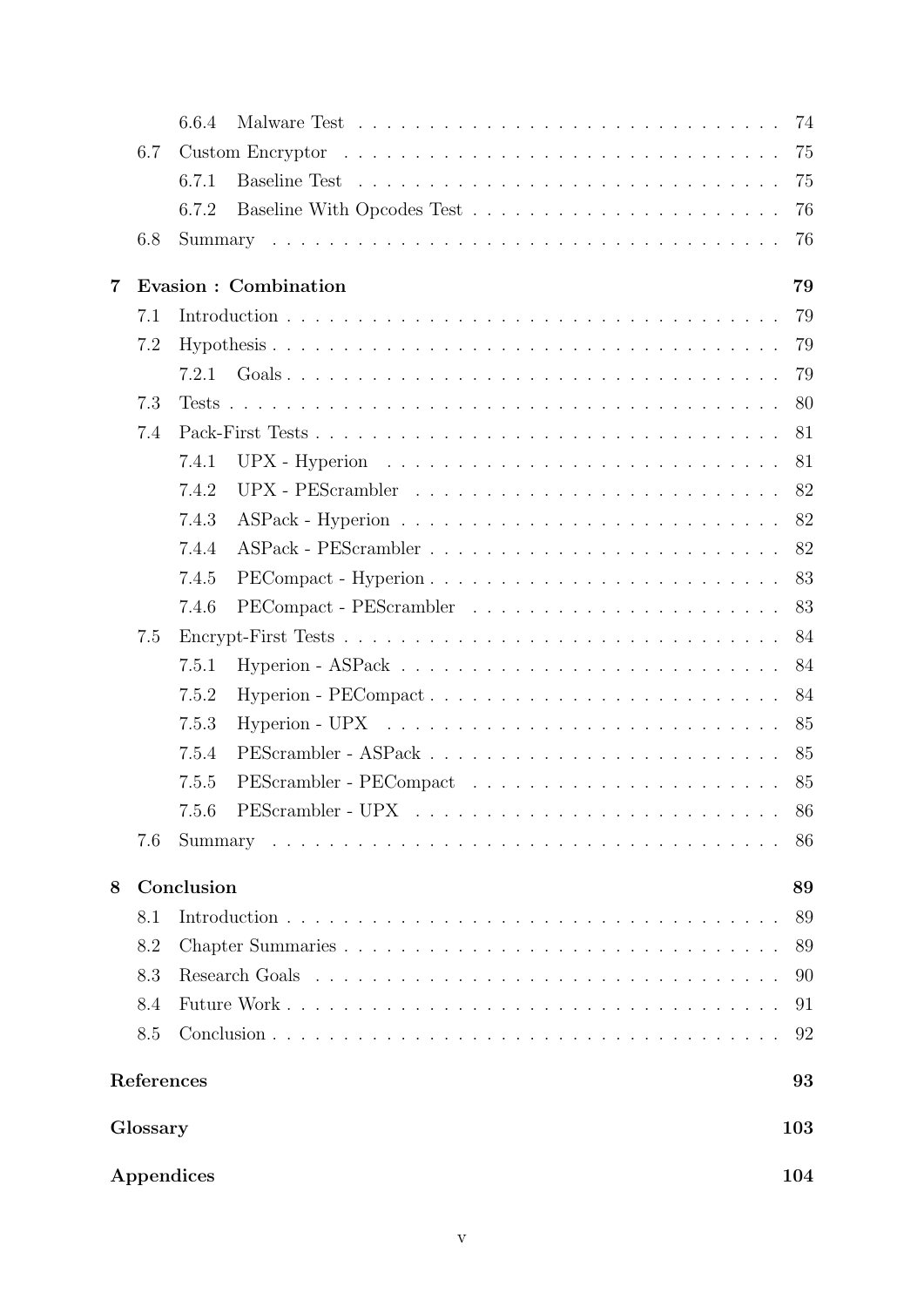# List of Figures

|--|--|--|--|--|--|--|--|--|--|--|--|--|--|--|--|--|--|--|--|--|--|--|--|--|--|--|--|--|--|--|--|--|--|--|--|--|--|--|--|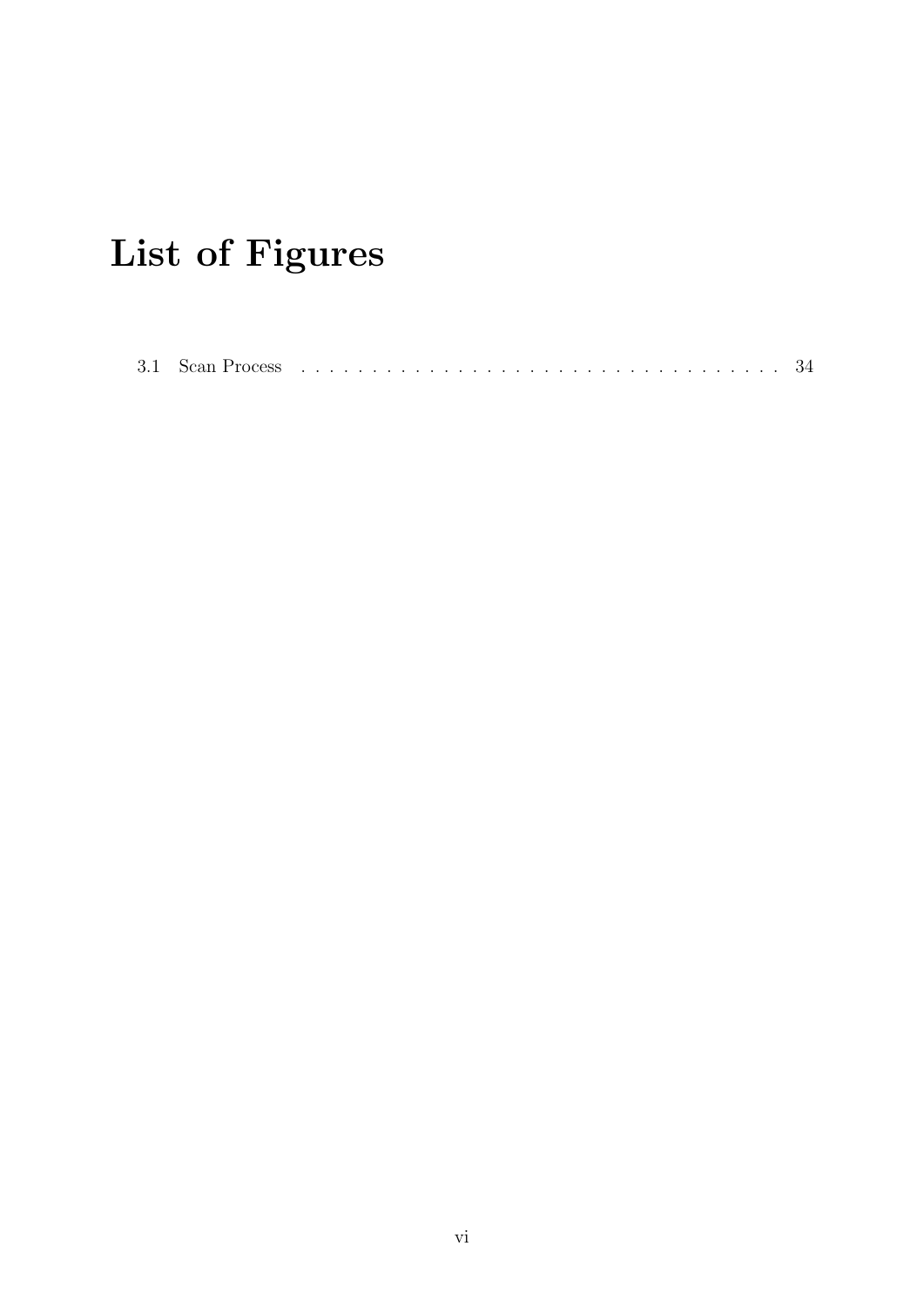## List of Tables

| 2.1  |                                                                            | 22     |
|------|----------------------------------------------------------------------------|--------|
| 3.1  |                                                                            | 36     |
| 4.1  |                                                                            | 38     |
| 4.2  |                                                                            | 39     |
| 4.3  | Scan results for NetCat using precompiled binary $\dots \dots \dots \dots$ | 41     |
| 4.4  |                                                                            | 42     |
| 4.5  |                                                                            | 44     |
| 4.6  |                                                                            | 45     |
| 4.7  | Metasploit Template Custom Build Scan Results                              | 46     |
| 4.8  | Metasploit Custom Built Template Scan With Embedded Opcodes                | 46     |
| 4.9  |                                                                            | 47     |
| 4.10 |                                                                            | 48     |
|      |                                                                            | 48     |
|      |                                                                            | 48     |
|      |                                                                            | 50     |
|      |                                                                            | 50     |
| 5.1  | Packers Tested                                                             | $52\,$ |
| 5.2  | Comparison Against Original Baseline Detection Rates                       | 53     |
| 5.3  | Comparison Against Original Baseline Detection Rates                       | 54     |
| 5.4  | UPX comparison of Packed vs Original Detection Rates                       | 54     |
| 5.5  | Common antivirus engines across all three malicious binaries               | 55     |
| 5.6  |                                                                            | 56     |
| 5.7  |                                                                            | 56     |
| 5.8  | Comparison Against Original Baseline Detection Rates                       | 56     |
| 5.9  |                                                                            | 57     |
| 5.10 |                                                                            | 57     |
|      | 5.11 Comparison Against Original Baseline Detection Rates                  | 57     |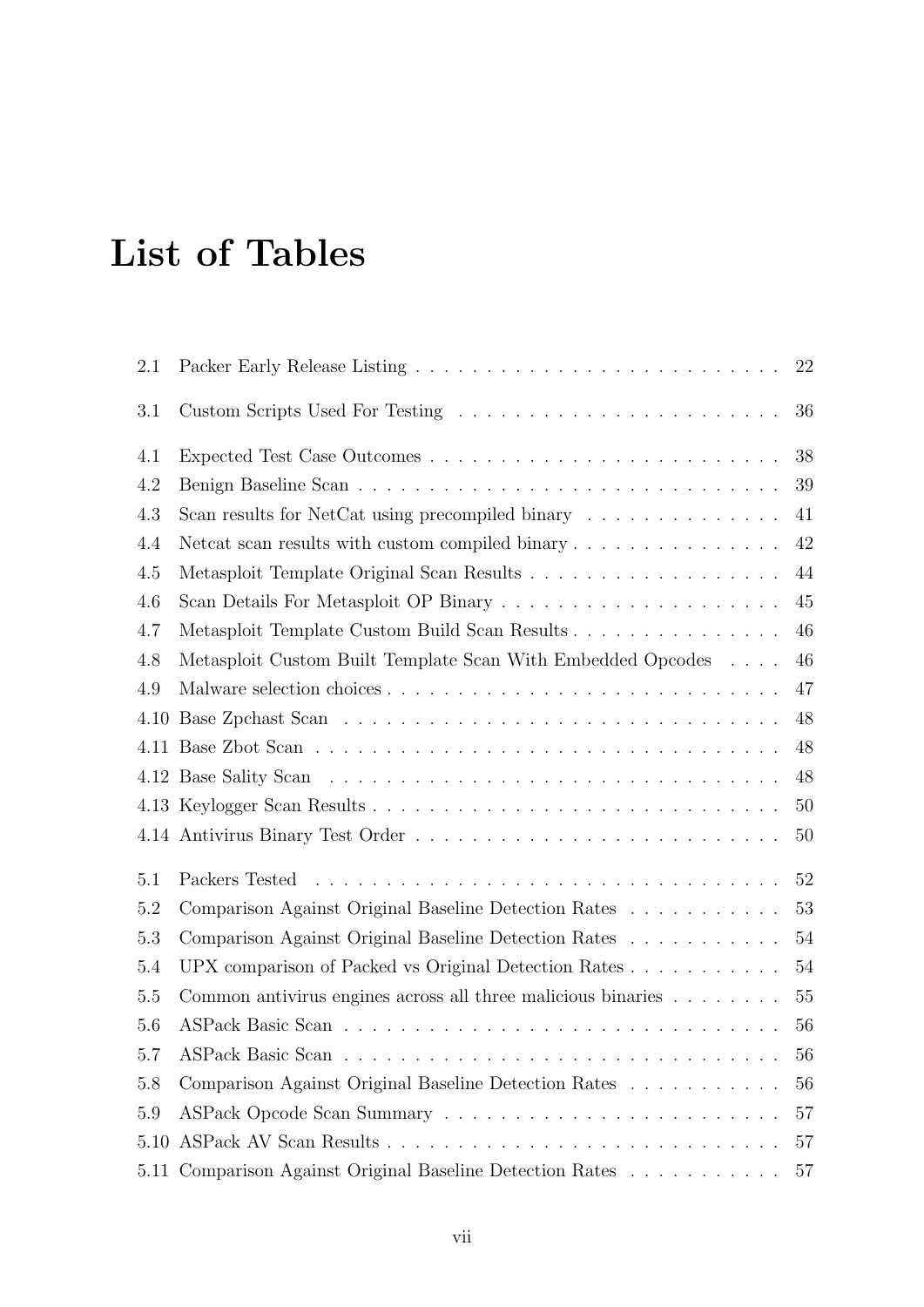|                | 5.12 ASPack comparison of Packed vs Original Detection Rates                                              | 58 |
|----------------|-----------------------------------------------------------------------------------------------------------|----|
|                |                                                                                                           | 59 |
|                |                                                                                                           | 59 |
|                |                                                                                                           | 60 |
|                | 5.16 PECompact Opcode Scan Antivirus Results                                                              | 60 |
|                | 5.17 PECompact comparison of Packed vs Original Detection Rates                                           | 61 |
|                | 5.18 Common antivirus engines between Malicious binary 1,2,3 with PE compact                              | 61 |
|                |                                                                                                           | 62 |
|                |                                                                                                           | 63 |
|                |                                                                                                           | 64 |
|                |                                                                                                           | 64 |
|                |                                                                                                           | 64 |
|                |                                                                                                           | 66 |
| 6.1            |                                                                                                           | 71 |
| 6.2            |                                                                                                           | 71 |
| 6.3            |                                                                                                           | 72 |
| 6.4            | Exploit Enabled Baseline Encrypted Scan with Hyperion $\ldots \ldots \ldots$                              | 72 |
| 6.5            |                                                                                                           | 72 |
| 6.6            |                                                                                                           | 73 |
| 6.7            |                                                                                                           | 74 |
| 6.8            | Exploit Enabled Baseline Encrypted Scan with PEScrambler                                                  | 74 |
| 6.9            |                                                                                                           | 76 |
|                |                                                                                                           | 76 |
|                |                                                                                                           |    |
| 7.1            |                                                                                                           | 80 |
| 7.2            |                                                                                                           | 80 |
| 7.3            |                                                                                                           | 81 |
| 7.4            |                                                                                                           | 83 |
| 7.5            |                                                                                                           | 84 |
| 7.6            |                                                                                                           | 86 |
| $\mathbf{1}$   |                                                                                                           |    |
| $\overline{2}$ |                                                                                                           |    |
| 3              | Malicious Binaries Packed with PECompact 106                                                              |    |
| 4              | Malicious Binaries Packed with Custom Packer 106                                                          |    |
| $\overline{5}$ | Malicious Binaries Packed with PEScrambler 106                                                            |    |
| 6              | Baseline Scan with UPX $\ldots \ldots \ldots \ldots \ldots \ldots \ldots \ldots \ldots \ldots \ldots 106$ |    |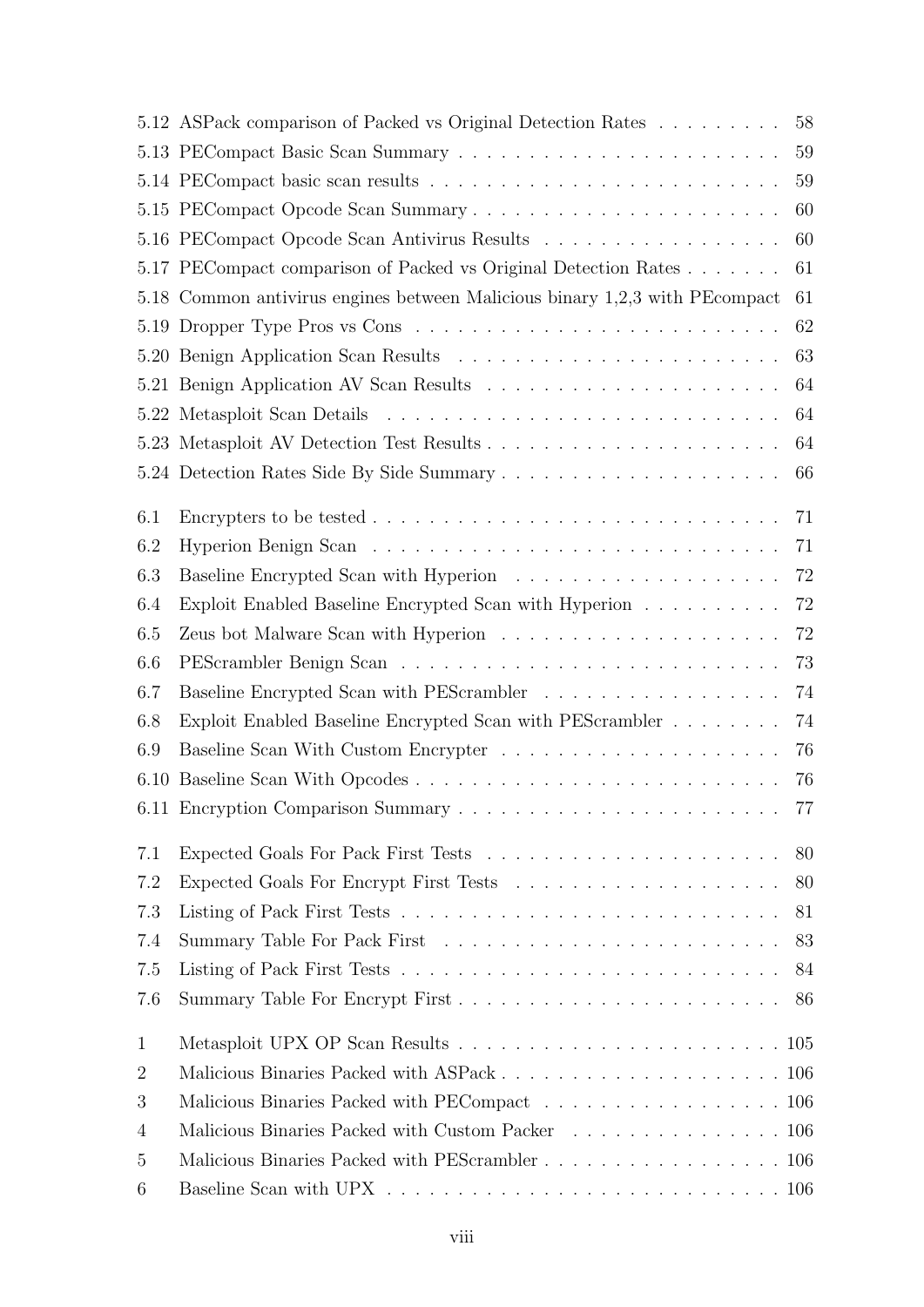| $\overline{7}$ |                                                                                                                  |
|----------------|------------------------------------------------------------------------------------------------------------------|
| 8              |                                                                                                                  |
| 9              | Baseline Scan with UPX Details $\ldots \ldots \ldots \ldots \ldots \ldots \ldots \ldots \ldots \ldots 107$       |
| 10             | Baseline Scan with PECompact $\dots \dots \dots \dots \dots \dots \dots \dots \dots \dots \dots \dots \dots 107$ |
| 11             |                                                                                                                  |
| 12             | Results From Dual Scanning Test Binaries with UPX and Hyperion 108                                               |
| 13             | Results From Dual Scanning Test Binaries with UPX and PEScrambler 108                                            |
| 14             | Results From Dual Scanning Test Binaries with ASPack and Hyperion 108                                            |
| 15             | Results From Dual Scanning Test Binaries with ASPack and PEScrambler 108                                         |
| 16             | Results From Dual Scanning Test Binaries with PECompact and Hyperion 109                                         |
| 17             | Results From Dual Scanning Test Binaries with PECompact and PEScrambler 109                                      |
| 18             | Results From Dual Scanning Test Binaries with Hyperion and PEScrambler 109                                       |
| 19             | Results From Dual Scanning Test Binaries with Hyperion and PECompact 109                                         |
| 20             | Results From Dual Scanning Test Binaries with Hyperion and UPX 109                                               |
| 21             | Results From Dual Scanning Test Binaries with PEScrambler and ASPack 110                                         |
| 22             | Results From Dual Scanning Test Binaries with PEScrambler and PECompact 110                                      |
| 23             | Results From Dual Scanning Test Binaries with PES<br>crambler and $\rm UPX~$ . . 110 $\,$                        |
| 24             |                                                                                                                  |
| 25             |                                                                                                                  |
| 26             |                                                                                                                  |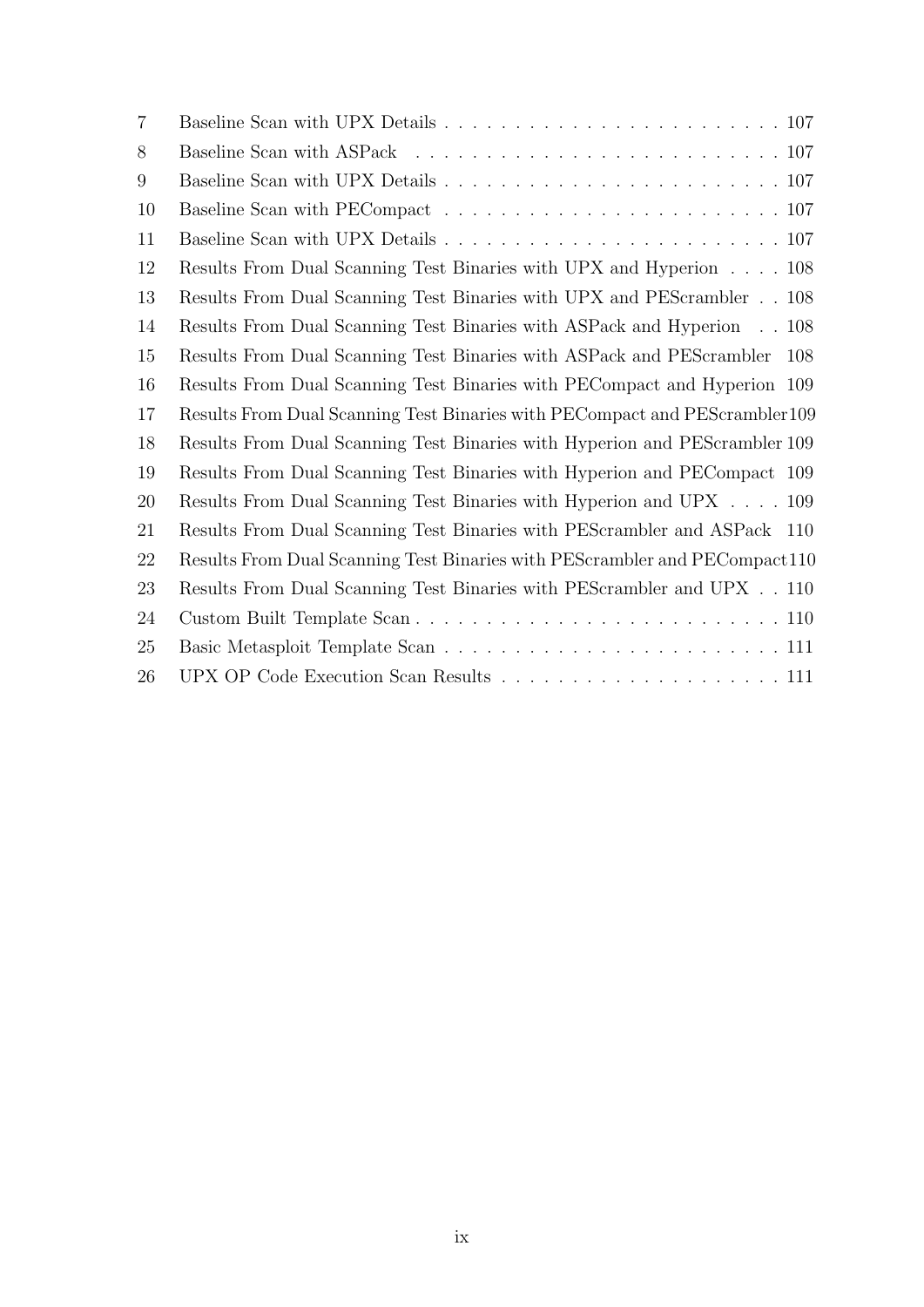# Chapter 1

## Introduction

## 1.1 Background

Antivirus software has become one of the largest commercial industries in regards to computer security with an estimated 50 antivirus products competing to protect the end user. This boom has been born largely out of the virus arms race which began in the late 1980s (Moore et al., 2009, Hsu et al., 2012, VirusTotal, 2014). During this period, virus authors and antivirus companies fought aggressively: the malware authors fought to gain as large an infection base as possible while the antivirus companies fought to remove these viruses (once they were infected) or to prevent them from infecting the end user's system in the first place. In response malware authors actively started preempting antivirus companies detecting their malware by using scanning services (Krebs, 2009). While antivirus companies have become successful at cleaning infected systems, the shift has moved toward prevention rather than cure (Moore *et al.*, 2009). This change from curing a system of its infection to preventing the infection in the first place stems from the complexity involved with current malware. Even after successful removal it can't be guaranteed that the system is completely disinfected and there always remains the possibility that the malware modified the system in a way the antivirus company was not aware off.

The reasoning behind this (being that since the antivirus companies do not have access to source code for a piece of malware) it cannot accurately say that it has cleaned an end user's system to the extent that the system is in the same clean state it was before the attack. Furthermore, once a piece of malware is able to get access to an end user's system, it is not beyond their capability to disable an antivirus engine without alerting the end user (Alsagoff, 2008). This, in turn, renders the antivirus product ineffective at protecting against further future threats.

To get around the protection that the antivirus engines developed to protect end users,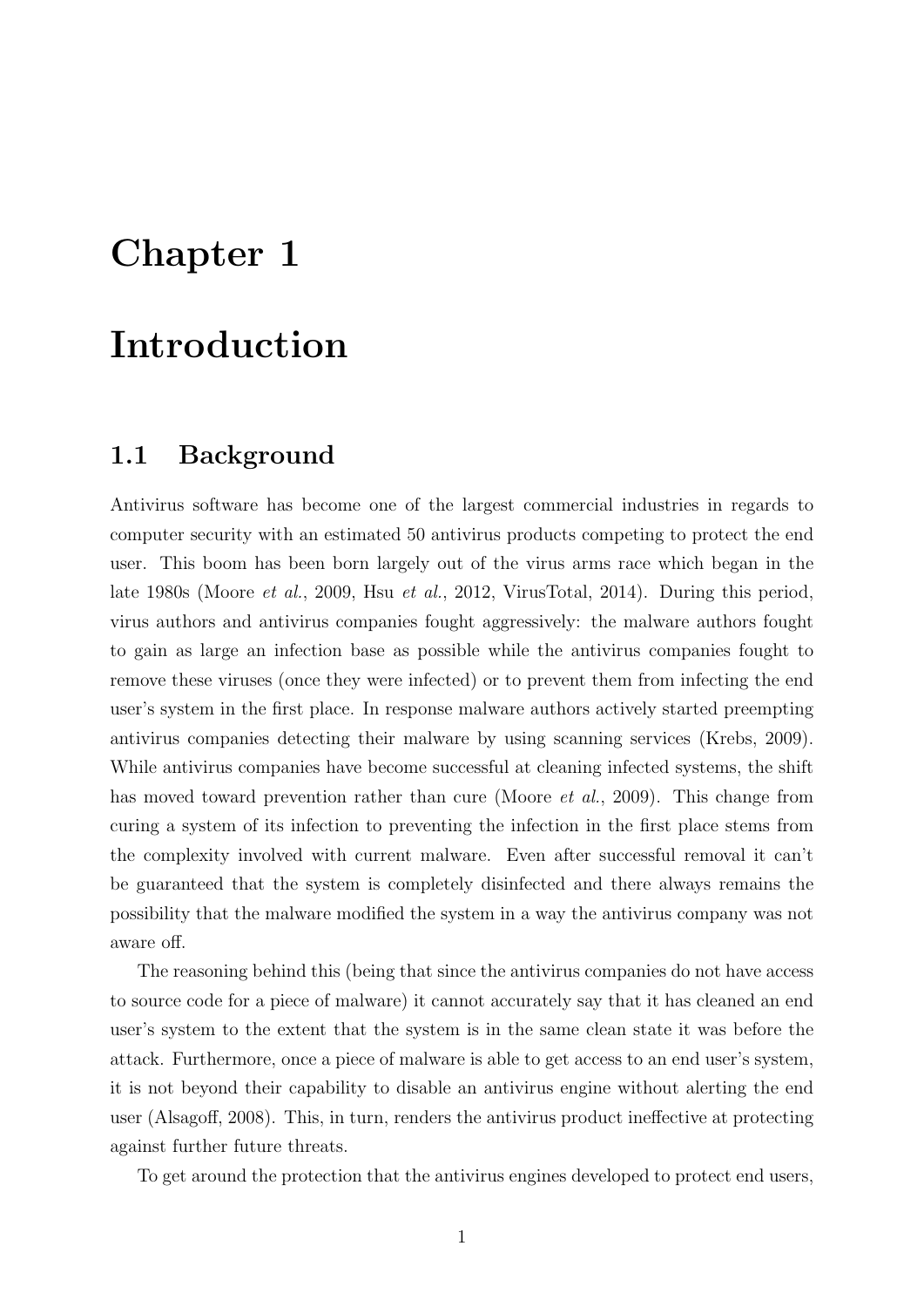malware authors changed the way the malware was packaged and distributed. In response to the subsequent modifications by antivirus authors, a number of evasion techniques were evolved until a new evasion technique was developed. The techniques employed by malware authors during the early 1990s are still in use today and will be discussed in further detail in section 2.5. While these techniques have remained fairly unchanged, very little formal research has been completed in the area of antivirus evasion analysis. The research presented in this work aims to test these techniques on modern systems and evaluate their effectiveness against modern antivirus engines.

## 1.2 Research Question

The purpose of the research documented in this thesis is to investigate whether binaries which exhibit known virus-like evasion techniques can prove to be effective against modern antivirus engines using on-demand scanning techniques. Furthermore, the research attempts to determine if the antivirus applications react to the presence of the evasion technique instead of the malicious code embedded within. Chapters 5, 6 and 7 are dedicated to exploring the different methods of testing the evasion techniques. The effectiveness will be evaluated on a per chapter basis and goals will be defined as to what is expected from the technique being evaluated. Each chapter will also undertake to identify if the evasion technique targeted or the malicious code is being detected by the antivirus engines.

#### 1.2.1 Hypothesis

It is expected that the evasion techniques being tested as well as the binaries being tested will exhibit certain signatures that antivirus engines have already recorded. These signatures are what will be detected and once modified by an evasion technique will allow the binary being tested to pass undetected by the antivirus engines. This will be demonstrated by using known clean binaries and applying an evasion technique. It is expected that once applied, the antivirus engines will detect the benign binary as malicious. This would indicate that the antivirus engines are detecting the evasion techniques based on static signatures instead of the actions performed by the evasion technique.

## 1.3 Limitations

One of the limitations of performing research into older malware, and the techniques used to evade antivirus engines, is the absence of academic research in this area. As such, many of the sources are taken directly from the 'Virus Exchange (VX) Scene' and the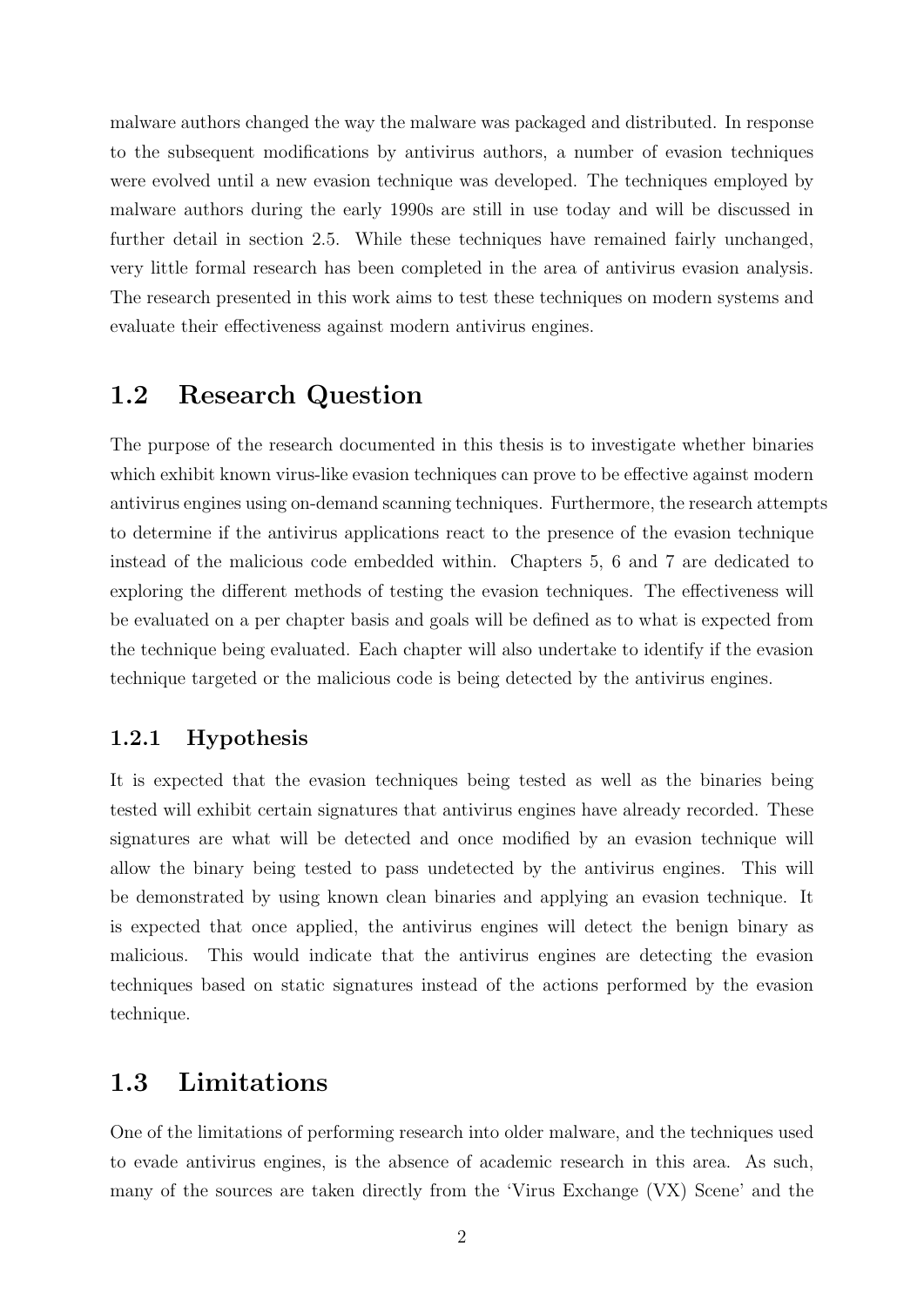work that was published by these groups (Herm1t, 2002). The VX Scene is the term applied to various groups that participated in the art of writing malware. These groups would share information between each other via Electronic Text Magazines called E-Zines (Knight, 2005). It is from here, that a fair amount of information will be referenced, as this is considered the source from which virus authors got their ideas and shared findings and techniques on building the latest malware (Thompson, 2004). A further limitation is not being able to test polymorphic and more advanced evasion techniques that are more dynamic. It is hoped that further research performed in this area will be able to focus in on this area as it has significant potential to advance the field of antivirus evasion. The research will focus primarily on the encryption and packing techniques - as they are the only non-dynamic and evolving techniques. The last mentioned limitation is that of constrained resources (of both time and money) required to explore the area of building a sophisticated, custom malware lab and the automation of this process for future research. These constraints will be discussed in section 4. Further the tests will only be performed on windows based malware and does cover testing mobile or linux based malware.

## 1.4 Conventions

URL Referencing: During the course of the document there are instances in which a URL link needed to be included. Due to the length of certain URLs they will be included in the appendix and cross referenced via the footnotes on the relevant page.

Text Highlighting: Throughout the rest of the document commands that needs to be executed will be emphasized using italics and where required the output will be displayed in bold text. Output that is greater than a single line of 80 characters will be put into tabular form.

Hashes: Throughout the rest of the document binaries will often be listed by the output of a hash function against the binary. This is performed as concrete means of referencing a binary. If for example the binary is renamed while its contents remain the same, the cryptographic hash will remain the same. The hashing function used against the binaries in the rest of this document is the SHA256 function, which provides a sufficient level of entropy that a collision will not occur when hashing two binaries. To save space in the rest of the document the results from the hashing will be reduced from 64 characters to 12 characters, this reduction will be indicated by ellipses. When performing these reductions, care was taken to ensure that there are no duplicate hashes which could result in confusion.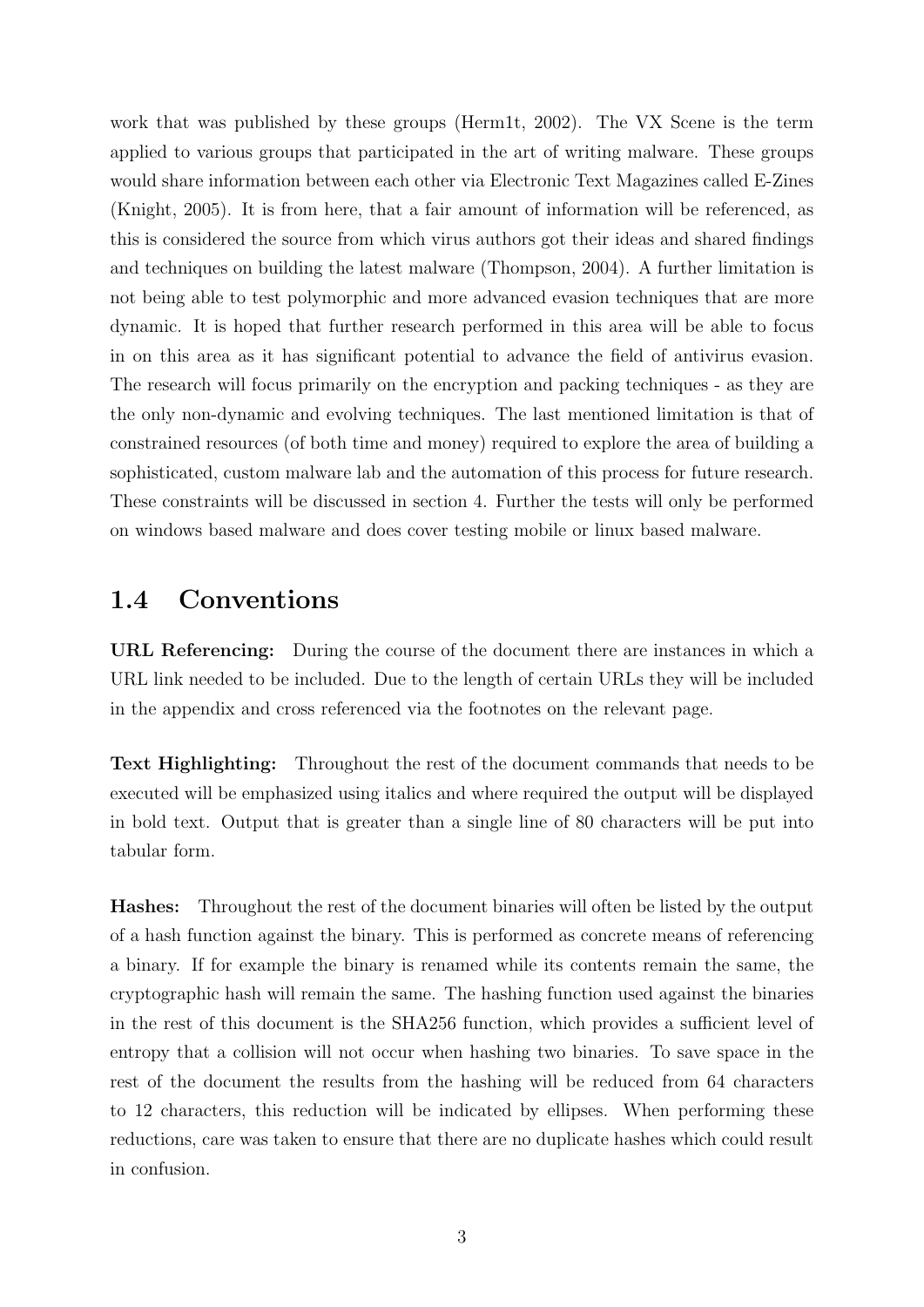#### 1.4.1 Malware Classification

There are a number of terms that need to be explained in detail regarding the classification of malware. In general this document will refer to trojans, viruses or worms when referring to malware. These terms will be explained in further detail in section 2.2 under malware classification.

## 1.5 Document Structure

The remainder of the document is structured as follows:

Chapter 2 covers the categories of evasion techniques that have been used in the past as well as those that are still currently in use. The chapter will begin with a high level overview of attributes that define each category. The rest of the chapter will further detail the evasion techniques. Some details covered include when the technique was first detected and if the evasion technique is an evolution of a previous technique, or a new technique. The chapter deals with each of the scanning techniques, which will usually relate directly to an evasion technique used by malware. This will allow us to identify how the viruses evolved and how the techniques that were implemented drove the countermeasures antivirus engines used for scanning. We will observe that certain techniques will fall away and are replaced by newer methods.

Chapter 3 discusses the building of the laboratory that will be used to automate and streamline the process of testing antivirus applications. This also covers how the binaries will be submitted as well as how the results are stored.

Chapter 4 explains how the antivirus engines will be tested by using a Black Box approach of submitting binaries which have a known state and then monitoring the results returned by the antivirus applications.

Chapter 5 focuses on the testing of the packer evasion type and its effectiveness against antivirus engines.

Chapter 6 covers the testing of the encryption evasion type and its effectiveness against antivirus engines.

Chapter 7 combines the efforts from the two previous chapters to determine if combining these evasion methods can result in a greater reduction of antivirus detection rates.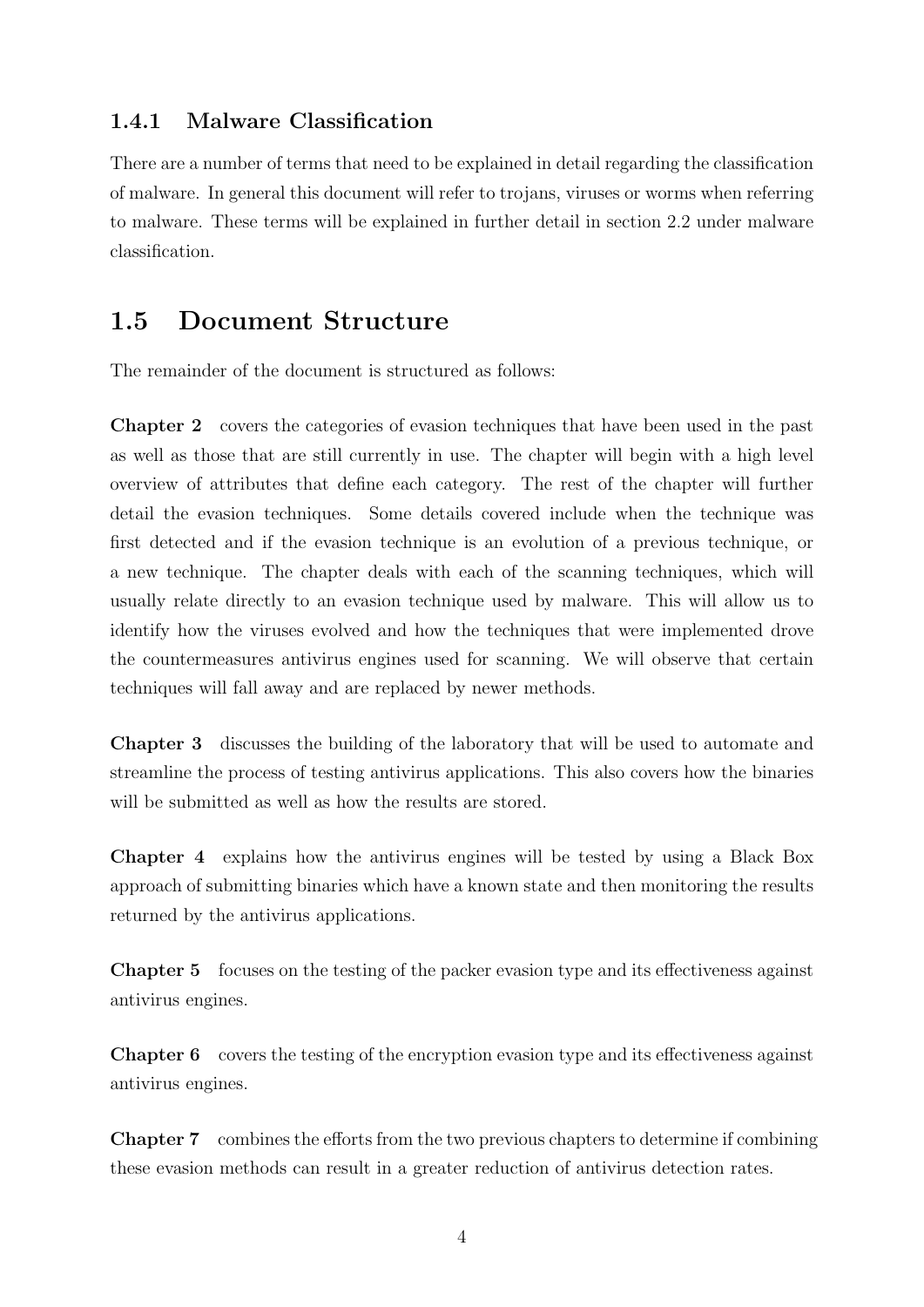Chapter 8 presents the results from the preceding three core chapters as well as a proposal for future work.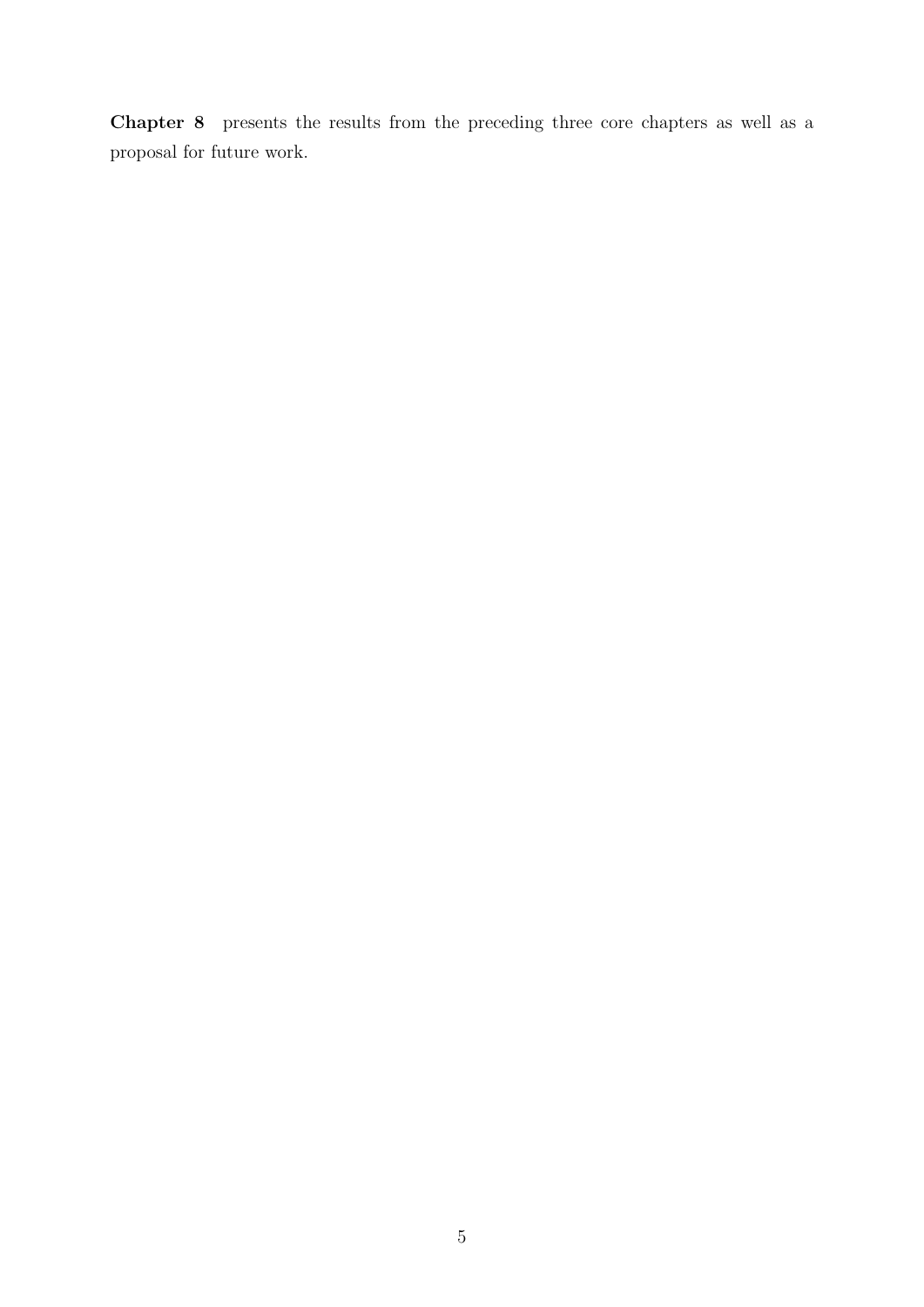## Chapter 2

## Literature Review

### 2.1 Introduction

This chapter begins by introducing some common terms that will be used in the rest of the document in section 2.2. After covering the basic terms used in the document, the chapter covers defensive measures used by malware to protect themselves from being analysed in section 2.4. The chapter then documents the evolution of the known evasion techniques used by malware authors in subsections 2.6 - 2.10. This is followed up by discussing the scanning countermeasures implemented by antivirus applications over time in section 2.11. Once the work on antivirus scanning evolution has been presented, related work will be introduced in section 2.12. Thereafter, the chapter will be brought to a close with the conclusion and a brief overview of the work in the next chapter. The following section begins by dealing with a number of terms which were introduced in chapter 1 and will be explained in detail.

### 2.2 Malware Terms

The term malware (short for Malicious Software) covers a broad spectrum of malicious applications that can be found on a user's system (Lin, 2008). As such, the research will focus on the evasion methods used by three specific types of malware, namely: viruses, trojans, and worms. These are only a few of the terms that are used to classify malicious binaries, but are the terms that relate to the current work set. Before getting into the details for each of the terms, it is useful to define what is considered a malicious binary. A malicious binary is generally defined as any binary application that can affect the end user system in unintended manner without the user being aware (Kramer and Bradfield, 2010). The ignorance of the user, as well as the transformation of the system, is an important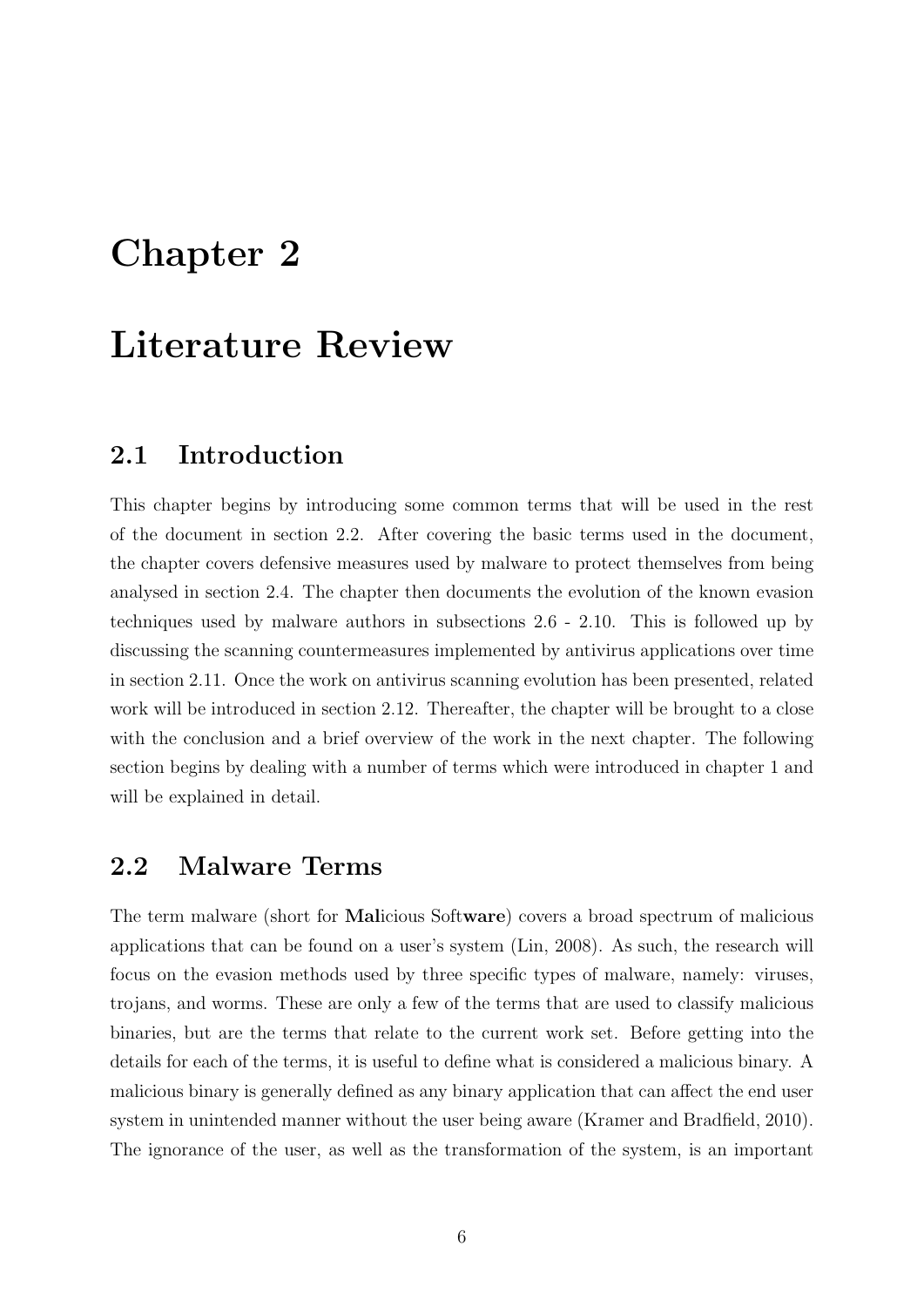distinction. System administration tools such as  $\text{Neta}^1$ ,  $\text{Nmap}^2$  and  $\text{PSE}^3$  exist to manage and secure the systems they manage. Even though these tools but are not built with a malicious intent, they are often used by attackers to compromise an end user's system (Little, 2005). McAfee (2005) describes these tools as being potentially unwanted programs (PUP) by an antivirus engine to indicate they may cause harm to an end user's system.

#### 2.2.1 Trojan

The trojan is a type of non-viral malicious application that takes its name from Greek mythology (Gordon and Chess, 1998). According to the myth, the Greek Army cleverly gained access to the trojan city, disguised as an innocuous wooden horse (Gordon and Chess, 1999, Burgess, 2003). The key feature of a trojan horse application is that superficially it claims to be a safe or benign application to an end user, but secretly provides a number of malicious actions to the person or group controlling the trojan horse application. A trojan is commonly used to deliver keyloggers or a remote administration tool which would allow the person controlling the trojan to steal data or gain full control over the end user's system (Gordon and Chess, 1999). A trojan does not attempt to spread on its own, instead it masquerades as a harmless application (Gordon and Chess, 1998). By analysing existing trojans, Zolkipli and Jantan (2010) were able to extract six sub-classifications for trojans. These sub-classifications are:

- Packed trojan
- Dropper trojan
- Downloader trojan
- Clicker trojan
- Gamethief trojan
- Backdoors trojan

For the purpose of this research, the dropper trojan is relevant and will be extrapolated. The term "dropper malware" is often used as a synonym for trojans because there is very little distinction between the two. The dropper classification refers to a trojan that exists to deliver other malware in the form of keyloggers or system backdoors (Zolkipli and

<sup>1</sup>http://netcat.sourceforge.net/

 ${}^{2}$ http://nmap.org/

<sup>3</sup>http://technet.microsoft.com/en-us/sysinternals/bb897553.aspx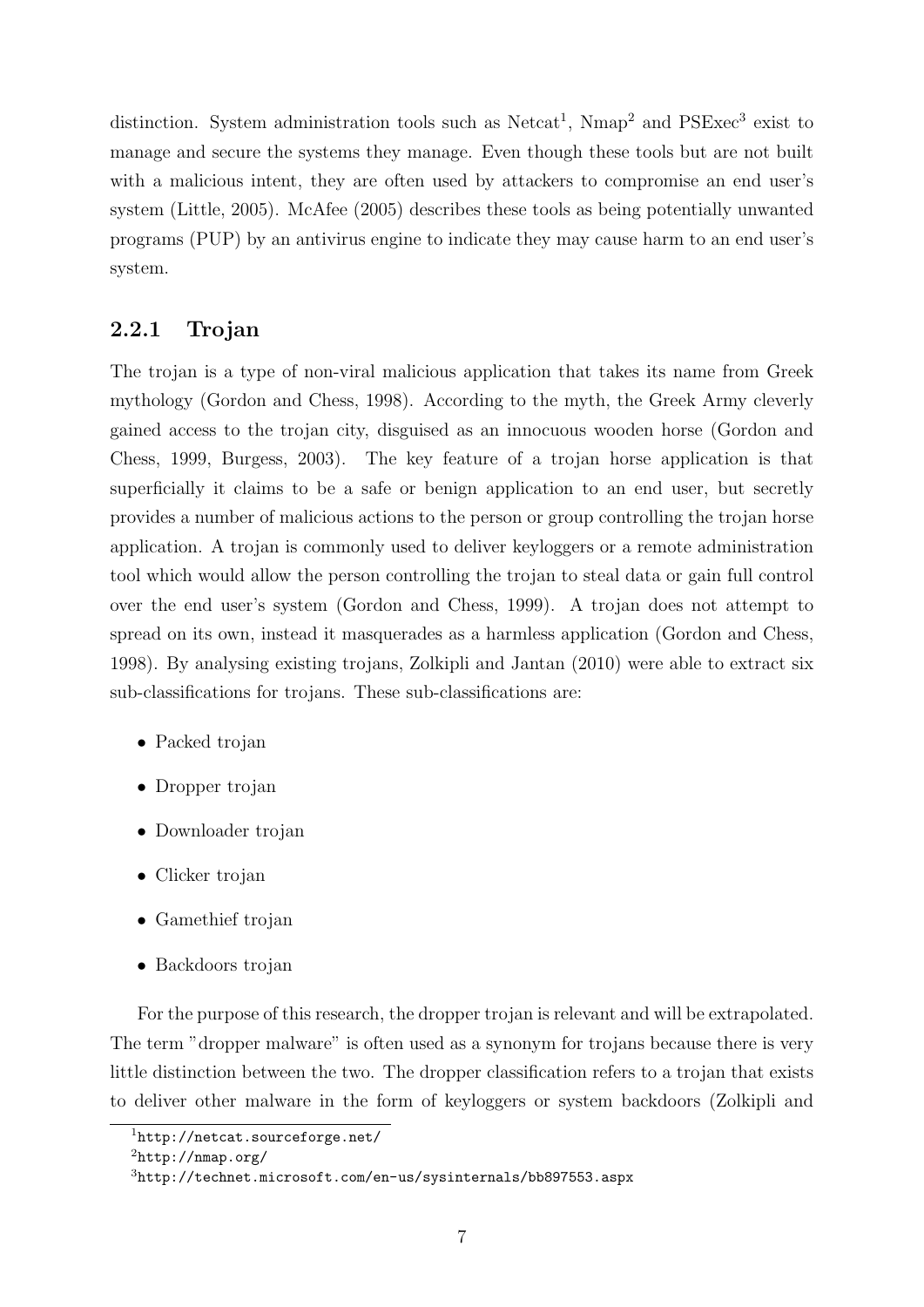Jantan, 2010). The dropper trojan is significant to the current research because it is often used in a multistage form of attack (Funk and Garnaeva, 2013). This multi-stage attack pattern allows the malware author to gain a foothold on the targeted system and then escalate to full control (Funk and Garnaeva, 2013). Ramilli and Bishop (2010) say that the multi-stage attack pattern also allows for the first stage of the attack to be hidden from antivirus engines much more easily than the second stage attack owing to its smaller payload.

The term "dropper", as applied to malware, has recently increased in usage because of the term being applied to the binary that is distributed in watering hole attacks (Funk and Garnaeva, 2013). A watering hole attack is an attack in which a legitimate website is compromised and then used to deliver malicious trojans to a target's system (Doherty and Gegeny, 2013). The binary that is dropped to the targets computer is very small and meant to establish a foothold on the targets computer.

#### 2.2.2 Virus

A virus is usually characterised by a small application that is designed to spread by injecting malicious code into other binaries (Cohen, 1987). The resultant effect on the end user's system is meant to interfere with normal operations. Ször (2005) explains that viruses tend to affect binary applications and replicate by modifying other binaries. This is in contrast to worms which replicate as a whole and target systems instead of applications.

The main purpose of a virus is to replicate and cause as much damage as possible to the end user's system or spread a message that the author wished to distribute (Sanok, 2005). Viruses are not as popular today as they were during the early 2000s and as such, not encountered nearly as much, this is evident from analysing the malware threat reports between 2001 and 2014 (Global Research Analysis Team, 2001, Garnaeva et al., 2014) and observing the increase in trojans in the most popular malware threats sections, while observing a decrease in viruses decreasing in rank in the most popular threats between 2001 and 2014. While viruses are not as popular as trojans, they did popularize many of the evasion techniques that will be covered in chapter 2.

The lifetime or generation for a piece of malware varies depending on the malware being discussed as well as the type of malware. In respect to simple viruses, the lifetime for a virus refers to how long it was out in the wild and until it was cleaned out by antivirus software (Kephart and White, 1991). The generation of a virus generally refers to the version of virus. Each new version of the virus would be considered a new generation. When covering the more advanced malware in the later sections on polymorphic and metamorphic malware, the lifetime refers to how long a virus existed in a state in which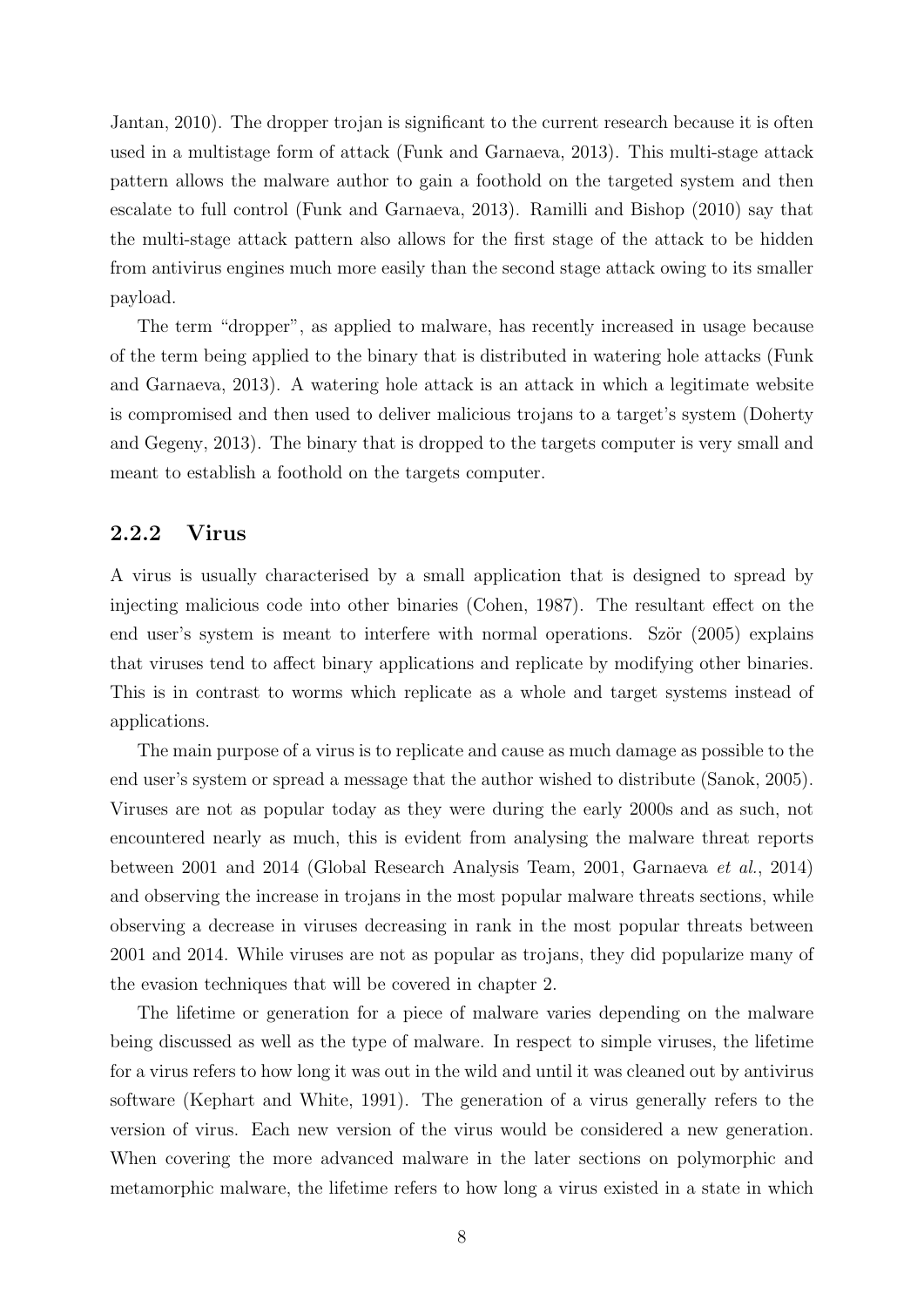a single signature could detect that instance of the virus. The generation still refers to the versions of a virus, where a new version would relate to a new feature being added.

#### 2.2.3 Worm

Weaver *et al.* (2003) describes a worm as a self-propagating program that attempts to spread by exploiting vulnerabilities in a computer system (Anderson, 1972). This ability to self-propagate is what makes a worm particularly dangerous. The danger that self-propagation poses can also be construed as a weakness of this class of malicious application. If the systems that the worm targets are patched such that the vulnerability that the worm exploited no longer exists, the worm will be unable to spread (Staniford et al., 2002). The countermeasure to stop worms spreading between systems is simply patching a system as soon as a vulnerability is reported (Kienzle and Elder, 2003, Yu et al., 2010). Rescorla (2003) demonstrates that even when companies are aware of critical issues, there is usually a significant lag in the time it takes to patch these systems. This lag time and inefficiency from companies is what worm authors depend on in order to gain as large an infection base as possible.

### 2.3 Malware Defence

With the terms in section 2.2 defined, the following sections provide an explanation for each of the techniques that malware authors have employed in the past to defend their creations. The techniques are sequenced historically from oldest to most recent.

## 2.4 Code Armouring

Code Armouring is the process of obfuscating and/or altering code in order to prevent it from being analysed. While armouring itself is not, by design, specifically used to evade antivirus engines, it is used to prevent automated and static analysis of the code, which will result in a prolonged lifetime for the malware (Sikorski and Honig, 2012, Quist and Smith, 2007).

Before getting into the specifics about the techniques malware authors employed to evade antivirus applications, it is worth noting that most malware authors will try to harden their malware through the use of code armouring to prevent analysis. The techniques used by malware authors to prevent analysis will differ from author to author, though most will use a series of obfuscations and traps to prevent debugging and disassembly (Quist and Smith, 2007). Listed below are areas identified for which code armouring tries to provide protection  $(Sz\ddot{o}r, 2005)$ :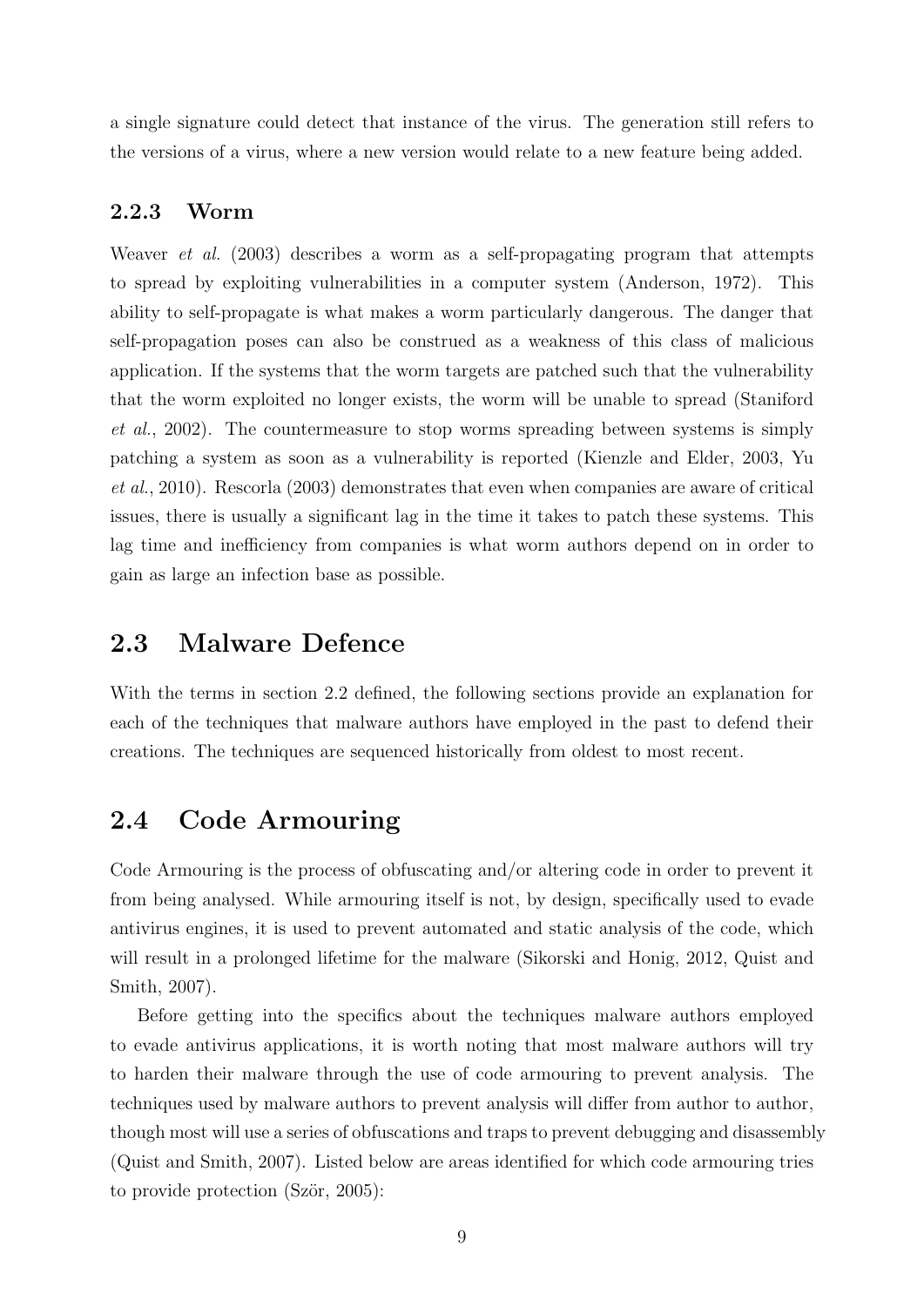- Anti-disassembly
- Anti-debugging
- Anti-emulation
- Anti-VirtualMachine
- Anti-goat

These areas will be briefly explored to provide a deeper understanding as to the reasoning behind their usage by malware authors. The techniques are dealt with in the same order that a malware analyst would typically use to analyse a piece of malware (Harper et al., 2011). Step one: analysing the application in an offline or dormant state. Step two: moving to an online state, where the application is debugged. Step three, the final phase: is usually to leave the application in a running state, in order to collect information about application behaviour the first two steps may have missed.

#### 2.4.1 Anti-disassembly

Anti-disassembly is the process of protecting an application from being disassembled to determine the internal workings of the application as (Aycock et al., 2006). Sikorski and Honig (2012) describe the process of anti-disassembly as being commonly achieved through the use of two groups of techniques. The first group of techniques involves code obfuscation through dynamic code. This attempts to hide the intent of the code by dynamically changing the code as it runs. The code could involve incrementing the data at a specific address by a known value and then jumping to this location after it is modified. While being analyzed by a disassembler, the code that is modified will simply look like junk instructions to the application as it has not yet been changed. This method of obfuscation is what was used by early viruses that encrypted themselves, such as the Cascade virus. The second group of techniques largely revolves around attacking different disassemblers through code and data in the application. By causing the code in the application to be deliberately misinterpreted, the malware author can cause the disassembler to display an incorrect view of what the application is doing internally.

#### 2.4.2 Anti-debugging

While anti-disassembly protects an application from static and offline analysis, anti-debugging is meant to protect an application while it is executing a task (Branco *et al.*, 2012). The techniques implemented are too numerous to detail here, but are described in great detail by Branco et al. (2012, Section 3). In general, anti-debugging techniques revolve around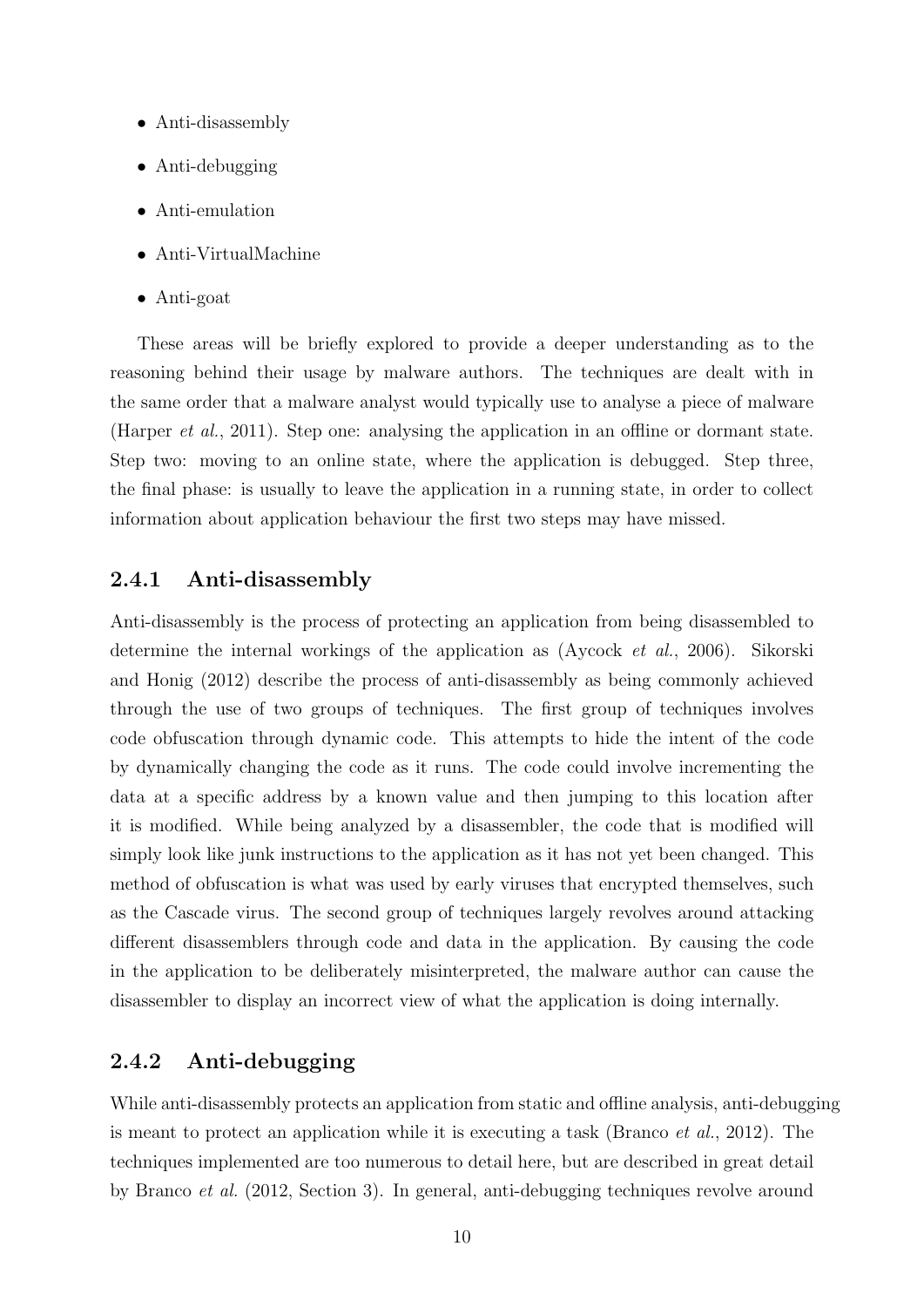attempting to set the application into a debug state prior to the analysts debugger being attached. Since an application can only be debugged by one debugger at a time, this generally prevents any run-time analysis from succeeding. The alternative approach is to check via a number of a system calls which are dependent on the operating system to determine if a debugger is attached to the current process and then exit if one is detected. The exact details of how these techniques are implemented will vary between operating systems and hardware implementations.

#### 2.4.3 Anti-emulation

In conjunction with anti-debugging techniques, malware authors will often implement anti-emulation techniques in their malware. This is to prevent a malware analyst from gaining a deeper understanding of the malware when executed on an emulated system (Konstantinou and Wolthusen, 2008). The use of emulation provides a malware analyst with the ability to trace the inner workings while the application is running and to substitute instructions if an instruction is not available for the hardware where the malware is being analysed. Emulation is a key technique in preventing malware from running successfully. By emulating the environment of the target system, the scanning application can reasonably determine if the actions of the code are malicious. After second generation (introduced later in section 2.11.2) scanners were introduced, emulation played a significant role in the detection of malware. It is in response to this, that anti-emulation played such a key point in evading antivirus applications. It should be noted that most malware that implemented anti-emulation in their code, did so to remain undetected by the process of not executing their malicious code. While this is important, is it not a generic enough technique that can be applied to a compiled application and requires access to the source code of the application.

#### 2.4.4 Anti-Virtual Machine

The anti-vm (anti-virtual machine) defences for malware are very similar to those of the anti-emulation defence and exist to prevent malware from being analyzed and tested as explained (Ször, 2005). With virtual machine technology becoming more common thanks to free applications e.g. QEMU and Virtual Box, more analysts are able to test malware in the context of a virtual machine. This presents a major and unwanted problem to malware authors, as the environment is almost identical in every manner to a non-virtual machine. The means employed to detect virtual machines are similar to those used to detect debuggers (Dinaburg et al., 2008), in that they either check for a known variable or attempt to access a restricted piece of hardware that would only be available in a virtual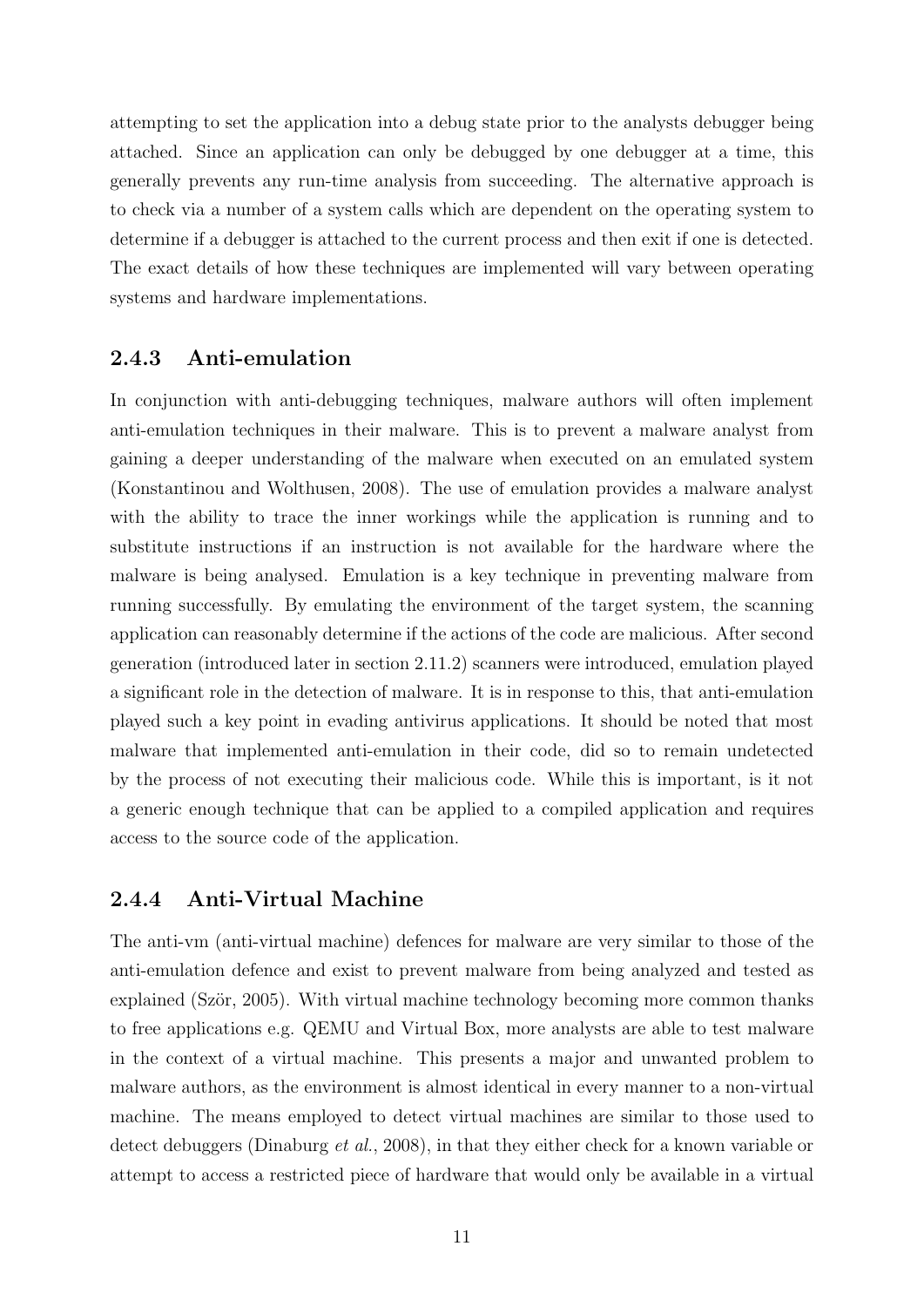machine (Rin, 2013).

#### 2.4.5 Anti-Goat

Anti-goat defences are currently non-existent since the countermeasure they attempted to defend against is no longer used. When viruses were more common and file infection was a common problem, antivirus companies would routinely create "sacrificial goat" type files that would be purposefully infected (Ször, 2005, Aycock, 2006). Once infected the goat file could be used to trace the infection path of a virus as well as any other characteristics of the virus. Anti-goat technology provides protection by detecting that it is being executed against a goat file for analysis and changes its mode of execution to either a mode of non-malicious code or attempts to attack the user's system by corrupting files. A virus called "Nexiv Der", was one of the first viruses to implement the anti-goat protection mechanism (Ször, 1996). The virus was fairly complex, exhibiting both polymorphic and multi-partite (the ability to spread through multiple infection vectors) traits, but was not particularly successful in spreading due to a number of internal bugs.

#### 2.4.6 Code Armouring Summary

While Code Armouring is usually effective in slowing down an analyst from gaining a deeper understanding of the malware, as soon as the analyst does bypass the defences and a signature is generated, the malware will forever be detected by antivirus applications (Brand, 2010, Sikorski and Honig, 2012). It can, as a result, be said that Code Armouring does not provide an active means of evading antivirus applications, instead it provides a passive means of defence which can provide it with more time to accomplish the task for which it was created. The previous subsections also demonstrate that malware authors are very aware of what methods analysts are employing against their malware and in response, they are building countermeasures to make the analysts' jobs harder. A number of the techniques described above i.e. anti-disassembly and anti-debugging were not built for malware alone, but were also used by commercial software development companies to protect intellectual property, though as with malware authors, all this can do is slow down the person trying to gain access to the intellectual property. The section to follow will introduce the evolution of active defences as employed by malware.

## 2.5 Early Malware Defence

Early virus writers did not attempt to evade antivirus applications (Rad et al., 2012) because the antivirus industry did not yes exist for the consumer market. Instead,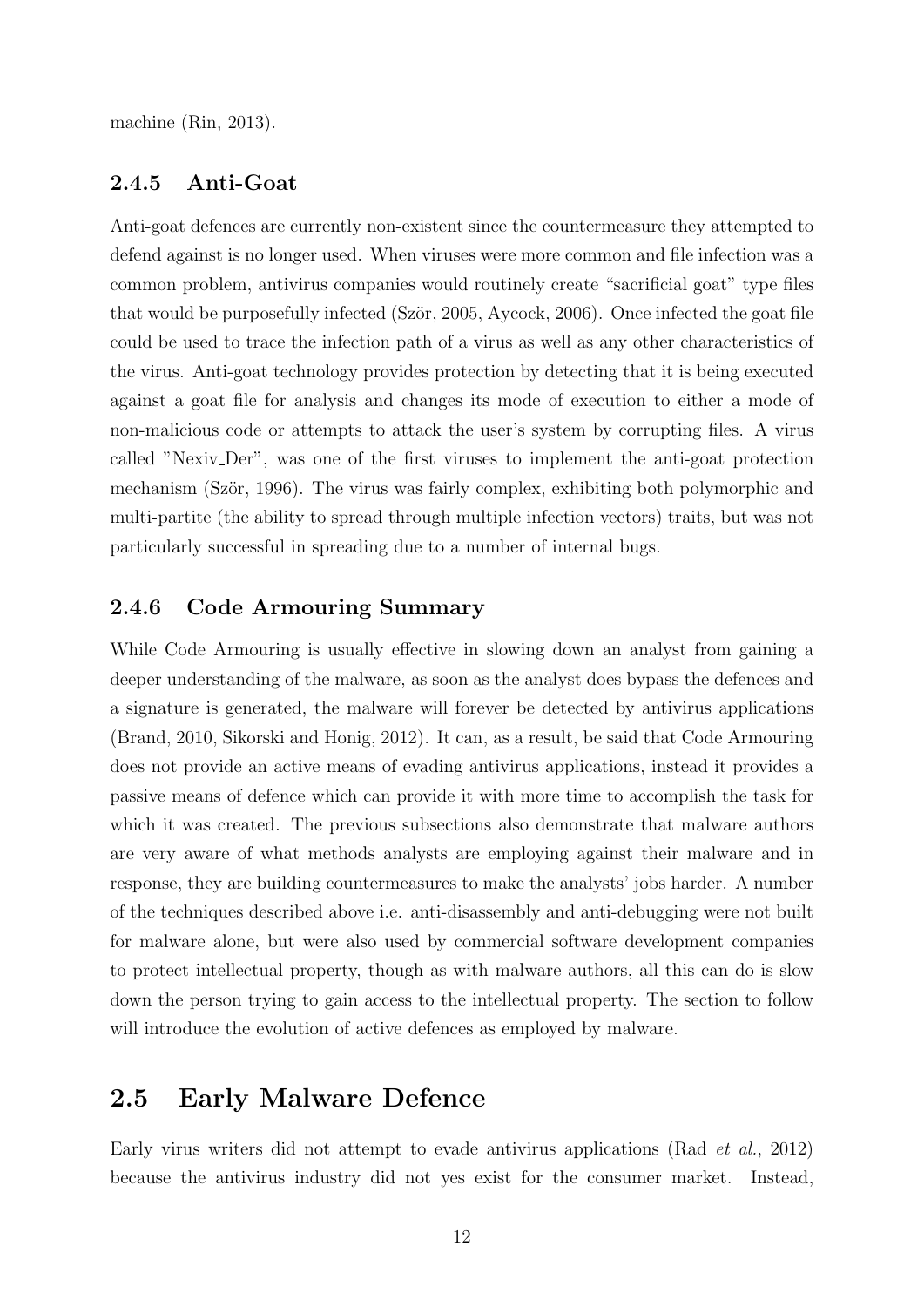specific applications were crafted to either inoculate or remove a virus on a case by case basis. Since malware did not have a specific antivirus application to evade, most malware authors attempted to hide their actions from system administrators and users that used the systems which they attacked.

#### 2.5.1 An Early Example

One of the first viruses that attempted to avoid detection by a user was the Brain Virus (Hypponen, 2011, Parikka, 2007) which was first detected in 1986 (Hypponen, 2011). The virus worked by first moving the boot sector to a different part of the disk and then overwriting the boot sector with the virus. Instead of getting an error message when trying to load the disk (because of a corrupt boot sector) the virus would intercept the call and redirect any access to the new boot sector location (OECD, 2009). With this in place, most users would not know they were infected until the virus showed its alert message. This alert message was intended to let the user know they needed to contact the authors for support. While this may seem odd, the Brain Virus was not originally written as a virus but as an anti-piracy protection scheme that would track users that used their software without purchasing it (Parikka, 2007).

#### 2.5.2 Response

There was no direct response to the Brain Virus from the antivirus industry, as the number of viruses in the wild during the late 1980's did not require a generic method of removal. Solomon (1993) provides a list of only 8 - 24 viruses that were circulating at the time. To put this in perspective, this occurred approximately three years after the Brain Virus was first encountered. The listing also demonstrates that the common method for disinfection was to simply provide a simple technical walk through to the system administrator who could then remove the offending application from their system. Although this may have been the case between 1986 and 1987, by 1988 antivirus companies started forming and released a number of products aimed at the removal of a number of known viruses.

#### 2.5.3 Evolution

Even though the Brain Virus and others like it did not attempt to evade antivirus engines they did begin the chain of malware evasion techniques (White et al., 1995, Parikka, 2007). The next technique in the chain came in the form of malware encryption. This technique (which will be discussed in the next section) is the first documented technique that actively tried to evade antivirus engines instead of just hiding itself from the user on the machine.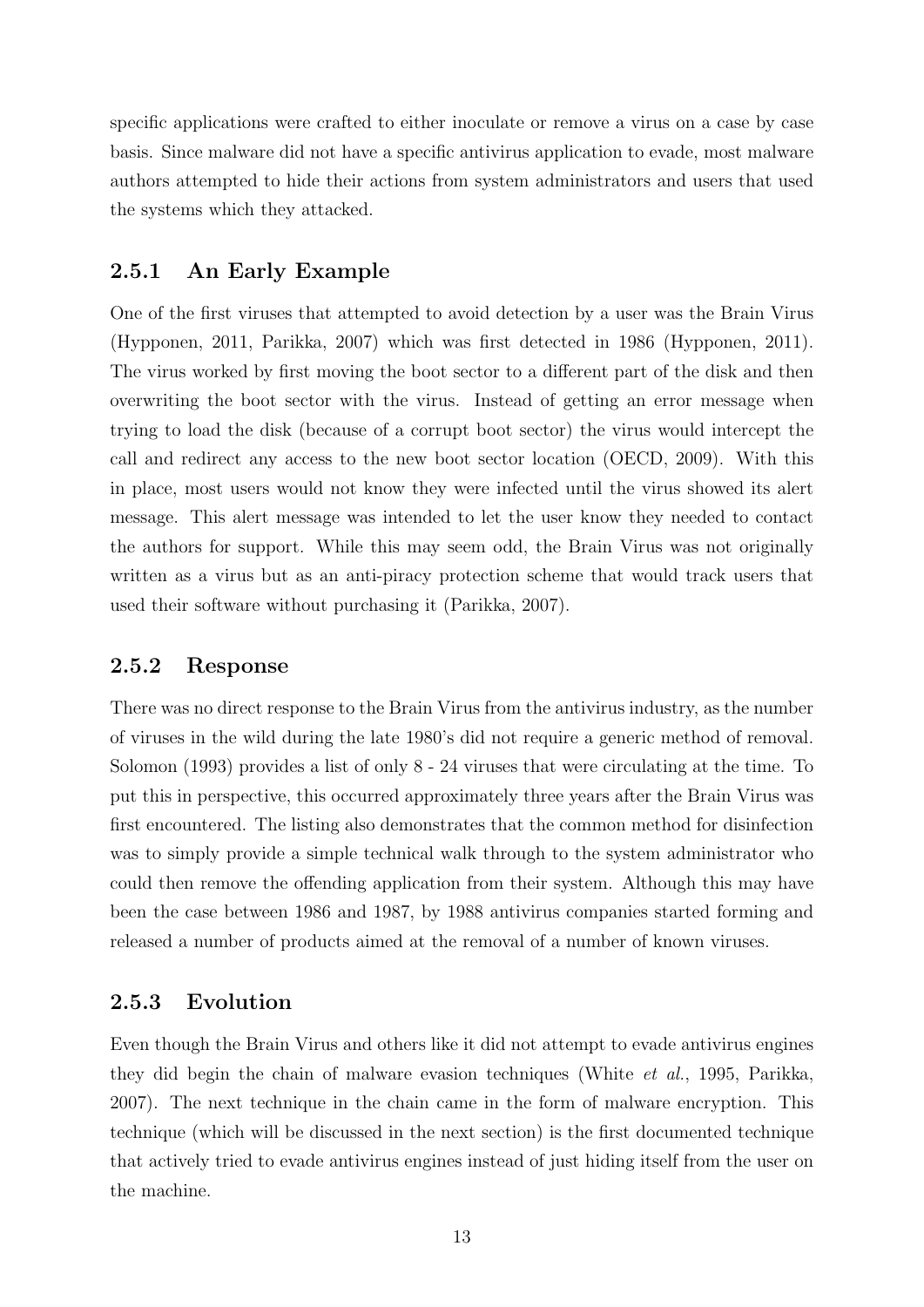### 2.6 Encryptors

Before detailing the history and evolution of encryptors, there are a number of points that need to be brought forward for this section as well as the work in the sections to follow. Regarding the encryption referred to in this section, as well as the remaining sections, the encryption being referred to is the encryption of the internals of a binary both at rest and runtime (Nachenberg, 1997). It is not referring to the encryption of user data, which is a malicious side effect of a number of malware applications (Young and Yung, 1996).

#### 2.6.1 History

Following the Brain virus, encryption was the first major evasion technique that was used. Encryption is the process of converting text into a form known as ciphertext which cannot be understood except by the intended target of the message. The strength of an encryption technique is largely dependent on the following combination: the size of the key and the implementation being used as described by Filiol (2004). When dealing with malware that has been coded to use encryption, malware authors started with a simple XOR cipher encryption as described in the work by Young and Yung (1996). By using a simple technique, the margin for error occurring when developing an encryption algorithm was reduced. Large keys by comparison are easier to build and this in turn, increased the difficulty of decryption through brute force. An example of this in current malware is the Gauss malware (Goodin, 2014a,b). The Gauss malware currently has an encrypted payload which malware analysts have not yet been able to decode. While the analysts working on the malware have worked out the encryption scheme utilized, they have not been able to force the key or even guess the key, simply because the key is so large and unique . Even though the encrypted payload is not being used to evade antivirus engines, it does prevent malware analysts from determining the final target of the malware.

#### 2.6.2 An Early Example

This technique was first noticed in the wild around the year 1986, in the event of the Cascade virus (Hypponen, 2014). The virus operated by encrypting the body of the virus with an encryption scheme of the author's choice. The Cascade virus implemented a very simple means of encryption called an XOR cipher. The XOR cipher, also known as an additive cipher, works by adding a cipher key to the plain text to produce ciphertext (Tutte, 2000). To extract the plain text from the ciphertext, the key is subtracted from the text, which results in the output of plain text again.

The XOR cipher does present a problem. If the key is small enough, a cryptanalyst could use statistical analysis of the text to determine the plain text. To prevent this, the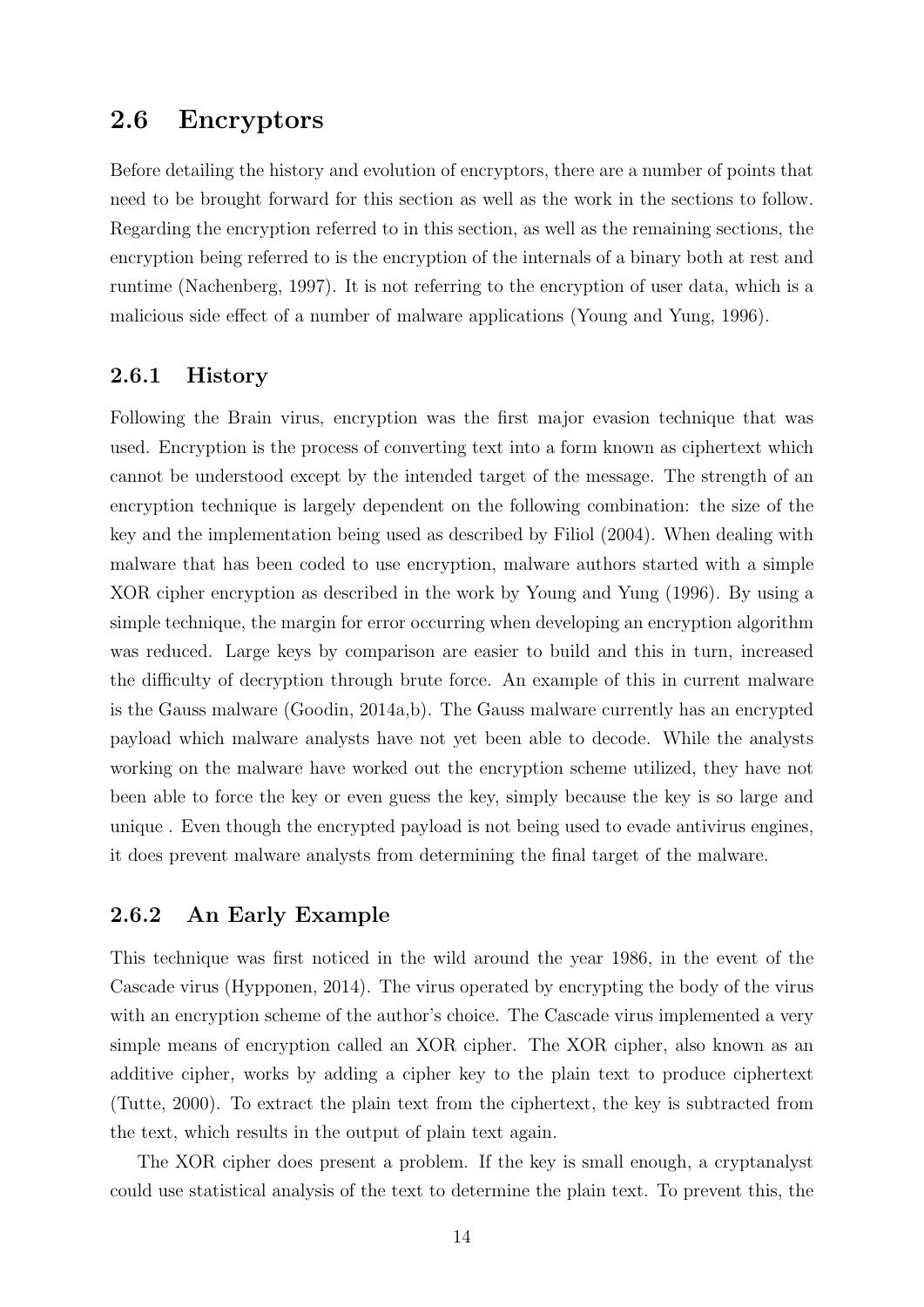Cascade virus attempted to make the encryption stronger by using a dynamic key for the encryption process. This dynamic key that was used is based on the length of the body of code. This meant that the key used by the virus would change for each binary file that it infected. Additionally, the Cascade virus was also one of the first of a few viruses that implemented Code Armouring. The armouring of the code meant that the job of the malware analyst tasked with analyzing the virus was made more challenging, which in turn meant that the virus had an extended lifetime. The Cascade virus implemented armouring by using the stack pointer which would change as the application ran as part of its cipher key.

#### 2.6.3 Response

Antivirus vendors were able to adapt fairly easily to the rise of encryption in malware. They were able to counter the increase of encryptors by detecting the decryption routines used by the malware. The early method of detecting decryption routines (that will be covered in further detail later in section 2.11.2) is through the use of entropy detection which is introduced as the second generation of antivirus detection methods (Davis, 2009). This was not used widely by the antivirus engines of the time, but it has become more prevalent in antivirus engines today since the current processing power available to modern antivirus engines is significantly higher than the past. The entropy calculation can execute substantially faster, making this method of detection notably more feasible. The negative result of entropy detection is that it is prone to false positives if a binary is responsible for a significant amount of dynamic changes to itself.

#### 2.6.4 Evolution

Encryption is the first method that was built specifically to allow a malware to evade an antivirus engine. The technique itself had a sort of internal evolution as malware authors attempted to make their encryption routines even harder to detect and implemented more complex encryption routines. Unfortunately, because encrypted malware always requires decryption before it can execute its code, this decryption routine becomes a weakness as it is a single point of failure (detection). Oligomophism which is the next technique in the chain of evasion techniques will attempt to fix this problem and will be explained in the next section.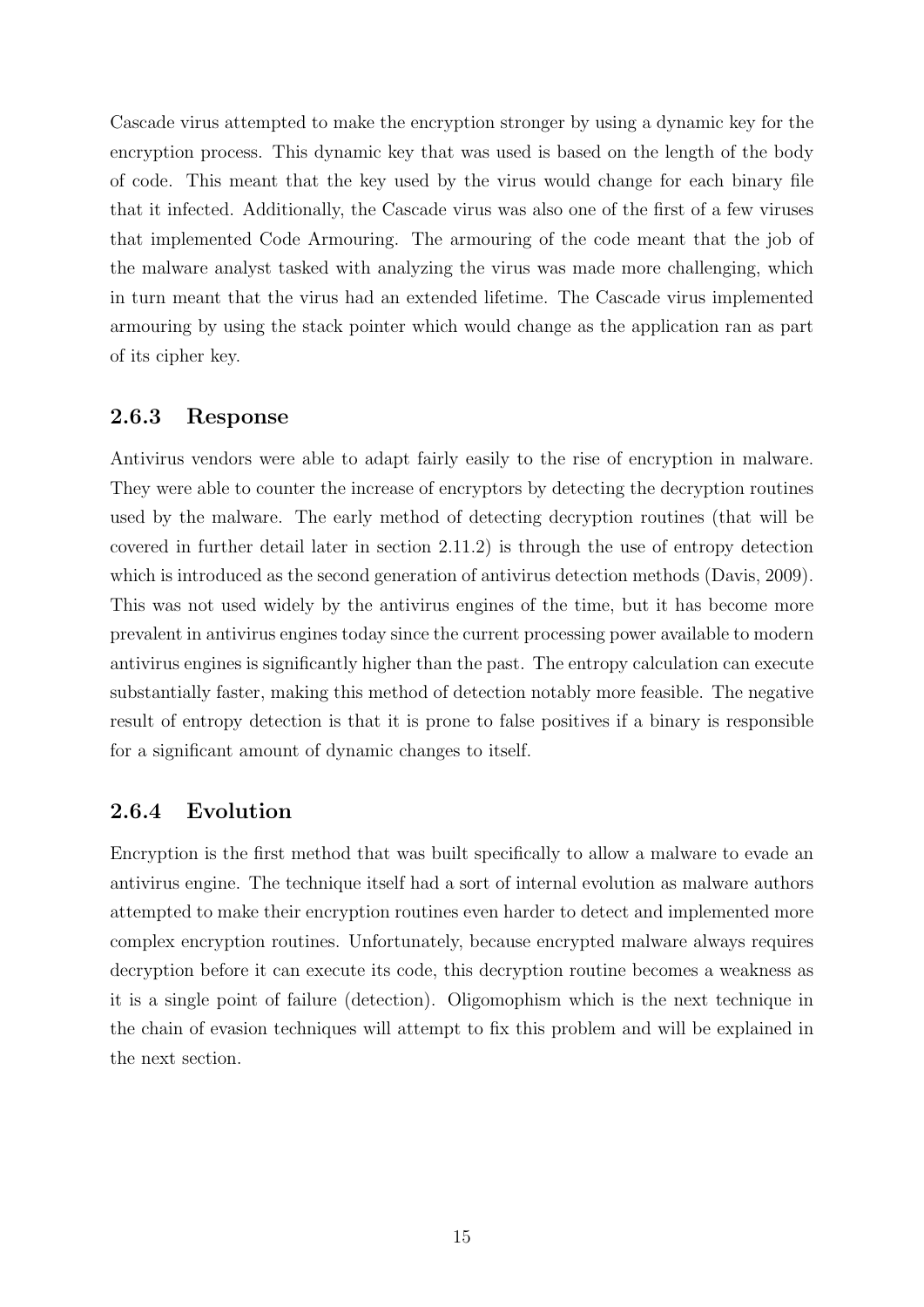## 2.7 Oligomorphism

Oligomorphism, which is part of the encryptor family of evasion techniques, was a direct result of antivirus applications being able to detect the decryption stubs used by viruses at the time (Ször, 2005). These decryption stubs would still allow the viruses to employ encryption to hide the body of the virus but would generate different decryption stubs each time it spread. These decryption stubs would employ different looping techniques that, in turn, generated different byte code that looked different each time a new copy was created. This meant that antivirus engines could not detect the decryptor stub with the use of static signatures (Schiffman, 2010, Rad et al., 2012).

#### 2.7.1 An Early Example

The first time oligomorphism was detected was in the Whale virus in the 1990s (Skulason, 1990b, Ször, 2005, McAfee, 2014a). While the virus was an evolution of the usual encryption/decryption technique, it still suffered from a flaw in its design. The fatal flaw was simply the limited number of decryptors used by viruses that employed oligomorphism  $(Ször, 2005, Schiffman, 2010)$ . This meant that with a sufficient number of runs, a malware analyst could generate signatures for all the decryptors a virus author had implemented. While this may seem like a simple enough solution and method for detection, viruses like the Memorial virus had 96 different decryption stubs built into it, which meant 96 generated signatures needed to be generated as noted by Konstantinou and Wolthusen (2008).

#### 2.7.2 Response

The antivirus vendor industry did not need a specific method to manage the detection of oligomophism evasion techniques as the signatures generated by the decryption stubs were still static for most of the viruses. In the instances where there were multiple decryption stubs, the antivirus companies iterated as many decryption stubs as possible, and made a record of their signatures. With multiple signatures linked to a single piece of malware, an antivirus engine could still, relatively reliably, detect any malware that employed oligomophism to hide itself. In certain cases (i.e. Memorial virus) generating multiple signatures is not a requirement when the signature created is a nearly exact match. The same applies to creating a wild card signature, as both methods are simply means of creating generic signatures for malware based on multiple points in a file. A more detailed discussion on how these detection methods operate will follow in section 2.11.1.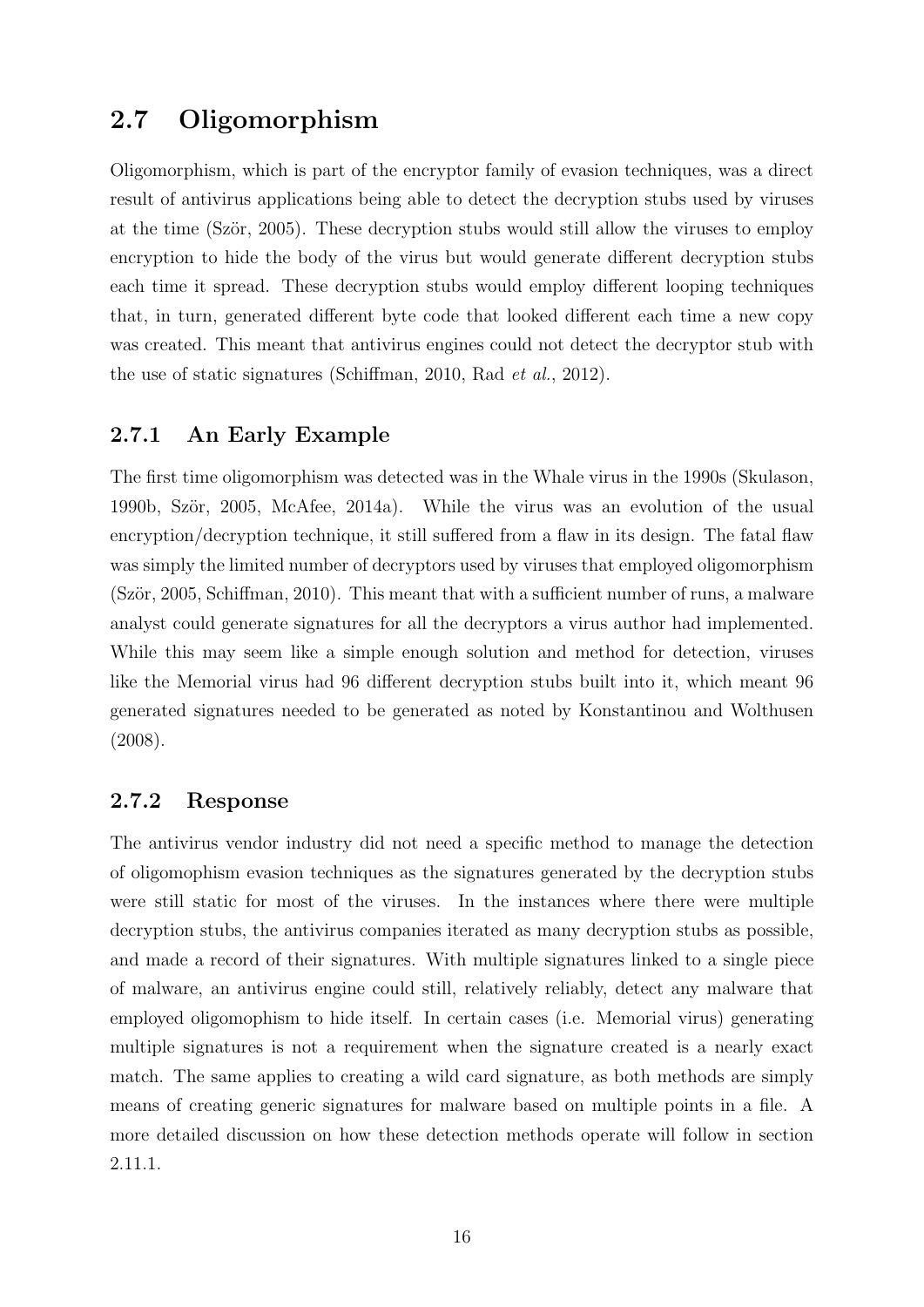#### 2.7.3 Evolution

The use of oligomophism was a step forward in terms of the evasion techniques employed by malware authors and although the technique served its purpose as an intermediate solution, it was slightly flawed. Its flaw lay in the limited number of possible stubs it could generate without bloating the malware. Additionally, the decryption stubs that were generated lacked a dynamic nature. In response to this problem polymorphic viruses were built as described in the next section.

## 2.8 Polymorphism

Polymorphism builds upon and attempts to fix the challenges presented in the previous section on Oligomorphism. Nachenberg (1996), Konstantinou and Wolthusen (2008) describe polymorphic viruses as viruses that were able to drastically modify themselves between each iteration. Later, polymorphic viruses that were detected included mutation engines. These engines, when implemented correctly, allowed the virus to generate millions of slightly different iterations of itself (Nachenberg, 1997).

#### 2.8.1 Early Example

The first known record of a polymorphic virus was the V2PX virus which was written as a research project by Mark Washburn (Rad et al., 2012, McAfee, 2014b). The purpose of his work was to demonstrate to Antivirus vendors that they could no longer depend on static signatures to detect viruses. The V2PX worked by inserting random calls to functions that would not affect its code but would alter how the virus looked to an Antivirus engine (Lammer, 1990). An example of a function that would not affect the execution of the code is the NOP instruction. The NOP is a "nooperation" instruction, it is so named because on encountering a NOP instruction, the CPU does nothing and moves on to the next instruction. This instruction provides a malware author with a versatile and simple way to change the signature of a virus without affecting its internal working operations  $(Akritidis et al., 2005).$ 

The key to effective polymorphic viruses, as demonstrated by the V2PX virus, is to sufficiently change the program so that it retains little to no similarity between iterations. This was primarily achieved through the use of junk data which performed no function (as mentioned previously) or it expanded single instructions into multi-line instructions (Skulason, 1990a, Konstantinou and Wolthusen, 2008).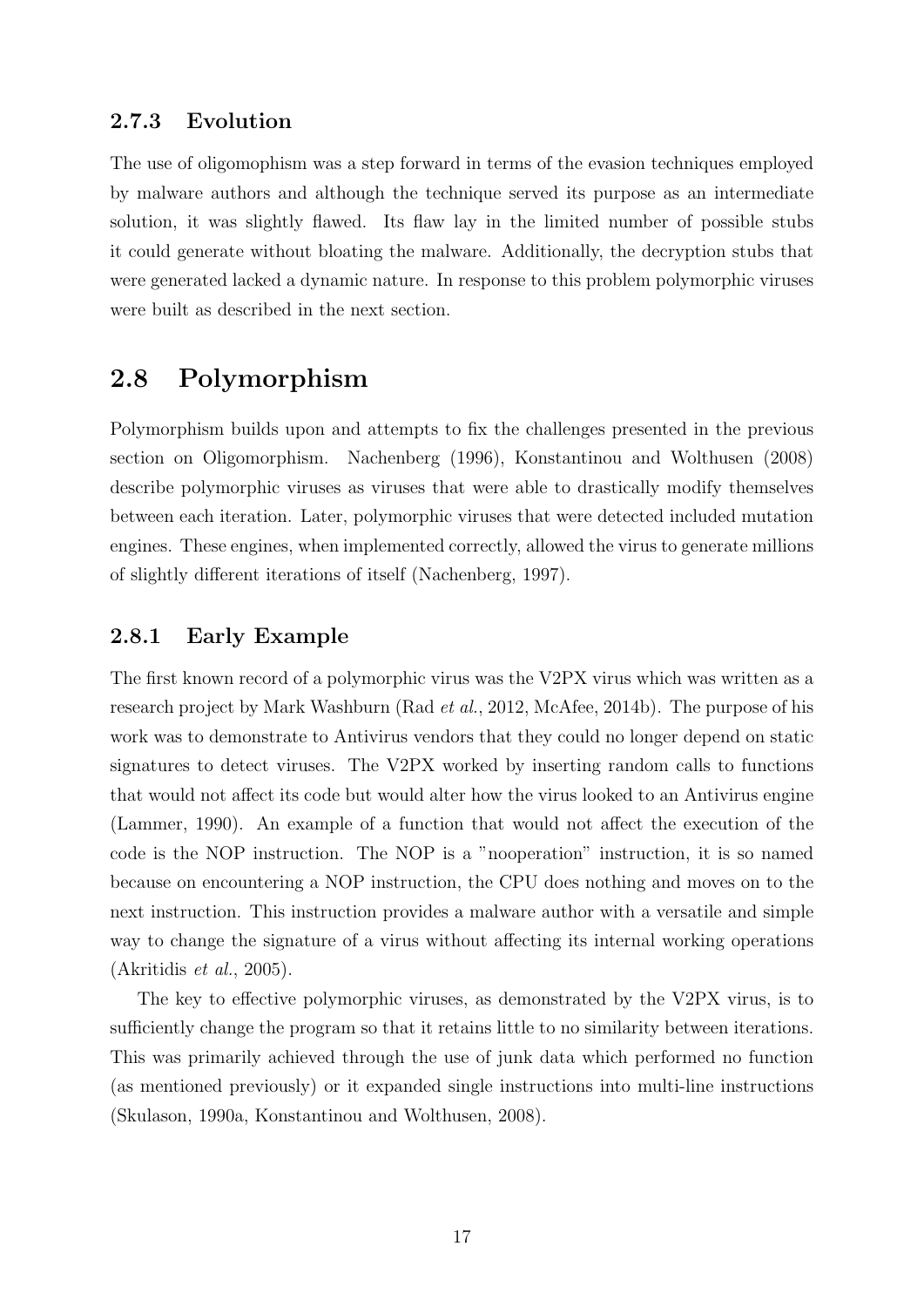#### 2.8.2 Response

The skeleton detection method of detecting viruses which was created by Kaspersky. The skeleton method will be elaborated upon in section 2.11.2. This method stripped out supposedly junk data before scanning a virus. This would allow the antivirus engine to scan the part of the virus that was actually executed.

#### 2.8.3 Evolution

It should be noted that until that point in time, polymorphism had simply been used to make the detection of the decryption stubs harder. This meant that for the most part, the body of the virus that was encrypted would still remain the same. As soon as the main body of the virus was decrypted, it was possible for an antivirus engine to detect the virus through its decrypted signature. The only methods of altering themselves employed by malware authors revolved around the insertion of junk instructions; fake loops; and fake jump instruction calls. Each of these attempts caused the decryption stubs to either grow or shrink depending on the current iteration that the malware had spawned. To overcome this challenge, the malware authors needed to create a piece of malware that was wholly dynamic in that that would change significantly in how it executed between each time it infected a binary. This resulted in the release of metamorphic malware which will be covered in the section to follow.

## 2.9 Metamorphism

As is the case with each new evasion technique, metamorphism is an evolution of the idea of polymorphism. While polymorphism attempted to make the decryption stub difficult to detect, metamorphism attempted to make the virus itself a harder task to detect without the need to encrypt the virus itself (Konstantinou and Wolthusen, 2008). Metamorphism has been described as a polymorphic body since the body of the virus changes from generation to generation (You and Yim, 2010).

#### 2.9.1 An Early Example

The first known attempt at using metamorphism as an antivirus evasion tactic came in the form of the Regswap virus in 1998 by Vecna (Ször, 2005). The virus implemented metamorphism by dynamically and randomly changing the registers it used within its body between each generation. This method of implementing metamorphism with dynamic registers was only one of the ways in which virus authors implemented metamorphism. Other methods included: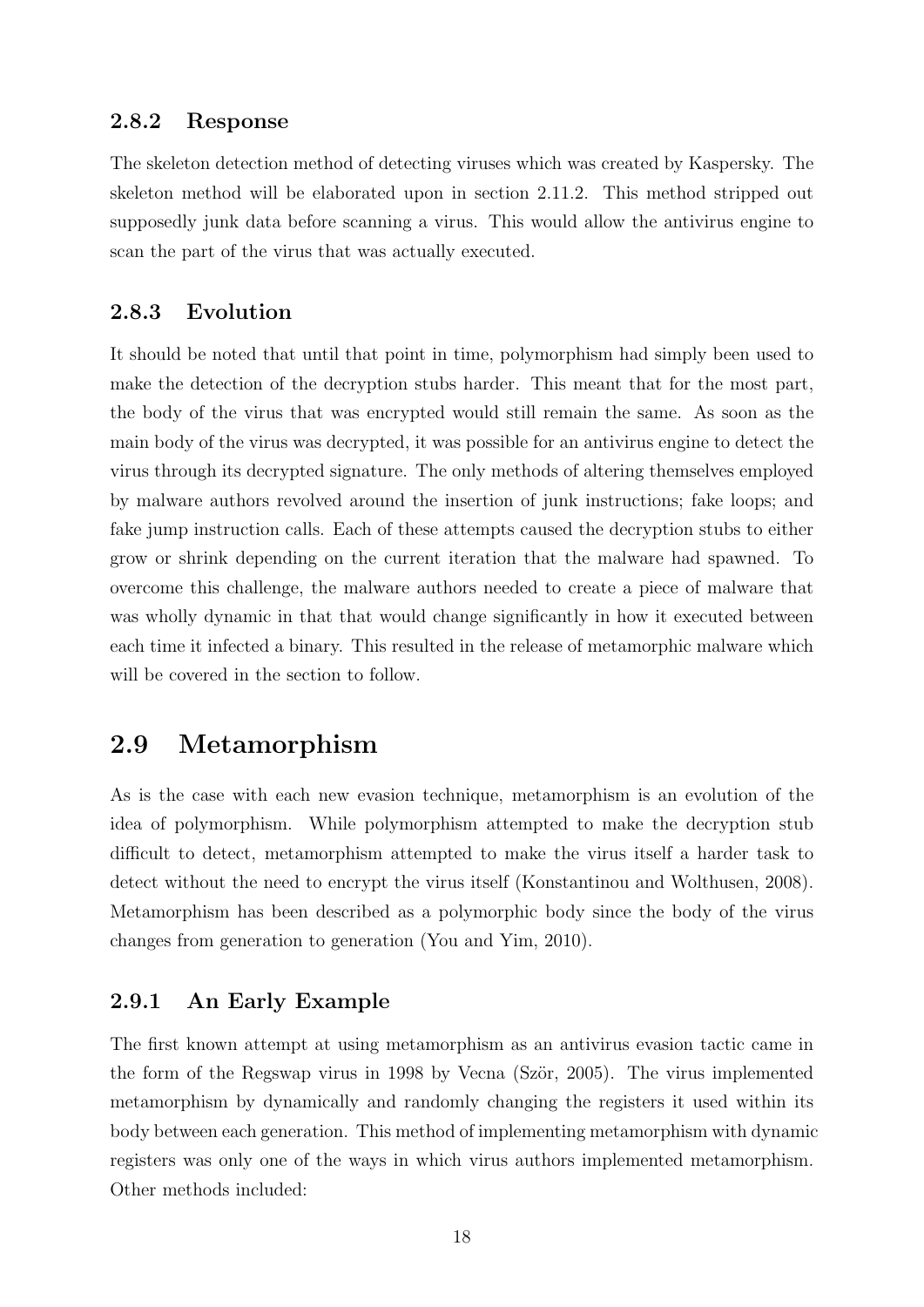- Garbage Code Insertion: The method entailed inserting garbage code by a metamorphic engine which would not change the functionality of a programme but defeat pattern based scanning. This is the old technique used by polymorphic viruses, while it was generally avoided there are still some early metamorphic viruses that used it.
- Subroutine Reordering: The Win32/Ghost was one of the many viruses that implemented this method for dynamic code generation (Ször and Ferrie, 2001). This method of metamorphism differs from the garbage code insertion in that the virus code between each version is the same (Ször and Ferrie, 2001). To make the virus seem different between infections, it changed the order of the code in the binary which resulted in a different signature for the virus. Branch tracing is used as the method of detecting this type of virus. Since the code base is always the same, the binary would always have the same branching paths which could be used as a signature to identify the virus (Radhakrishnan, 2010).
- Instruction Replacement: This practice was implemented by a number of the mutation engines. This usually involved changing long form calls of an instruction into many smaller calls. The Win95/Bistro virus is one of the many viruses which used this  $(Ször, 2000)$ .
- Code Integration: This process was only really implemented by the Zmist virus. Ször and Ferrie  $(2001)$  demonstrate that the Mistfall engine, which powered the virus, was able to decompile a binary and insert its required code into the binary. Once it had added the code it needed, the virus would rebuild the binary, so that it functioned normally. This was not seen in any other metamorphic virus of the time, and speaks to the advanced nature of the virus.

Aside from the Regswap virus that was discovered in the early stages of metamorphic virus evolution, there are two other viruses that have to be mentioned due to the sheer complexity of their code and advanced techniques implemented.

The Zmist (Z0mbie.Mistfall) virus, which was first introduced under the topic of Code integration, was the first of the viruses that broke new ground in terms of the advanced functionality implemented by a virus. The code integration which is the most significant and advanced feature of this virus, set the virus apart from all other viruses at the time by allowing it to integrate with a host binary without the need to change the original entry point of the host binary (Ferrie and Ször, 2001). The virus also implemented Code Armouring techniques by hiding the running process and spawning a new copy of the host application so that it would remain undetected. The virus had no other aim other than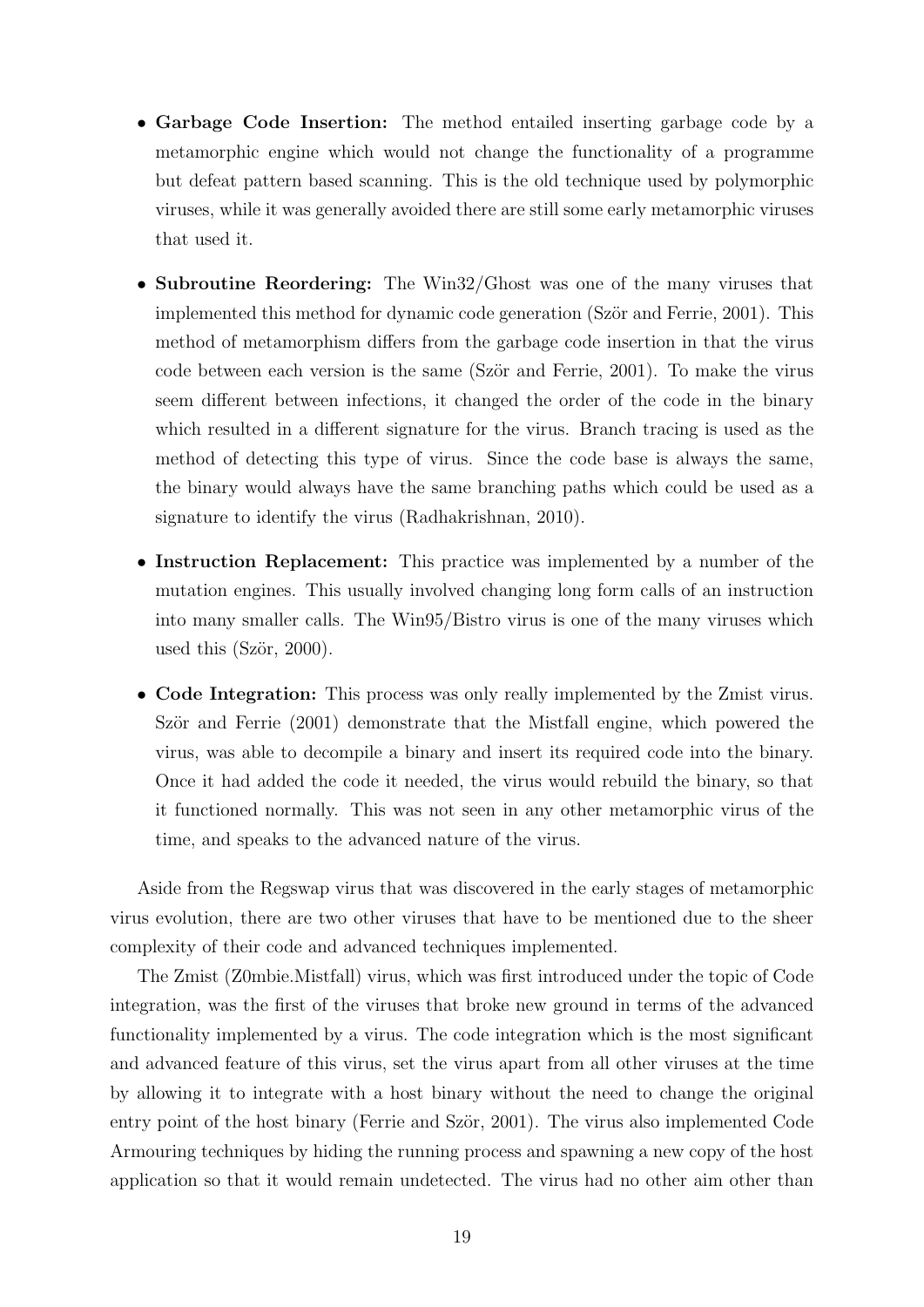to spread as much as possible and it did so by simply searching for exe files and if, they matched the infection parameters set by the virus, they would be infected.

The second virus that showed significant innovation in the metamorphic space was the Win32/Simile virus (Ször and Ferrie, 2002). In a similar method to Zmist, Simile did not change the original entry point of the application it infected and it also implemented significant Code Armouring techniques which prevented researchers from gaining a full understanding of the virus. To further complicate the analysis, the virus is estimated to have 14000 lines of code, of which a major portion was dedicated to its internal mutation engine. Notable work has been done by Ször and Ferrie (2002), Konstantinou and Wolthusen (2008) on the Simile virus, describing how it implements its mutation engine as well as how the virus manifests itself to the user.

#### 2.9.2 The Rise of Virus Toolkits

While metamorphism remains an effective method for evading antivirus engines, the biggest challenge facing its implementation was that it was relatively difficult to build. As a result, virus authors who had advanced virus building skills would construct polymorphic toolkits that would allow others to simply plug-in their virus code and have it circumvent most antivirus engines with a higher level of accuracy (Pearce, 2003). One of the first toolkits that started this practice of selling antivirus evasion software, was a toolkit called the Mutation Engine (Pearce, 2003). After the release of the Mutation Engine, a few more toolkits were released, the details of some of these engines are listed below:

- NuKE Encryption Device (NED) :  $NED<sup>4</sup>$  was created by the author of the Virus Creation Lab and released in October 1992 (Beroset, 1993, Fuhs, 1995).
- TridenT Polymorphic Engine (TPE): The first version of TPE<sup>5</sup> was released in December 1992, with four subsequent versions being released to fix a number of bugs. Around the time of it release, viruses created with this specific engine were almost undetectable (Fuhs, 1995).
- Dark Angel's Multiple Encryptor (DAME): DAME<sup>6</sup> was released in June 1993 as a response the NED engine which was released by the competing group known as NuKE. The engine was published with fully commented source code instead of a compiled format (Angel, 1993, Fuhs, 1995).

<sup>4</sup>http://vxheaven.org/vx.php?id=en02

 $5$ http://vxheaven.org/vx.php?id=et06

<sup>6</sup>http://vxheaven.org/lib/static/vdat/engine1.htm#DAME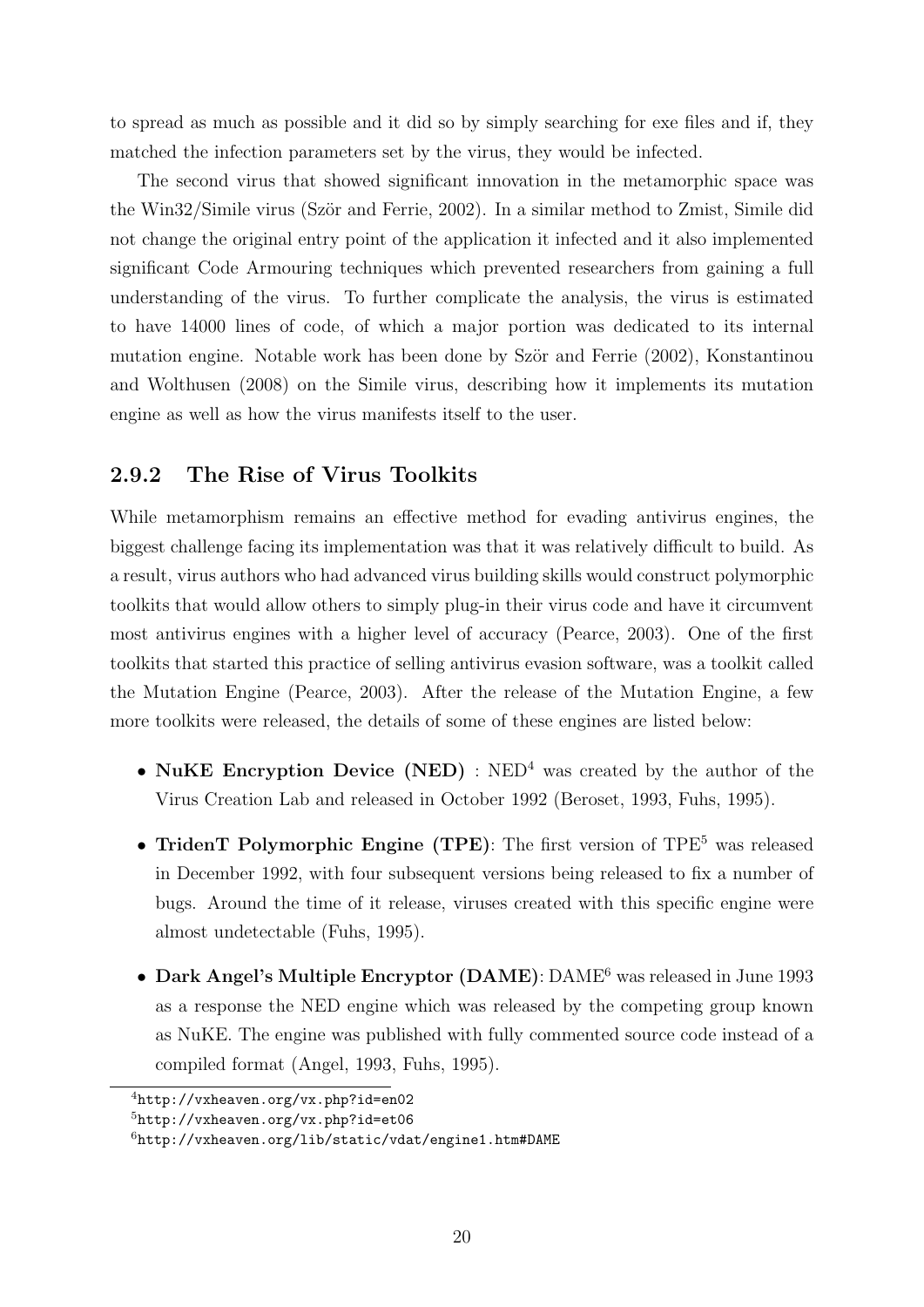#### 2.9.3 Response

The antivirus vendors had been slowly building up their defences against malicious software, but were only able to detect malware that employed the metamorphic evasion techniques based on the payload the malware carried (Ször and Ferrie, 2002). The payloads themselves were again only detected in cases where the payload was destructive in nature. If the payload implemented an unknown exploit, it is very likely that it would evade all antivirus engines entirely. In fact, authors preferred to get recognized for their elegant work instead of being acknowledged for the malicious consequences that could result - as noted by the author of the Simile virus (Petik, 2002).

#### 2.9.4 Evolution

The metamorphic evasion technique itself did not have any further evolution in its own right. This is because for the most part, analyses of various metamorphic techniques have shown that, when implemented correctly, the malware will evade antivirus engines entirely. The challenge lies with implementing a metaphoric shell in order to wrap a generic piece of malware. It is extremely complex to write a metamorphic virus even with the internal knowledge of how the virus should work. Extending this to a generic piece of malware, where there is no foreknowledge, is entirely error prone, as the malware may already have Code Armouring techniques in place to prevent modification, or be encrypted in which case any modification would break the decryption process.

## 2.10 Packers

Packers were not originally built for use in malware, instead they were meant to compress applications so that they could be transferred faster over the Internet (Harper et al., 2011). The use of packers increased once malware authors discovered that packers could easily allow their existing code to evade antivirus engines (Perdisci et al., 2008). It is important to note that this would usually only work against antivirus engines that scanned for viruses on access (O'Kane et al., 2011). Heuristic detection (which would come along at a later time) and would allow antivirus engines to detect the viruses after being unpacked.

A packer is normally built in two parts, this is similar to the way encryptors operate. The author of the malware creates a small packer binary which will pack a target binary of their choice. Once the target binary is packed, the decryption stub is injected into the final packed binary. This is similar to the way encryptors originally worked (Brulez, 2009). The entry point for the binary is then changed, so that the decryption stub is run first so that the application can be extracted into its original form and then run as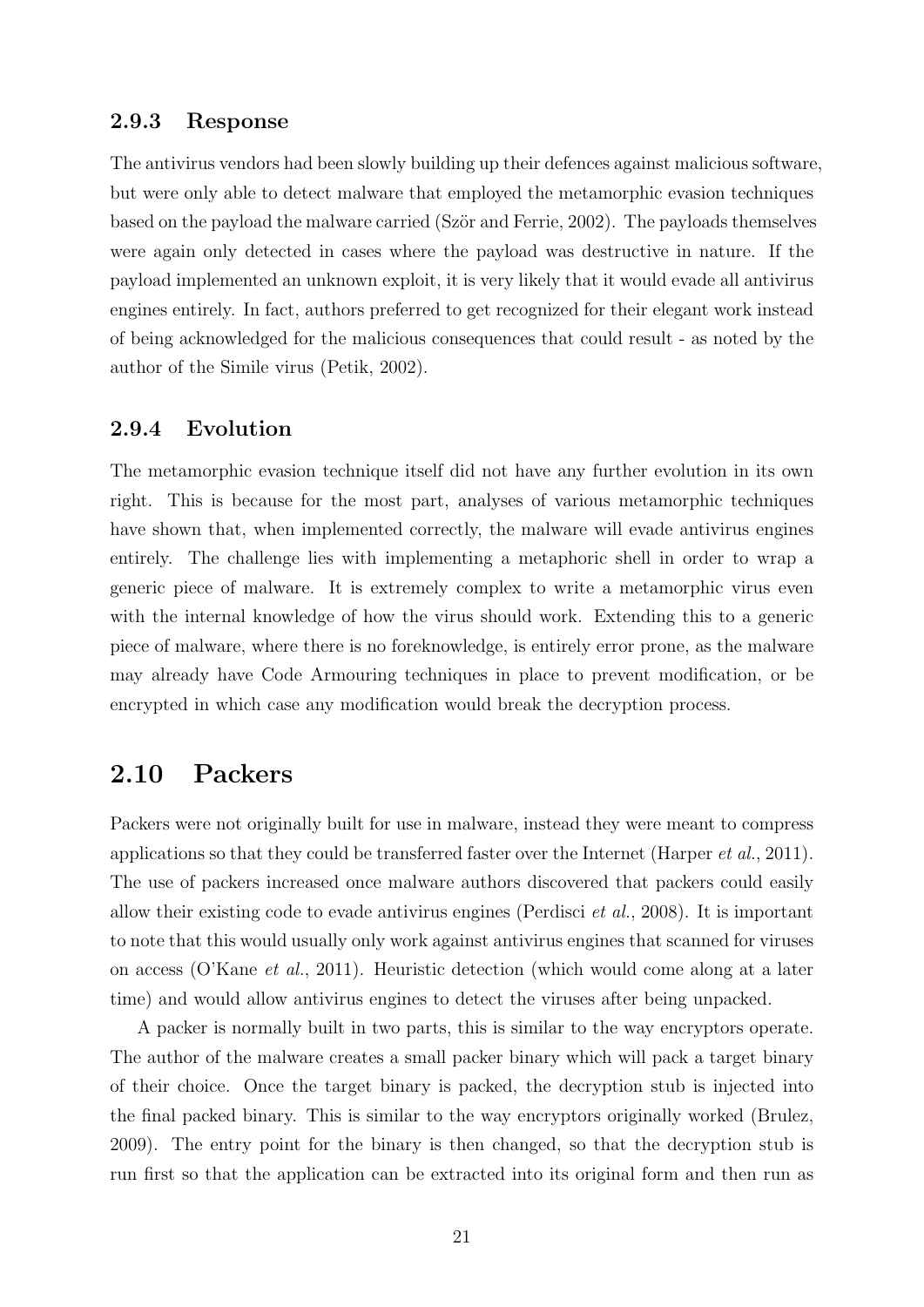normal.

Packers still suffer from the same issues as the early encryptors did: the unpacking stubs are easy to detect (O'Kane *et al.*, 2011). Once an antivirus application detects a packer stub, it usually flags an application as malicious regardless of the packed content. In most cases this means that many legitimate applications are falsely flagged. In order to prevent false flagging, certain antivirus vendors will take the extra step and run the application through an emulator when a packer stub is detected. This will allow the application to run and allow the antivirus to detect malicious behavior.

Oberheide et al. (2009) point out that packing is often more of a time hindrance to analysts instead of a deterrent. It requires a time consuming manual analysis to be performed against them before details about the malware can be extracted. The similarities of packers employing similar techniques with slight modifications to them as the authors find issues with the original technique is described by Guo et al. (2008) in which they discuss the problem facing the security industry having to deal with packers. The extent to which packers are effective was demonstrated by Oberheide et al. (2009) with his service PolyPack (Oberheide *et al.*, 2009): an increase of 4.83 times better evasion was recorded when compared to the baseline binaries that were presented.

#### 2.10.1 An Early Example

A brief listing of the early packers and when they were released can be seen in Table 2.1 (Brulez, 2009). Two of the packers seen in Table 2.1 UPX and PECompact, are still available and actively maintained. Based on the estimated release dates, it can be concluded that UPX and PECompact have been in circulation for approximately fifteen years. This will be noted when they are used for testing the packing evasion techniques in Chapter 5. Unfortunately, aside from the release dates for early packers there is little recorded history of how the packers and encrypters in table 2.1 worked.

| Packer Name      | Version      | Release Date       |
|------------------|--------------|--------------------|
| Stone PE Crypter | 1.0          | 23 December 1997   |
| PECRYPT32        | 1.01         | 1998<br>22 January |
| PELOCKnt         | 2.01         | 7 April<br>1998    |
| Petite           | 1.0          | 1998<br>22 May     |
| <b>UPX</b>       | 0.50         | 1999<br>3 January  |
| PECompact        | $v0.91$ beta | 31 July<br>1999    |

Table 2.1: Packer Early Release Listing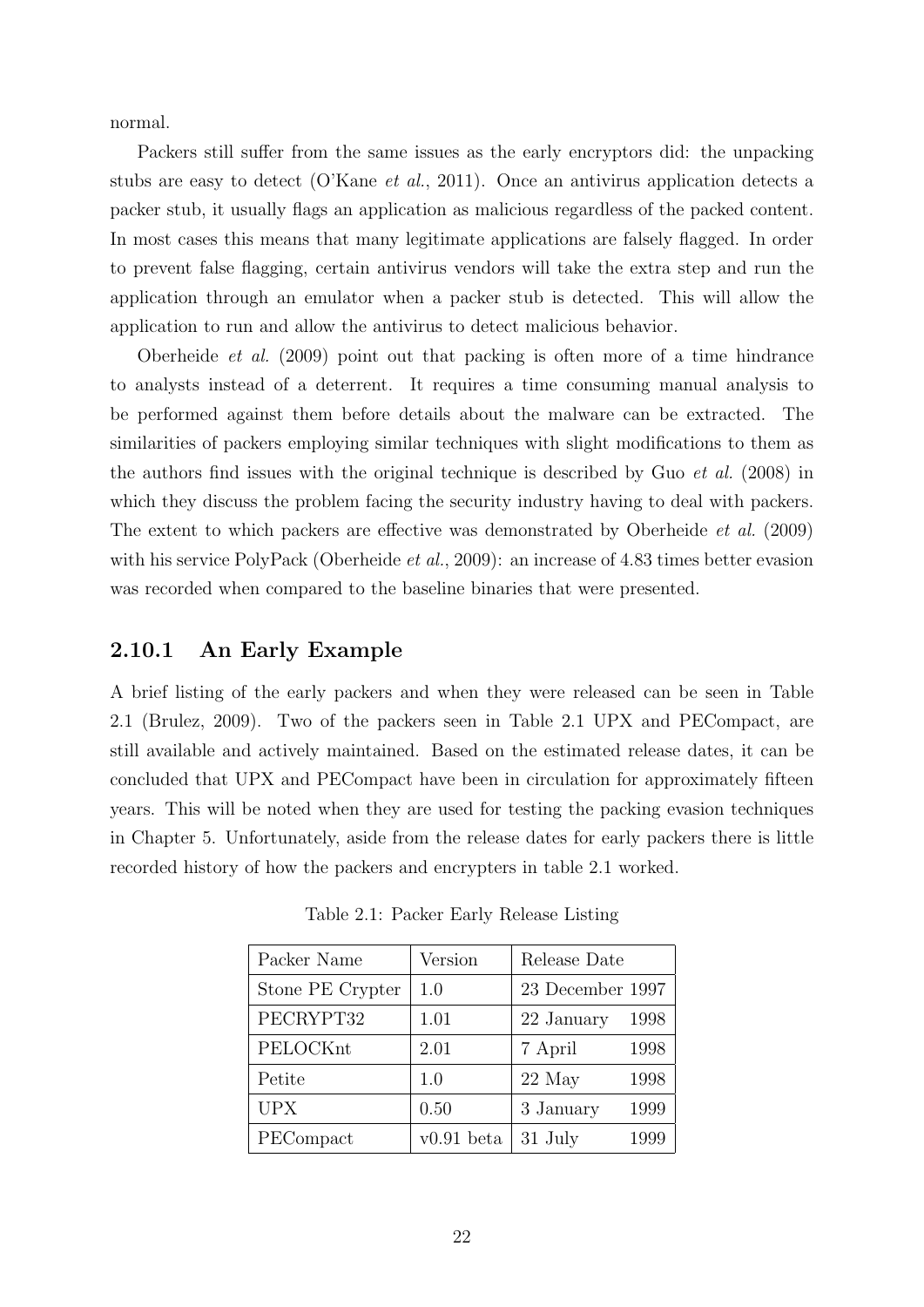#### 2.10.2 Response

Guo et al. (2008) notes that, as packers evolved, antivirus engines started detecting the packer signatures (where present) as malicious. As a consequence, many packed executables appeared as malware. While there have been a number of novel approaches proposed to rectify this problem of simply flagging the stub as malicious (see Guo et al.  $(2008)$ , Royal *et al.*  $(2006)$ , Kang *et al.*  $(2007)$ ), it has proven difficult to verify which approaches are in use by antivirus companies since the process that triggers these methods rely on runtime detection.

#### 2.10.3 Evolution

Packers in themselves have not undergone any vast changes from what was originally implemented. Most of the efforts have been focused around Code Armouring instead of antivirus evasion. Roundy and Miller (2013) have provided a detailed explanation of the methods implemented by packers.

## 2.11 Malware Detection Mechanisms

This section aims to present some of the methods employed by antivirus scanners to detect malware. These mechanisms will be discussed in direct relation to their related evasion techniques. According to Ször (2005), the various detection mechanisms can primarily be classified into two generations of scanners, namely first and second generation scanners.

#### 2.11.1 First Generation Scanners

The first generation of scanners were developed and mainly used during the evolution of virus writing during the early 1990s (Ször, 2005, Bustamante *et al.*, 2007). These methods of detection were focused around different means of signature detection. Consequently, while they were useful at the time when they were invented, they quickly fell away to more efficient methods of detection. The list below is a reduced list of the known antivirus methods of scanning and indicates the order in which they were introduced to antivirus applications. The sequence is based on the work by Ször  $(2005)$ .

• String Scanning: String scanning is one of the oldest known methods of detection (Kephart and Arnold, 1994, Ször, 2005). It works by having an antivirus company record a known unique string that would occur in a virus and then it distributes it as part of their signature database (Thengade et al., 2014). The antivirus application on the end users computer system subsequently scans all applications for this string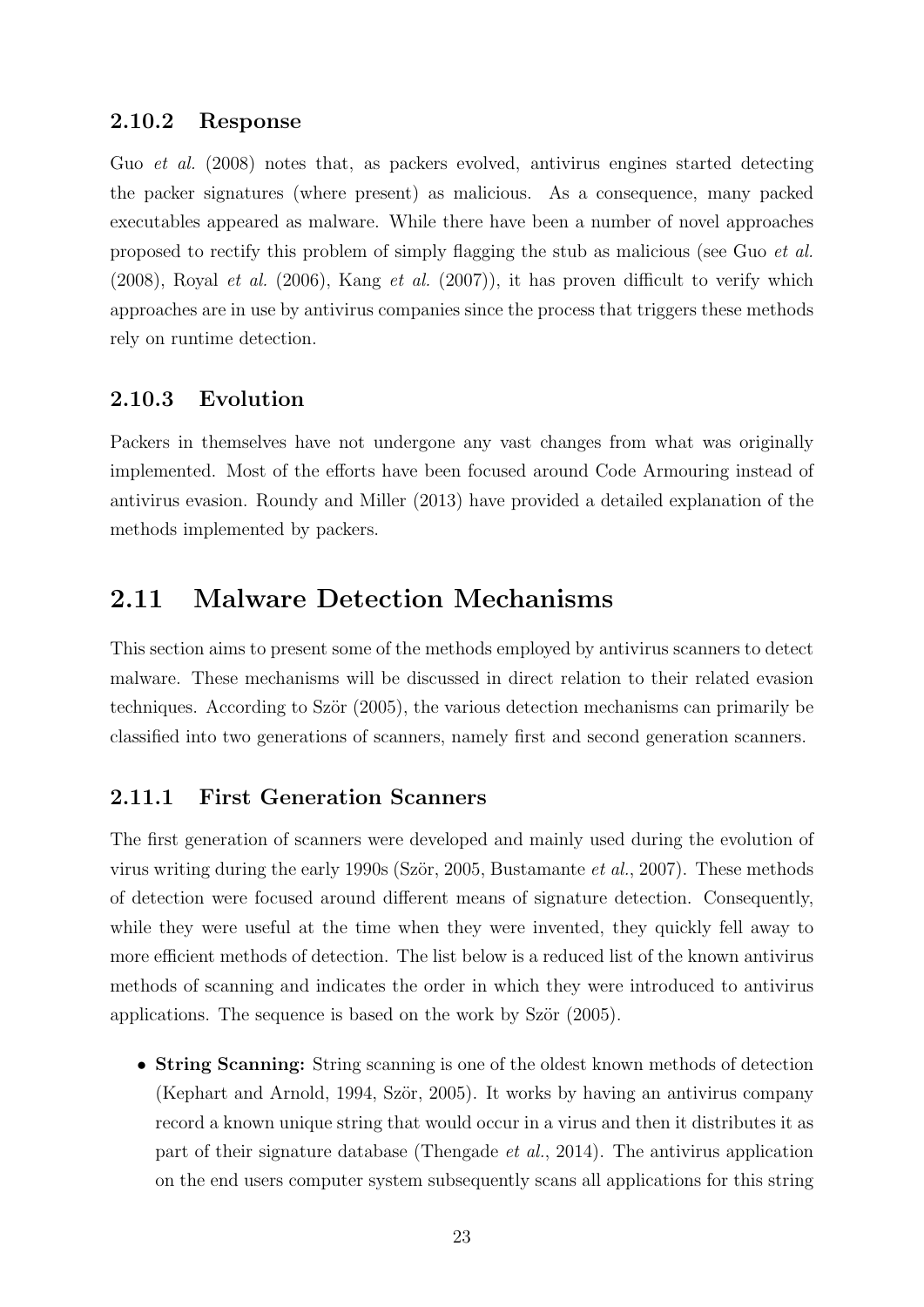pattern which would, in turn, indicate the presence of a malicious application. String scanning is still used in modern antivirus applications but to a lesser extent as there are better alternative methods available. This method of scanning is limited by the fact that it can not detect new viruses which have not had their signature recorded (Thengade et al., 2014). The string scanning method of detection also means that dynamic viruses that are able to change their signature can bypass this means of detection fairly easily (Thengade et al., 2014).

- Wildcards: The Wildcard scanning method is an improvement of the basic string scanner (Ször, 2005, Thengade *et al.*, 2014). Where the string scanner looks for a fixed string to match, the Wildcard scanner looks for string matches but allows for variations in the signature. This primarily allows the antivirus engine to deal with multiple variants of a virus creation group (Thengade et al., 2014). The types of Wildcards vary from simple byte replacements to byte ranges and in the case of some scanners, regular expressions. This method of scanning suffers from the same limitations as the Simple String Scanning in that it is limited to detecting viruses that matches the search pattern (Thengade et al., 2014).
- Bookmarks (Check Bytes): The Bookmark method of detection is more of a modification to the two previous detection methods presented above. The changes to the simple scanning and wildcard are implemented to make them more accurate which in turn ensures that there are fewer false detections  $(Sz\ddot{o}r, 2005)$ . The Bookmark method of detection records the location of the string signature as an offset from the start of the virus. In this manner, when the antivirus engine needs to look for a signature, it can jump to a specific location. Alternatively, the antivirus application can compare the length from the start of the virus body to the signature that was found in order to determine if a virus or a false positive was found (a false positive would have a different bookmark length). By looking at specific locations for a signature the antivirus application does not need to scan the entire application, this in turn speeds up the scanning process (Rad et al., 2011).
- Top and Tail Scanning: Top and Tail scanning refers to the locations that an antivirus engine would scan (Rad *et al.*, 2011). Top refers to the header of a file and is usually considered (at most) to be the first eight kilobytes of a file. The tail conversely refers to the ending of a file, and is also generally limited to eight kilobytes (Ször, 2005). This type of scanning was implemented to increase the speed at which the antivirus could perform since (as computers grew more powerful) the biggest increase came from large file sizes as well as slow disks. By searching sixteen kilobytes of data only versus two megabytes of data, an antivirus engine could cover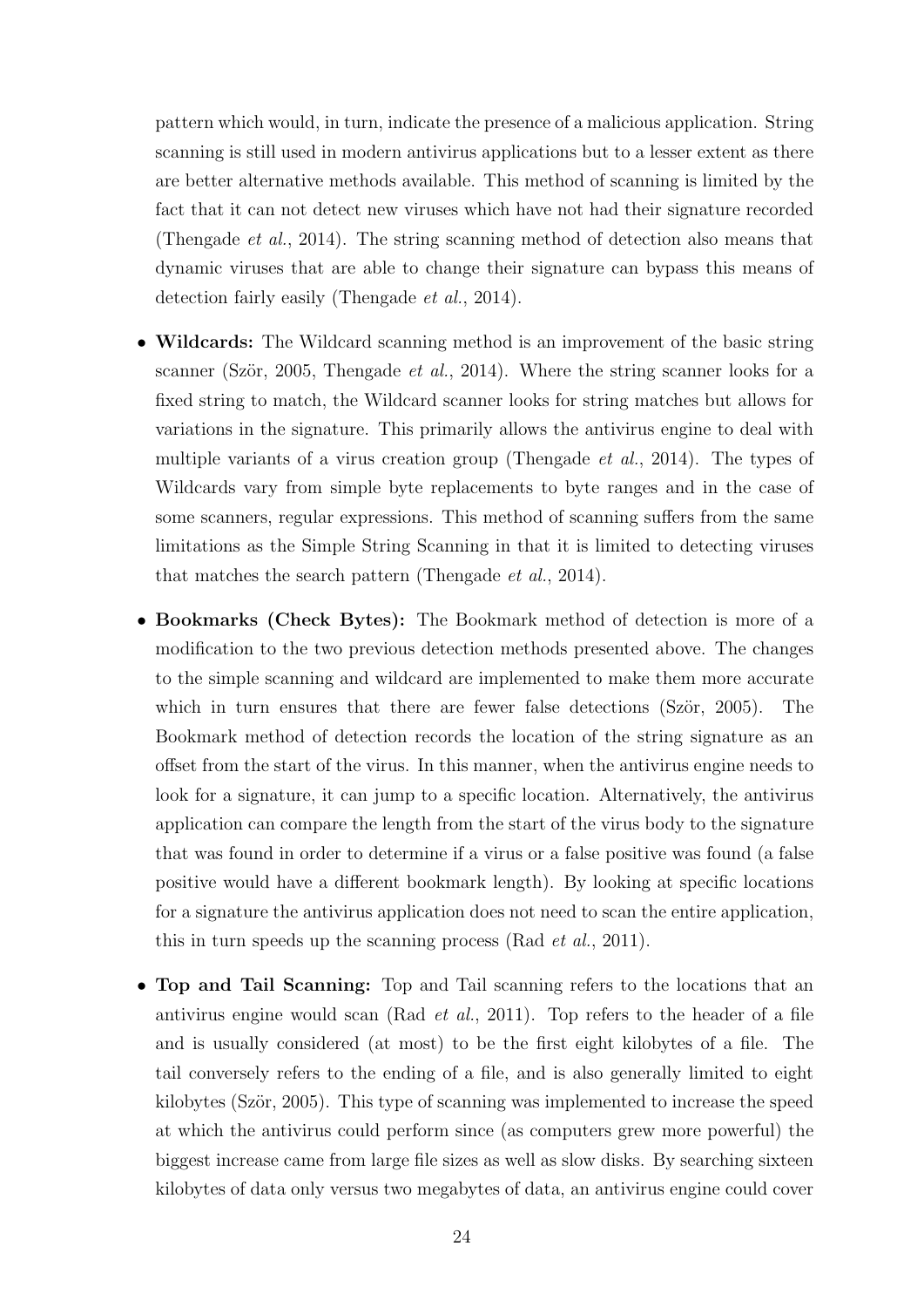many more files in the same time frame it would take to scan a single file. It should be noted that this method of scanning still requires the application to look for a fixed string or Wildcard signatures in the blocks of the application it scanned (Ször, 2005, Rad et al., 2011).

- Fixed Point and Entry Point Scanning: Fixed point and entry point scanning represents the evolution of the techniques listed above. These two methods still work on signature detection, but instead of scanning chunks of data and hoping to find a signature, the fixed point scanning simply looks at exact points in an application for a signature (Ször, 2005, Rad *et al.*, 2011). Entry point scanning took this idea a bit further and parsed the binaries header and looked for the entry point location (the entry point is the location of the code which bootstraps and launches an application). Once this location was found it was scanned for known virus signatures. It should be noted that these techniques worked because viruses would often replace the entry point for an application to redirect the control of the application (Xu et al., 2007).
- Generic Detection: Generic detections were mainly used for variants of a known virus and generally consisted of multiple previous techniques with some code to tie the techniques together (Ször, 2005). For example: an antivirus company might use entry point detection to get to the initial area where the virus is located and then search for Wildcard data in the area around this entry point.

## 2.11.2 Second Generation Antivirus Scanners

The second generation of antivirus scanners is a general grouping applied to the detection mechanisms that was implemented to deal with the rise of dynamic evasion techniques (Chien and Ször, 2002, Bustamante *et al.*, 2007). The following list outlines the major techniques which the second generation of scanners used.

• **Smart Scanning:** Smart scanning was the first of the techniques to be developed as a response to malware authors distributing malware kits which would allow a prospective malicious user to generate a custom virus based on the variables setup and available to the malware kit (Ször, 2005, Leder *et al.*, 2009). The way in which most malware generation kits worked was by changing the order of function calls or generating random names and inserting junk data into the calls. In this manner, every application would look different but at its core was the same. Smart scanning worked by ignoring all the junk data and looking for signatures that matched bits of code that was fundamental to the application. This technique was also significantly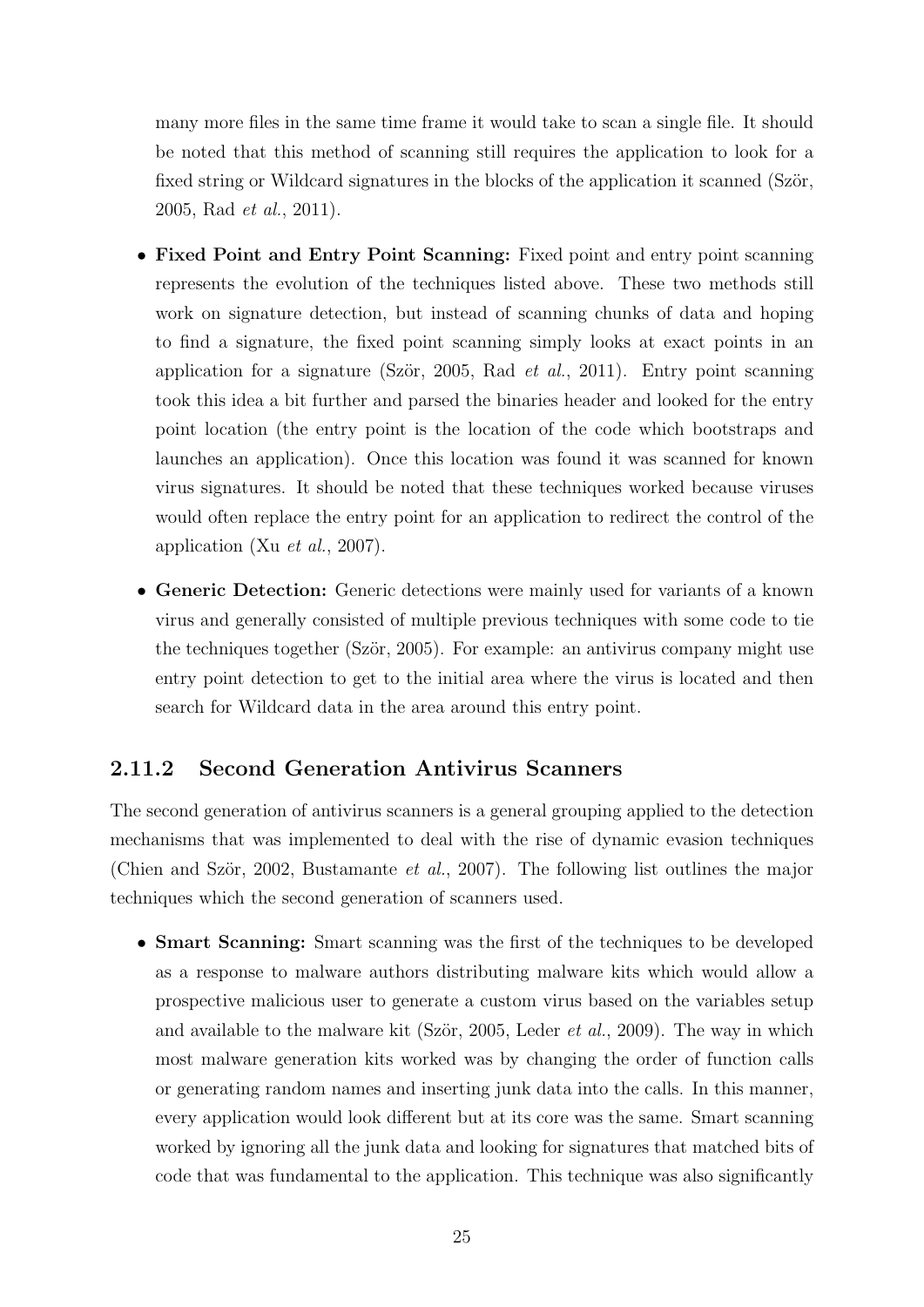used to scan scripts that would have a malicious outcome. Even if the script added spaces and new lines, the smart scanner would ignore these and look for the code sections and then scan code.

- Skeleton Scanning: Skeleton scanning is a method of scanning invented by Eugene Kaspersky (Ször, 2005)and works in a similar method to smart scanning. It discards non-essential code and whitespace. Instead of then looking for a signature in the remaining code, the scanning application built a signature of how the code was structured. This code structure was then compared to previous known structures. This process of detection further enhanced the ability of the scanner to detect any variants of viruses. By defining what was the fundamental to the virus in a signature, the antivirus company could easily ignore any new code added to a variant.
- Nearly Exact Identification: Nearly exact identification is similar to generic detection in that a malware analysts would define multiple signatures for a virus that would allow for partial matches (Ször, 2005). This method of scanning was required, in the case of overwriting a virus, for antivirus applications to determine if the application could successfully disinfect an application. Instead of relying on a single Wildcard scan, the signatures would be comprised of a number of Wildcards and static strings. An example of how this would be used is when a variant of a virus is found. The signatures might match but because of an invalid checksum, the application will not attempt to repair the software as it could cause further problematic issues.
- Heuristic Analysis: Heuristic analysis relies on being able to monitor an application and then make a decision if its malicious or not (Ször, 2005, Gryaznov, 1999). Unfortunately, Heuristic analysis is not reliably accurate and subsequently results in a large number of false positives which does not benefit the end user (Gryaznov, 1999).
- Entropy Detection: Entropy detection is relies on calculating the entropy of an application and making a decision based on the level of entropy found in the code. This method is often used when checking for packers and encryptors since these types of evasion techniques result in applications with a large amount of random data that only becomes valid once the application is executed (Lyda and Hamrock, 2007). This large amount of random data results in a high entropy scores which is why entropy detection was so useful against encryptors and packers (Shafiq *et al.*, 2009, Alme and Eardly, 2010, Saleh et al., 2014).
- Filtering: Filtering cannot be construed as a method of detection as a standalone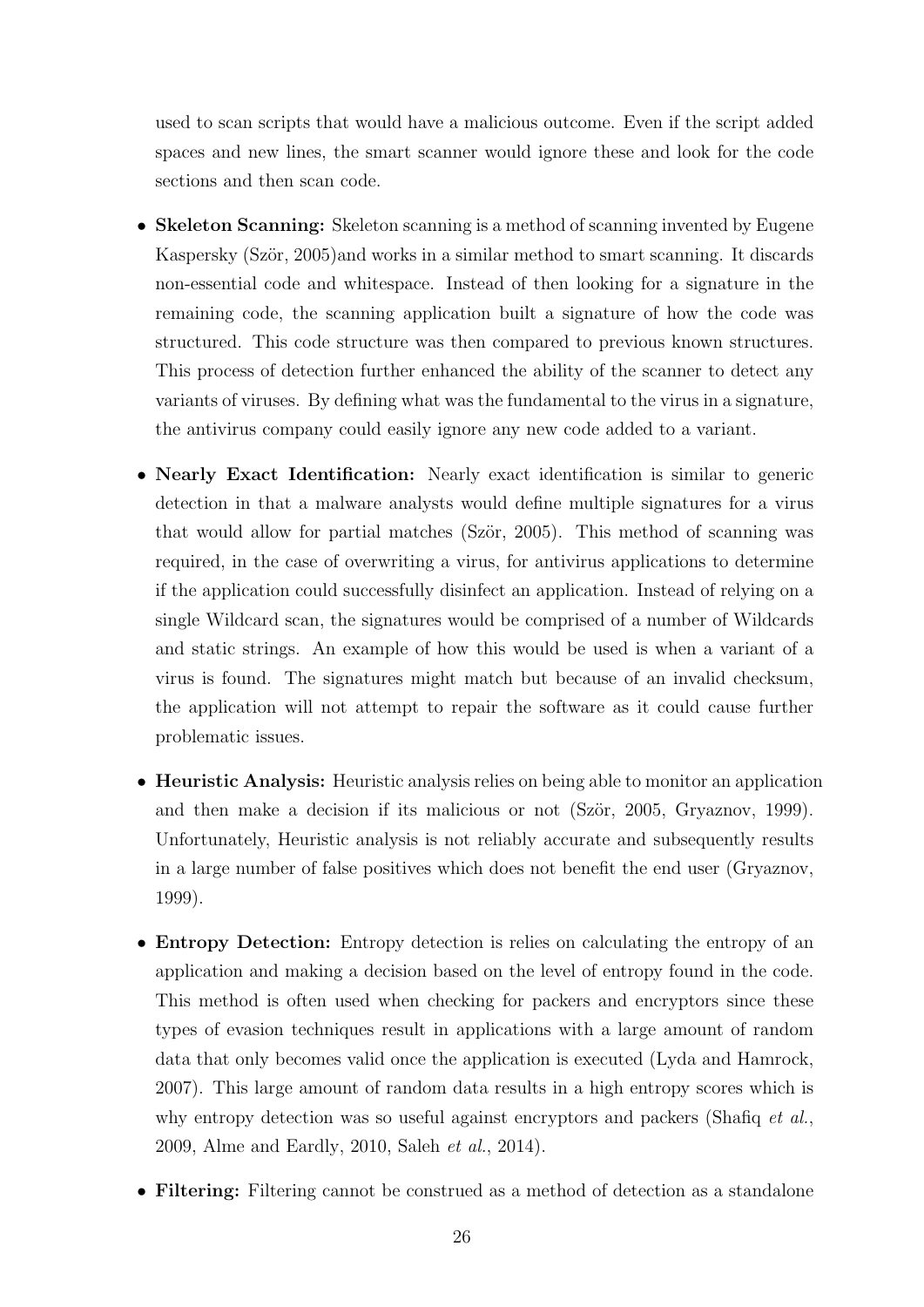model, rather it is accepted as a modification to the way in which applications would scan for a virus (Ször, 2005). It worked by limiting the number of files that needed to be scanned based on the type of application or data that could be infected by a virus. As a result, if a virus affected the boot sector the antivirus application would not need to scan all the users' files to remove the virus and further limit where the virus originated based on the type of applications the virus affected.

- X-Ray Scanning: X-Ray scanning is another modification of the usual methods of scanning. X-Ray scanning attacks the encryption and packing systems implemented by malware authors and then checks the decrypted or unpacked data for a known signature (Alme and Eardly, 2010). It is known as the X-Ray technique because it allows the antivirus application to look into the software for signatures that might not otherwise be easily detectable.
- Code Emulation: Code Emulation is the last of the second generation scanning techniques and is also possibly the most complex technique. The antivirus application would emulate a number of instructions that the Central Processing Unit implemented, and then start tracking these instructions (Alme and Eardly, 2010). By doing this, the antivirus application would be able to determine if the application is malicious or not based on the calls it was making as well as the areas of memory with which it was interacting. This method of detection is very closely related to Heuristic analysis, but looks at the application on a much lower level.

# 2.12 Related Work

The taxonomy of techniques that are used to evade antivirus engines primarily stem from the seminal work by Ször  $(2005)$ . He goes into detail explaining how each of the techniques originated and elaborates on their level of effectiveness. Previous work completed in the area of testing antivirus engines showed that there was a lack of research in this area (Christodorescu and Jha, 2004). Their research was initiated after the conclusions of Gordon and Ford (1996) indicated that there is a lack of testing processes and means of safe testing of viruses. Their research also demonstrates methods that are slightly different to ours, in that the services used in this research were not available. As a result, the antivirus scanning was performed by manually submitting the malware to the antivirus engines and recording the results after wrapping them with a selection of obfuscation techniques detailed in their paper.

Oberheide et al. (2007, 2008) were some of the earliest authors to explore the concept of automating the process of antivirus scanning and decoupling it in such a manner that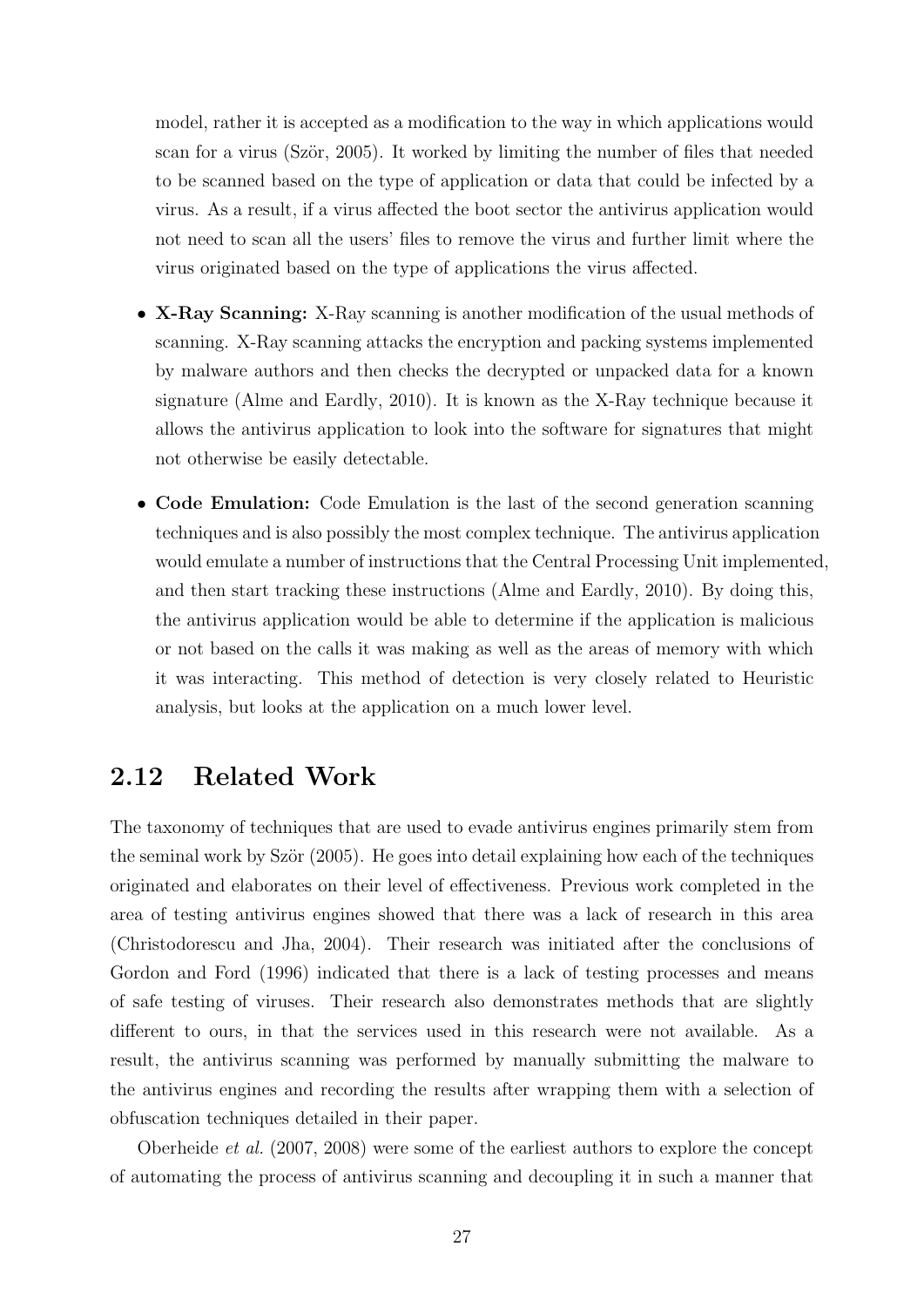it can scale as needed. Similarly, Oberheide et al. (2009) demonstrated in their work on PolyPack how to build a service which could automate the process of evading an antivirus engine through the use of packing. Their research was built in response to Kang *et al.* (2007) who demonstrated that it is possible to automate the process of unpacking malware before being scanned. They also illustrated that unpacked code showed a significant increase in detection by antivirus engines versus packed code. Further work was completed by members of the BitDefender team regarding investigations they performed in respect to moving antivirus engines into the cloud (Chiriac, 2009). The outcome of their work showed that while it is efficient to perform parts of the scan in the cloud, issues around privacy and bandwidth considerations do not make it entirely practical.

In an empirical study of six of the popular antivirus engines at the time, it was determined that the antivirus engines were not able to effectively detect all forms of malware (Sukwong *et al.*, 2011). The study followed the path of previous studies such as those performed by Royal et al. (2006), Kang et al. (2007), Oberheide et al. (2007). This is a deviation from the method of testing used in this report when compared to the work done by (Oberheide et al., 2009, Kang et al., 2007, Oberheide et al., 2007), in that a large number of malicious binaries are not tested in a scatter shot approach. Rather, a carefully selected number of binaries were selected for testing. The reasoning behind this was to determine if a targeted binary could be modified in such a way that it would bypass an antivirus engine, this is known as the observed detection technique (Borello et al., 2010). The online method of submission and recording as used in chapter 4 was initially proposed and then demonstrated by Bishop et al. (2011). This method of testing involves submitting the binaries that are being tested to an online service and then recording the results for later analysis. This approach differs from Sukwong et al. (2011)'s approach in that an offline lab does not need to be constructed to test each of the antivirus engines. The testing and recording approach was also demonstrated by Haffejee and Irwin (2014) in which the effectiveness of antivirus engines as security layer was evaluated. Further testing using the online method of testing was performed by Swart (2012) in which two antivirus evasion frameworks were tested. The results from the testing demonstrated that a single antivirus could not catch all the evasion techniques, but it was possible for a single custom evasion technique to evade the majority of antivirus engines. Brand (2010) detailed how a number of code armoring techniques protected the binaries they were attached to. This worked also detailed how to detect the armoring techniques and where possible remove them.

Regardless of the approaches used (online and offline scanning) when testing a system, the testing of antivirus engines are generally classified by two approaches, known as black-box and white-box testing (Adrion et al., 1982). White-box testing is considered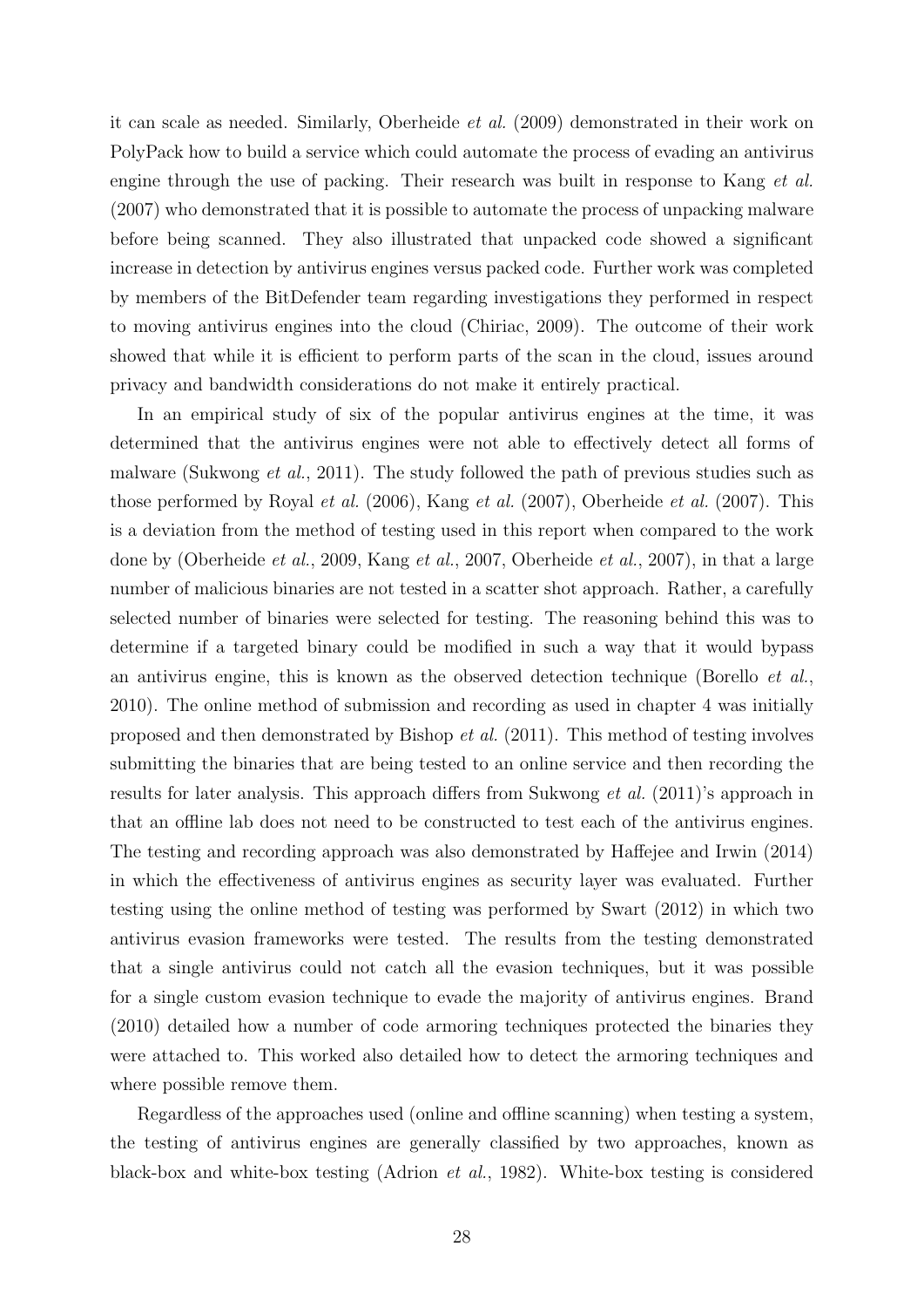when the internal operation of the system are available to the tester because metrics can be extracted on how the system processes the input. Black-box testing, by contrast, is considered when the internal operation of the system is not known to the tester. It focuses on testing the system by comparing the inputs to the outputs of the system. When considering the scatter shot method of submitting hundreds and thousands of binaries in order to a test a system, it can be seen as a useful white-box testing approach: see, for example, Royal et al. (2006) with their automated unpacking system. By submitting as many malicious binaries through the system they could, they were able to gain a deeper understanding about the input data as well as how their system reacted to this input. This is in contrast to the approach used for testing later known as the black-box testing approach. In black-box testing, the internal workings of the antivirus applications are not known and all that is of consequence is the output generated by the antivirus applications. In comparison to the work Oberheide et al. (2008), the research performed here is not attempting to quantify the amount of malware that an antivirus engine detects as malicious. Rather, it aims to determine whether the binaries which the antivirus already detected as malicious can be made to appear safe.

## 2.13 Summary

This chapter covered the evasion techniques implemented by malware authors in their malware over time as well as the detection mechanisms the antivirus industry implemented in order to detect and remove offending malware. What has transpired is that the antivirus engines are always a step behind, and simply playing catch up by implementing new techniques for detecting malware once a new evasion technique is found through manual analysis. Furthermore, the malware and antivirus evolution has constantly improved the state of art for both sides as they attempt to outsmart and outdo each other. This chapter also demonstrated why it is important that the antivirus industry has its products constantly evaluated and touches on how it was previously tested. Chapter 3 will explain how this research intends to expand the area of testing by demonstrating the constraints with the existing models of testing. In conclusion, suggestions for updated methods of testing antivirus products will be made in the next chapter.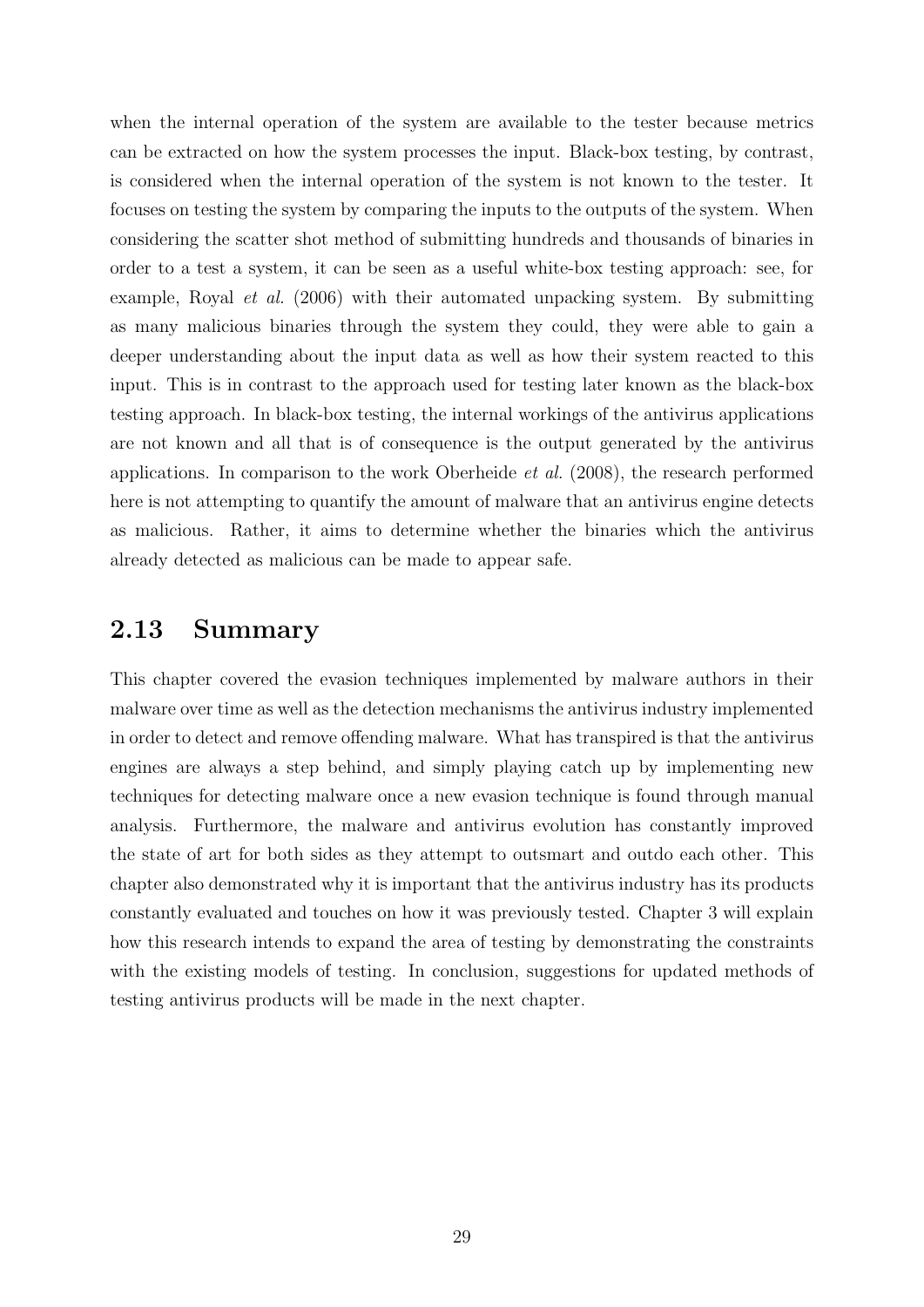# Chapter 3

# Antivirus Testbed

## 3.1 Introduction

As highlighted in the previous chapter, the antivirus industry needs to continuously evaluate and re-evaluate its products to ensure that it is on par with what is available globally in terms of malware and malware evasion practices. This work also needs to performed by, firstly a suitably technically advanced user and, secondly in a consistent repeatable manner. This chapter aims to disclose the method of testing antivirus engines on a large scale and in a consistent and repeatable manner, as suggested. The chapter to follow will explain how the antivirus applications scanning methods are tested. The goal of this chapter was to determine the most suitable methodology for performing the test in the upcoming chapters. The method of testing needs to lend itself to automation, be repeatable and perform for multiple applications simultaneously.

## 3.2 System Selection

The options that were considered were grouped into either online or offline services. There are currently no publicly available offline systems that can be used to test antivirus engines in an automated fashion. Previous work analysing metamorphic malware by Borello et al. (2010) demonstrates that building offline systems are effective but require resources to maintain. Oberheide et al. (2008), provides a good point of departure for the purposes of this study. Regrettably, there is no output from this work that can be used immediately. This means that any custom testbed would need to be implemented from scratch. In contrast, there are a number of systems that are available that can be used for the online testing. Of these systems, Virustotal<sup>1</sup> is the most public and most accessible system and is the one that will be used for testing later in this chapter based on previous work completed

<sup>1</sup>http://www.virustotal.com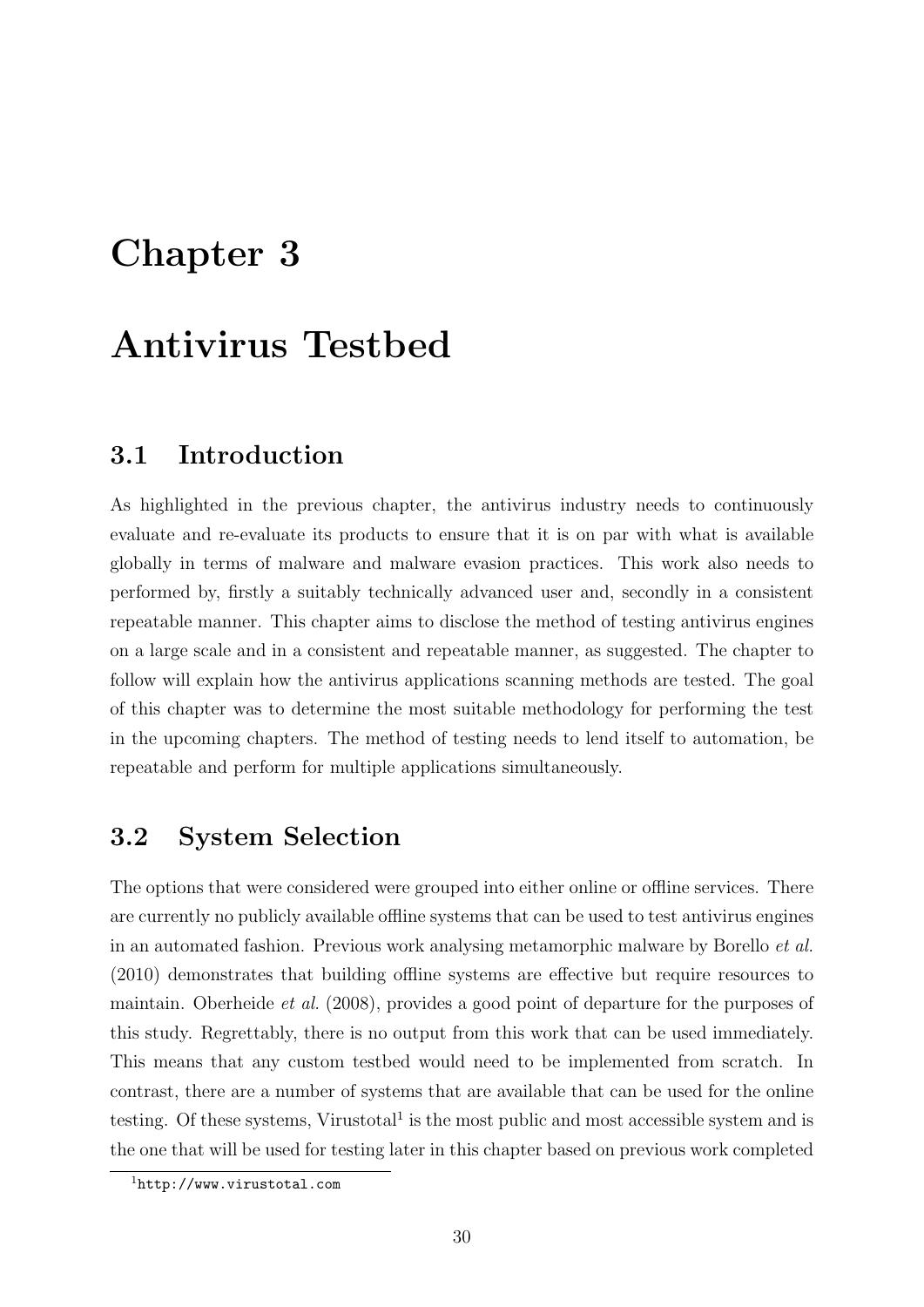using the service which has proved that it is effective as an online testing platform (Gashi  $et al., 2009$ . The only other comparable service is MetaScan<sup>2</sup>, while the website provides the same functionality as VirusTotal it is not nearly as well tested or used by the security community due to it being a very new website (only established on 1 December 2012). All other services that provide online scanning are targeted at specific analysis techniques instead of scanning via an antivirus engine.

# 3.3 Testing Methodology: The Custom Testbed

Before beginning the tests with Virustotal, a custom testbed will be built to evaluate its effectiveness and viability versus using an online system. The testbed will attempt to perform two major functions. The first of these is to automate the scanning of the malicious software. The second function under scrutiny is the ability for the testbed to scale in size based on the sample count as well as the number of antivirus engines that needs to be tested.

## 3.3.1 Setup

A virtual environment will be used when building the custom testbed. The requirements for building this environment are listed below.

- Virtual Machine Environment: The virtual environment is required so that the system is sufficiently isolated from the tester. This is important in order to prevent infecting the host when testing with malicious binaries.
- Operating System: A Windows operating system is required to ensure that the antivirus applications are able to install and execute correctly.
- Antivirus Application: A single antivirus application will need to be installed per virtual machine instance. This is to prevent conflicts between different antivirus engines. When testing an antivirus product for effectiveness and viability, two attributes are being primarily tested between the different antivirus products. This is the ease in of automation and the ability to detect malware in an offline mode. The ability to detect malware in an offline mode is crucial as one of the main benefits of offline detection is that the tester can be sure that the results from scanning a file are not submitted to antivirus companies for further analysis, as is often performed by VirusTotal. The ability to automate the antivirus is just as important as the

<sup>2</sup>https://www.metascan-online.com/en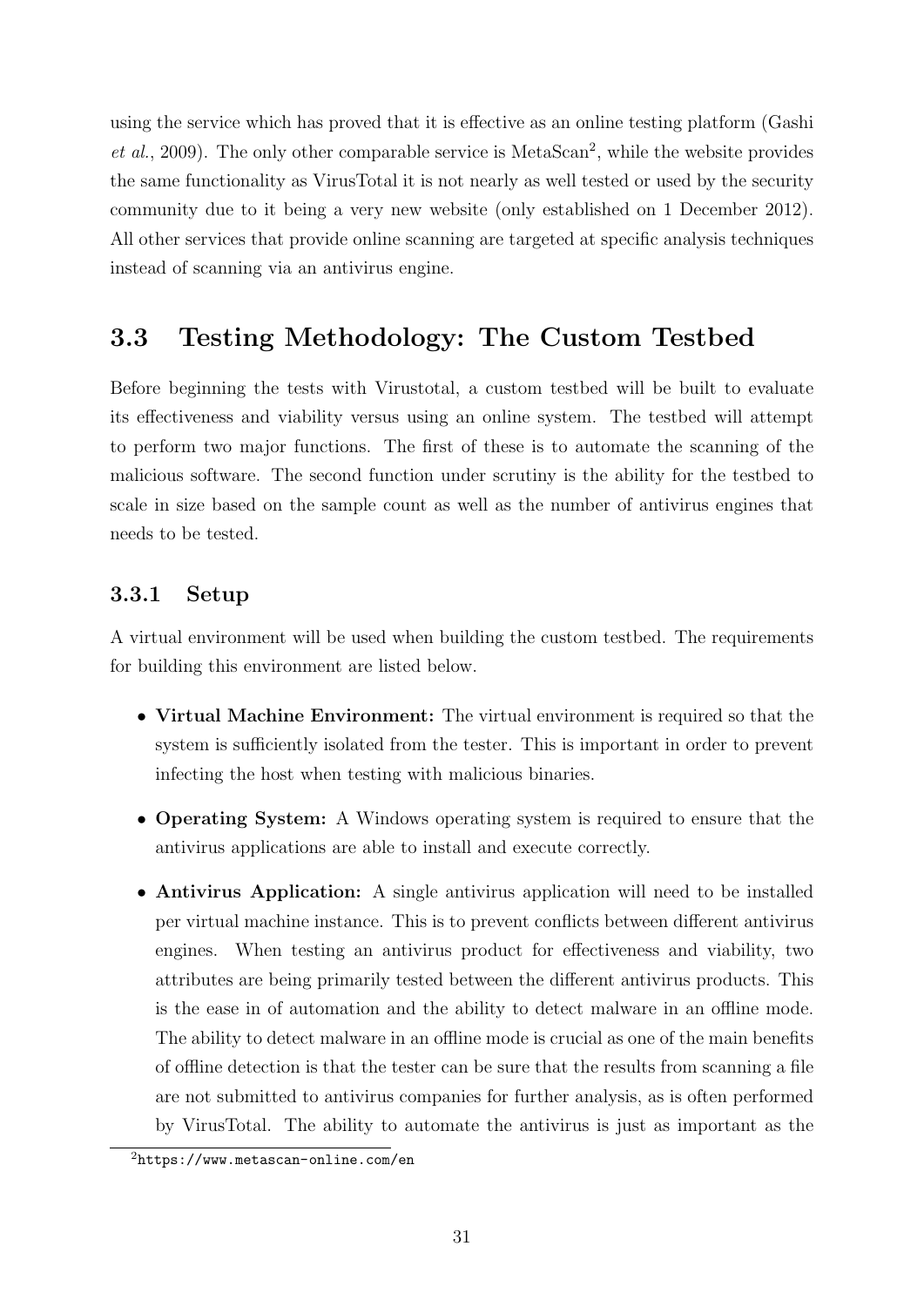need to scan multiple binaries with different evasion techniques applied will take too long if done manually.

- Browser: The browser installation is optional per virtual machine. Virtual environments such as VirtualBox, allow a user to transfer files between the host and a guest using internal processes. If this process for transferring files to the guest is not used (or not available in the selected Virtual Machine Environment) then a browser is the next simplest way to transfer files into a virtual environment without the need to install third party services such as a FTP server.
- Automation Language: The automation language can be any programming language that is able to control the Windows environment. This is required since many antivirus applications do not expose a programming interface or provide a command line version of the application.

For the base virtual environment, Virtual Box was used for building the virtual machines (VMs) as it is free and supports all the operating systems (OS's) that can be tested. The operating system that was selected was the Windows operating system which was installed in Virtual Box using the default install options. The operating system was then updated to ensure that all available patches were applied. Once this was completed, a snapshot of the operating system was taken using the built in Snapshot feature in Virtual Box. This allowed for rollbacks to a known good state after executing a potentially malicious binary.

At the time of comparison the top three antivirus engines based on protection were Avira, Bitdefender and F-Secure as listed on the AV Comparatives website<sup>3</sup>. Of these three antivirus applications, Bitdefender<sup>4</sup> was the simplest application to automate. Further Bitdefender provides a free version of their application for personal use which was the version that was used for testing. The free copy also provides a non crippled version of the core scanning engine (which analyses the binaries) which is what is important in the upcoming tests. Due to time constraints the remaining two applications were not setup and automated, as such after the base system was setup, the latest version of Bitdefender was downloaded from the official website and installed.

After the antivirus was installed, a full system scan was executed with the Bitdefender to set the system in a known good state before the malicious binaries are submitted. This was also required since Bitdefender requires a full scan before it allows for a selective scan to be performed. The virtual machine also had its network connection set to 'host only' mode ('host only' mode allows connections only to the host virtual machine) during scans

<sup>3</sup>http://www.av-test.org/en/antivirus/home-windows/windows-8/april-2014/

<sup>4</sup>http://www.bitdefender.com/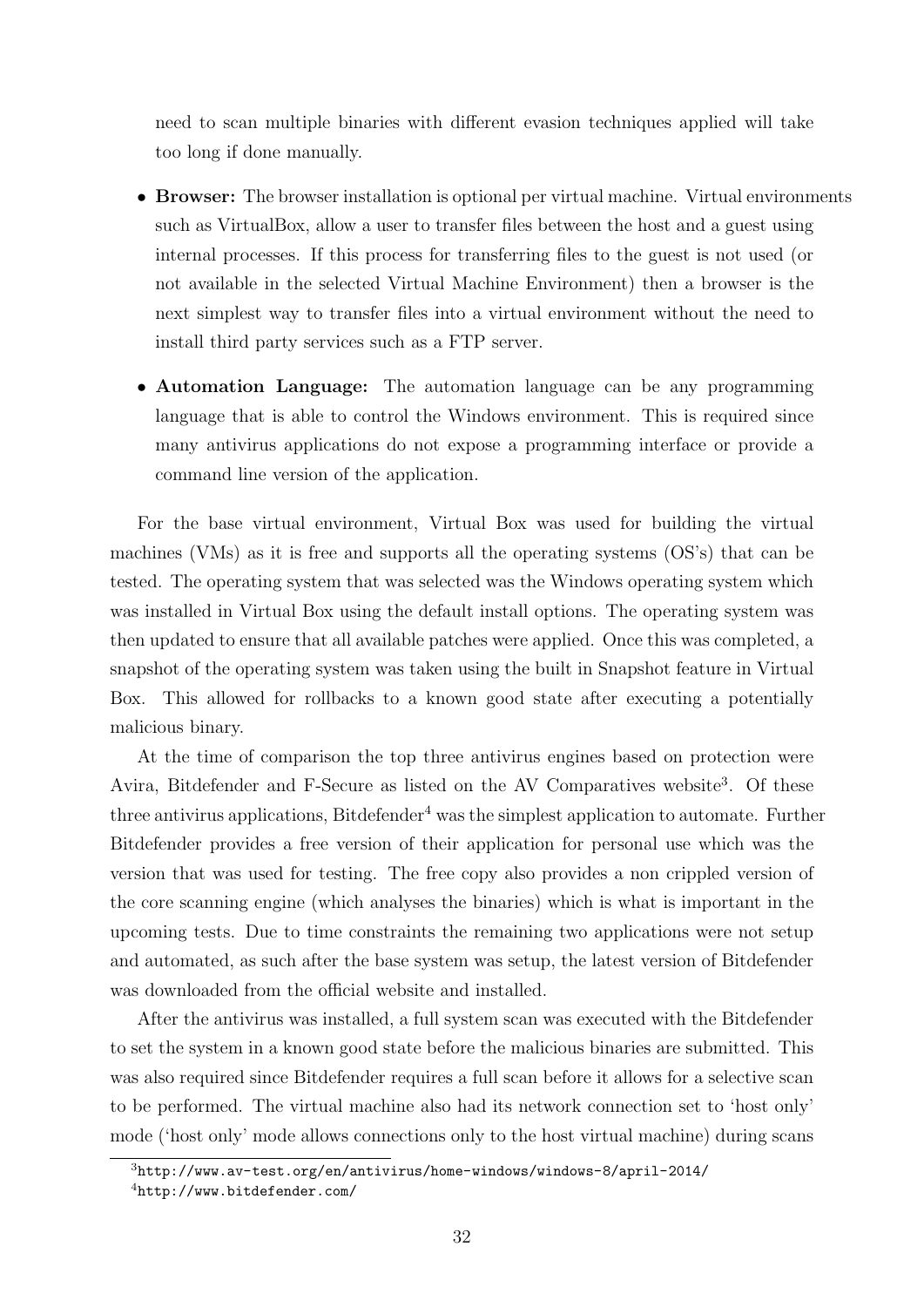to ensure that the local virus engine is performing the scans and not sending files to a remote server for further analysis.

### 3.3.2 Core Application Installation

Next a number of supporting applications were installed. First a copy Python 2.7 was installed, this helped with scripting a number of tasks later. Lastly a copy of Firefox and Autoit were installed. The Firefox installation was optional, but it assisted in the acquisition of a number of applications when a download was required.

### 3.3.3 Automating Scans

Owing to recent updates<sup>5</sup>, it was not possible to perform a command line scan using Bitdefender. Consequently, the scan are automated internally within the Virtual Machine using Autoit<sup>6</sup>. Autoit is a scripting language that allows a user to script control over the Microsoft Windows graphical user interface. An example of scripting the user interface would be finding a window by handle and then moving the mouse cursor to click on the window that was found. The process for automating the scanning of files is outlined by figure 3.1, this shows the high level process that will be applied to a binary when it needs to be scanned.

Automation Details As indicated in figure 3.1, the file will be uploaded to the virtual machine via a web transfer using a simple web application hosted in python. Once the binary is transfered to the virtual machine the network interface may be disabled if host only support is not provided by the virtual environment being used. A manual scan will then be initiated which will begin by opening Windows Explorer at the location at which the file was uploaded by right clicking the opened folder and selecting the scan option. Once a scan is completed, the results will be collected from Bitdefender's log location. The logs contain the scan results which will be parsed from the  $XML<sup>7</sup>$  markup language and stored for later reference in a SQLite<sup>8</sup> database. The Autoit script that will be executed when a user wants to run a scan on the virtual machine, then automates the scanning by launching the "Windows Explorer" application. The script then navigates to the folder where the binary which needs to be scanned is located. At this point, the script right clicks on the folder and then clicks on the "Scan this folder with Bitdefender " button. This initiates a manual scan with Bitdefender. Once the scan is completed a pop-up

<sup>5</sup>http://forum.bitdefender.com/index.php?showtopic=17457

<sup>6</sup>https://www.autoitscript.com/site/autoit/

<sup>7</sup>http://www.w3schools.com/xml/

<sup>8</sup>http://www.sqlite.org/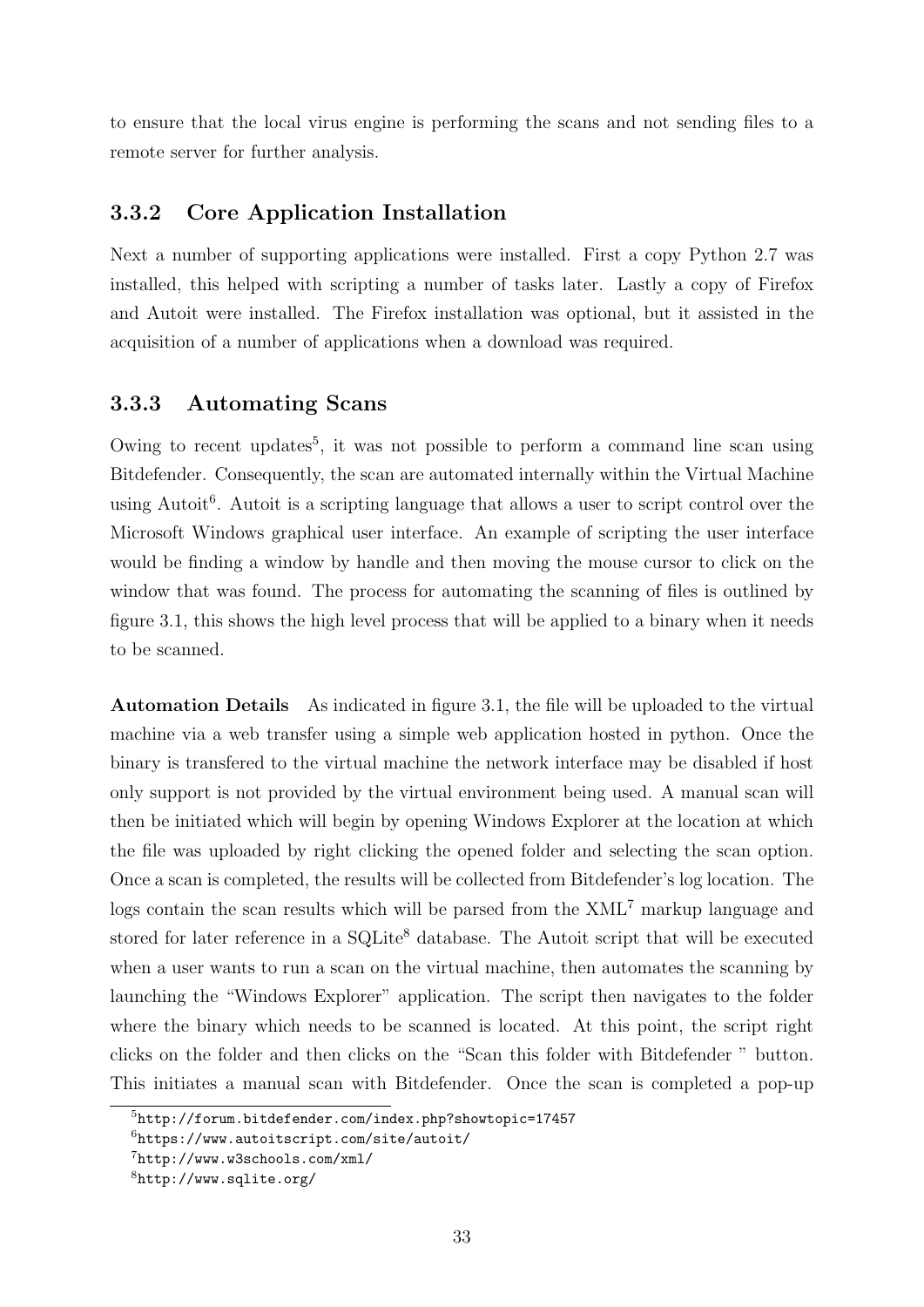

Figure 3.1: Process by which binary will be scanned

notification will appear when the scan is completed. An update to the logs maintained by Bitdefender will also be made. These results are then uploaded to a simple webservice running on the host system as means to get the data back to the host system.

## 3.3.4 Resource Consideration

The following are some resources that need to be accounted for when planning to setup a custom malware testing laboratory.

- Setup Time
- Execution Time
- CPU Power
- Disk Space
- Financial Costs

While most antivirus engines do provide trial versions of their applications, these usually have time limitations which creates a further burden on the tester who now has to complete the tests in the specified time or to build the testbed in such a way that resetting the testbed back to the original install date is possible. Another consideration is that if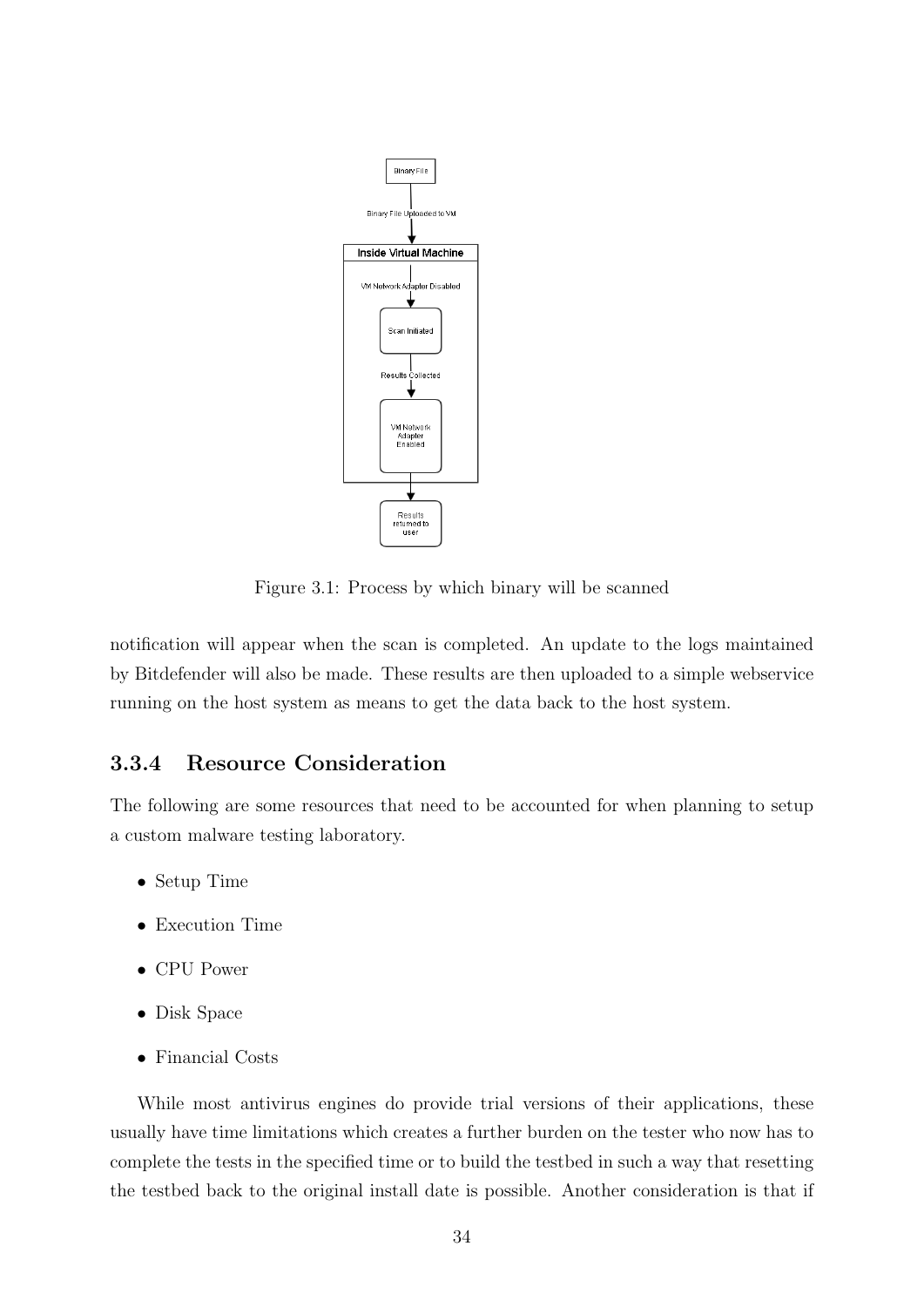the testbed is being built on a cloud provider to work around the cost of purchasing a valid license key, then resources need to be allocated to pay for the hosting costs. If the cloud hosting resource is not going to be used, then it should be considered that there is a physical cost with acquiring hardware that is powerful enough to test multiple antivirus engines in parallel. If existing hardware that is already in place is used, where speed is not important to the tester, then it should be noted that the scan time will be significantly expedited.

### 3.3.5 Custom Testbed Summary

In conclusion, while this method of testing the antivirus engines succeeds and reflects more accurately what an end user would be using, unfortunately this process is slow, error prone and resource intensive in comparison to using a dedicated testing service (which will be covered in the next section). In terms of resource usage, there are a number of resource considerations that needed to be accounted for when setting up a laboratory. Resources that need to be factored into setting up a laboratory are listed in section 3.3.4. As a result of the restrictions imposed by these resource requirements, the custom testbed implementation will not be further explored.

# 3.4 Testing Methodology: VirusTotal

VirusTotal was selected as the online application that was used for testing for a number of reasons (Gashi et al., 2009). The VirusTotal platform is free for public use, this is an important facet as it means that any future researchers will have access to the same tools with which to re-execute the tests. VirusTotal also provides access to an application programming interface (API) by which custom tools can use to build around the platform. This API is what will be used later in this chapter to perform the tests.

## 3.4.1 Base Tool Compilation

The tools that were built were simply built around the existing Virustotal API and were based on the existing VirusTotal Python library<sup>9</sup> located from the Virustotal Documentation<sup>10</sup>. Based on the code provided by this library, a number of scripts were built to automate. The names of the scripts that were created and their functions are listed below while the code can be found in the appendix.

<sup>9</sup>https://github.com/Gawen/virustotal

 $10$ https://www.virustotal.com/en/documentation/public-api/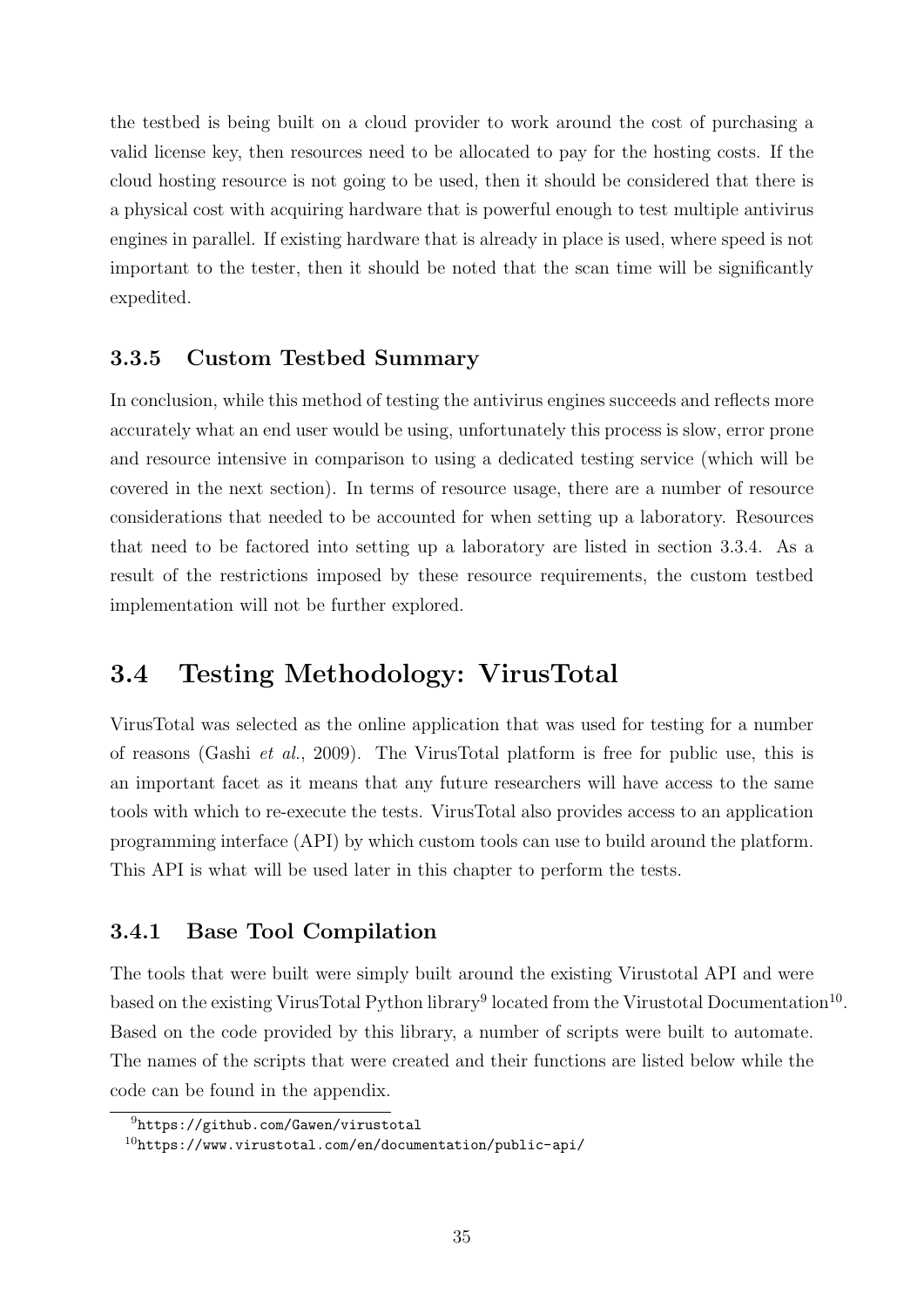Table 3.1: Custom Scripts Used For Testing

| Script Name      | <b>Function</b>                                                           |  |
|------------------|---------------------------------------------------------------------------|--|
| scan.py          | Manages the file submission and results recording.                        |  |
| rescanner.py     | Initiates the process of rescanning a binary with                         |  |
|                  | any updated AV engines, the binary does not need to be available locally. |  |
| reportparser.py  | Manages the parsing of reports that is generated                          |  |
|                  | from the scan.py script for data export.                                  |  |
| generatePivot.py | Script used to generate the pivot graphs for the                          |  |
|                  | summaries at the end of the packer and encryptor chapter.                 |  |

#### 3.4.2 Resource Consideration

Fewer resources need to be considered when working with online systems. The resources to consider are Bandwidth Usage, API Limits and File Size Limitations. When using an online system the researcher needs to ensure that they always have a stable Internet connection. Issues including bandwidth and privacy were covered in the work by Chiriac (2009). In conjunction with this, the researcher needs to be aware that, depending on the number of binaries tested, a sufficient amount of bandwidth is available to upload these binaries to the online system. Aside from bandwidth limits, the only other major resource restriction is the API access limits imposed by the online system. In the case of VirusTotal, they limit API requests to four per minute, this means that the scanning manager needs to ensure that this limit is respected or scan requests will fail. Four requests a minute may not seem like an obstacle, but since scans were usually completed in under five seconds there is an implicit waiting period that needs to be considered when scanning more than four binaries. While this is not an issue in most cases, most online systems have upload limits for the file size and as a result very large files cannot be scanned. While it is not a resource consideration, it should be noted that VirusTotal does not implement the full antivirus engine for use when scanning binaries. Instead, only the on demand scanners are implemented and used when scanning. This means that while certain desktop antivirus engines will detect a binary as malicious after a period of execution due to the use of heuristics. Consequently, VirusTotal will not be able to use this method of detection and can account for differences in results between and online and desktop scan.

#### 3.4.3 VirusTotal Summary

In conjunction with the scripts developed to automate the interaction with VirusTotal, the efficiency to cost trade-off means that using VirusTotal allows for the research to be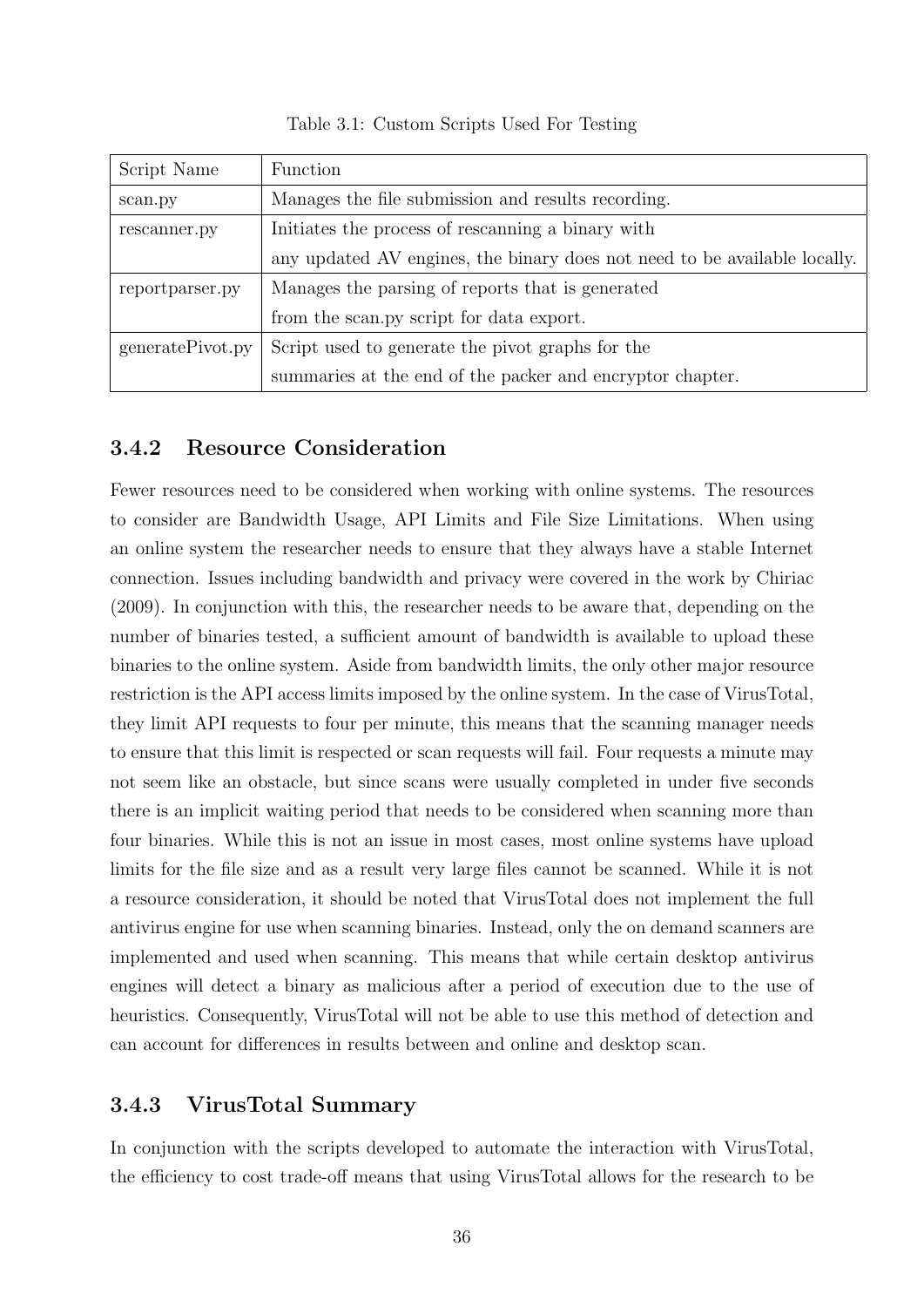executed in a speedy and efficient manner. By using VirusTotal, the research can also focus on setting up and testing the evasion techniques instead of trying to determine if the antivirus testbed is working correctly.

# 3.5 Summary

This chapter dealt with different methodologies by which the antivirus applications could be tested. It also demonstrated that, while it is possible to create a custom offline testbed, this method is not ideal for testing a large number of antivirus engines - unless the tester has significant resources with respect to both time and money. In the end it was determined that implementing the testing via an online service (where the samples are submitted for scanning) was the most efficient and returned results that matched those from the offline test. Having covered how the antivirus applications can be controlled and tested, the next chapter will explain how the antivirus detection engines will be tested in a manner that has both a logical and measurable outcome.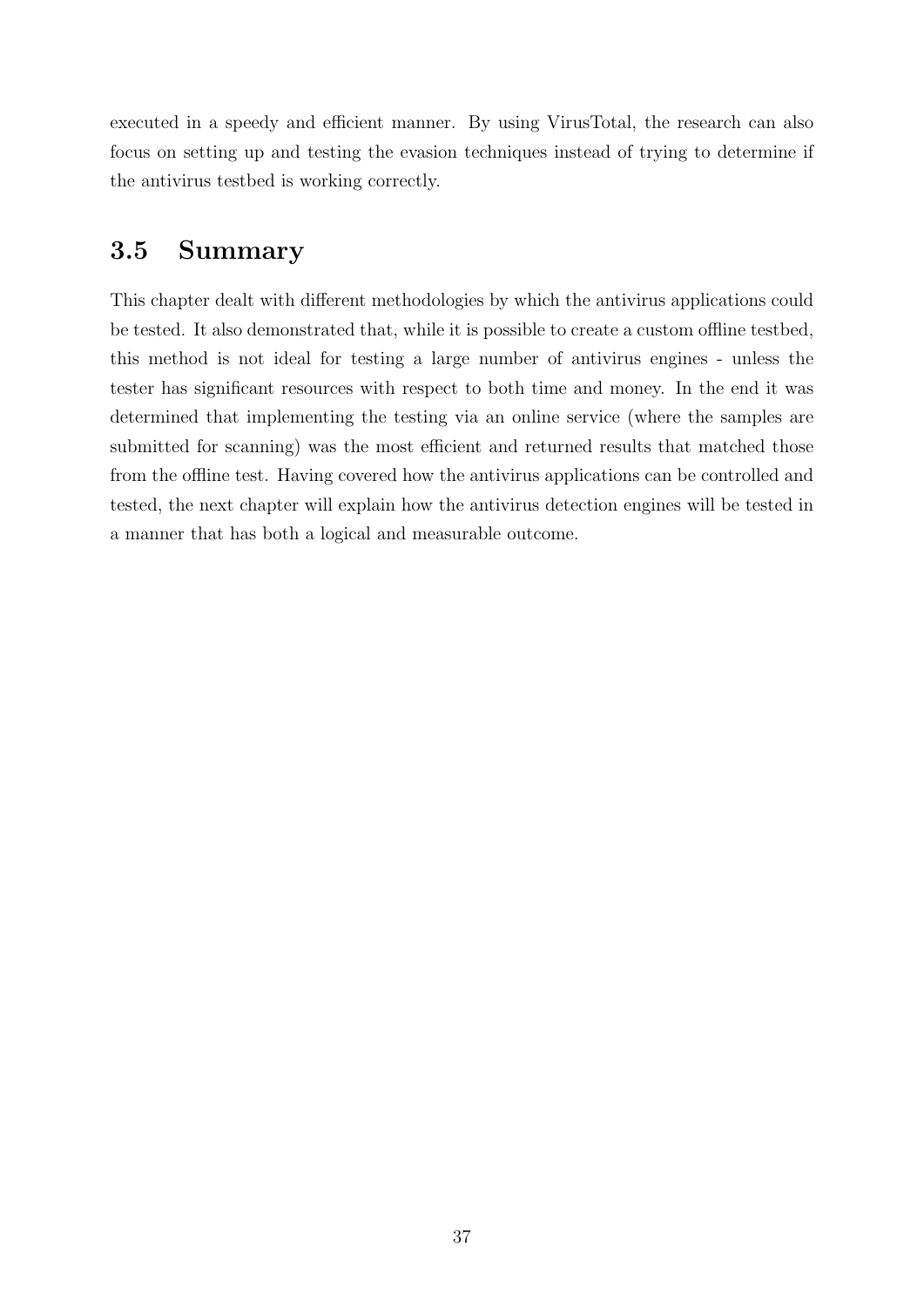# Chapter 4

# Antivirus Test Process

## 4.1 Introduction

Chapter 3 demonstrated how the antivirus testbed would be constructed. This chapter will introduce the processes that will be used to test the antivirus detection engines against each of the evasion techniques. This process involves submitting binaries to an antivirus engine and recording the results. Since the binaries that are submitted can be controlled, there is an expectation of what the output should be. Based on these expectations it can be determined if an antivirus engine is successful in detecting the binary as malicious or if it fails by marking it as safe.

## 4.2 Goals

The goal of this chapter is to find suitable binaries that can be used to evaluate the antivirus engines for the expected outcomes set out in the introduction. The suitability of a binary is determined based on the test cases in Table 4.1.

| Test Case                    | <b>Expected Outcome</b>                                      |
|------------------------------|--------------------------------------------------------------|
| Benign                       | Should not be detected as malicious or trigger any warnings. |
| Potentially Unwanted Program | Should be detected as malicious or trigger warnings.         |
| Malicious                    | Has to be detected as malicious.                             |

Table 4.1: Expected Test Case Outcomes

# 4.3 Selection Process

There are currently three categories that are covered when selecting which binaries with which to test, namely benign, potentially unwanted applications and lastly, malicious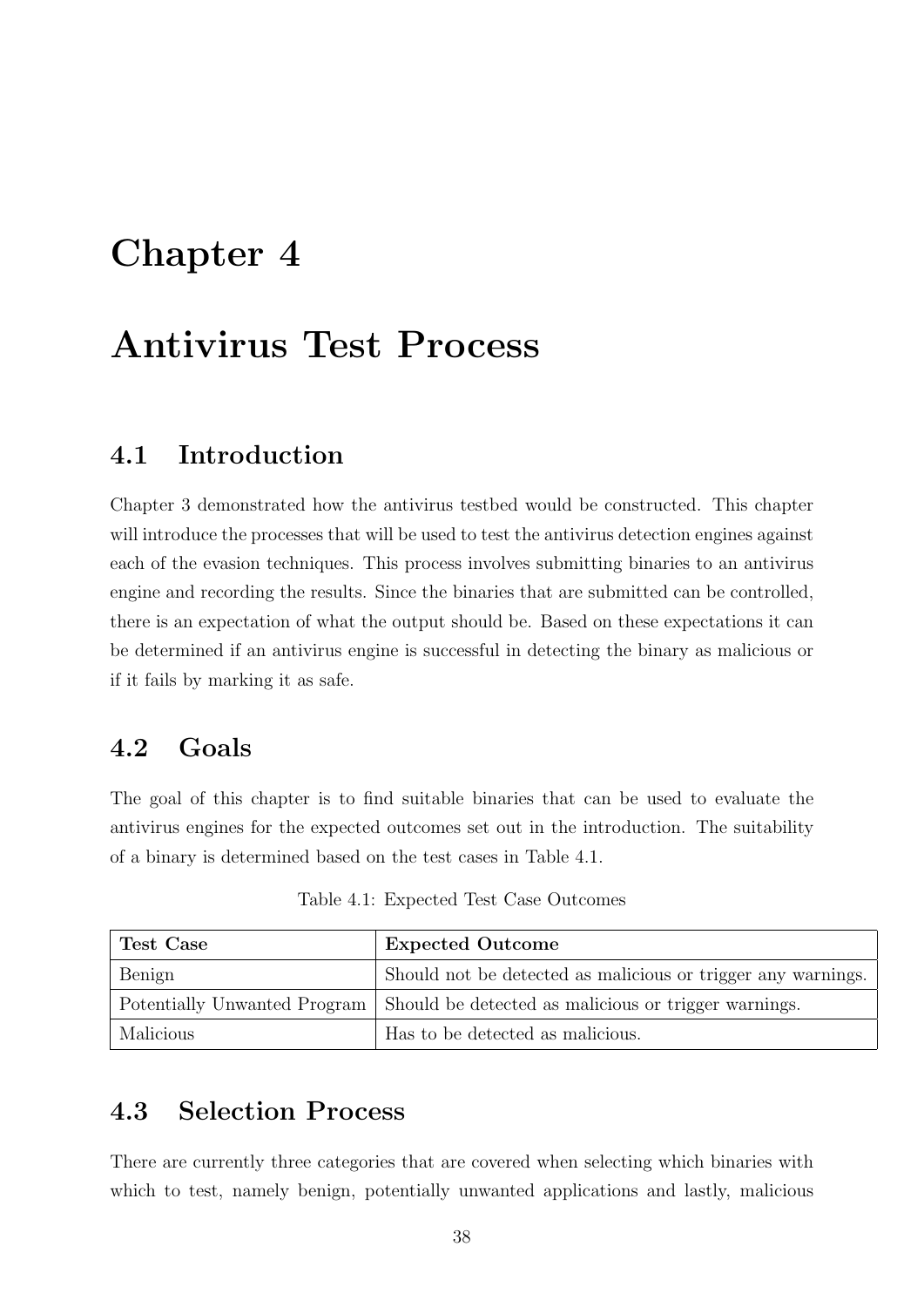software.

#### 4.3.1 Benign

The first category is the benign application. These are applications of which it is certain that there is no malicious intent from the application. The application selected for testing in this section is signed by Microsoft which substantiates the credibility of the application. In later testing, for each of the evasion sections, a number of tests will require a benign application that is known to be non-malicious. The application selected to perform this task is the "cmd.exe" or command interpreter from Microsoft Windows 7. It was selected because it has no other dependencies and is a compact application. While the calculator application is often used as a test application, there are a number of dependencies which will cause it not to execute when running on a remote system if it is not in the correct folder (the Windows system32 folder where it is originally located). Table 4.2 shows that on submission to VirusTotal for scanning, the application does indeed not get detected as malicious by any antivirus application.

Table 4.2: Benign Baseline Scan

| <b>SHA256</b>           | 17f746d82695 |
|-------------------------|--------------|
| File name               | cmd.exe      |
| Detection ratio $ 0/55$ |              |

As expected, when submitting the application to VirusTotal for scanning, the results show a zero detection rate which is expected. When wrapping the binary with each of the evasion techniques it is expected that the results should remain zero when submitted for scans. If the detection results increase, it can be attributed to the antivirus detection of the evasion technique instead of the base binary.

#### 4.3.2 Eicar Tests

The European Institute for Computer Antivirus Research (EICAR), as the name states is an organization that developed a signature that could be used to test if an antivirus engine was working. The signature created can be saved to a file, known as the eicar test file<sup>1</sup>. While the eicar file is useful to determine if an antivirus application is running, it is not a reliable means of testing any kind of binary dependent evasion technique. This is because the eicar file needs to have any padding when scanned by an antivirus application. Furthermore, any binary modification technique (of which will be tested in this research)

 $1$ http://www.eicar.org/86-0-Intended-use.html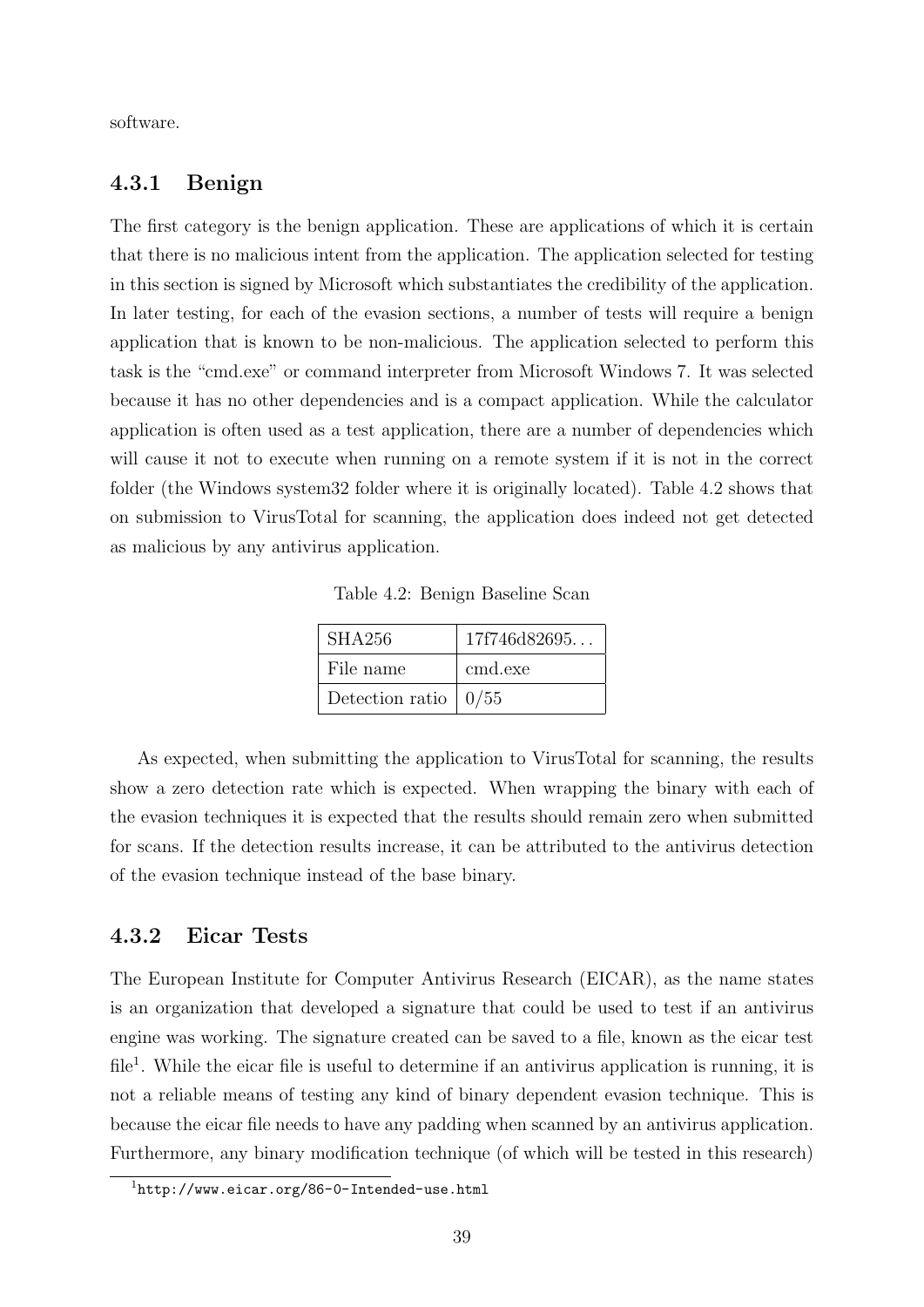depends on a valid Portable Executable binary<sup>2</sup>. Since the eicar file is just a string, it cannot be packed, encrypted or modified in any manner. Subsequently, the eicar file will not be used for any testing for the purpose of this research.

#### 4.3.3 Potentially Unwanted Program

The potentially unwanted program (PUP) provides a middle ground for which to test the antivirus applications. These applications have the potential to be malicious, but by nature they were not designed with malicious intent as the end result. These applications work well as a test case, since tests can determine if the antivirus application is looking for a simple signature or it is performing more complex scans.

Before each of the evasion techniques can be tested and a baseline set, a sample malware application needs to be crafted in order to demonstrate that the evasion techniques being tested are indeed allowing the application to bypass the antivirus. For a PUP to be considered for use in later tests it needs to meet the following criteria:

- It must have the ability to be detected by multiple antivirus vendors as malicious. This is needed to ensure that the application is indeed detected and not simply an anomaly.
- It must be safe for the person running the tests. In the instance of accidental execution it must not provide an attacker with access to the PC of the person running the tests. This is also useful for ensuring the simplicity of the tests as a sandbox environment is not needed.
- It must must have source code available. This is required for certain evasion techniques that work by dynamically changing parts of the application's internal working as part of the application.

Based on the above mentioned criteria, the initial application that passed the selection process by matching all of these properties is the NetCat application. The next section will provide an overview of the NetCat application and the rationale supporting the choice for this research.

#### 4.3.4 NetCat

NetCat is an inert application that is not malicious by design. Its core function is to assist in performing various network related tasks. Owing to its ease of use and its small size, NetCat was commonly used by malicious attackers to either bypass firewalls or setup

<sup>&</sup>lt;sup>2</sup>The file format required for file execution on a modern Windows operating system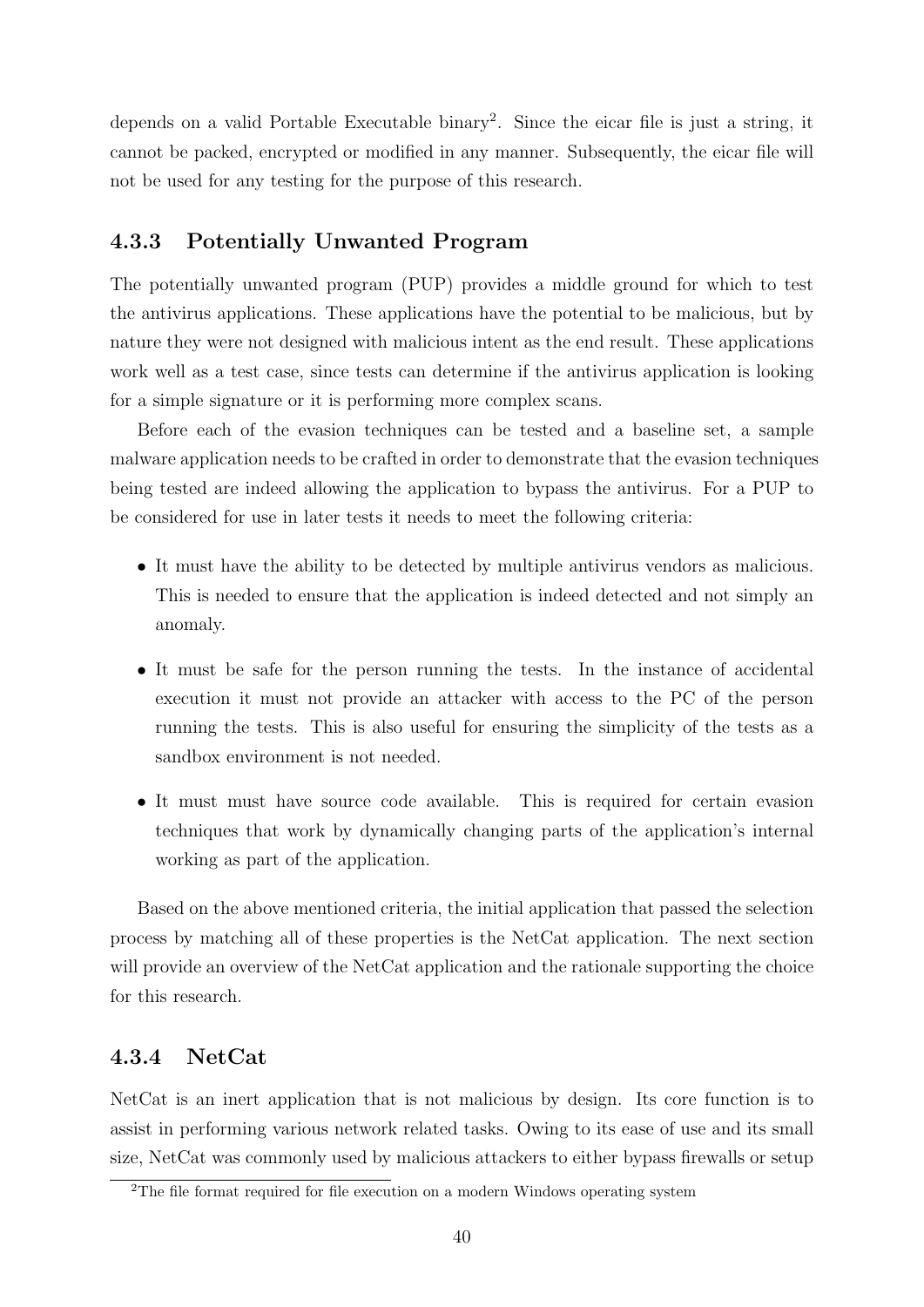reverse connections for the attacker to a system they controlled. Once NetCat became a common vehicle in malicious attacks, the majority of antivirus applications started marking the binary as a virus. Presently, its detection has largely declined. The scan results in the next section documents the instance where a compiled NetCat binary for Windows was scanned.

#### 4.3.5 Netcat Details

Before compiling a custom version of NetCat on our system, it is worth scanning the compiled binary version of NetCat that is distributed along with the source code. This is the version most antivirus scanners are likely to encounter. The variant of NetCat to be used for the base line testing can be acquired from Jon Cranton's website<sup>3</sup> and the zip file can be confirmed with the SHA1 hash of "2d3026b4630789247abf07aa3986d7a697cf4cd" for the complete zip file. Note that the unsafe binary which has remote execution enabled will be tested, as this is more likely to be detected as malicious by an antivirus engine. The option that makes this version unsafe is the "-e" option. This option is usually what causes the application to be detected as malicious because it permits an arbitrary application to be executed once a connection is made to NetCat.

#### 4.3.6 Scanning the compiled binary

Simply extract the archive acquired in the previous paragraph in order to obtain a copy of the compiled binary . Once extracted, a binary called "nc.exe" can be found in the destination folder. Next: navigate to the VirusTotal website and upload the "nc.exe" application. This can be accomplished by clicking the 'Choose File' button and then selecting nc.exe in the folder that it was extracted to. Once the file is uploaded, the 'Scan It' button can be clicked. By submitting the application to VirusTotal, the following results were returned :

Table 4.3: Scan results for NetCat using precompiled binary

| SHA256                          | 7379c5f5989b |
|---------------------------------|--------------|
| File name                       | nc.exe       |
| Detection ratio $\vert$ 21 / 46 |              |

The results in table ?? are a summary of the information returned by VirusTotal. Located on this summary page is a detailed list of all the antivirus engines that detected NetCat as malicious. The application that was submitted can be confirmed with the

<sup>3</sup>http://joncraton.org/blog/netcat-for-windows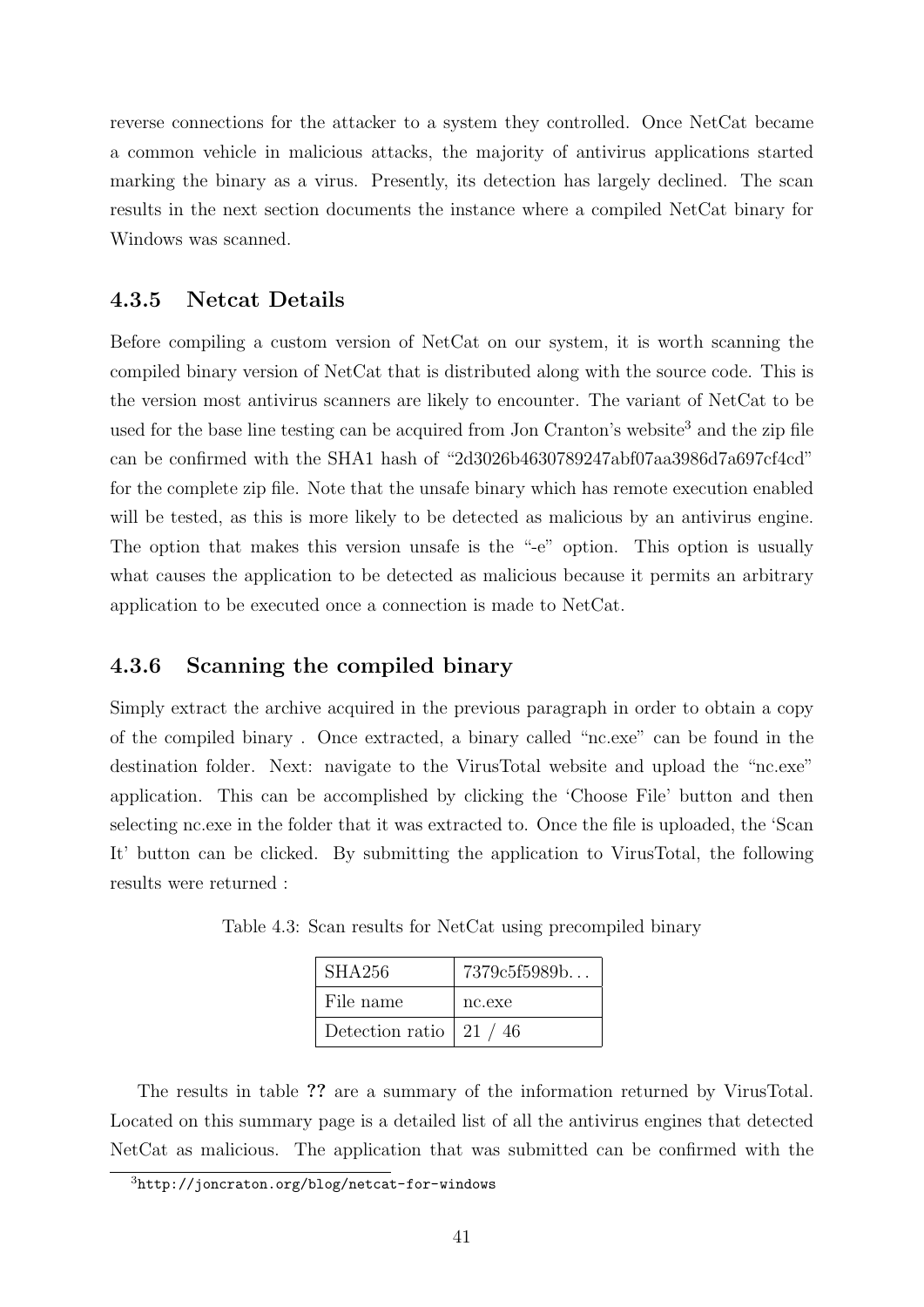SHA256 as provided in the virus total summary. This data can be used to validate that the same compiled binary is being tested. When contemplating the results further, it can be observed that 21 out of the 46 available antivirus engines detected the application as malicious. With a detection rate of greater than zero, the NetCat compiled binary is able to meet the first requirement for use as a sample malware application.

## 4.3.7 Complications with the compiled binary

Unfortunately, because the compiled binary scanned was compiled by a third party, it is difficult to determine if the binary is indeed safe to run locally. It has to be taken into consideration that the third party who compiled the application may have inserted custom code to change its behavior. To overcome this obstacle, a local development environment is set up to compile the application locally. The application requires both the GCC compiler and Make build application to be installed and requires a custom script to build the application as the default 'Make File' is out-dated. Along with the custom build script, an explanation of how the source code can be compiled on Windows can be found  $at^4$ . Once a local build of NetCat is completed, a re-test of the binary is executed to ensure that it is still detected by multiple antivirus vendors as malicious. When submitting the custom build to VirusTotal, the results in table 4.4 are found.

| <b>SHA256</b>                        | 087a3c776bde |
|--------------------------------------|--------------|
| File name                            | nc.exe       |
| Detection ratio $\vert 1 \rangle$ 45 |              |

Table 4.4: Netcat scan results with custom compiled binary

The results shown in Table 4.4, are a summary of the information returned by VirusTotal. Since only a single antivirus vendor detected the application as malicious it will not be considered for further testing. It is also worth noting that the one antivirus vendor that did detect the application as malicious was the McAfee-GW-Edition antivirus. Further McAfee-GW-Edition did not detect the submitted application as NetCat, instead it detected the submitted application as a generic suspicious file ("Heuristic.LooksLike- .Win32.Suspicious.J!89"). Note that unlike with the compiled binary, the hash for this version of NetCat will not match the hash that may be encountered while running this test on a different computer. The reason for this is that the compiler generates a compiled binary that is optimised for the current environment that it is being built on.

<sup>4</sup>http://www.rodneybeede.com/Compile\_Netcat\_on\_Windows\_using\_MinGW.html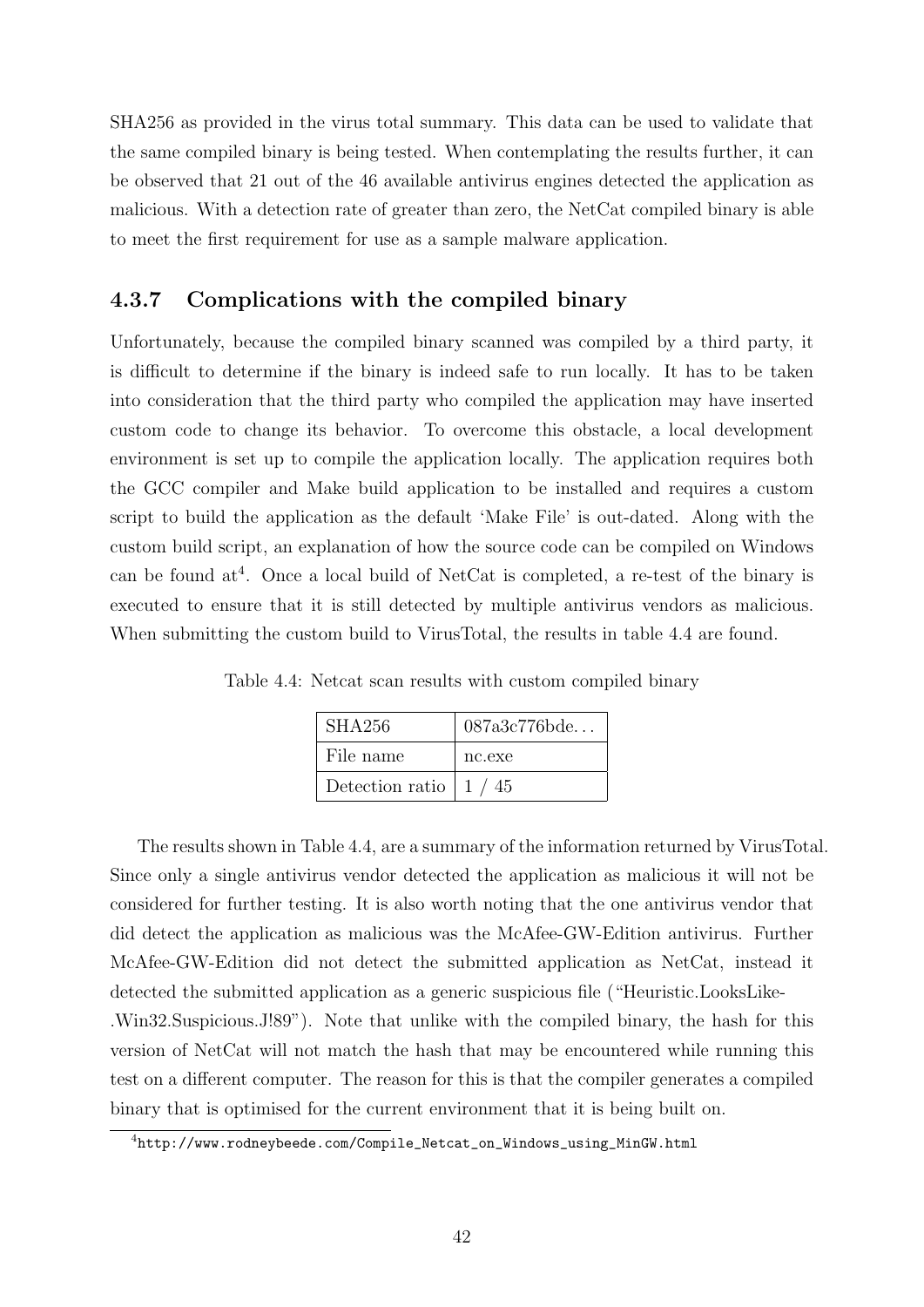#### 4.3.8 Reasons for discontinuation of NetCat

While the initial examination of the NetCat binary showed that it was indeed suitable for use in the tests, execution of each of the tests showed issues that caused NetCat to become unsuitable for use. Unfortunately once the binary failed to trigger multiple antivirus engines as malicious (while using the locally built version of the application) it could not be used any longer as this was the first and most important criteria required for further tests to complete.

The tests show us that in the case of NetCat, antivirus vendors are more likely to flag compiled binaries provided by a third party as malicious, as this is what is most likely to end up on the user's computer. It was also shown that by simply re-compiling an application locally or in a different development environment is enough to beat 99% of antivirus vendors in the case of NetCat. This further points to the fact that in the instance of NetCat, most antivirus vendors are simply relying on a hash signature based on the compiled binary to detect the application and that as soon as this is changed the application is no longer detected as malicious.

#### 4.3.9 New Baseline Selection

With NetCat now no longer usable as a sample for the baseline scanning, a new sample application needs to be selected. In an effort to find an application that can fit the rules that were defined previously, an investigation was done to find current tools that are actively used in the security industry that were often detected as malicious but still provided source code so that modifications could be made to the resulting binary. This resulted in the Metasploit payload generated binary being selected for use.

#### 4.3.10 Metasploit binary

The Metasploit binary that will be used is the output that is generated from the Metasploit payload command. This binary is used to deliver a payload provided by Metasploit to a targeted computer. This is useful for the baseline scanning as it would also allow us to check if an antivirus vendor is checking for a specific payload such as a reverse connection back to a target computer or if they are flagging the binary regardless of the payload. Furthermore, the Metasploit payload generator allows for template binaries to be provided. This can be used to decrease the chance of detection at a later stage when trying to evade the antivirus vendors. It will be interesting to see how antivirus vendors react to the built-in countermeasures provided by the Metasploit payload command. These counter measures are often used in real world testing and may be used to flag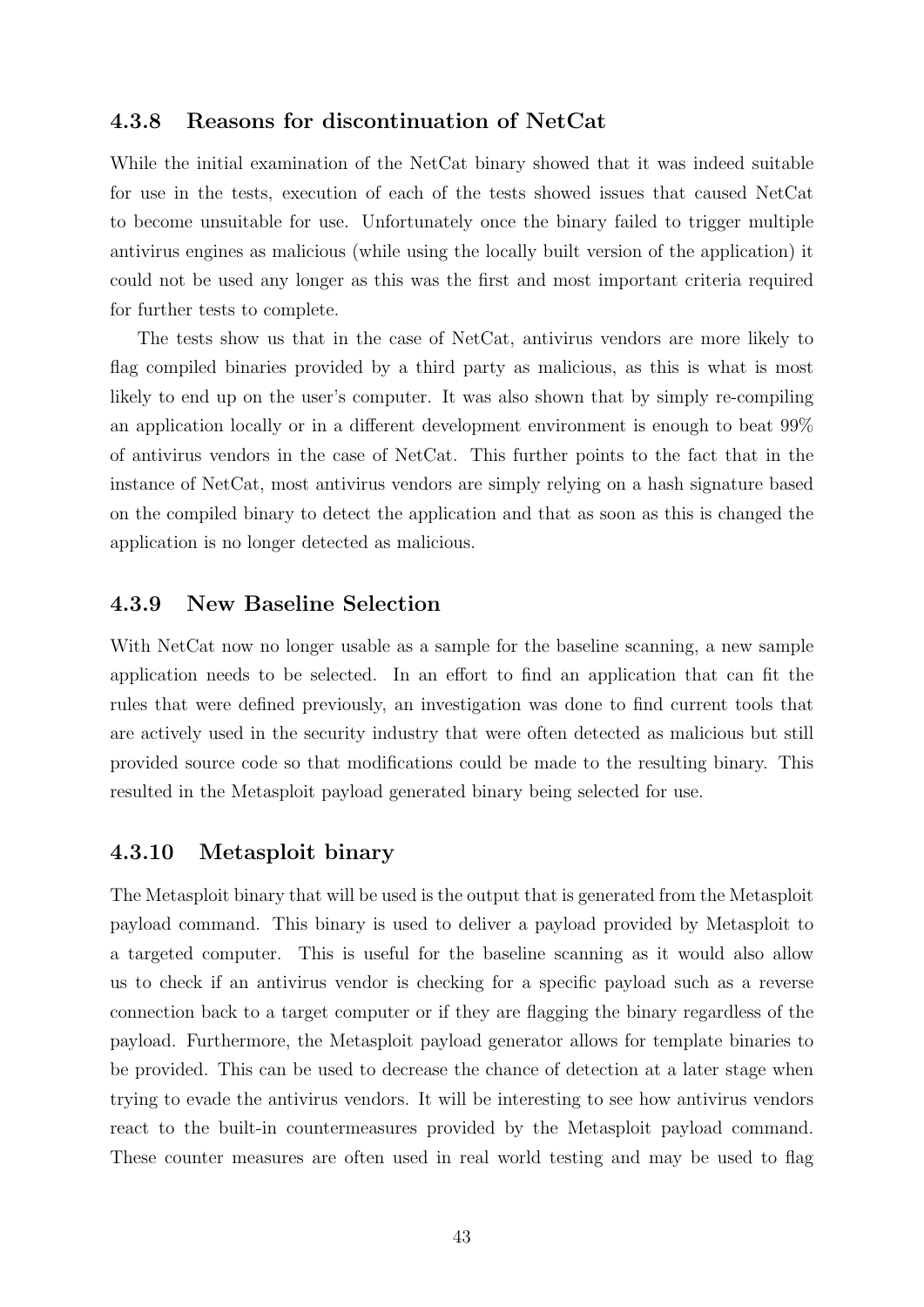an application as malicious. If this is true, then it will be interesting to see if a malicious application can evade antivirus applications by not using these counter measures.

#### 4.3.11 Metasploit Plain details

While the Metasploit payload application does not provide a compiled application in the same way as NetCat does, it does have a number of templates that it uses to generate the payload binary. Since these are the closest applications to a third party compiled application (they differ because the final version will contain a payload within it) the initial scans will be performed with these templates. Note that the template that will be used for the test is the "template x86 windows.exe" binary which can be found in the exe templates folder. As seen in Table 4.5: the template binary is already detected as malicious. Based on the results from the NetCat tests this is most likely because of a known hash and further testing with a locally built version will confirm if this is correct. While not as many antivirus engines detected the application as malicious- when compared to the NetCat application, at least one antivirus vendor did detect the binary as malicious. This means that at this stage the binary can be used for further tests.

Table 4.5: Metasploit Template Original Scan Results

| SHA256                          | 640fc87b5754                             |
|---------------------------------|------------------------------------------|
| File name                       | ad21c93553af23ecec319c0ea5f11b755acc3342 |
| Detection ratio $\vert$ 22 / 55 |                                          |

#### 4.3.12 Metasploit OPCode details

The Metasploit OPCode tests refer to the raw low level exploit code that is embedded within a binary. Taking this into consideration, after testing the plain Metasploit binary, a copy of the Metasploit binary with custom exploit code embedded needs to be tested as well. This binary with the exploit code is closer to what the antivirus engine would encounter when a malicious attacker tries to deploy malicious code to an end users' system. From the results seen in Table 4.6, an increase in the detection rate is observed. Since this binary is similar to the previous binary (with the only change being the inclusion of the opcodes) it can be said that the increase in detection rates is due to the opcodes.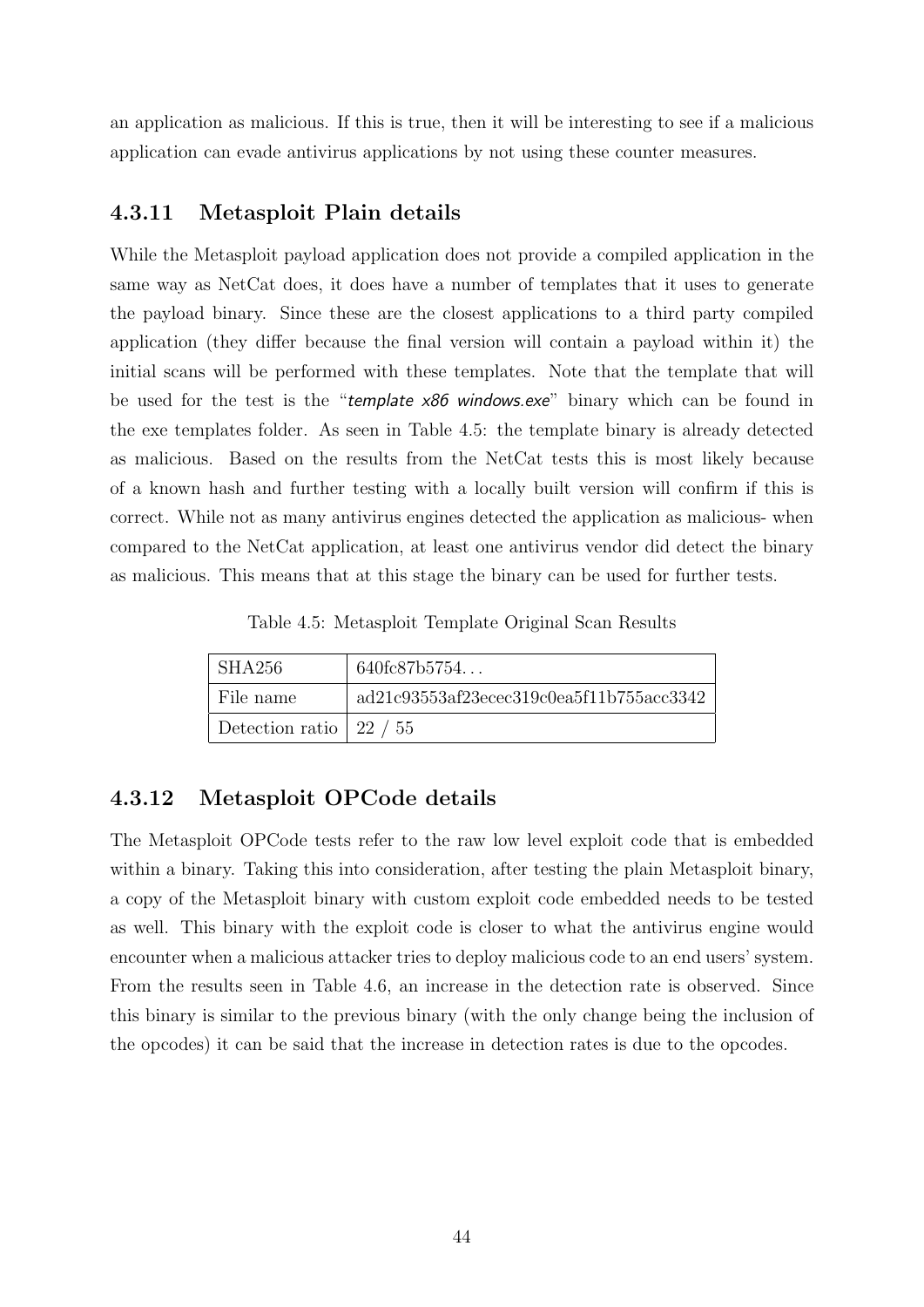| SHA256                          | 1874c340ba2e                  |
|---------------------------------|-------------------------------|
| File name                       | $template_x86_windows_op.exe$ |
| Detection ratio $\vert$ 23 / 54 |                               |

Table 4.6: Scan Details For Metasploit OP Binary

## 4.3.13 Metasploit custom build details

As previously noted with NetCat, the binary compiled by a third party will not be used for our testing and as a result, compilation from source is needed to ensure that regardless of where the binary is built, it is always detected as malicious. Firstly it is recommended that the build be completed using MinGW<sup>5</sup>. It is noted that although Cygwin does provide similar tools it is more error prone. For the specific instructions on how to install MinGW refer to the section in which NetCat was built. The current version of the tests are being run on a Window 7 machine with MinGW as described earlier. The next step in the process is to download the template file from  $Github<sup>6</sup>$  and save it to a file called template.c on disk. There is no 'Make File' option to build the template as the original author may have built the binary with a custom script. As a result, simply running the following command "gcc template.c -o template gcc.exe", will build the template binary. Results for template scan can be found in the Table 4.7. While the basic compilation with gcc does provide some favorable results, the number of antivirus engines that detected the binary as malicious is low  $\left(\frac{2}{47}\right)$ . This is most likely due to the fact that the application does nothing at all except crash when it runs. Following that, some machine language instructions will be added which will be used to launch the calculator application. This will allow the application to at least run without crashing and possibly trigger more detection routines. The opcode template compiles to the same binary as would be generated by the msfpayload application when using the template x86 windows.exe binary. Notice that the binaries will not be identical to the byte level as they are compiled on different computers. The template file with the opcodes added can be found in template op.c. The code can be compiled with the following command "gcc template op.c -o template x86 windows op.exe". Once the application is compiled, the binary can be submitted to VirusTotal again. This will generate the results which can be found in Table 4.7.

<sup>5</sup>http://www.mingw.org/

 $<sup>6</sup>$ http://bit.ly/1uGTASj</sup>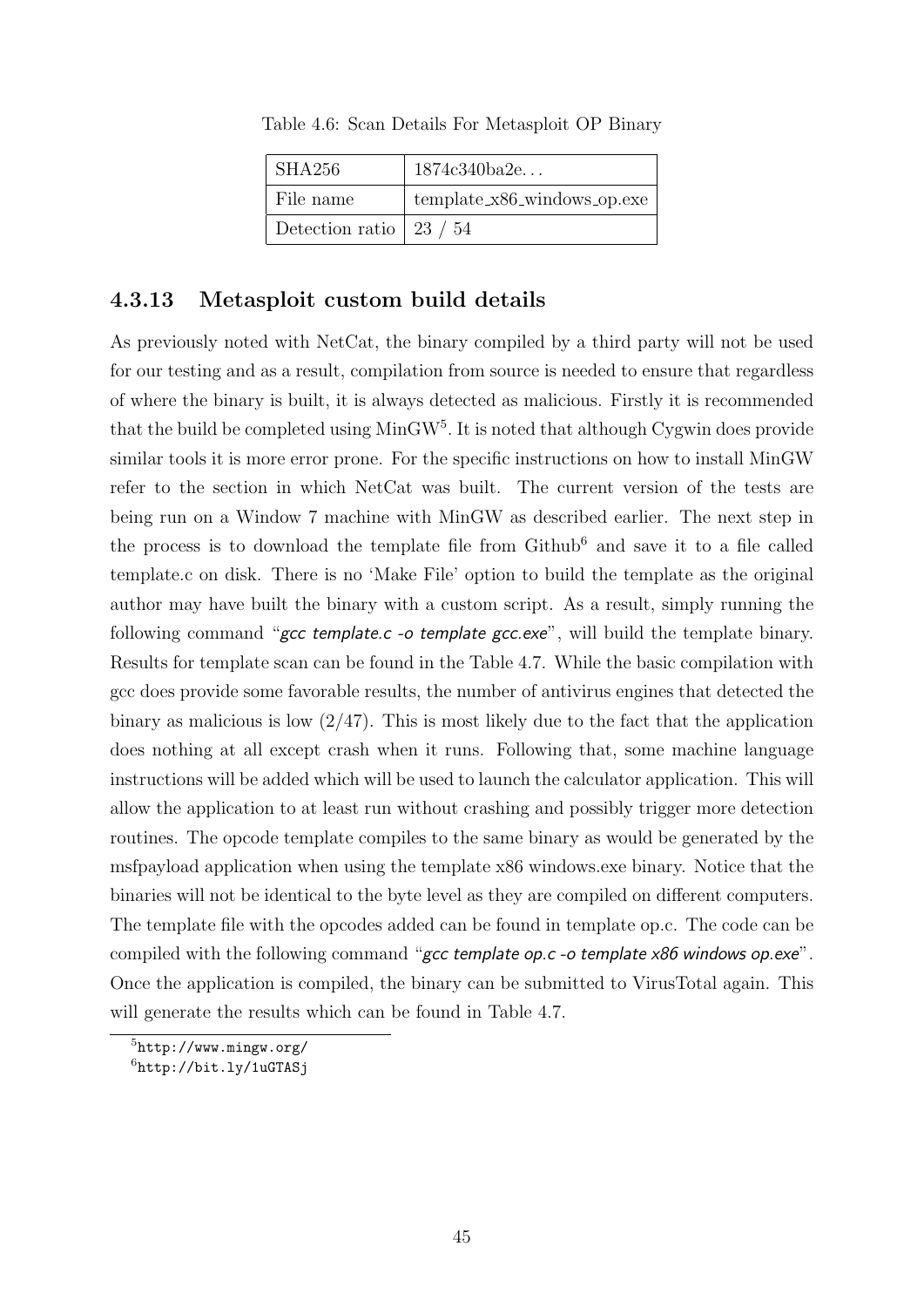| <b>SHA256</b>   | 76de5d51b259     |
|-----------------|------------------|
| File name       | template_gcc.exe |
| Detection ratio | 2 / 47           |

Table 4.7: Metasploit Template Custom Build Scan Results

Table 4.8: Metasploit Custom Built Template Scan With Embedded Opcodes

| SHA256                               | 1874c340ba2e        |
|--------------------------------------|---------------------|
| File name                            | template_gcc_op.exe |
| Detection ratio $\vert 6 / 47 \vert$ |                     |

Reading the results seen in Table 4.8, slightly better detection rates (6/47) are observed. This is better than the initial version of the scan. These slightly lower detection rates work in the favor of future analysis. The future scans are with an evasion wrapper - but a higher detection rate means that the Antivirus engines are detecting the wrapper instead of the base application. The test application cannot be built with the Microsoft compiler as this prevents any potential exploit code from running.

## 4.3.14 Malicious Binaries

There are a number of reasons why testing with a malicious binary captured from the wild is not ideal. Binaries in the wild will not have their source code available for inspection. This makes it hard to determine the exact evasions that the binary may implement or what malicious code it may be executing. Furthemore, if the malicious binary manages to escape from the test environment, this could affect the host system that the researcher is using. With these downsides, the malicious binaries from the wild still provide a useful test case in that they represent verified malicious binaries and causing them to evade an antivirus application demonstrates the true effectiveness of an evasion technique.

## 4.3.15 Build Process : Sample Malware and Baseline analysis

This section will explain how to build each of the samples that will be tested against the antivirus applications for the baseline analysis. A detailed explanation will also be provided on how the sample malware was selected.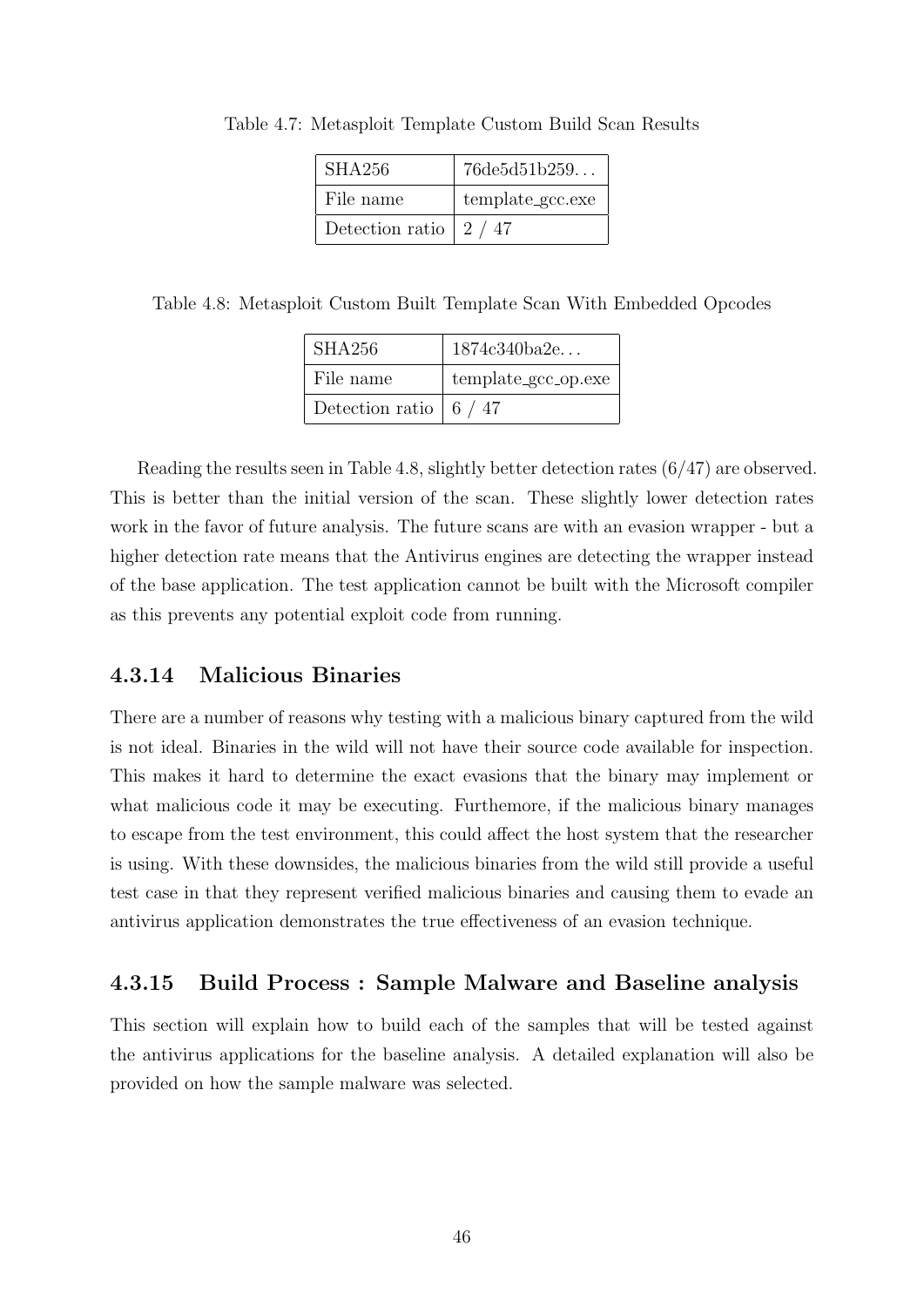## 4.4 Malicious Binary Selection

When selecting which malicious binaries to use for testing, the top 3 unique malware samples were selected from the samples submitted to the "nothink" honeypot service<sup>7</sup>. The service records and provides a malware honeypot as well as the statistics around the data collected. Unfortunately, this is the only service that has made its statistics available to the public, and as a result it is not possible to verify if these statistics are indeed accurate.

Since there are no original names for each of the malware samples, future work will refer to the hashes where possible (as each Antivirus has a different name for the malware). To makes this less prone to error for future work, only the SHA256 hashes are listed here even though the original web page (referenced earlier) used a md5 hashes. While initially it was hoped that the top five malware applications would provide enough variety for the tests, the top five contained only the Conficker malware. Therefore, the three remaining malware that have a very high detection rate were randomly selected. These malware samples were collected via the virus share distribution system<sup>8</sup>.

|   | $\vert$ Sha256 Hash | Common Name (Bit Defender) |
|---|---------------------|----------------------------|
|   | 83023e32bb12        | Trojan.Win32.Zapchast      |
|   | 5b9508b92a63        | Trojan.Zbot                |
| 3 | 742915067b83        | Win32/Sality.dropper       |

Table 4.9: Malware selection choices

In the tests that will be executed later, it is assumed that after packing, the binary will simply work as expected. This assumption is fairly naive, but owing to the fact that the tests are performed with live malicious binaries, it is not safe enough to execute the applications after packing as it is not possible to determine exactly what the binaries are doing in the background. While Virtual Machine software will be used while packing the binaries in order to ensure there is at least some level of buffering between the host and the binaries being packed, it is not impossible for the malware to bypass the Virtual Machine's protections and attack the host system. All these issues are really not worth considering when many pieces of malware run entirely in the background and do not display any interface to the user and as a matter of course do not present any user interface features with which to make a comparison.

<sup>7</sup>http://www.nothink.org/honeypots.php

<sup>8</sup>http://tracker.virusshare.com:6969/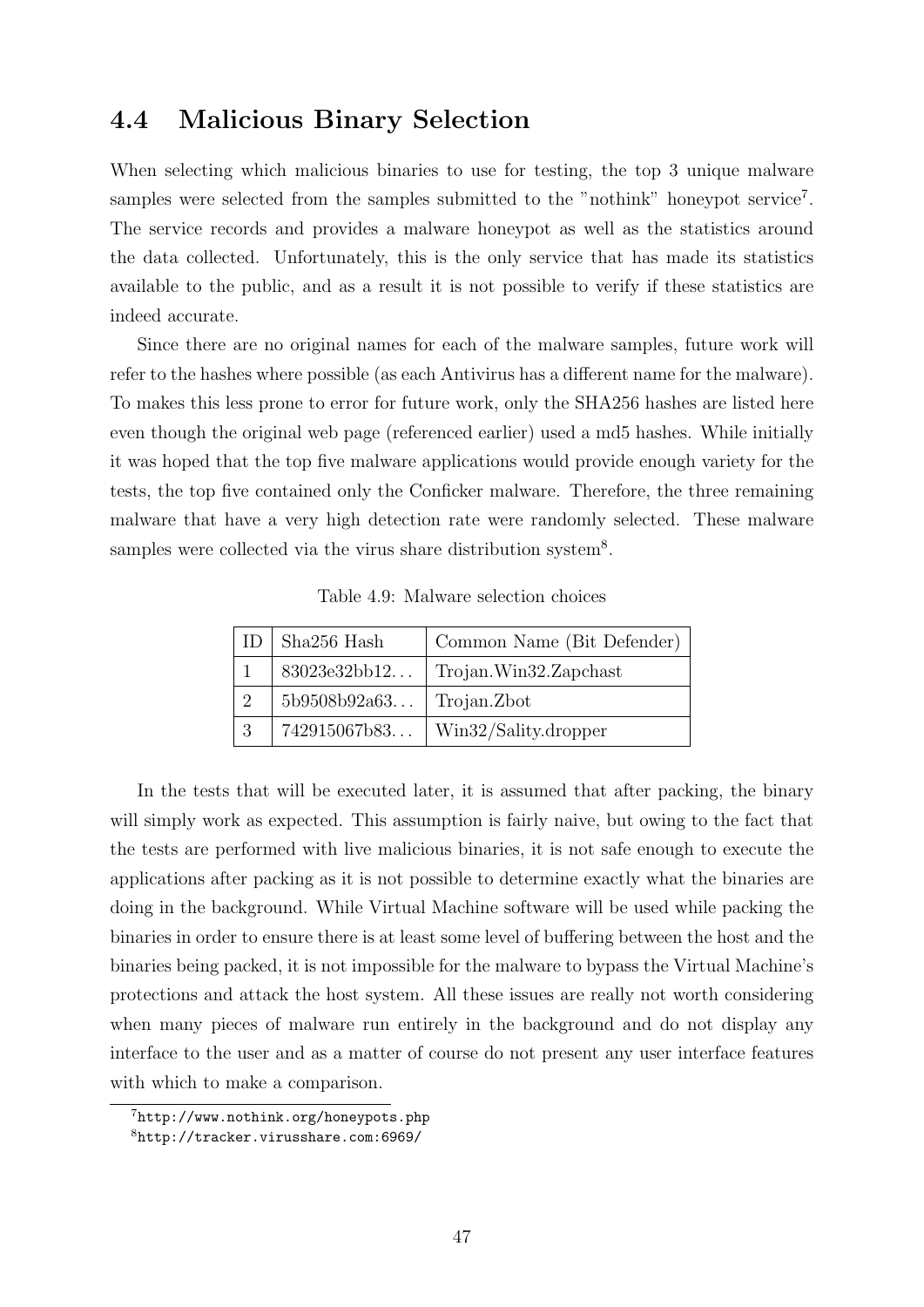## 4.4.1 Baseline scan for malicious binaries

Before scanning each of the known malicious binaries a baseline record is required. This demonstrates the effectiveness of the evasions. The first piece of malware analyzed is a generic trojan called Win32.Zapchast that has been in the wild since 2006. Owing to the age of this malware it has a fairly high detection ratio.

| Table 4.10: Base Zpchast Scan |  |  |  |
|-------------------------------|--|--|--|
|-------------------------------|--|--|--|

| SHA256          | 83023e32bb12                                          |
|-----------------|-------------------------------------------------------|
| File name       | VirusShare_7ed3caf5e5e9f276b72694b79ab17c90.sf.report |
| Generic Name    | Trojan.Win32.Zapchast                                 |
| Detection ratio | $\mid 48/55$                                          |

The second malicious binary scanned is the generic payload used by the Zeus malware to gain a foothold on a target's computer. As expected this has a fairly high detection ratio as well as it has been in circulation in the wild for a number of years.

Table 4.11: Base Zbot Scan

| SHA256                  | 5b9508b92a63                                          |
|-------------------------|-------------------------------------------------------|
| File name               | VirusShare_9fc364ccffe540c627733222641259c9.sf.report |
| Generic Name            | Trojan. Zbot                                          |
| Detection ratio $49/55$ |                                                       |

The next piece of malware analyzed is from the Sality family of malware. This malware family has also been in existence for a very long time with original detections recorded as early as 2003. As with the other pieces of malware, the detection rate on this malware is relatively high.

Table 4.12: Base Sality Scan

| SHA256                  | 742915067b83                                          |
|-------------------------|-------------------------------------------------------|
| File name               | VirusShare_e5120818378bd9b3766d45be99f96b59.sf.report |
| Generic Name            | Win32/Sality.dropper                                  |
| Detection ratio $45/55$ |                                                       |

Custom Malicious Application The previous applications were selected because they had been previously detected as malicious and as such would trigger an alert from an antivirus engine. It is important to build a custom application that performs what would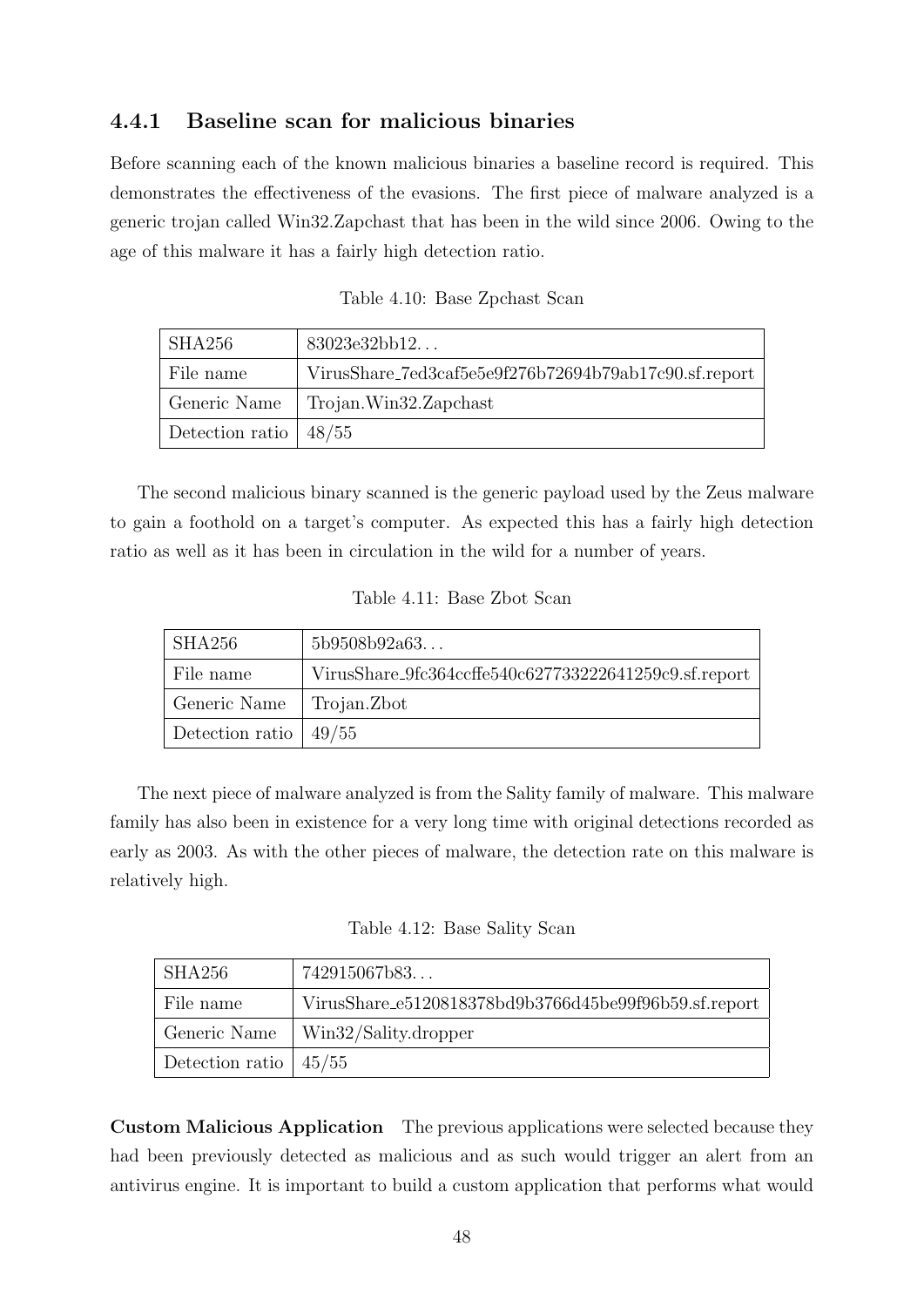be considered malicious actions. An example of this would be a keylogger application. There are few instances where a keylogger application can be considered as non-malicious and in these cases exceptions can be added to the antivirus engine to ignore the application. In the event that a legitimate application needs to hook access to the keyboard, there is rarely the need to write to file after a keyboard event is triggered. These two items - in that sequence - exhibit the signature of a keylogger application. This section will cover the building of a keylogger which should be detected as malicious by an antivirus engine. While the end goal is for the application to trigger an antivirus alert, this may not be the end result which would necessitate using a prepackaged keylogger which already triggers and alert. The expected result from this test is not to be detected as malicious, but for antivirus engines (which claim to use heuristic detection) to trigger an alert.

Application Details Since the testing is targeting the Windows platform, the keylogger will be built using the  $C#$  programming language. It will make use of the Windows hooks exposed by the Windows API. The application will also try to hide itself from the user interface so that there is no way to exit the application aside from finding it and manually killing the process.

Build Process When building a keylogger, the following process will be adhered to. The first step of the application will hook the windows keyboard API. Hooking the Windows API is achieved by calling the "SetWindowsHookEx" function with a callback to a function that will execute the users code. In our application the callback chaining was implemented to ensure that any subsequent applications will also receive notification of a hooked event if they have setup a callback.

The actual callback in our application will only fire on a key-down keyboard event. Once an event fires that it has the key-down event, the code will open a file stream to a file called log.txt in the current folder and write the key-code to the file. Thereafter, the file stream will be closed and the "CallNextHookEx" function will be called which will continue the rest of the callback chain.

Once the callback hook is in place and our function is set up to receive the calls, the application will finally call the "ShowWindow" function with the SW HIDE parameter. This will hide the application from the user's Windows interface and prevent a user from exiting the application.

Scan results After scanning the application for the first time with VirusTotal, the results are shown in Table 4.13. The results illustrate that none of the antivirus applications, barring the Norman antivirus, detected the keylogger as malicious (detected as "Obfuscated.AI!genr").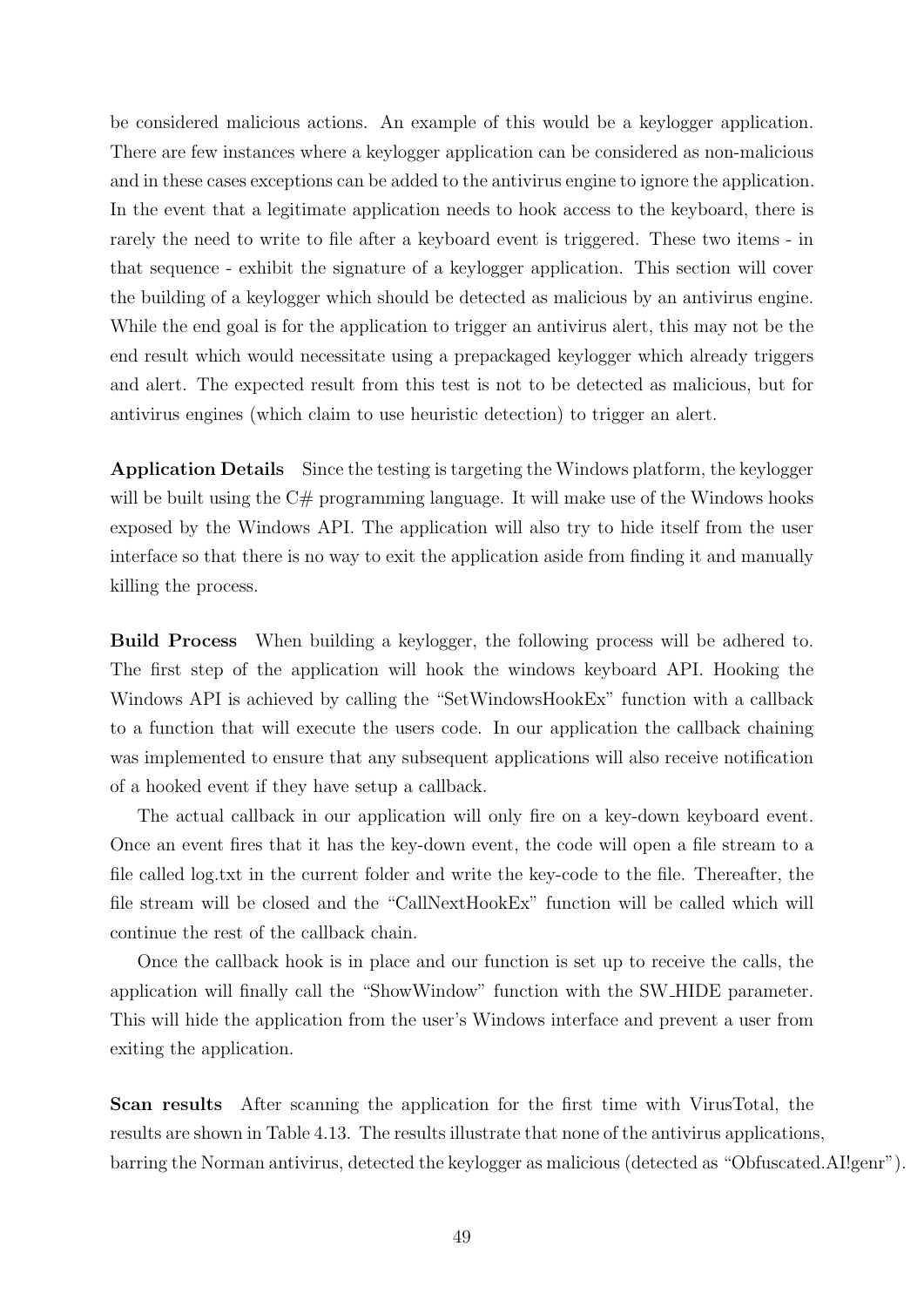This most likely means that by building a custom application an attacker could potentially bypass an antivirus application without much hindrance.

| SHA256                               | 21f97a50f7ef  |
|--------------------------------------|---------------|
| File name                            | KeyLogger.exe |
| Detection ratio $\vert 1 / 53 \vert$ |               |

Table 4.13: Keylogger Scan Results

# 4.5 Testing Process Usage

Having analyzed the different binaries for use when testing the evasion techniques, the following order will be employed when testing the evasion techniques in the Chapters 5, 6 and 7. While this is test order, there are cases when a packer or encryptor will refuse to work with a selected binary and as such will not be used in the tests.

| <b>Test Order</b> | <b>Binary</b>     | <b>Expected Outcome</b> |
|-------------------|-------------------|-------------------------|
|                   | CMD Benign        | Benign                  |
| 2                 | Metasploit benign | malicious/warnings      |
| 3                 | Metasploit opcode | malicious/warnings      |
|                   | ZapChast          | malicious               |
| 5                 | Zeus              | malicious               |
|                   | Sality            | malicious               |

Table 4.14: Antivirus Binary Test Order

## 4.6 Summary

This chapter demonstrated how the detection engine of an antivirus application will be tested. As this is a blackbox test, it is not possible to extract further details regarding the techniques used by the antivirus engines and as such, the testing needs to be as generic as possible. This caters for multiple antivirus engines. Having demonstrated how to control the antivirus applications en mass and test their internal detection engines, the next chapter will begin by testing the packer evasion technique.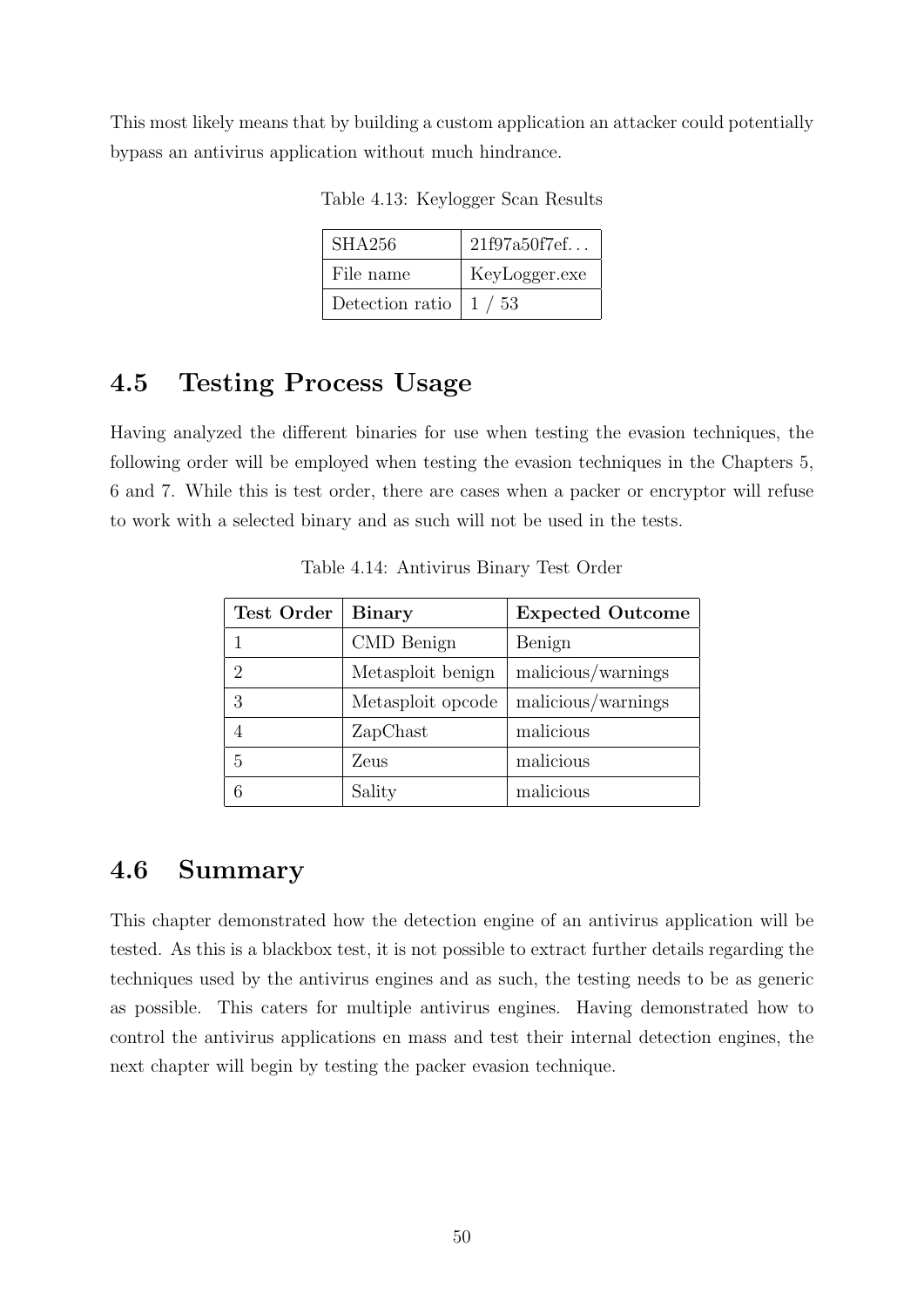# Chapter 5

# Evasion: Packers

## 5.1 Introduction

Having demonstrated how to set up and test the antivirus applications and their internal scanning engines, this chapter will begin with compiling these processes and performing the first set of tests using the packer evasion technique. Once the tests are completed, the results will be compiled and analysed at the end of the chapter.

## 5.2 Hypothesis

It is expected that the antivirus application tested will be looking for specific signatures in the form of either a sequence of bytes or an application hash. For this reason, packing the baseline application will change the baseline application's signature. This should, in turn, result in a lower detection rate. It is expected that detections that are made will be due to the signatures of the packer applications and not the signature of the baseline application. This detection of the packers' stubs does not mean that packers are malicious by nature, rather: the antivirus industry tends to mark tools that are used frequently by malware authors as malicious even though they have legitimate uses.

## 5.2.1 Goals

The results obtained in testing demonstrate that an average reduction in the number of detections of at least 10 percentage points can be gained against the antivirus engines that detect the baseline tests as malicious. Further, detections recorded in the test results belong to signatures generated by the packer and is not the signature of the baseline application. This will be demonstrated by the use of a benign application which will produce no malicious detections when submitted prior to packing. The benign application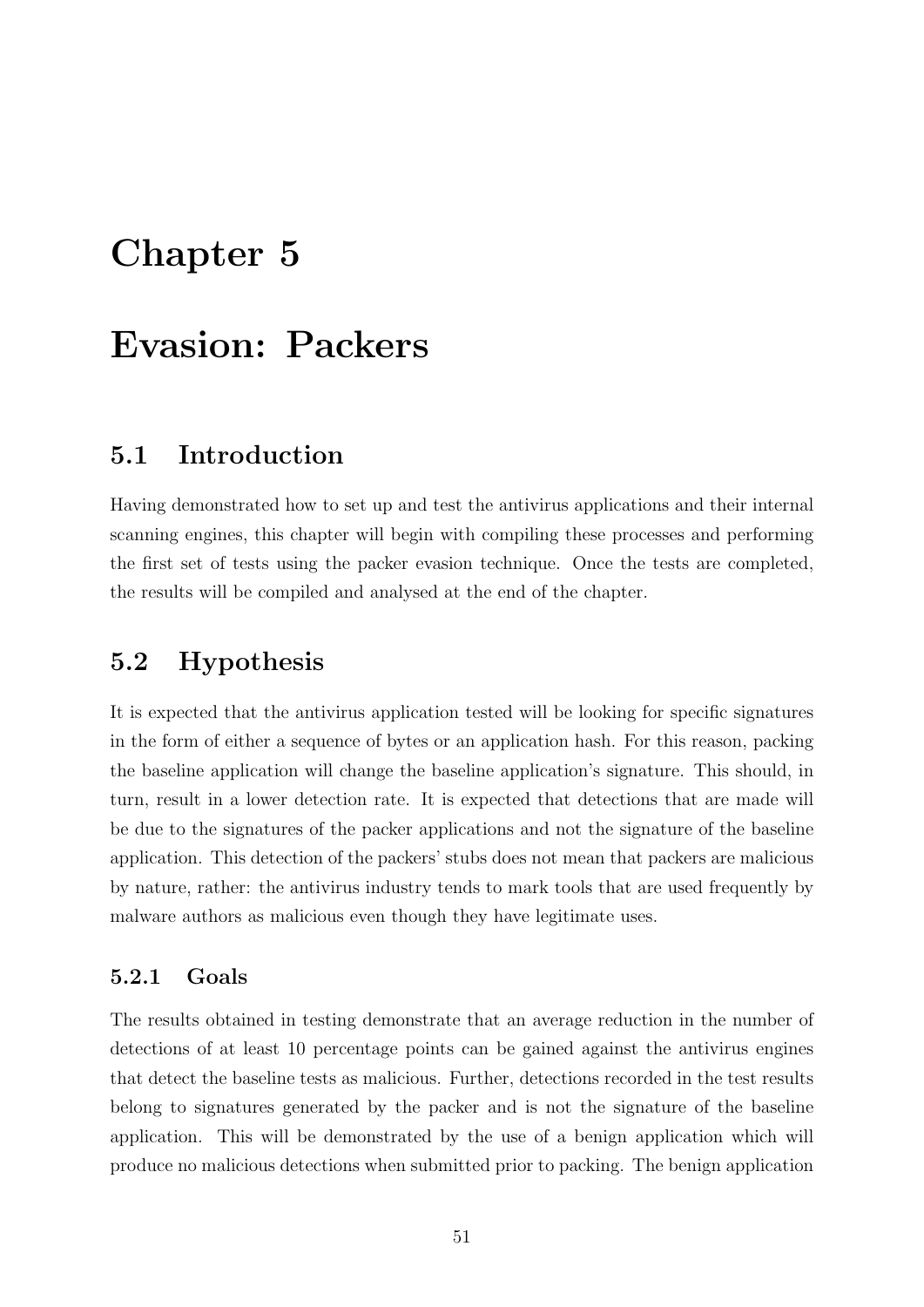will then be detected as malicious after being packed and submitted for testing.

## 5.3 Tests

The testing will be performed in two phases. The first set of tests will examine existing packers that exist in the wild and are publicly accessible. This will provide us with a base from which our custom packer can be compared. The second phase, will be to test a custom implementation of a packer tool - as discussed in the section 5.8. The creation of a custom implementation will allow us to compare the results of using a packer that might be already known to antivirus engines versus a completely new method. While testing the existing packers that are already in the wild, we will only be testing the three of the available packers mentioned by Roundy and Miller (2013). While it would be beneficial to test all the packers, 7 of the 10 packers that they name, are not available publicly or executable on a modern operating system in the way that they were originally built and meant to be executed. The testing section will also be split into multiple sections, the first section titled Existing Packer Tests will cover the scans with the existing packers. The next section Custom Packer Tests, will cover the building, as well as testing, of the custom tests.

## 5.4 Existing Packers Tests

The testing of the packers will begin with a number of known packers. These packers will allow us to record and compare the results from the antivirus scans of the custom malware that will be built and tested in the next section. By submitting the resultant binaries from these packers for scanning, we will be able to determine if the antivirus applications are detecting the packers signatures or if they are triggering detection based on the malicious content within. The packers that will be tested are listed in Table 5.1. These packers were selected as they are the only available packers that run on modern operating systems. Furthermore, these are the only packers that can still be obtained for testing purposes. Each of the packers will be tested with the tests listed in section 4.5. The tests will be grouped per packer.

|            | Packer Name   Antivirus Version   URL |                               |
|------------|---------------------------------------|-------------------------------|
| <b>UPX</b> | (v3.91)                               | http://upx.sourceforge.net/   |
| ASPack     | (v2.29)                               | http://www.aspack.com/        |
| PECompact  | (v3.02.2)                             | https://bitsum.com/pecompact/ |

Table 5.1: Packers Tested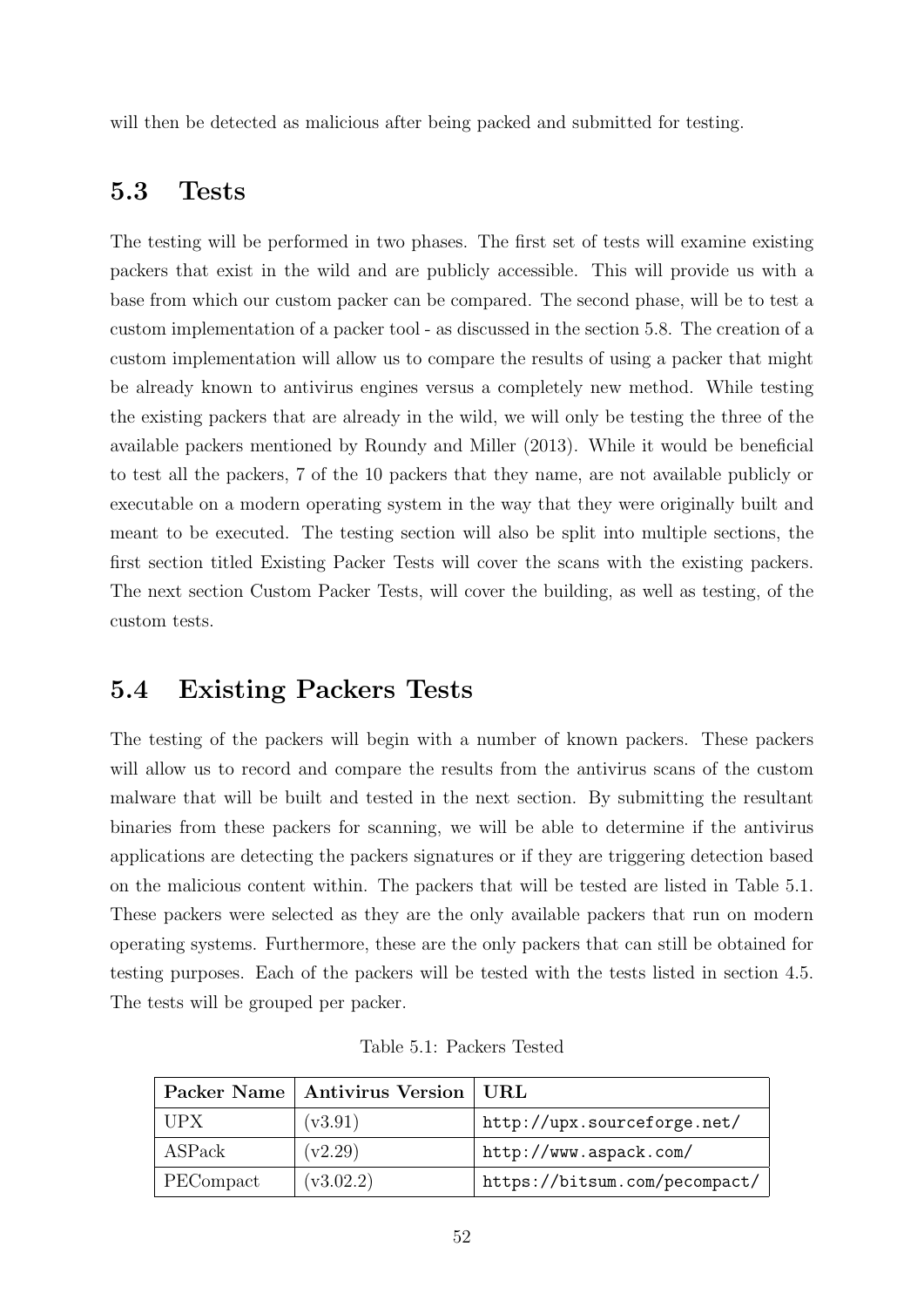# 5.5 UPX Background

The first packer to be tested is the UPX (Ultimate Packer for Executables) packer. UPX is a common packer that has been in the wild since the early 1990s (first released in 1998). While the packer was not written with a malicious intent, it became a major player in the malware community owing to its efficiency as well the extremely small code size required to unpack a binary packed by the UPX packer.

### 5.5.1 Benign Test With UPX

To begin the testing for UPX, a baseline scan will be performed with the benign binary as indicated in Chapter 4. After performing the scan, the results can be found in Table 6 and followed up with the detailed results shown in Table 6. These results show that only two antivirus engines detected the binary as malicious. Further: they showed the signatures indicating a trojan and not a signature related to UPX.

### 5.5.2 Metasploit Basic Scan Wrapped With UPX

The basic Metasploit template scan aims to test whether an antivirus application can detect the Metasploit template that is wrapped with the packer - or failing that detection, it can detect the application once it is executed. The UPX packed binary is generated with maximum compression using the following command:

```
.\upx.exe -f ..\plain\template_x86_windows.exe \
-o ..\plain\template_x86_windows_upx.exe
```
As can be seen in Table 5.2, there is a decrease of 22 percentage points in the number of detections for the baseline binary when using UPX for the initial packing test.

| <b>Detection Rate</b> |                 |                                               |
|-----------------------|-----------------|-----------------------------------------------|
|                       |                 | Original   Packed   Percentage Point Decrease |
| 22 / 55               | $\frac{10}{55}$ | $22$ pp                                       |

Table 5.2: Comparison Against Original Baseline Detection Rates

## 5.5.3 Metasploit Opcode Scan Wrapped With UPX

The opcode scan refers to executing the tests with a template binary that has machine code embedded within to execute an application by executing the dynamic code stored inside the template application. By executing the binary in this manner, we are technically giving it heuristics that would make the binary seem more malicious.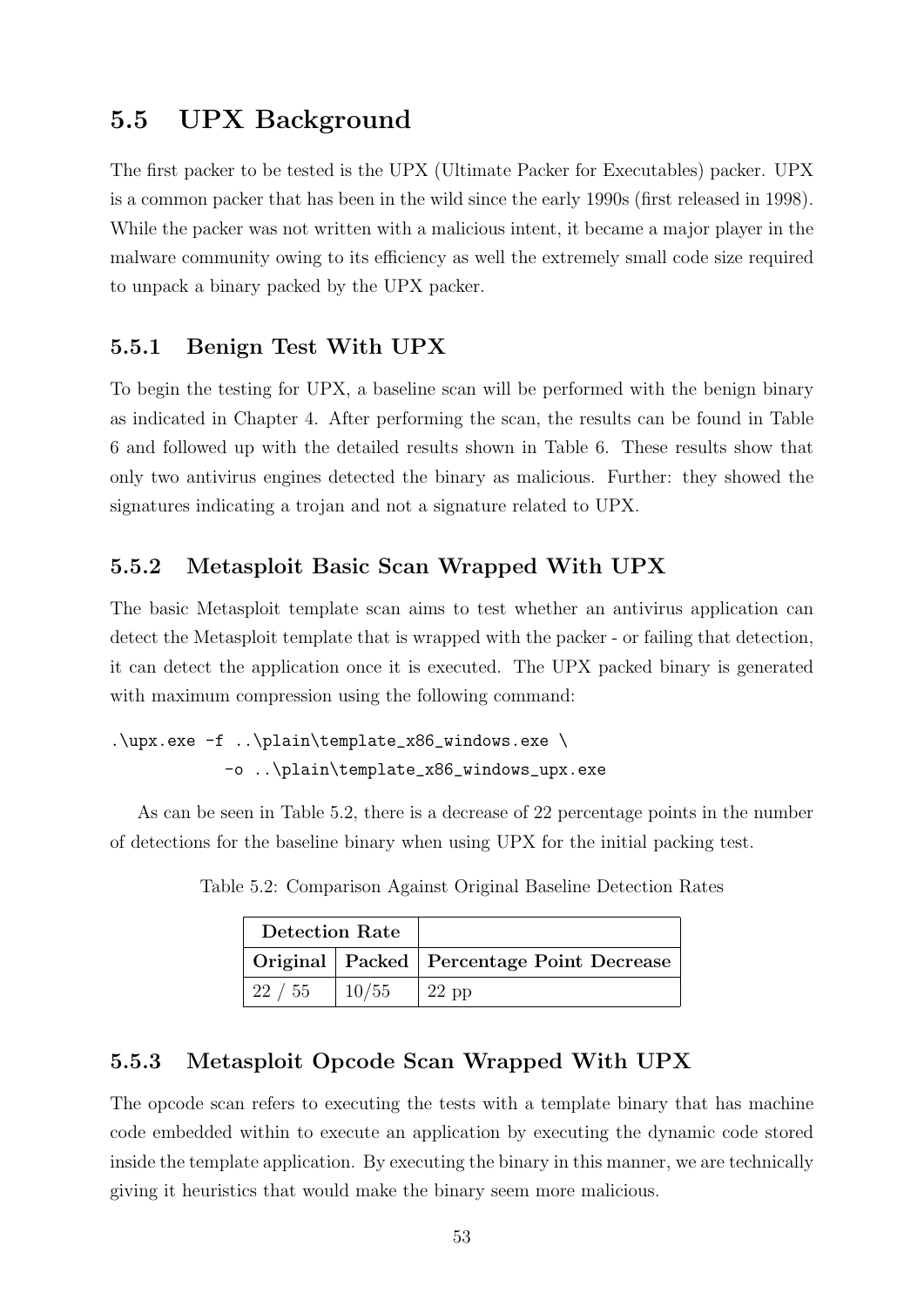## .\upx.exe -f ..\op\template\_x86\_windows.exe \ -o ..\op\template\_x86\_windows\_upx.exe

Table 5.3: Comparison Against Original Baseline Detection Rates

| <b>Detection Rate</b> |              |                                               |
|-----------------------|--------------|-----------------------------------------------|
|                       |              | Original   Packed   Percentage Point Increase |
| 29 / 55               | $\mid 37/55$ | $15$ pp                                       |

As can be seen in Table 5.3, there is an increase of 15 percentage points in the number of detections for the baseline binary when using UPX for the initial packing test. A full listing of the antivirus engines that detected the binary as malicious can be found in Table 1. The exact reason for this increase cannot be stated since as the antivirus companies do not explain their scanning processes. While this holds true, it is known that between the previous test and the current test, the only change was the inclusion of the opcodes which launched a non-malicious application (the calculator application). It stands to reason, therefore, that it is likely these opcodes are what the antivirus engines are detecting.

#### 5.5.4 Malicious Binaries wrapped with UPX

The last set of tests for the UPX packer are the wrapping of the malicious binaries as defined in section 4.5. These binaries were packed with the default UPX settings and then submitted for scanning. A summary of the scan results can be found in Table 5.4. From this data, we can extrapolate an average reduction in the number of detections of 39.5 percentage points, for the malicious binaries when packed with UPX. While this is indeed useful when evading antivirus engines, it is by no means significant as more than half of the original antivirus engines that were tested will still detect the binary as malicious.

|                                 | <b>Detection Rate</b> |       |                                               |
|---------------------------------|-----------------------|-------|-----------------------------------------------|
| <b>Binary</b>                   |                       |       | Packed   Original   Percentage Point Decrease |
| Malicious Binary 1              | 29/55                 | 48/55 | $35$ pp                                       |
| Malicious Binary $2 \mid 28/55$ |                       | 52/55 | $44$ pp                                       |
| Malicious Binary $3   N/A$      |                       | 52/55 | N/A                                           |

Table 5.4: UPX comparison of Packed vs Original Detection Rates

#### Malicious Binary 3:

There are no scan results for the third malicious binary as UPX was not able to pack the binary. The inability to pack a binary takes place when the binary implements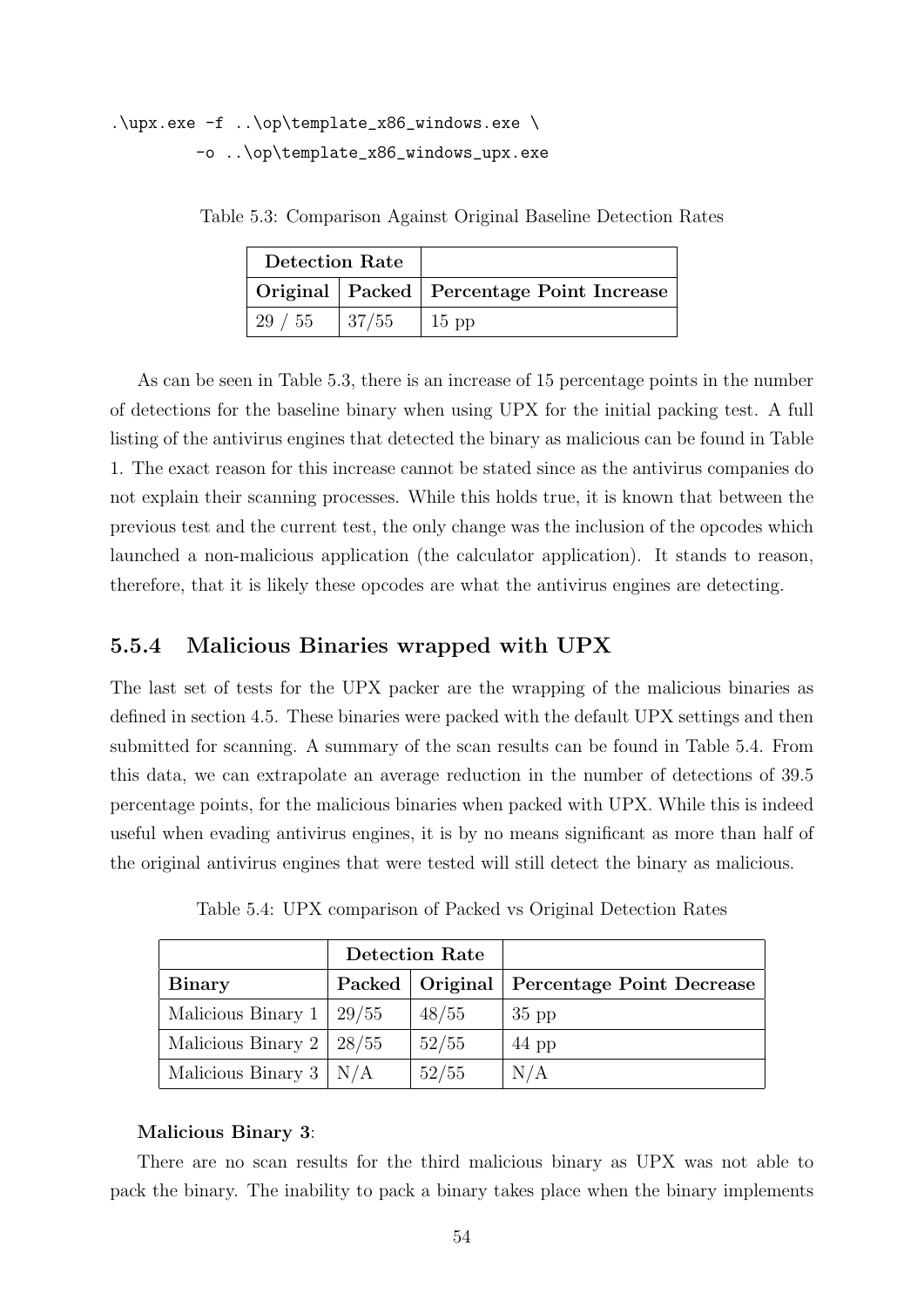some custom protections or is already compressed. When checking the binary for existing compressions of protection schemes with Protection  $ID<sup>1</sup>$  (Protection ID is a tool used to detect protection schemes employed by a binary), none were found. While this does not conclusively mean it is not already packed or using a known protection scheme, it instead means that the binary has been modified in such a way that these protection schemes are not easily identified.

| AntiVir    | Microsoft            |
|------------|----------------------|
| Avast      | Norman               |
| Comodo     | Qihoo-360            |
| DrWeb      | Sophos               |
| ESET-NOD32 | Symantec             |
| Fortinet   | TrendMicro           |
| Ikarus     | TrendMicro-HouseCall |
| Kaspersky  | VBA32                |

Table 5.5: Common antivirus engines across all three malicious binaries

Furthermore, as can be extracted from the data in the Table 5.5, only 16 of the 55 anti-virus engines were able to detect all three malicious binaries. This is a cause for concern since all three of the binaries have been circulation for at least one year (the last submission time stamp indicates 2012-11-27).

## 5.6 ASPack Background

ASPack is a commercial packer that gained use in the malware community due to its effectiveness to compress 64 bit applications which a number of other packers had issues packing. ASPack had roughly only 1.3% of the malware market with regards to packing (Roundy and Miller, 2013). It is one of the few packers that are still publicly accessible and executable on modern operating systems.

## 5.6.1 Benign Test With ASPack

To begin the testing for ASPack, a baseline scan will be performed with the benign binary as indicated in Chapter 4. After performing the scan, the results can be found in Table 8 and followed up with the detailed results shown in Table 9. These results show that only two antivirus engines detected the binary as malicious. Further they showed the signatures

<sup>1</sup>http://pid.gamecopyworld.com/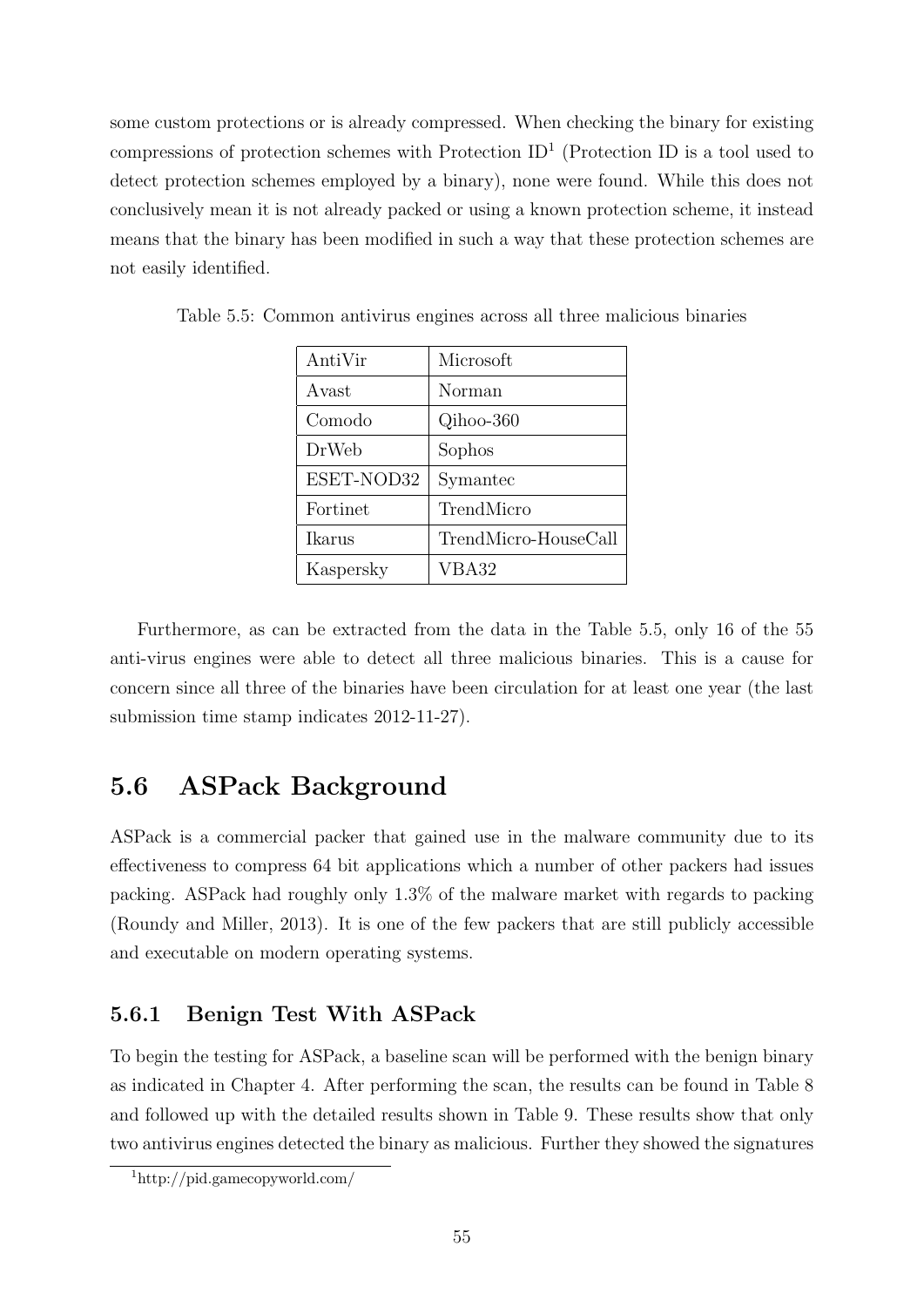indicating a joke application and a generic malicious application, and not any signature related to ASPack. It should be noted that the antivirus engines that detected the binary as malicious are not the same as those that detected the UPX binary as malicious.

#### 5.6.2 ASPack Metasploit Basic Scan

Since the ASPack application is driven by a graphical user interface, we cannot record the commands required to pack the binary similar to the way the UPX commands were recorded. To pack the Metasploit binary, simply select the application from within the ASPack application. This will immediately compress and make a backup of the file. Once the application is packed and submitted to VirusTotal, we get the following results. These results will be analysed further in section 5.9.1.

Table 5.6: ASPack Basic Scan

| SHA256                               | 6312d0dabe92             |
|--------------------------------------|--------------------------|
| File name                            | template_x86_windows.exe |
| Detection ratio $\vert 6 / 55 \vert$ |                          |

Table 5.7: ASPack Basic Scan

| Antivirus    | <b>Version</b> | <b>Common Name</b>                |
|--------------|----------------|-----------------------------------|
| <b>CMC</b>   | 1.1.0.977      | Hoax.Win32.BadJoke.ScreenFlicker! |
| Malwarebytes | 1.75.0.1       | Backdoor.Bot.gen                  |
| K7anti-virus | 9.183.13139    | Backdoor (04c5312d1)              |
| K7GW         | 9.183.13139    | Backdoor (04c5312d1)              |
| $AhnLab-V3$  | 2014.08.24.00  | Backdoor/Win32.Bifrose            |
| Ikarus       | T3.1.7.5.0     | Trojan.Win32.Swrort               |

Table 5.8: Comparison Against Original Baseline Detection Rates

| <b>Detection Rate</b> |      |                                               |
|-----------------------|------|-----------------------------------------------|
|                       |      | Original   Packed   Percentage Point Decrease |
| 122/55                | 6/55 | $29$ pp                                       |

As can be seen in Table 5.8, there is a decrease of 29 percentage points in the number of detections from the baseline binary when using ASPack for the initial packing test. It should be noted that this reduction in detection rates is most likely due to no exploitable opcodes being embedded in the binary.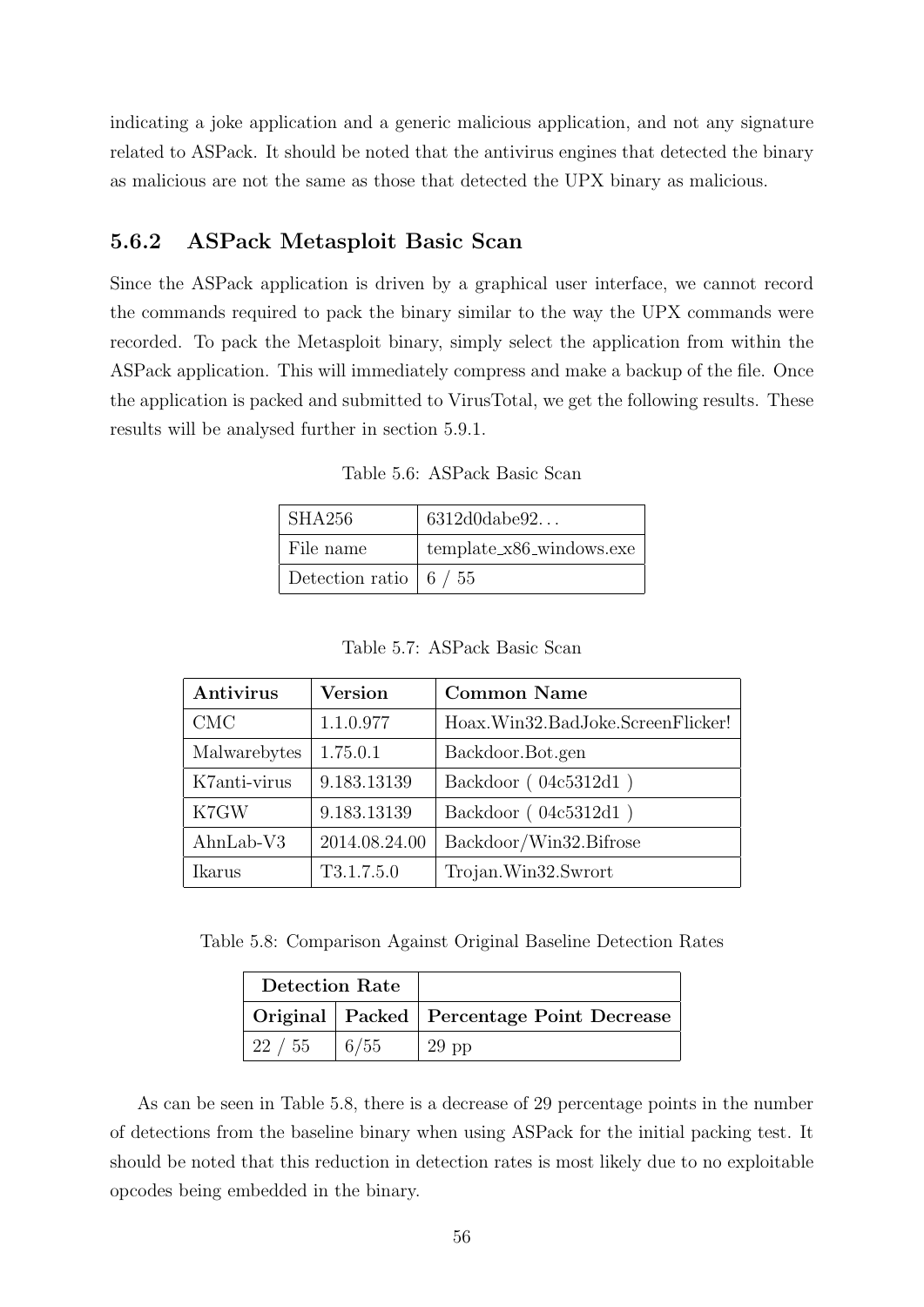## 5.6.3 ASPack Metasploit Opcode Scan

As with the previous test: we pack the Metasploit binary with the opcodes embedded with ASPack and then submit the compressed application to VirusTotal. Once submitted we get the following results. These results will be analysed further in section 5.9.1.

| SHA256                          | f1b93dddad1c                  |
|---------------------------------|-------------------------------|
| File name                       | $template_x86_windows_op.exe$ |
| Detection ratio $\vert$ 29 / 55 |                               |

Table 5.9: ASPack Opcode Scan Summary

As can be seen in Table 5.11, there is a decrease of 35 percentage points in the number of detections for the baseline binary when using ASPack. As observed with the UPX tests, once the baseline binary is embedded with opcodes that are associated with an exploit the detection rates do increase. While the detection rates did not increase significantly (four more than the previous test), it still indicates that certain scanners are looking for specific signatures which are represented via the opcodes for detection. The common antivirus engines between the three malicious binaries can be found in table 5.10.

| Antivirus            | <b>Version</b> | <b>Common Name</b>                 |
|----------------------|----------------|------------------------------------|
| <b>CMC</b>           | 1.1.0.977      | Hoax.Win32.BadJoke.ScreenFlicker!O |
| Malwarebytes         | 1.75.0.1       | Spyware.Passwords                  |
| TrendMicro-HouseCall | 9.700.0.1001   | PAK_Generic.009                    |
| Kaspersky            | 12.0.0.1225    | HEUR:Trojan.Win32.Generic          |
| NANO-anti-virus      | 0.28.2.61721   | Trojan.Win32.Inject1.cugnjk        |
| <b>DrWeb</b>         | 7.0.9.4080     | Trojan.Inject1.33413               |
| TrendMicro           | 9.740.0.1012   | PAK_Generic.009                    |
| Microsoft            | 1.10904        | Trojan:Win32/Swrort.A              |
| Ikarus               | T3.1.7.5.0     | Trojan.Win32.Swrort                |
| <b>AVG</b>           | 14.0.0.4007    | Crypt3.IJL                         |

Table 5.10: ASPack AV Scan Results

Table 5.11: Comparison Against Original Baseline Detection Rates

| <b>Detection Rate</b> |                 |                                               |
|-----------------------|-----------------|-----------------------------------------------|
|                       |                 | Original   Packed   Percentage Point Decrease |
| $'$ 29 / 55           | $\frac{10}{55}$ | $\vert$ 35 pp                                 |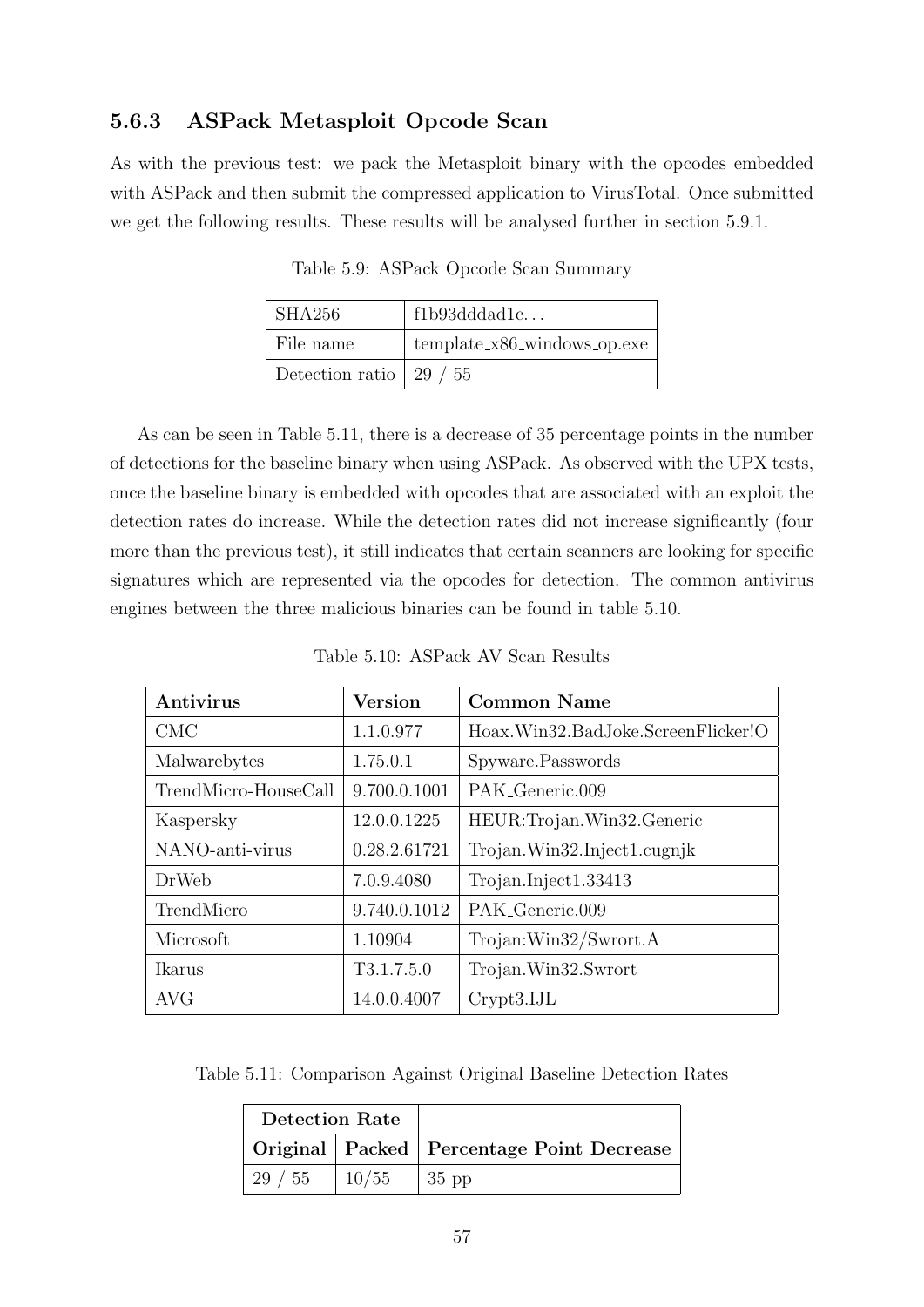## 5.6.4 ASPack Malicious Binary Scan

The results from packing the malicious binaries can be found in Table 2. When comparing the results from packing the malicious binaries with ASPack to the original detection rates from scanning the unpacked binaries, the following results are listed in Table 5.12. An average decrease of 60 percentage points was observed in the number of detections between the original and packed version for each of the three binaries.

|                                 | <b>Detection Rate</b> |       |                                               |
|---------------------------------|-----------------------|-------|-----------------------------------------------|
| <b>Binary</b>                   |                       |       | Packed   Original   Percentage Point Decrease |
| Malicious Binary $1 \mid 16/55$ |                       | 48/55 | $58$ pp                                       |
| Malicious Binary 2   $18/55$    |                       | 52/55 | $62$ pp                                       |
| Malicious Binary $3 \mid$       | 19/55                 | 52/55 | $60$ pp                                       |

Table 5.12: ASPack comparison of Packed vs Original Detection Rates

Only five antivirus engines were able to detect all three of the packed binaries as malicious; namely AntiVir, Avast, Comodo, ESET-NOD32 and Kaspersky.

## 5.7 PECompact Background

PECompact is also a commercial packer similar to that of ASPack. The packer is one of the top five packers with regards to packers employed amongst the malware community with an estimated market share of 2.6% at the time of the publication (Roundy and Miller, 2013). As with ASPack, the packer gained a large market share owing to its effectiveness in both compression and application control flow protection.

#### 5.7.1 Benign Test With PECompact

To begin the testing for PECompact, a baseline scan will be performed with the benign binary as indicated in Chapter 4. After performing the scan the results can be found in Table 10 and followed up with the detailed results shown in Table 11. These results show that nine antivirus engines detected the binary as malicious. This was significantly more than any of the previous packers. The antivirus listing showed that most of the antivirus applications detected the binary as a generic malicious application or as a Trojan. Only the antivirus Agnitum detected the binary with a PECompact signature.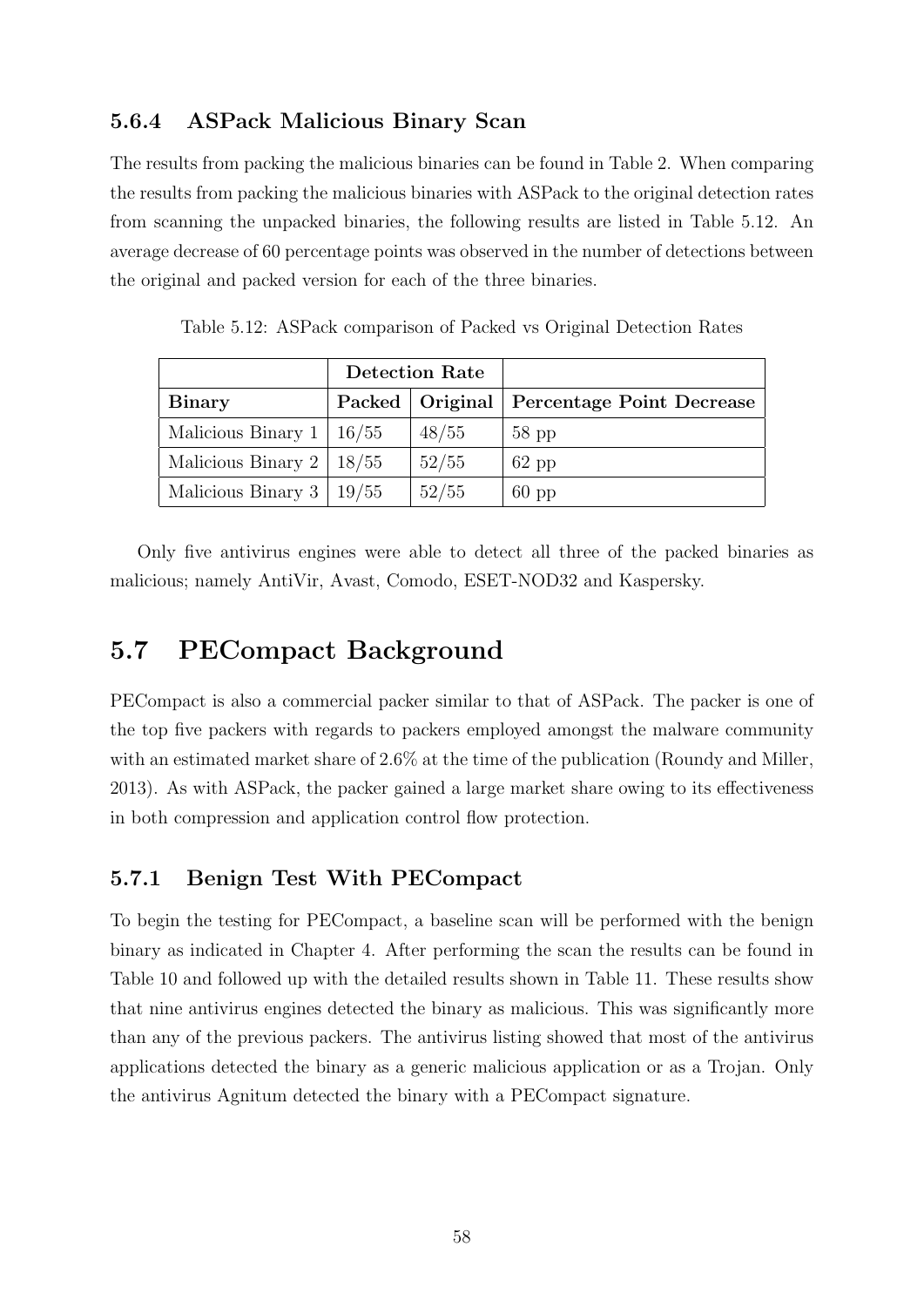## 5.7.2 PECompact Metasploit Basic Scan

In the same manner as ASPack, there are no automated commands to pack an application and packing is handled via a graphical user interface. PECompact supports a number of compression and protection schemes for protecting an application. All tests will be performed with the default settings which uses a medium level of compression and no anti-reversing schemes. After packing the application and submitting it to VirusTotal, the results found in Table 5.13 (below), will be analysed in section 5.9.1

| SHA256                                   | 1f83dce7884b                             |
|------------------------------------------|------------------------------------------|
| File name                                | template_x86_windows.exe - PECompact.exe |
| Detection ratio                          | 11 / 55                                  |
| Baseline Detection ratio $\vert$ 22 / 55 |                                          |

Table 5.13: PECompact Basic Scan Summary

A decrease of 20 percentage points was observed in the number of detections when compared to the baseline binary. The only observation that could be extracted from the current test was that PEcompact has a low detection rate for the stub that it uses for extraction. Unfortunately, this specific stub cannot be easily extracted and scanned alone in order to determine if this is the case.

| <b>Antivirus Engine</b> | <b>Version</b> | Detected As                    |
|-------------------------|----------------|--------------------------------|
| Bkay                    | 1.3.0.4959     | HW32.CDB.D7c0                  |
| Malwarebytes            | 1.75.0.1       | Backdoor.Bot.gen               |
| Agnitum                 | 5.5.1.3        | Packed/PECompact               |
| F-Prot                  | 4.7.1.166      | W32/Threat-HLLIP.gen!Eldorado  |
| Symantec                | 20141.1.0.330  | Suspicious.Emit                |
| TrendMicro-HouseCall    | 9.700.0.1001   | PAK_Generic.001                |
| TrendMicro              | 9.740.0.1012   | PAK_Generic.001                |
| $AhnLab-V3$             | 2014.08.25.00  | Dropper/Win32.OnlineGameHack   |
| Commtouch               | 5.4.1.7        | W32/Threat-HLLIP-based!Maximus |
| Ikarus                  | T3.1.7.5.0     | Virus. Win32. Heur             |
| $Qi$ hoo-360            | 1.0.0.1015     | Malware.QVM17.Gen              |

Table 5.14: PECompact basic scan results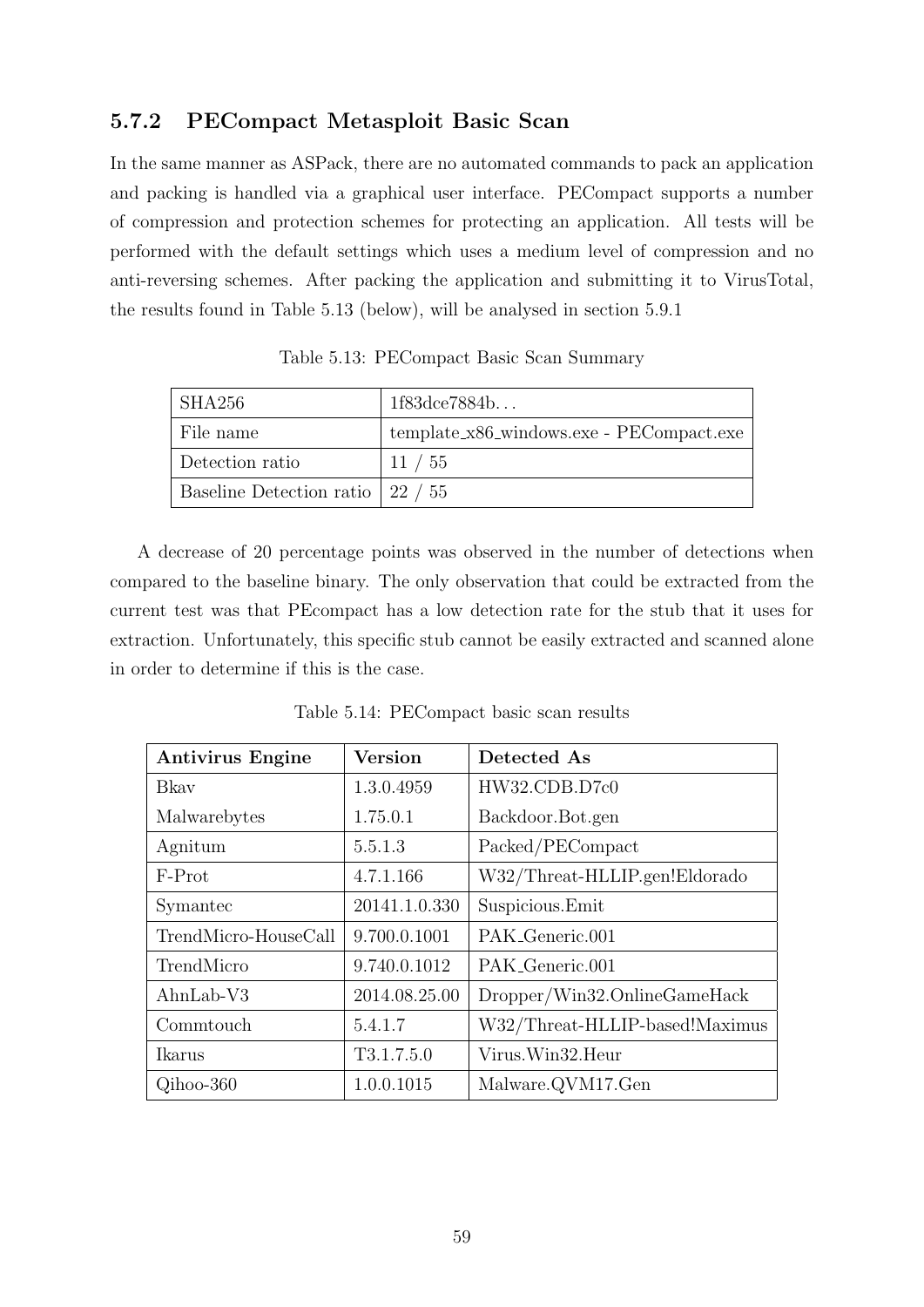## 5.7.3 PECompact Metasploit Opcode Scan

The last of the existing packer tests that will be performed is the opcode binary packed with PECompact. The same settings as those used in the previous basic Metasploit scan will be used. The results from this scan be will be analysed in section 5.9.1.

| SHA256                           | 4d968080fb3a                                |
|----------------------------------|---------------------------------------------|
| File name                        | template_x86_windows_op.exe - PECompact.exe |
| Detection ratio                  | 15/55                                       |
| Baseline Detection ratio 22 / 55 |                                             |

Table 5.15: PECompact Opcode Scan Summary

As with the previous test, the scan results are significantly lower to any of the other packers with a decrease of 15 percentage points was observed when compared to the baseline binaries scan. While there is a decrease when compared to the baseline binary, there is an increase in the number of detections of 5 percentage points when compared to the previous test. As with the previous test, this is most likely due to the inclusion of the OP codes which is the only differentiator from the previous test.

| <b>Antivirus Engine</b> | Version      | Detected As                          |
|-------------------------|--------------|--------------------------------------|
| <b>CMC</b>              | 1.1.0.977    | P <sub>2</sub> P-Worm.Win32.SpyBot!O |
| Agnitum                 | 5.5.1.3      | Packed/PECompact                     |
| TrendMicro-HouseCall    | 9.700.0.1001 | PAK_Generic.001                      |
| Kaspersky               | 12.0.0.1225  | HEUR: Trojan. Win32. Generic         |
| NANO-antivirus          | 0.28.2.61721 | Trojan.Win32.Inject1.cugnjk          |
| <b>Rising</b>           | 25.0.0.11    | PE:HackTool.Swrort!1.6477            |
| DrWeb                   | 7.0.9.4080   | $Trojan-Inject1.33413$               |
| TrendMicro              | 9.740.0.1012 | PAK_Generic.001                      |
| Microsoft               | 1.10904      | Trojan: Win32/Swrort.A               |
| Ikarus                  | T3.1.7.5.0   | Trojan.Win32.Swrort                  |
| <b>AVG</b>              | 14.0.0.4007  | Crypt3.IJL                           |

Table 5.16: PECompact Opcode Scan Antivirus Results

## 5.7.4 PECompact Malicious Binary Scan

The base results from packing the malicious binaries with PEComact can be found in Table 3. When comparing the results from packing the malicious binaries with PECompact to the original detection rates from scanning the unpacked binaries, the following results are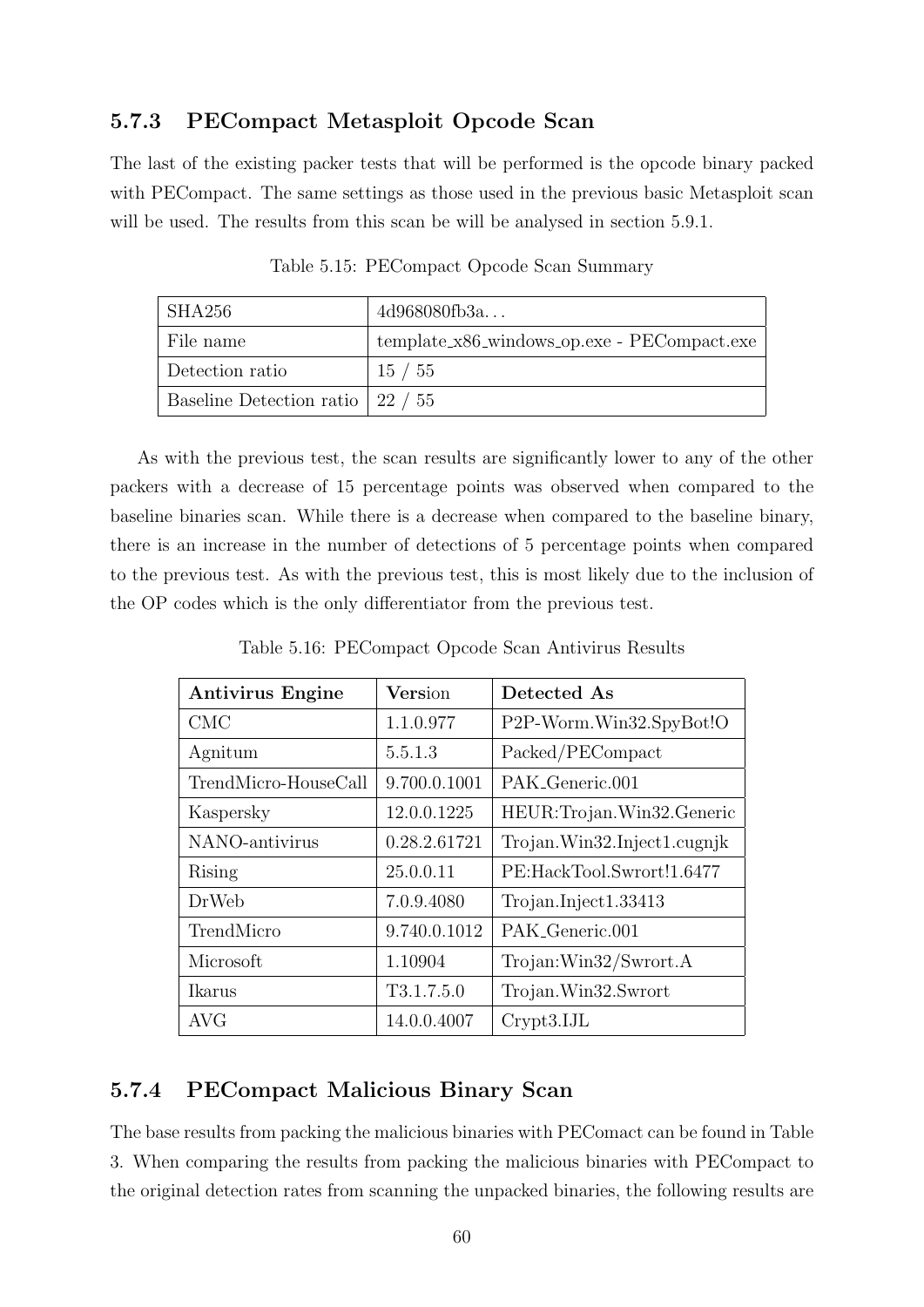listed in Table 5.12 are found. An average decrease of 59 percentage points was observed in the number of detections across the three malicious binaries when compared to their baseline scans.

|                           | <b>Detection Rate</b> |                   |                           |
|---------------------------|-----------------------|-------------------|---------------------------|
| <b>Binary</b>             |                       | Packed   Original | Percentage Point Decrease |
| Malicious Binary $1 \mid$ | 18/55                 | 48/55             | $55$ pp                   |
| Malicious Binary 2        | 18/55                 | 52/55             | $62$ pp                   |
| Malicious Binary 3        | 19/55                 | 52/55             | $60$ pp                   |

Table 5.17: PECompact comparison of Packed vs Original Detection Rates

While not listed above comprehensively, it can be found that only six antivirus engines were able to detect all three of the packed binaries as malicious. These antivirus engines are listed in Table 5.18.

Table 5.18: Common antivirus engines between Malicious binary 1,2,3 with PEcompact

| Agnitum              |
|----------------------|
| AntiVir              |
| A vast               |
| ESET-NOD32           |
| TrendMicro           |
| TrendMicro-HouseCall |

## 5.8 Custom Packers Tests

The building of a packer is not clearly defined in previously conducted research and therefore the following method for building a packer is acquired from the analysis of existing malware. When analysed, the following methodology was revealed. A packer is generally comprised of two parts. The dropper which is generated by the packer application, is what gets distributed to the end user. This application handles the evasion of the antivirus application as well the payload delivery - which is usually contained within the application. To build a custom packer the following high level strategy can be implemented by a malware author. The author first selects a method for compressing the binary. This may be as simple as the zip or a custom implementation. Once this is selected, an application is built that is known as the packer. This will accept a binary as an input, compress it and then inject it into the dropper application. The selection of a compression mechanism is optional but is highly recommended as it provides another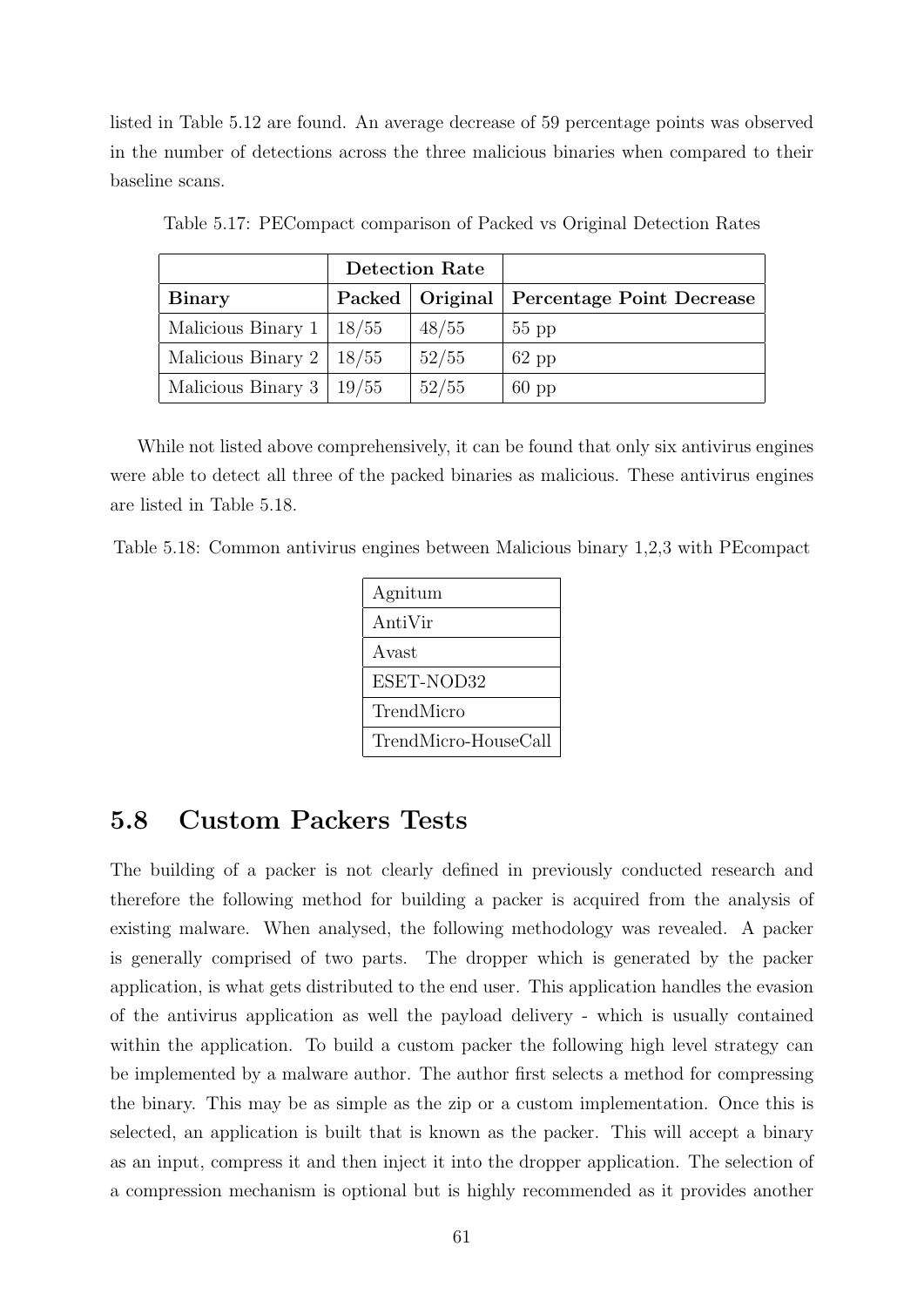level of obfuscation. The dropper application can be built in two ways. The dropper will be built as a distinct and separate binary which will manage the extraction and execution of the packed code. The alternative and more complicated method is to build a code stub which is injected along with the packed binary into any benign application that may already exist on an end user's system. This second method is more effective since the application may already be white-listed for execution on the end user's system and does not provide as easy a signature to detect. Depending on the type of dropper that the attacker wishes to use, the packer will need to be built to either: generate a dropper application or just a code stub that will be injected into the transport application.

Table 5.19: Dropper Type Pros vs Cons

| Dropper Type $ $ Pro |                                                                              | Con                                  |
|----------------------|------------------------------------------------------------------------------|--------------------------------------|
| Static Binary        | Simpler To Build                                                             | <b>Static Binary Easily Detected</b> |
|                      | Dynamic Binary   Dynamic Binary Harder To Detect   Complicated Build Process |                                      |

With the aforementioned knowledge in mind, it was decided that the initial type of dropper was selected for use (i.e. a static binary that had data only injected). This method of packing was selected because it is both simpler and less prone to error. The stub and data injection is significantly more complicated as it requires rewriting different parts (the original entry point) of the binary which is required to access the injected stub. Furthermore, the benefits of the stub injection (which is a dynamic binary) only assists evasion when used as part of a self-replicating package which is required by either worms or viruses. Since the binaries that are submitted for testing have to be submitted manually, changing the dropper executable is simply achieved by using different open source projects while adding the required extraction code.

### 5.8.1 Implementing the custom packer

The tools for building a packer application can be built using high level languages such as  $C#$  or Python or another scripting language as is common among certain malware authors (Borello *et al.*, 2010). The alternative is to build the application in a lower level systems level type language such as C. The trade-off between the choice of languages comes down to how fast the author can implement the packer in a given language. Higher level scripting languages that are able to compile to executable binary applications are the most likely to be selected as it means the runtime requirements on the end user's system are lower.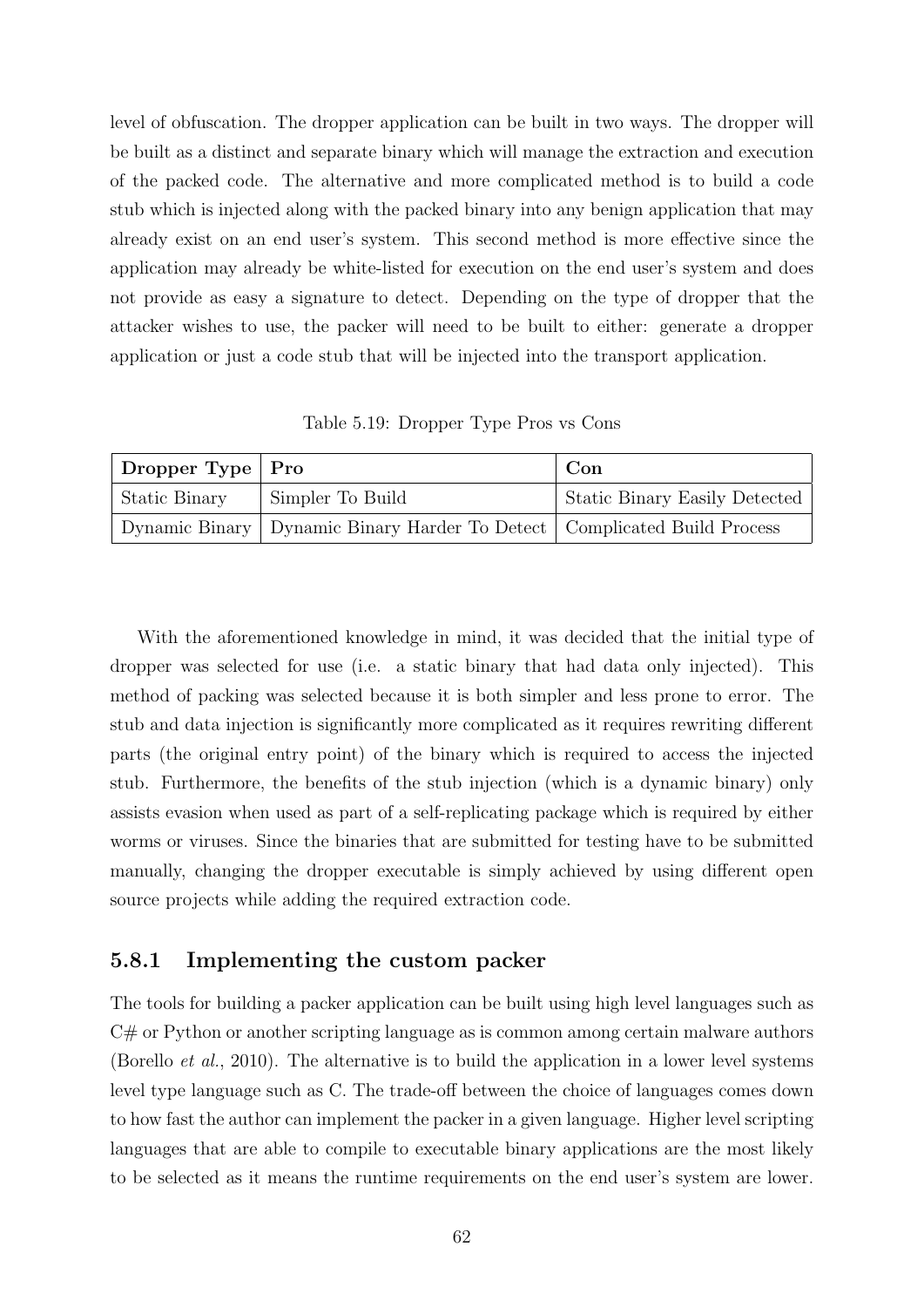In the same chain of reasoning, lower level languages provide fairly independent runtime requirements by default, but at the cost of reimplementing a number of simple functions provided by higher level functions. To speed up the build process, it was determined that a higher level language would be used. The higher level language that was selected was the C# language which runs on the Microsoft .Net framework. There is no specific reason for using C# other than ease of use and portability. The same application packer could be built by another rapid application development language and will be left for future work. By building the packer using  $C#$  and using the packer / dropper method of building a packer, there is a decreased chance of building the packer incorrectly. The dropper application will be implemented by building a template binary that has a fixed resource signature. This signature will then be found when the packer is executed and replaced with the packed content.

### 5.8.2 Dropper Tests

As explained in section 2.9.4, packers are composed of two parts. For the dropper tests, the part of the application that is considered the packer will not be tested as there is nothing that can be considered malicious in the packer application. The tests described below will be for the dropper that will be executed on an end user's system. The structure of the tests below will be executed in the same order as listed in Table 4.14. The dropper that will be used for all the tests is generated by running the packer binary while using each of the binaries listed in Table 4.14 as the source. The output from this application is what will be submitted for final testing.

### 5.8.3 Test with benign application

The testing will begin with a benign application, this is used to determine if the antivirus application is detecting the malicious code or the evasion wrapper. Once the benign binary is packed and submitted to VirusTotal, the results in Table 5.20 are noted. These results indicate (excluding one antivirus) that none of the other applications detected the binary as malicious.

| <b>SHA256</b>                                 | ea $39f07cf220$ |
|-----------------------------------------------|-----------------|
| File name                                     | demo.exe        |
| Detection ratio $\left  \frac{1}{49} \right $ |                 |

Table 5.20: Benign Application Scan Results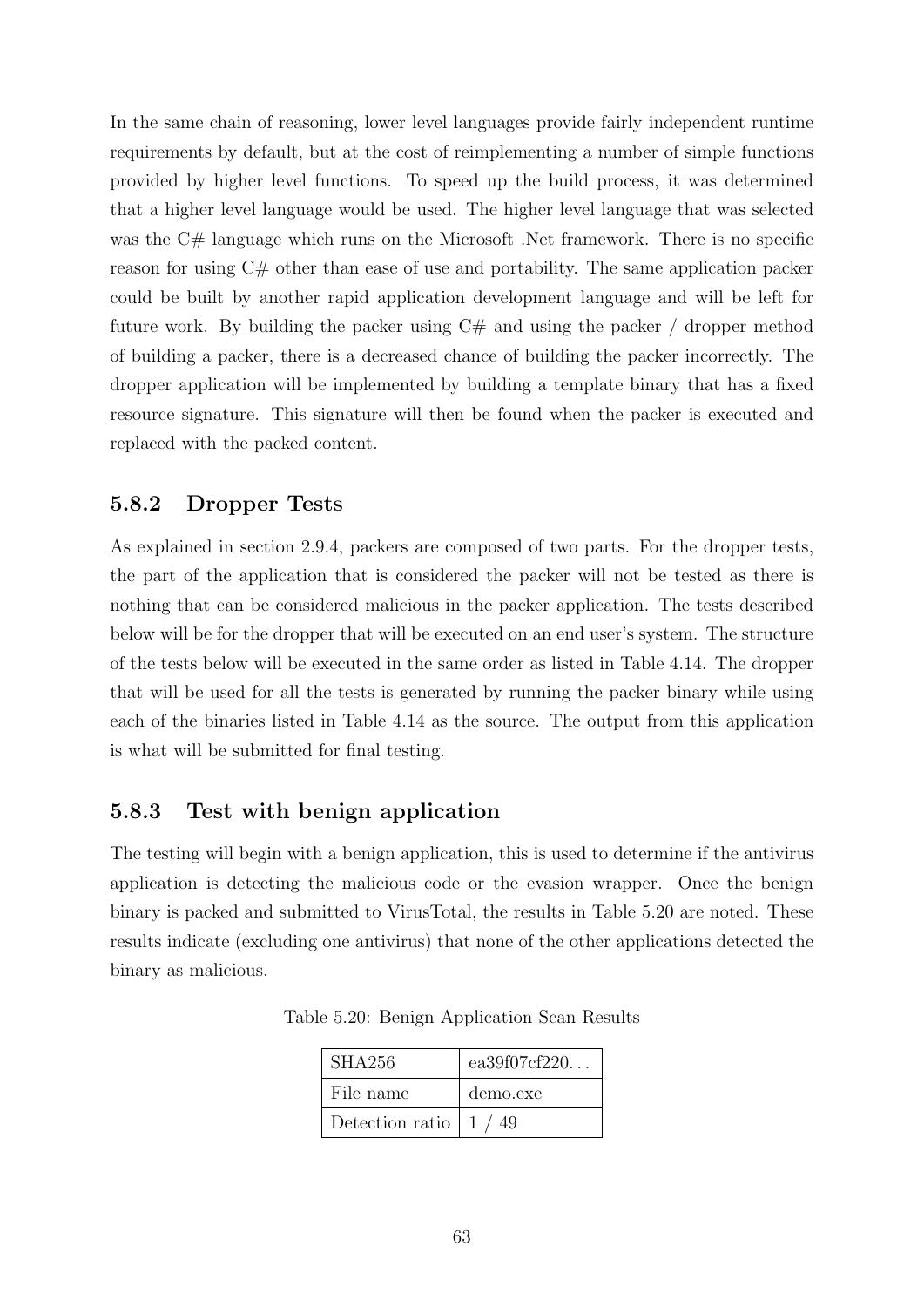#### Table 5.21: Benign Application AV Scan Results

| Antivirus   Result |                                    |
|--------------------|------------------------------------|
| CMC                | Hoax.Win32.BadJoke.ScreenFlicker!O |

#### 5.8.4 Final packer test with Metasploit binary

As with the previous test, we prepare the dropper for upload but instead of using the generic calculator application, we use the Metasploit testing binary. The scan results from uploading this binary can be found below. Note: the Metasploit that is packed does not contain any exploit opcodes. The results from packing the malicious binaries with the custom packer can be found in Table 4.

Table 5.22: Metasploit Scan Details

| SHA256                               | df06d7bc21f6      |
|--------------------------------------|-------------------|
| File name                            | SelfExtractor.exe |
| Detection ratio $\vert 2 \; / \; 49$ |                   |

Table 5.23: Metasploit AV Detection Test Results

| Anti-virus | Result                          |
|------------|---------------------------------|
| Avast      | Win32:Malware-gen               |
|            | Malwarebytes   Backdoor.Bot.gen |

### 5.9 Reports

As mentioned previously in subsection 4.3.2, the eicar file could not be used for any of the tests and as a result it is not covered in further detail for the rest of the section

### 5.9.1 Existing Packer Reports

UPX Metasploit Basic Test Results: Looking at the tabulated results in Table 25 the basic Metasploit scan, while being wrapped with UPX, had an increased detection rate from the original detection rate of six for the gcc test. When looking at the tests for the pre-compiled binary we do gain a small decrease in the detection rate, though this is attributed to the small number of scanners detecting the packers signatures instead of the enclosed payload.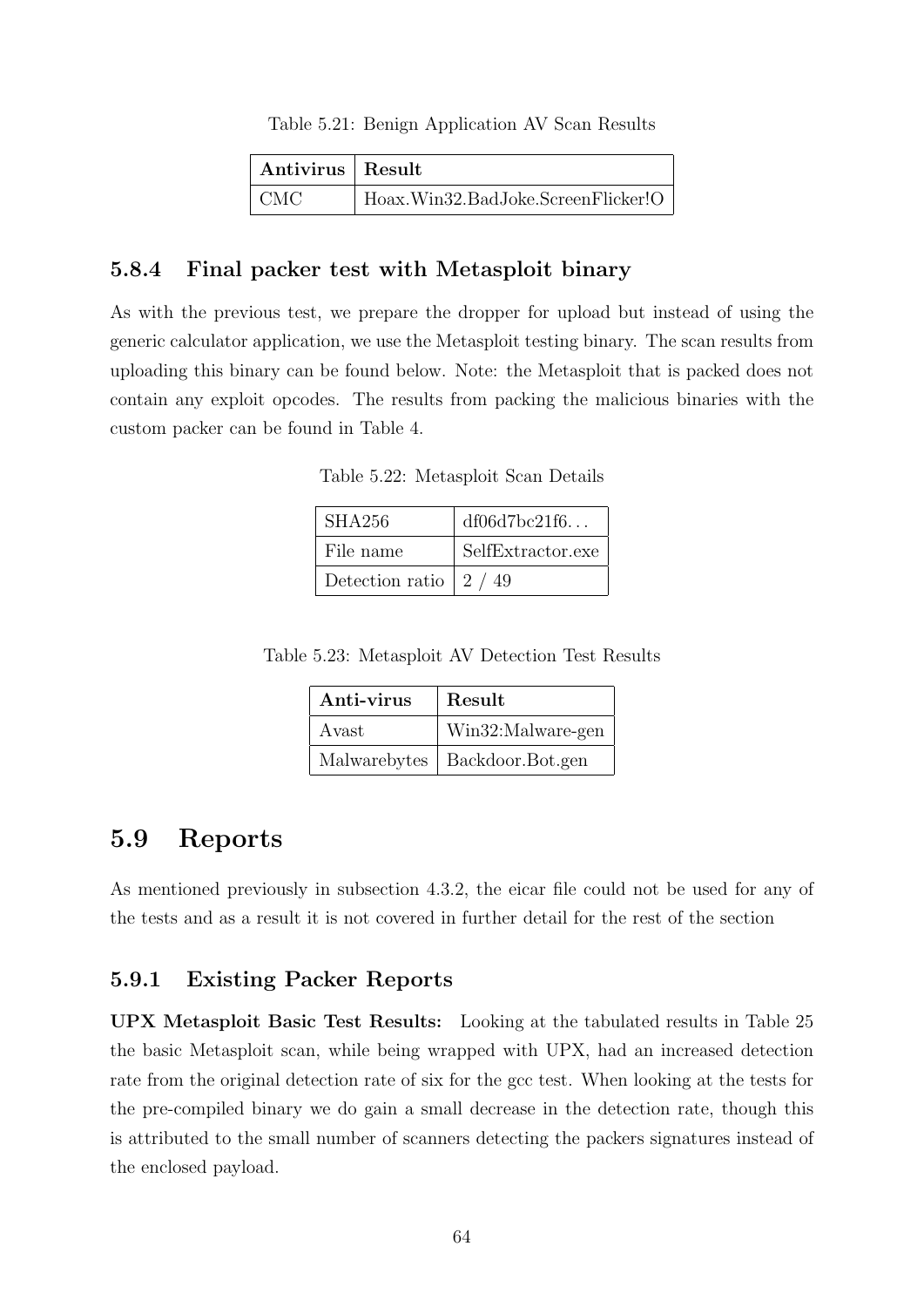UPX Metasploit opcode Test Results: In Table 26 we see a significant increase in detection by antivirus engines. The majority of the antivirus engines seem to detect the occurrence of malicious behaviour and flag the binary as a generic malicious binary. The behaviour that is detected according to the  $F$ -Secure antivirus index<sup>2</sup> is that of a generic Trojan application. This labeling of a Trojan does not conclusively point to the antivirus application detecting the internal payload since packer applications are generally associated with Trojans.

### ASPack Metasploit Basic Code Test Results: Detection ratio: 6 / 55

When being wrapped with the ASPack packer and submitting the application to VirusTotal we see a minimal detection ratio. This is most likely due to the payload being benign and the antivirus applications simply detecting packers stub application.

### ASPack Metasploit Opcode Test Results: Detection ratio: 10 / 55

When the Metasploit binary containing the opcodes to execute an application is wrapped with the ASPack packer. The application submitted to VirusTotal presents a slight increase in detections compared to the non opcode embedded version. This increased detection is possibly due to the sample application launching the calculator application which is considered a test case of many malicious pieces of malware.

#### PECompact Metasploit Basic Code Test Results: Detection ratio: 11 / 55

The metasploit binary that is packed using the PECompact application has a higher detection rate than the ASPack packer. Since we are looking at the basic payload which does not launch any application, the antivirus engines are once again showing signatures for generic Trojans and backdoors. This is an indication that the antivirus engines are detecting the packers signature and not the internal payload.

#### PECompact Metasploit Opcode Test Results: Detection ratio: 11 / 55

The Metasploit binary with the included payload did not result in an increase in detection rate. This further confirms that the antivirus engines were simply detecting the packers signature that is emitted by default when packing an application.

### 5.9.2 Custom Packer Reports

Benign Test Results As expected none of the antivirus engines detect the wrapper application as malicious (only one engine flags the application as a joke application). The joke detection is possibly because the application launched is the calculator application.

 $^{2}$ http://www.f-secure.com/v-descs/trojan\_w32\_graftor.shtml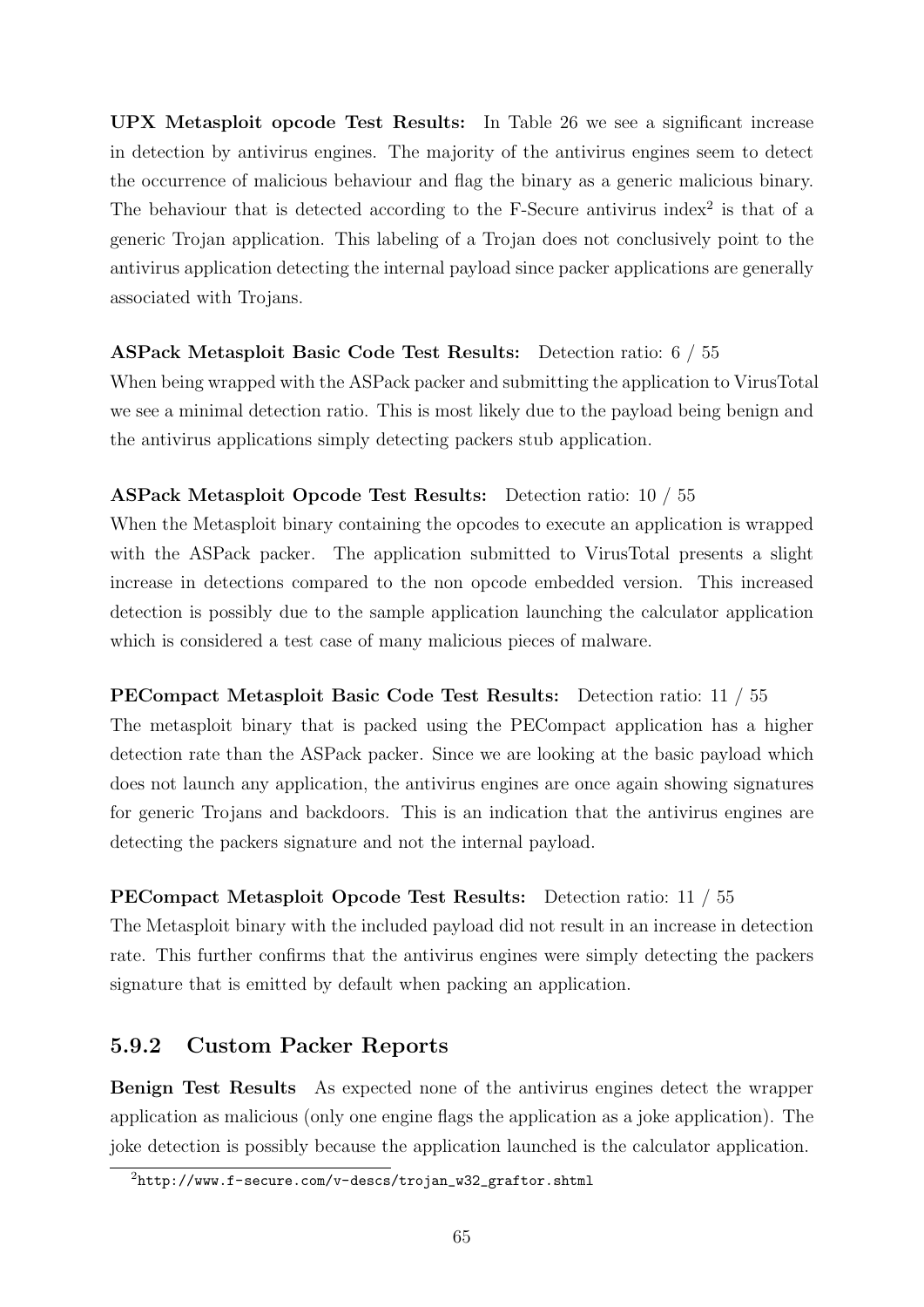Metasploit Test Results From the results we can see the only two antivirus engines detect the packed binary as malicious. It maybe be possible that the payload will be detected at a later stage. Getting the payload past the first level of scanning is a significant win.

## 5.10 Summary

As mentioned previously in section 2.5, packers were one of the first methods used to evade antivirus engines. Consequently, it is the first method of evasion that was tested. After using the existing packers to pack the test binaries, the results were submitted to VirusTotal for scanning and the following results were found and compiled into Table 5.24. The results in table 5.24 represent the final score from virus total indicating the number of antivirus engines that detected the binary as malicious, while the percentage point difference compared to the original baseline binary is shown in brackets next to the scan results. These percentage points indicate whether there was an increase or decrease in the number of detections, with negative values indicating an increase in the number of detections, while positive numbers indicate a decrease in the number of detections.

|                    | Detection Rate (Percentage Points) |                        |                        |                      |            |
|--------------------|------------------------------------|------------------------|------------------------|----------------------|------------|
| <b>Binary</b>      | <b>UPX</b>                         | ASPack                 | <b>PECompact</b>       | <b>Custom Packer</b> | PP Average |
| Metasploit Base    | $10/55$ (22 pp)                    | $6/55$ (29 pp)         | $11/55$ (20 pp)        | $2/55$ (36 pp)       | $27$ pp    |
| Metasploit Opcode  | $39/55$ (-29 pp)                   | $29/55$ (-11 pp)       | $15/55$ (15 pp)        | $22/55$ (2 pp)       | $-6$ pp    |
| Malicious Binary 1 | $29/55$ (35 pp)                    | $16/55$ (58 pp)        | $18/55$ (55 pp)        | $13/55$ (64 pp)      | $53$ pp    |
| Malicious Binary 2 | $28/55$ (44 pp)                    | $18/55(62 \text{ pp})$ | $18/55$ (62 pp)        | $14/55$ (69 pp)      | $59$ pp    |
| Malicious Binary 3 | $0/55$ (0 pp)                      | $19/55(60 \text{ pp})$ | $19/55(60 \text{ pp})$ | $18/55$ (62 pp)      | $46$ pp    |
| Averages           | $14$ pp                            | $40$ pp                | $42$ pp                | $47$ pp              | $36$ pp    |

Table 5.24: Detection Rates Side By Side Summary

There are a number of points that can be extracted from the Table 5.24. Working through the results from the top of the table: none of the packers were able to process the eicar file except for the custom packer which still had a zero detection ratio. The reason for none of the packers being able to process the file is because they require a valid PE binary to modify. Since the eicar file is just a text file that works as a COM file as well, it cannot actually be modified. The benign binary was tested with each packer to establish if the antivirus engines were detecting the malicious code or the wrapper code. Following the benign tests, the Metasploit base file was tested. This is the original baseline file that was selected in section 4 after a number of other options were originally considered and subsequently eliminated as options. The baseline binary started with a base detection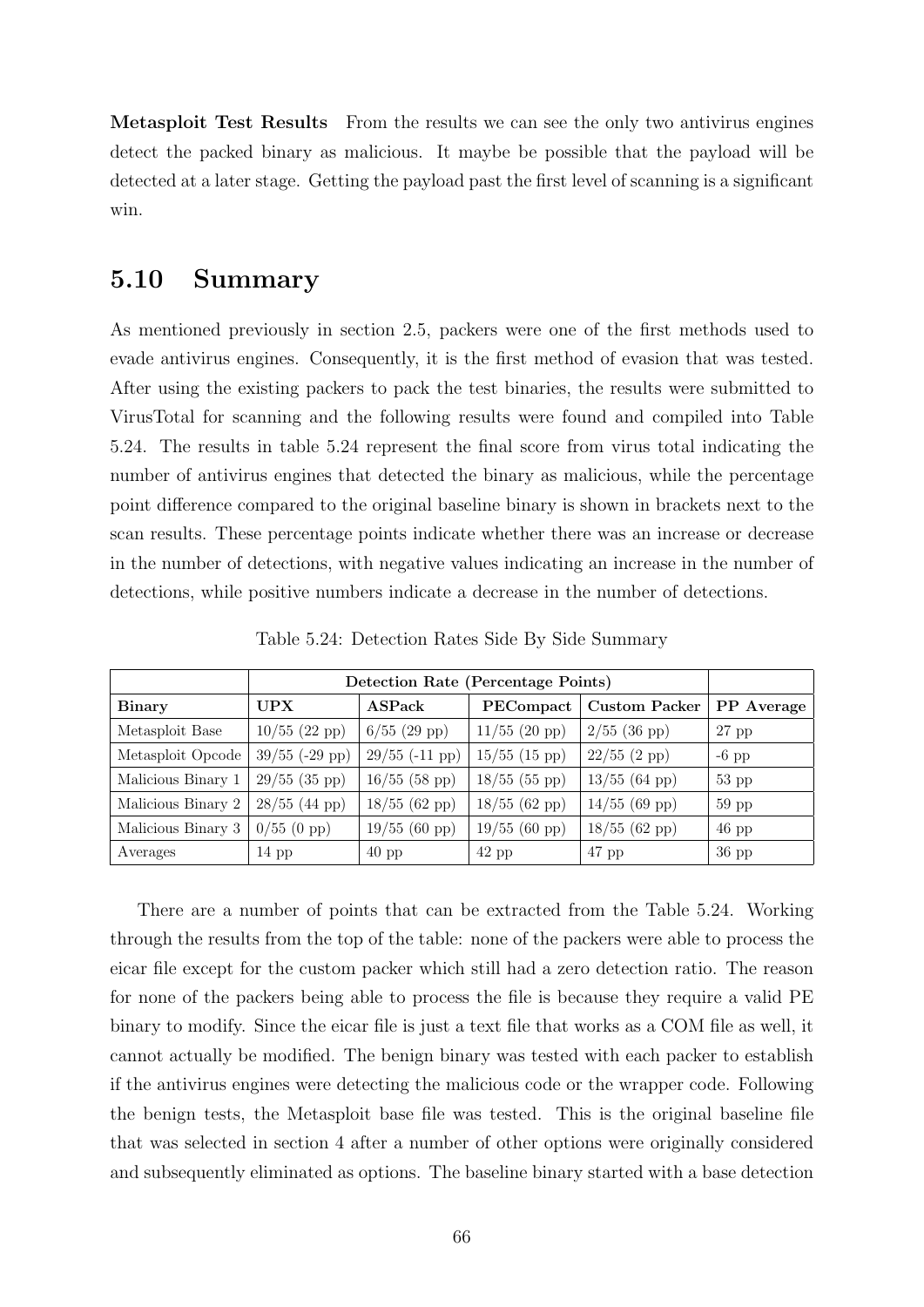rate of 22/55. This detection rate either dropped or increased when different packers were independently applied. On average the number of detections dropped by 27 percentage points across all the packers. While there was a large drop in this initial scan, it was attributed to the significant change of the baseline binary coupled with the fact that it had no malicious code embedded in it, indicating most antivirus engines ignored the binary.

To test if adding malicious code to the application would change the detection rates, the next test added exploit opcodes to launch a benign application in a non-conventional manner. As mentioned previously, the next step was to add some additional code to the template binary to make it seem more malicious to the antivirus applications. After adding the code and scanning it, the new template binary had a total detection rate of 23/55 with only one more antivirus engine detecting the binary as malicious. While only one antivirus engine detected the new template binary as malicious, after packing the template binary with each packer and then submitting it for testing a new pattern is discovered. For UPX and ASPack the detection rate increased instead of decreasing as expected, with an average increase of 20 percentage points in the number of detections across the two packers. While the detection rates for the custom packer only got reduced by two percentage points, only PEcompact gained a significant reduction in the number of detections with a decrease of 15 percentage points.

A final test was performed to determine the effectiveness of working with a baseline binary. This final test was to use all the packers to pack a set of known malicious binaries and compare the results. This final test compromises rows three, four and five in Table 5.24 for the three selected malicious binaries indicated in section4.4. Binary number one had an average reduction in the number of detections of 53 percentage points across the four packers. The average reduction in number of detections for binary number two was increased to 59 percentage points with binary number three having a reduction of 46 percentage points in the number of detections across the three packers that were able to pack it (UPX was not able to pack the binary). This resulted in an overall reduction of 52 percentage points in the number of detections across the three binaries.

The custom packer performed marginally well by gaining the lowest detection rate of all the packers for each of the scans. The packer could have been built differently to achieve better results, but the aim of using the custom packer was not to gain a perfect bypass, but rather to show that it could perform better than existing packers with minimal work involved. For malware authors this is good news as it means that building a custom packer as part of the release plan, will result in the malware being able to evade the vast majority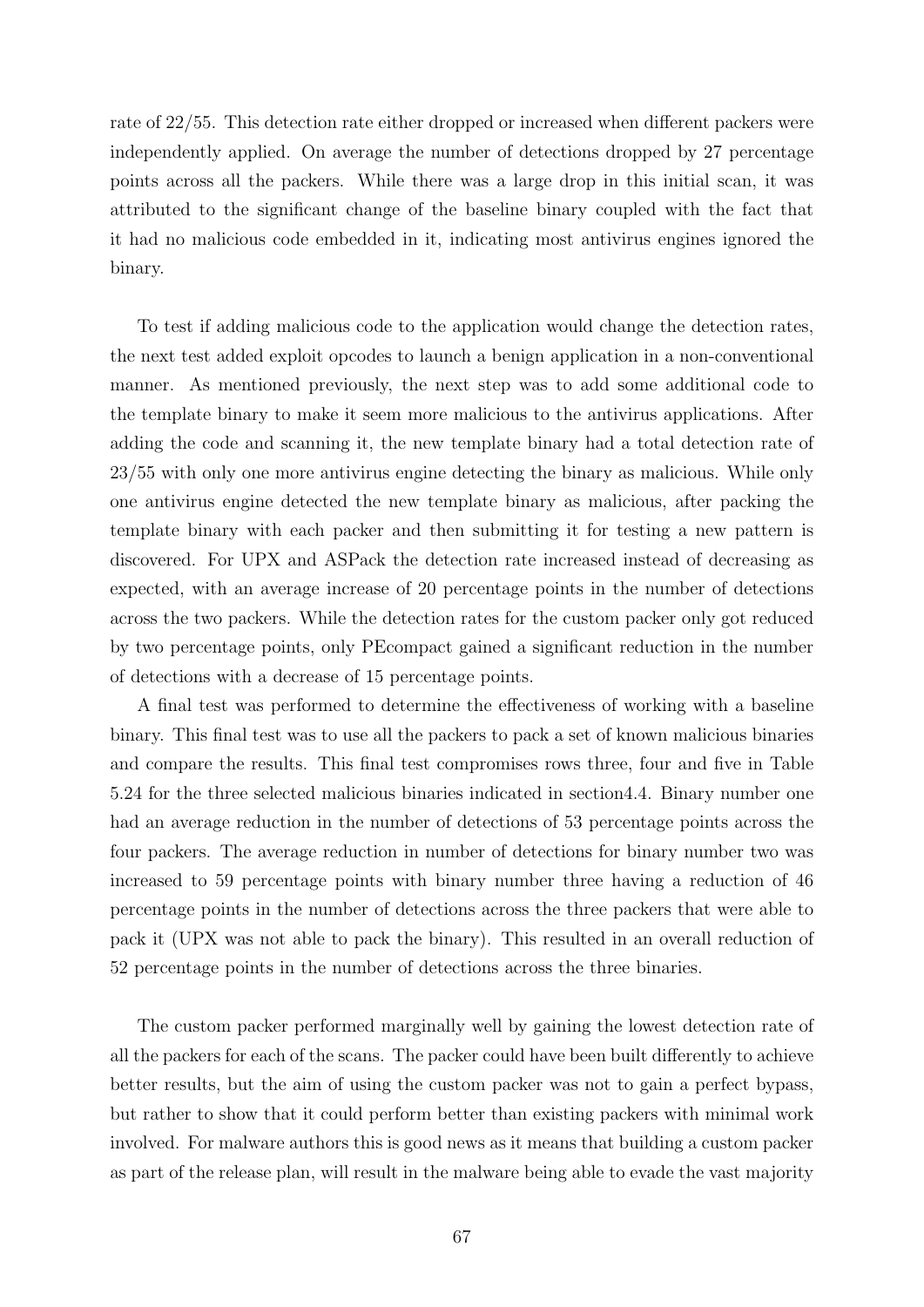of the antivirus engines employed. Based on the results in Table 5.24, malware authors that do not have the required development skills can still use existing packers to gain some reduction in the detection of the malware they deploy. In conclusion, this chapter dealt with the initial set of tests and demonstrated how the tests should be performed as well as their effectiveness against the antivirus engines available at the time. The next chapter will discuss the encryption evasion technique and demonstrate the effectiveness of encrypting a malicious binary to evade modern antivirus applications.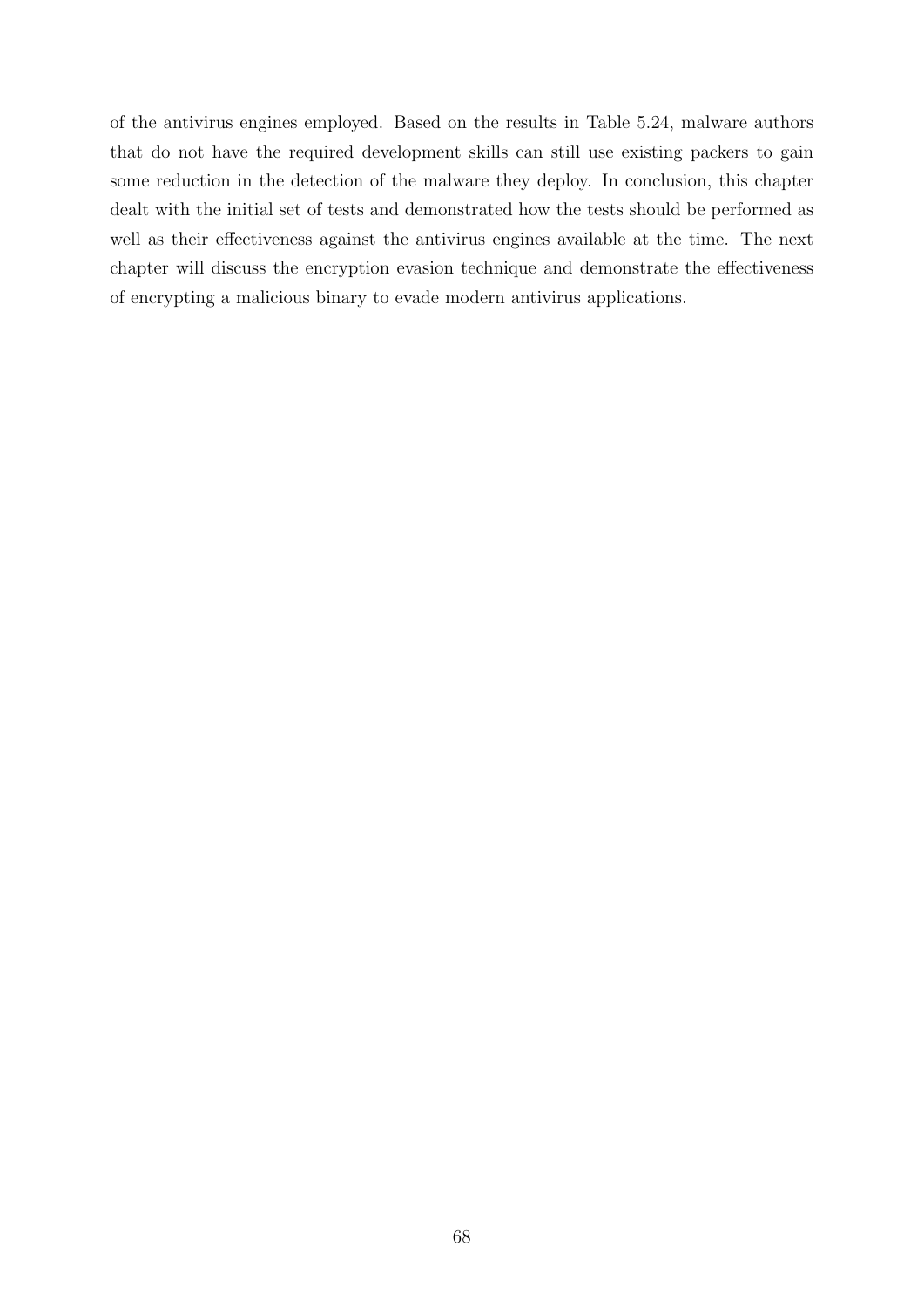# Chapter 6

# Evasion : Encrypters

## 6.1 Introduction

Similar to the work described in chapter 5, this chapter will perform a set of tests to gauge the effectiveness of modern antivirus applications in detecting a set of protocol binaries wrapped in the encryption evasion technique as introduced in section 2.6. This chapter will use the processes and methodologies listed in Chapters 3 and 4 to test the effectiveness of the encryption evasion technique.

# 6.2 Hypothesis

It is expected that the antivirus application tested will be looking for specific signatures and therefore, encrypting the baseline application will change the application's signature. This should, in turn, result in a lower detection rate. It is expected that the detections raised by the antivirus application will be due to the signatures of the encryption stubbs not the signature of the baseline application. Based on the results from Chapter 5, this chapter will attempt to match the reduction gained by the packers or gain an increase in the reduction. Further, detections recorded in the test results belong to signatures generated by the packer and is not the signature of the baseline application. This will be demonstrated by the use of a benign application which produces no malicious detections when submitted prior to encryption. The benign application will then be detected as malicious after being encrypted and submitted for testing.

#### 6.2.1 Goals

The results obtained from testing in the previous chapter demonstrate that an average reduction in the number of detections of at least 10 percentage points can be gained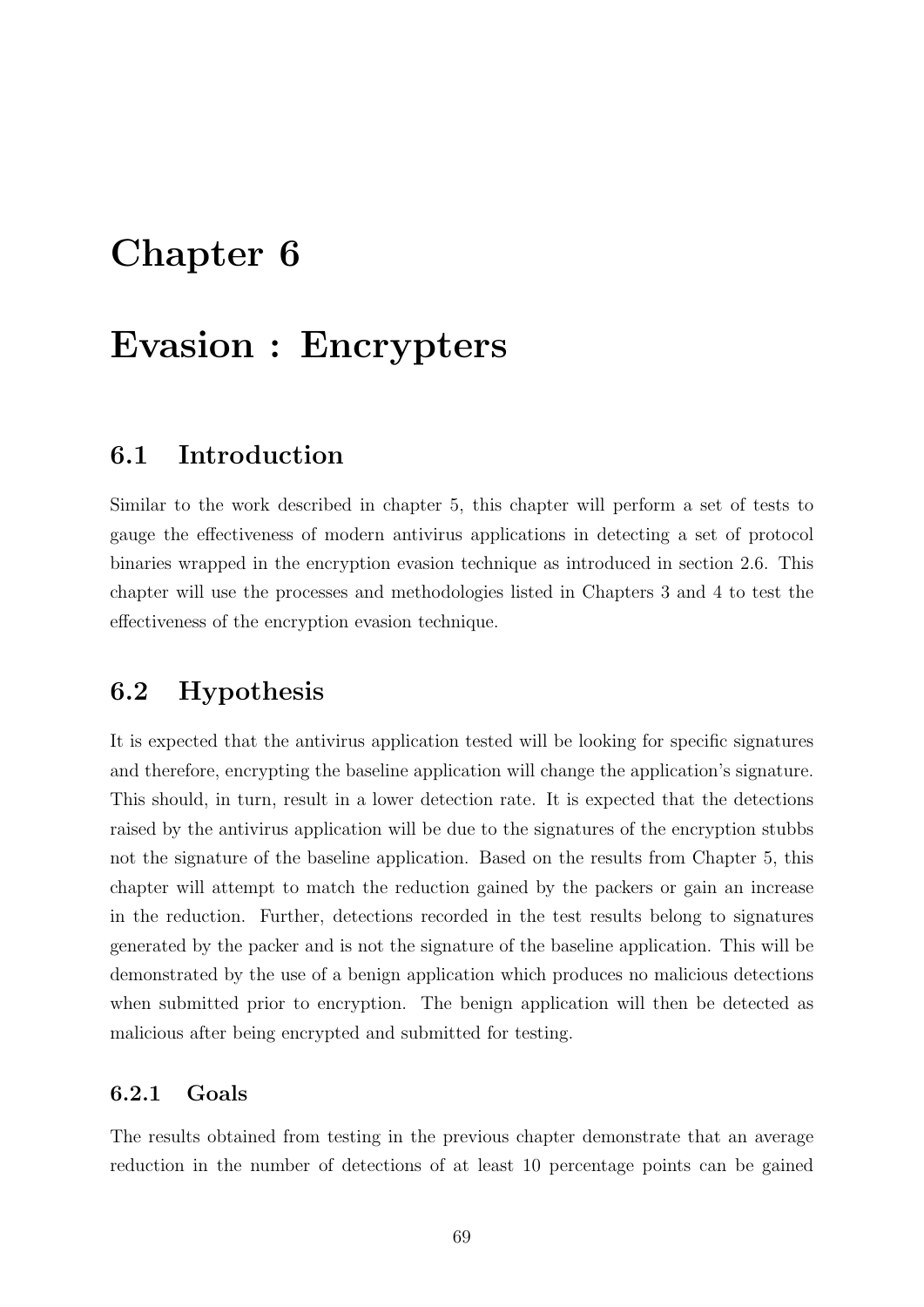against the antivirus engines that detect the baseline tests as malicious. As such the goal for this chapter will also attempt to achieve an average reduction of at least 10 percentage points.

# 6.3 Tests

The testing will be performed in two phases. The first phase of testing will test a set of existing encryptors that exist in the wild and are publicly accessible. This will provide us with a base from which our custom encrypter can be compared. The second phase will be to test a custom implementation of an encrypter tool as discussed in the section 5.8. The creation of a custom implementation will allow us to compare the results of using a packer that generates a known signature as part of its decryption routine which may be already known to antivirus engines versus a custom application that would not have a recorded signature. This in turn can be used to determine if the antivirus applications are looking for signatures in the encrypting applications or if they are looking for signatures in the malicious binaries or if the antivirus applications are using heuristics to perform their detection.

As for the tests that will be executed and the order of the tests, they are listed in the Table 4.5. The order and tests are the same as those executed for Chapter 5.8. A benign application will first be tested to determine if the antivirus applications are scanning for signatures in the decryption routines. Once the benign test is completed, the baseline test will be executed using the baseline application selected in the section 4 on baseline binary selection.

# 6.4 Existing Encrypters

For the baseline testing of the existing encryption application, two encryptors that are available and run on modern operating systems will be selected for use.. The two applications that were selected are  $Hyperion<sup>1</sup>$  and  $PEScrambler<sup>2</sup>$ . The two applications provide the functionality required to be tested - which is to wrap a binary by encrypting its content and then appending a decryption stub to the encrypted binary so that the binary can be decrypted on execution.

<sup>1</sup>http://nullsecurity.net/tools/binary.html

<sup>2</sup>https://code.google.com/p/pescrambler/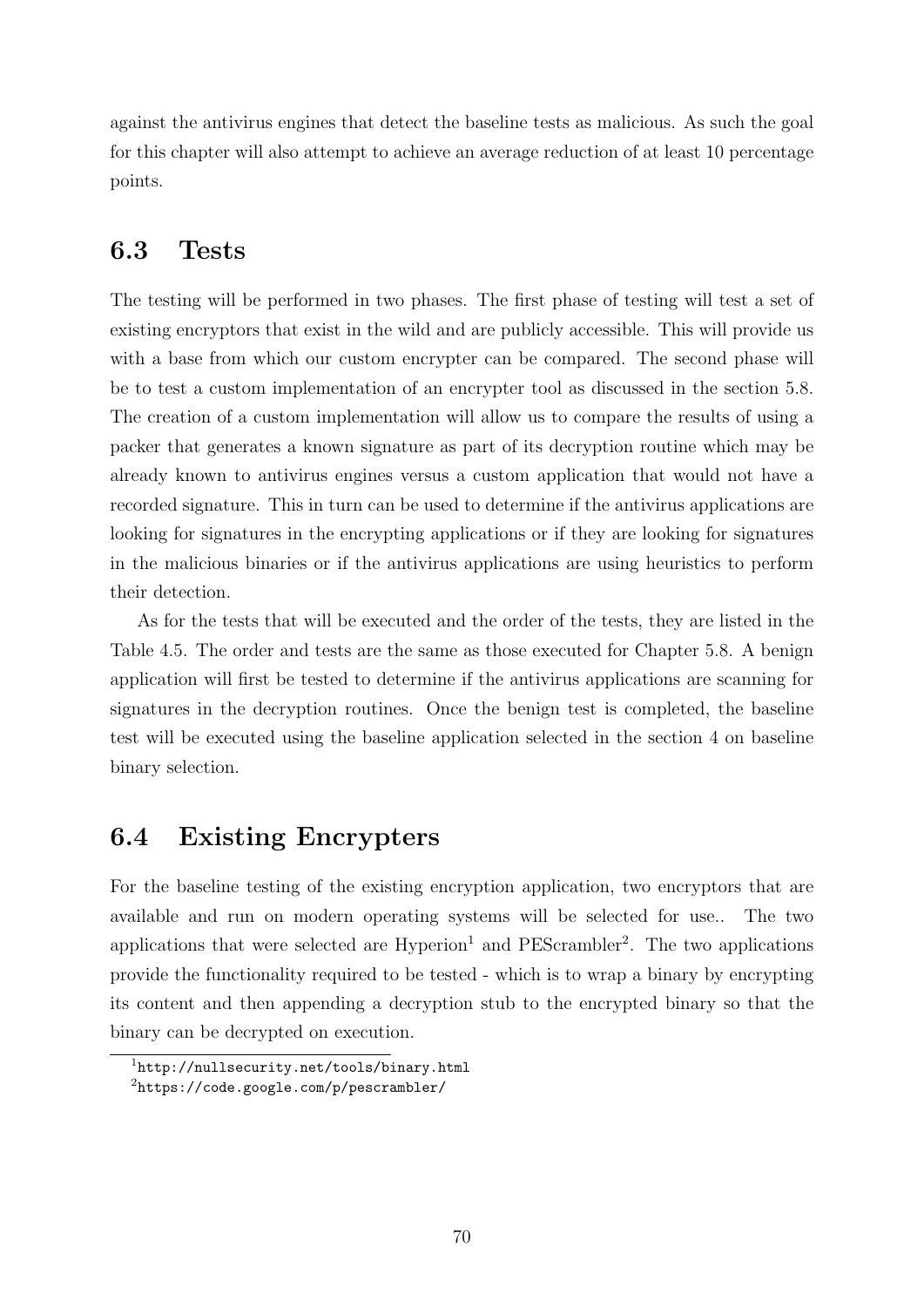| Encypter    | <b>Version</b> |
|-------------|----------------|
| PEScrambler | v(0.1)         |
| Hyperion    | v1.0           |

Table 6.1: Encrypters to be tested

# 6.5 Hyperion Background

The Hyperion packer<sup>3</sup> is the first of the encryptors to be tested. The encryptor was selected because it is one of the few remaining publicly available encryptors that work on a modern operating system without the need for code modification. As mentioned in the introduction, the tests will start with a benign test and then move on to the baseline test and finally a malicious test.

### 6.5.1 Benign Test

The first test is to set the baseline for the future tests. It will allow for verification if an antivirus engine detects a binary as malicious purely based on a byte signature in the decryption stub. As discussed in 4.3.1, the application that was selected was the 32bit version of cmd.exe as the application has no known side effects and is executable on all modern operating systems (without the need for dedicated dependencies). The baseline scan for cmd.exe is found in the Table 4.2 in the section 4.3.1 and as expected is not reported as malicious at all.

After encrypting the application and then submitting it for testing, the results as listed in Table 6.2 show a detection ratio of 20/55. From this it can determined that the antivirus engines that are detecting this binary as malicious are simply scanning for a known byte signature that would be generated by the Hyperion Application.

Table 6.2: Hyperion Benign Scan

| SHA256          | $f70$ cebe $27268$ |
|-----------------|--------------------|
| File name       | cmdhp.exe          |
| Detection ratio | 20/55              |

### 6.5.2 Baseline Test

The following section covers process of encrypting and then scanning the baseline binary with Hyperion. The scans for the baseline binary can be found in table 6.3 which contains

<sup>3</sup>http://nullsecurity.net/tools/binary.html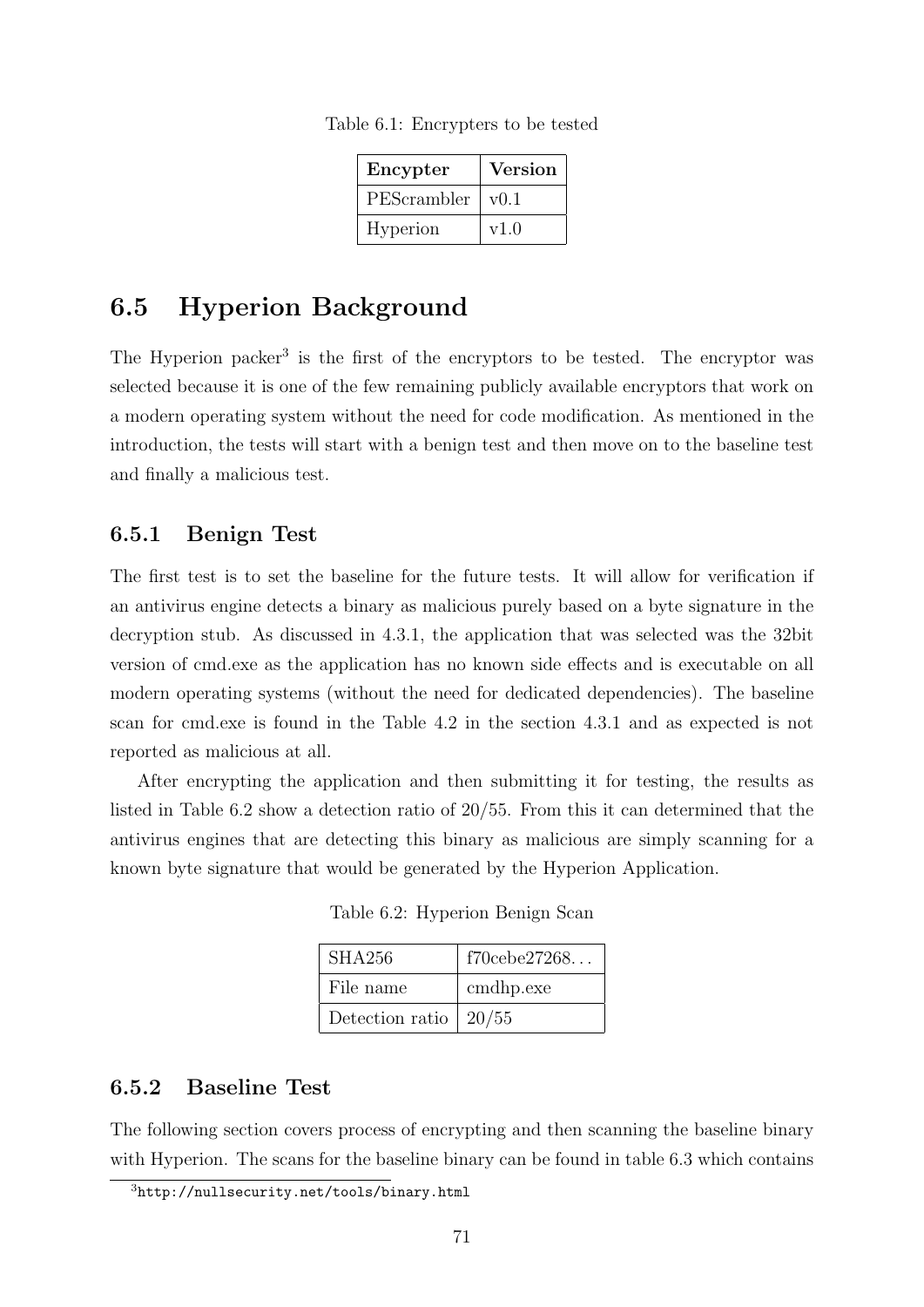no exploit code, this is followed by a scan of the baseline binary with exploit embedded as seen in table 6.4.

| SHA256                    | a3080b3c97d9                        |
|---------------------------|-------------------------------------|
| File name                 | $template_x86_windowshp.exe.report$ |
| Detection ratio   $23/55$ |                                     |

Table 6.3: Baseline Encrypted Scan with Hyperion

When compared to the previous test the results in Table 6.3 show only a small increase of 2 percentage points in the number of detections. This indicates that only three of the anti-virus engines are looking at the end result of the decryption process. The small increase could be attributed to the template being inert and as such not triggering any heuristics for the antivirus applications.

### 6.5.3 Hyperion Baseline Scan with Opodes

Table 6.4: Exploit Enabled Baseline Encrypted Scan with Hyperion

| SHA256                  | 900a0b4fcb6c                            |
|-------------------------|-----------------------------------------|
| File name               | $template_x86_windows\_ophp.exe.report$ |
| Detection ratio   23/55 |                                         |

After submitting the template binary with the opcodes embedded for scanning, the results found in Table 6.4 indicate no increase in detection rates. The verification that the same file was not submitted for both tests can be achieved by comparing the sha256 hash values.

### 6.5.4 Malware Test

With Hyperion, only one sample of the three listed in the malware test (Table 4.9) was able to encrypt successfully. The sample that was able to encrypt successfully was Malicious Binary 2 (the Zeus Bot) and as a result it is the only malware sample tested in this section. Malicious Binary 2 :

| SHA256                    | 0c1e63a8d1a5                                             |
|---------------------------|----------------------------------------------------------|
| File name                 | hp_VirusShare_9fc364ccffe540c627733222641259c9.sf.report |
| Detection ratio   $26/54$ |                                                          |

Table 6.5: Zeus bot Malware Scan with Hyperion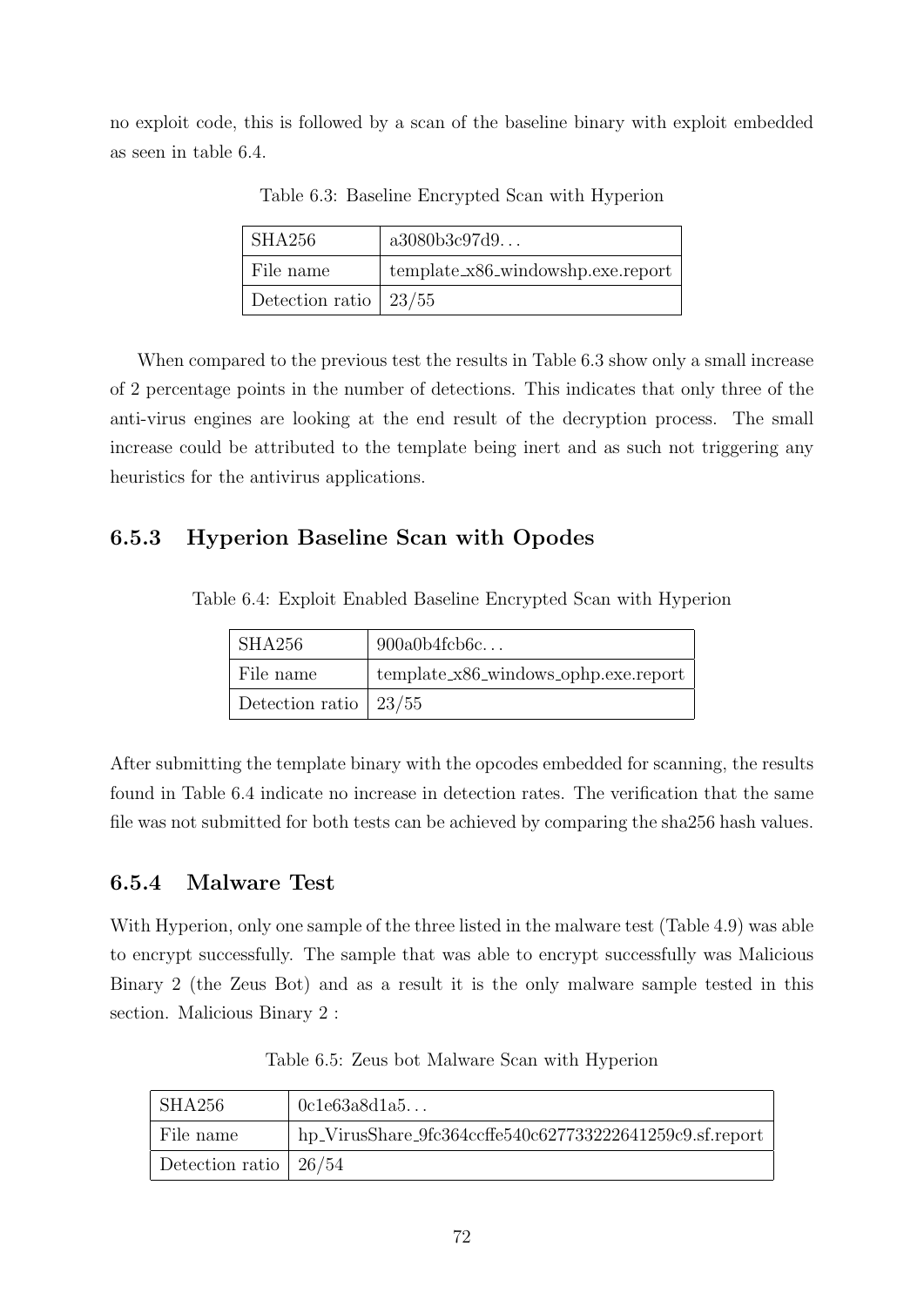When comparing the results from the malware submission in Table 6.5 it can be seen that there is a significant drop in detection rates of 47 percentage points when compared to the original scan results for the malicious binary. Unfortunately because there are so few malicious binaries that can be successfully encrypted with Hyperion it is difficult to extract a definitive comparison.

# 6.6 PEScambler Background

The final encryptor to be tested is the encryptor known as PEScrambler<sup>4</sup>. The original repository was available  $at^5$ , but this is no longer open to the public. As with the Hyperion tests, this section will begin with the benign test to set a baseline and determine if the antivirus engines have a known byte signature for the encryptors decryption stub.

### 6.6.1 Benign Test

| <b>SHA256</b>           | fb69c4d27df8        |
|-------------------------|---------------------|
| File name               | cmdpe.exe.sf.report |
| Detection ratio $ 7/55$ |                     |

Table 6.6: PEScrambler Benign Scan

While there is a slight increase in detection rates (seven antivirus engines detected the benign application as malicious), in comparison to the Hyperion test, the PEScrambler had a significantly lower detection ratio for the benign application (7/55 versus 20/55).

### 6.6.2 Baseline Test

The following section covers the process of encrypting and then scanning the encrypted binary with PEScambler. The scans for the baseline binary in Table 6.7 with no exploit code embedded is followed by a scan of the baseline binary with exploit embedded in Table 6.8.

After submitting the encrypted baseline template for scanning, the results in Table 6.7 indicate that there is a decrease of 18 percentage points in the number of detections when compared to the baseline template scans.

<sup>4</sup>https://github.com/Veil-Framework/Veil-Evasion/tree/master/tools/pescrambler/ <sup>5</sup>https://code.google.com/p/pescrambler/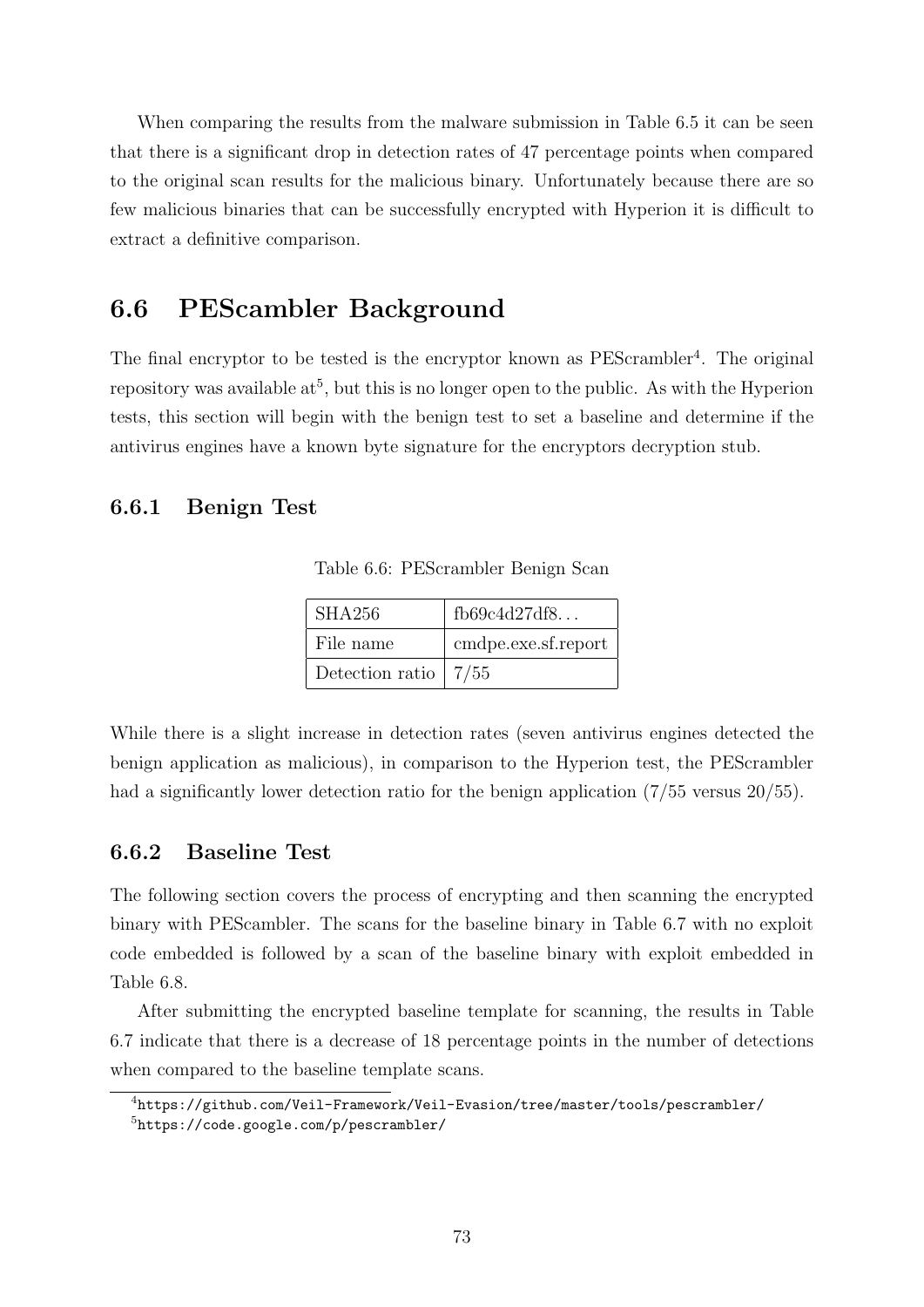| SHA256                    | aa694414c81c                         |
|---------------------------|--------------------------------------|
| File name                 | $template_x86_window spe.exe.report$ |
| Detection ratio   $12/55$ |                                      |

Table 6.7: Baseline Encrypted Scan with PEScrambler

### 6.6.3 PEScrambler Baseline Scan With Opcodes

Table 6.8: Exploit Enabled Baseline Encrypted Scan with PEScrambler

| SHA256                    | 59275c39364b                            |
|---------------------------|-----------------------------------------|
| File name                 | $template_x86_windows\_oppe.exe.report$ |
| Detection ratio   $13/54$ |                                         |

After submitting the template with the opcodes embedded for scanning, the results in Table 6.8 indicate a decrease of 18 percentage points in the detection rate when compared to the template opcode binaries original scan results.

### 6.6.4 Malware Test

The following section details the process of encrypting a live malware sample and then scanning the encrypted binary. The three samples below were encrypted successfully with PEScrambler. The application does not provide any information on why it is not able to encrypt an application and as a result, only the successful malware samples will be listed below. After submitting the encrypted copy of malicious binary 1 for scanning and analysing the results in Table 5, it is found that there is a decrease of 73 percentage points in the rate detection. This is a significant result in the decrease of detection rates and when compared to all other tests completed up this point, it is the highest decrease in detection.

After submitting the encrypted copy of malicious binary 2 for scanning and analysing the results in Table 5, it is found that there is a decrease of 56 percentage points in the rate of detection. While this decrease in rate of detection is noteworthy, it does not compare as favourably to the decrease in the detection rates for malicious binary 1. One possible explanation is that Zeus malware authors may have previously encrypted copies of the malware with PEScrambler.

After submitting the encrypted copy of malicious binary 3 for scanning and analysing the results in Table 5, it is found that there is a decrease in the detection rates of 78 percentage points. As with malicious binary 1, a high reduction in the detection rates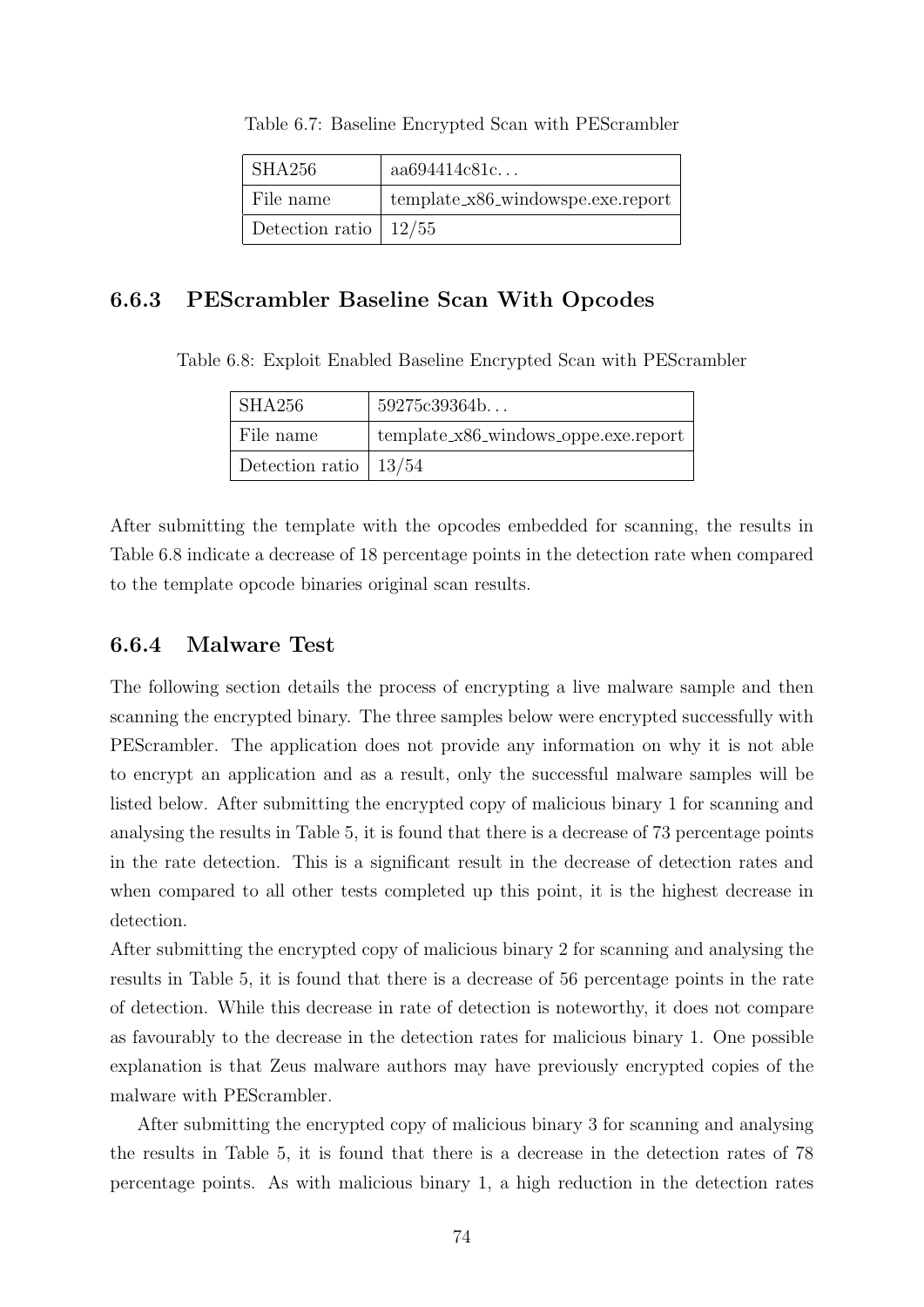is once again observed and further points to the possibility that the Zeus scan was an oddity.

# 6.7 Custom Encryptor

The implementation of encryptors is very similar to that of packers. The Microsoft .Net Framework (.Net) is used and the encrypted data is stored in the dropper binary. In the same manner as the packer, the encryptor is built using the .Net platform with the C# programming language. Furthermore, since the encryptor works in a similar method to the packer, the majority of the packers code will be used and then expanded (where needed) to add the encryption layer. As with the packer, the encrypter is split into two parts, namely the encryptor and the dropper. Similarly to the packer, the dropper will store the payload as well as handle the decryption and final execution of the binary that was packed. The encryption used in the implementation is AES. Further, the payload is encrypted directly and is not zipped before encryption.

In the hypothesis it was stated that we would be testing the techniques used to evade an antivirus, instead of testing the specific implementations of particular techniques against modern antivirus engines. Consequently, a custom implementation of an encryptor will need to be built which will test the second of the two evasion techniques that was mentioned previously in 2.5.3.

The two basic techniques that were built and tested, are the packer and encryption techniques. These two methods are very similar because they are different stages of the evolution of basic evasion techniques. The testing of metamorphism as well as the other more advanced evasion techniques will need to be completed as a separate research undertaking owing to the depth and complexity of these techniques. The encryptor tests are similar to that of the packer with a slight change: instead of performing a dummy scan with no valid payload, testing will start directly with a payload that has some basic opcodes to launch the calculator application in Windows. As with the packer tests, the tests are not meant to evaluate the encryptor, rather to test the dropper application which contains the payload.

### 6.7.1 Baseline Test

When testing the encrypter with the basic template payload the results as found in table 6.9 were observed.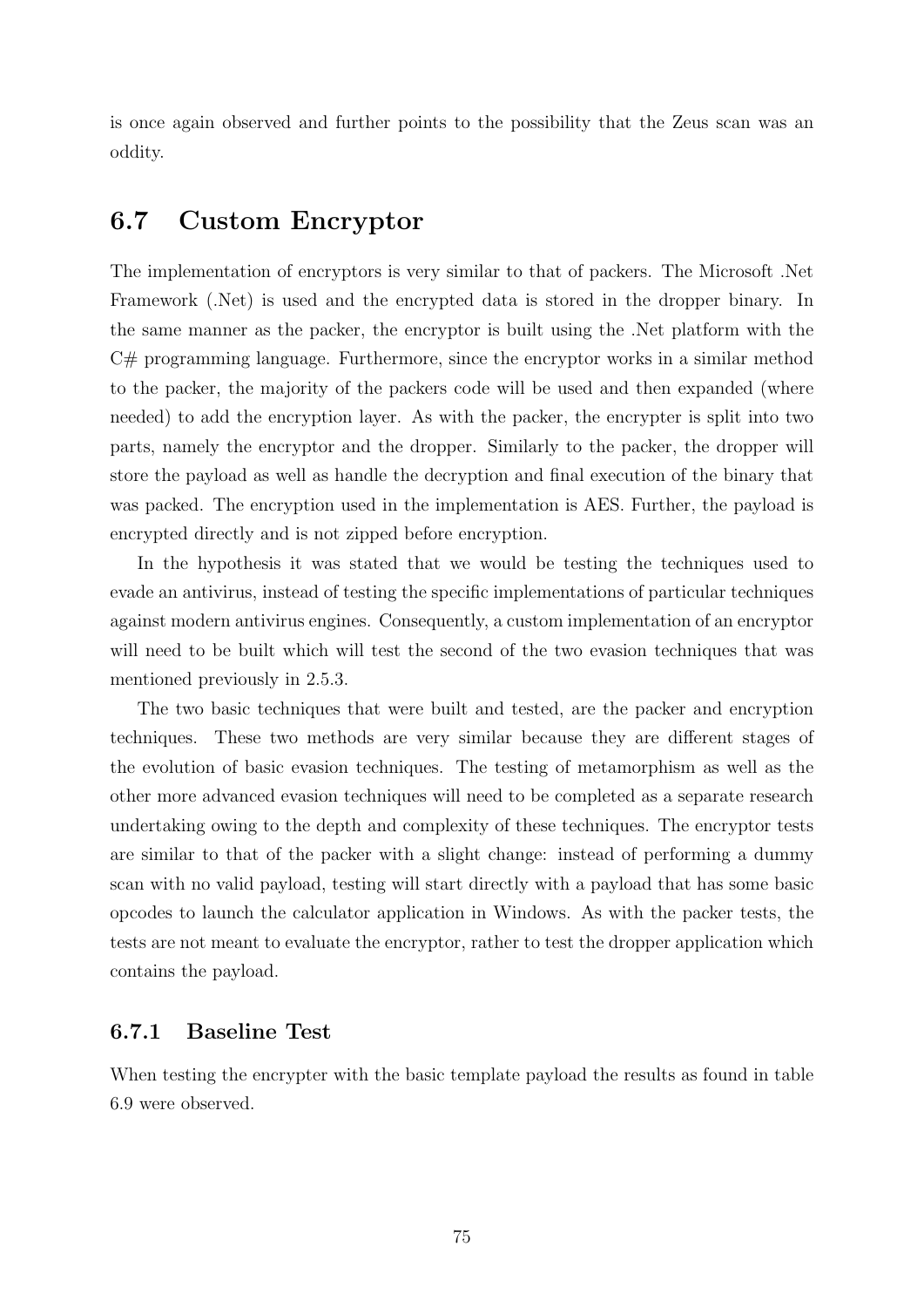| <b>SHA256</b>   | 4cce95b26fd4      |
|-----------------|-------------------|
| File name       | SelfDecrypter.exe |
| Detection ratio | 0/49              |

Table 6.9: Baseline Scan With Custom Encrypter

The scan shows that none of the antivirus engines detected the payload that was embedded in the binary as malicious. Furthermore the decryption stubb application was not detected as malicious either because it was a custom application.

### 6.7.2 Baseline With Opcodes Test

A final scan was done with a payload that executed basic opcodes in order to launch the Windows calculator application. This method of executing code is technically considered more malicious and is likely to trigger more alarms for the antivirus engine. The results from this scan be found in Table 6.10 and as with the previous test, none of the antivirus engines detected the binary as malicious.

Table 6.10: Baseline Scan With Opcodes

| SHA256: 4aad495e7176            |  |  |
|---------------------------------|--|--|
| File name: SelfDecrypter_OP.exe |  |  |
| Detection ratio: $0/49$         |  |  |

# 6.8 Summary

After performing all the tests for the chapter, the results are shown in Table 6.11. The table indicates a baseline by which to compare the rest of the data when determining if the antivirus engines are detecting the encryptor's signature as malicious or if the actual embedded binary as malicious. Based on the hypothesis and observation in the previous results indicated in Table 5.24, it was expected that a number of antivirus applications would detect the decryption code as malicious. The results from the benign scan confirms this notion by indicationg that both Hyperion and PEScrambler had malicious detections when encrypting the previously clean benign application. Note: The benign scores not considered in averages for table 6.11 and is simply displayed for easier comparison.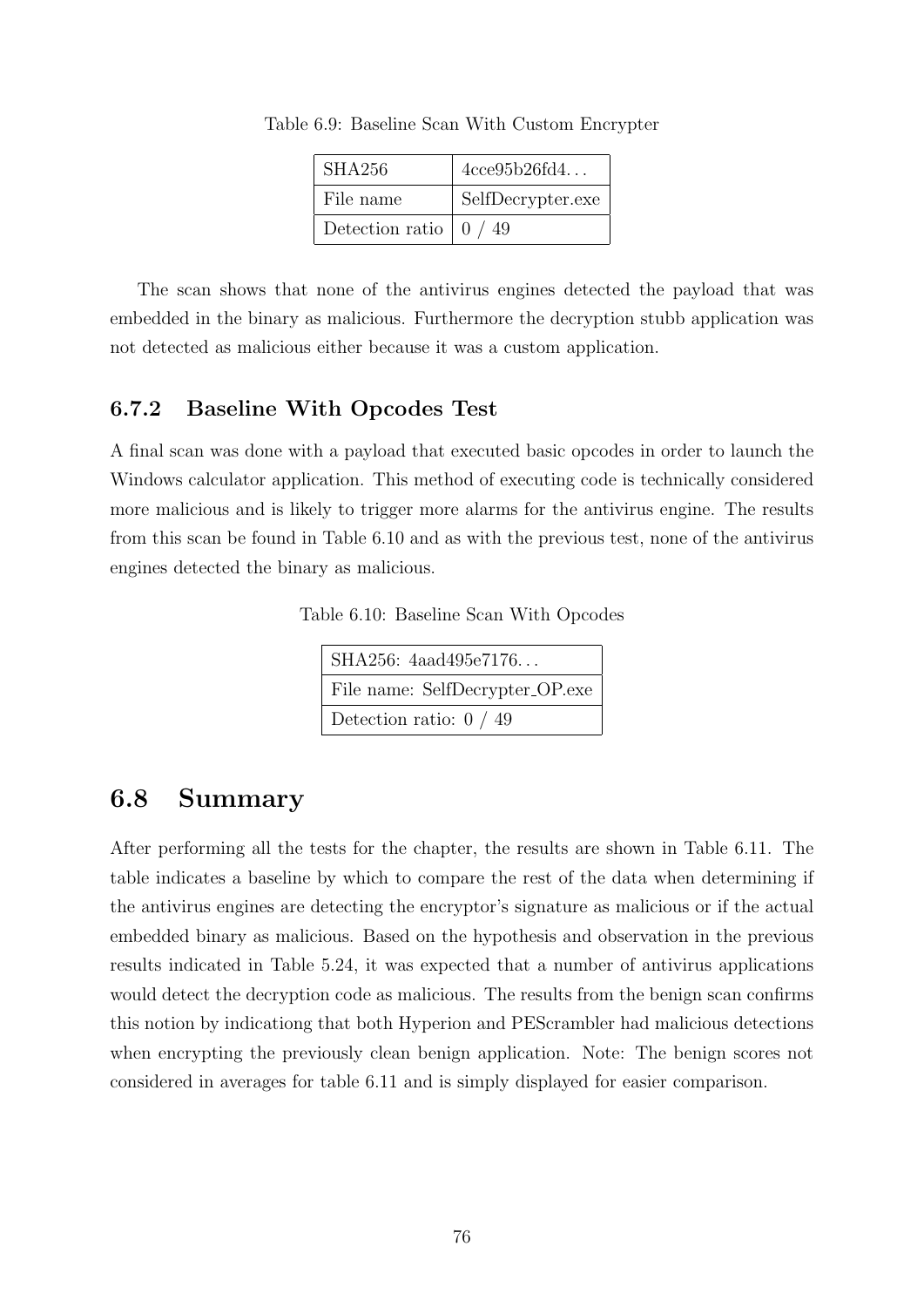| <b>Binary</b>            | Hyperion         | PEScrambler     | PP Average |
|--------------------------|------------------|-----------------|------------|
| Benign                   | $20/55$ (-36 pp) | $7/55$ (-13 pp) | $-25$ pp   |
| Metasploit               | $23/55$ (-2 pp)  | $12/55$ (18 pp) | $8$ pp     |
| Metasploit OP            | $23/55$ (0 pp)   | $13/55$ (18 pp) | $9$ pp     |
| Malicious Binary 1       | N/A              | $8/55$ (73 pp)  | $37$ pp    |
| Malicious Binary 2       | $26/55$ (47 pp)  | $21/55$ (56 pp) | $52$ pp    |
| Malicious Binary 3       | N/A              | $9/55$ (78 pp)  | $39$ pp    |
| Percentage Point Average | $9$ pp           | $49$ pp         | $29$ pp    |

Table 6.11: Encryption Comparison Summary

After the benign scan was completed, the next two scans performed were the Metasploit and Metasploit OP scans. These scans were meant to test an antivirus engines ability to detect the flagged binaries. After performing the scan with Hyperion, an increase of 2 percentage points were observed in the detection rates for the base Metasploit template binary. The PEScrambler showed a decrease of 18 percentage points in its detection rates. The increase in the detection rates of Hyperion is most likely due to the common use of Hyperion in a number of evasion frameworks - which have resulted in an increased detection rate, when coupled with the already malicious Metasploit template. For this reason, the increase in detection is reasonably expected.

The decrease in the detection rates is due, in part, to the opposite effect observed by the Hyperion scan. This effect is one in which a known encryptor increases the detection rate while an unknown encryptor decreases the detection rate. Even though PEScrambler is open source, it is not as popular as Hyperion when being used in the wild. For this reason, when encrypting an application it is able to provide evasion capabilities as expected.

When performing the scans with the OP code template binary the following results were observed. When scanned with Hyperion no change in percentage points were observed between the baseline OP binary and the encrypted binary. The same results as the original baseline scan were observed for the OP code binary with a decrease of 18 percentage points.

For the malicious binary tests, two of the binaries could not be encrypted with Hyperion. The reason why Hyperion could not encrypt these binaries is not provided by Hyperion. In the case of the one binary that was able to encrypt successfully, there was a decrease of 47 percentage points in detection rates. In the case of PEScrambler, all the binaries were able to encrypt successfully and resulted in an average reduction of 69 percentage points across the three malicious binaries tested.

There was an odd case observed with the tests for Malicious Binary 2 which showed a higher than normal detection rate for PEScramble when compared to the other binaries. It is assumed that this is because the binary that was tested has previously used this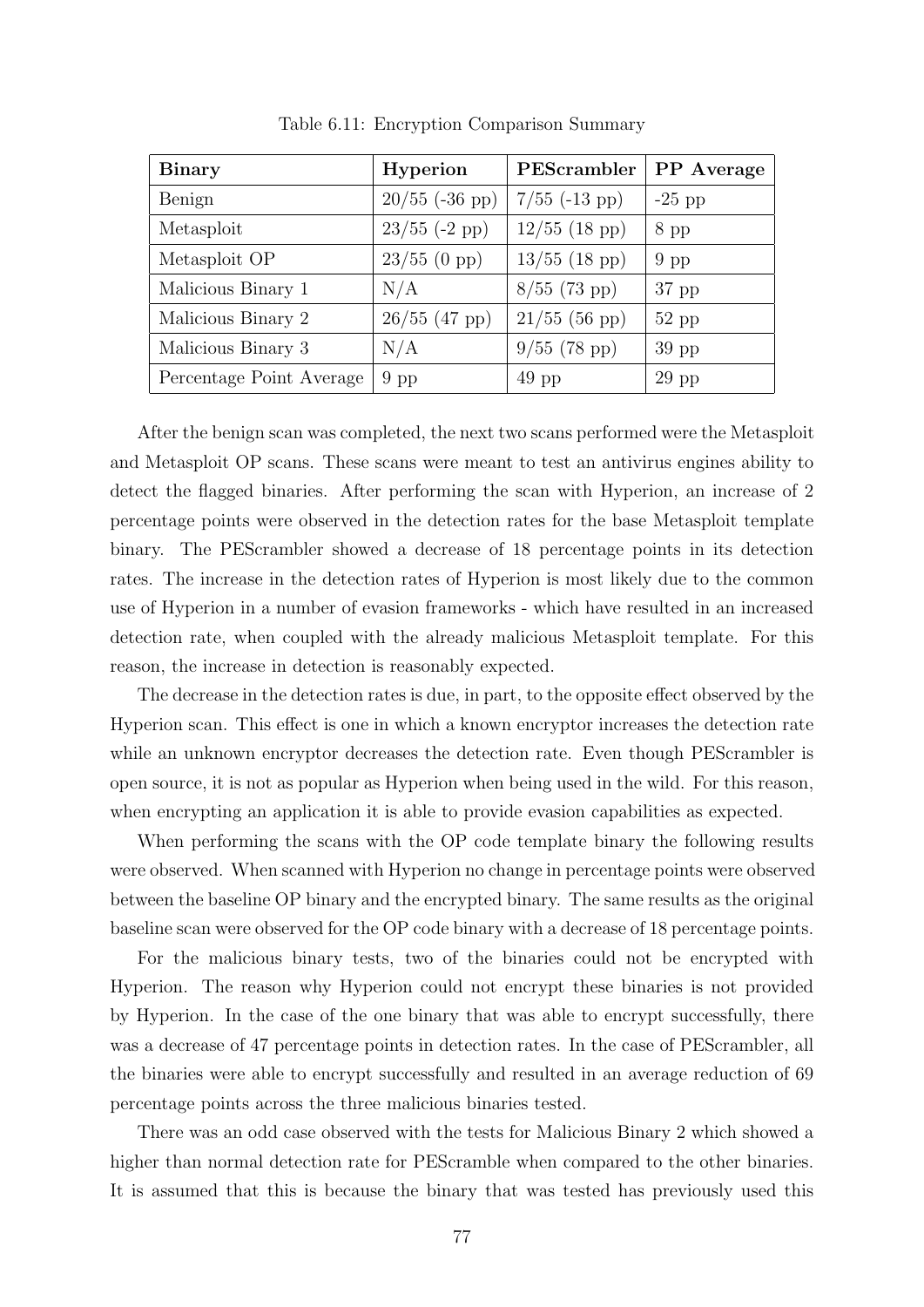specific encryptor in the wild, and a larger number of antivirus engines have signatures for its encrypted form. Overall the results for the malicious binary detection tests were successful with a reduction in detection rates of greater than 6.

Comparing the results from all the tests performed, it can be observed that the encryptors were more successful than the packers (previously tested in Table 5.24). This success is largely owing to PEScrambler which also has a high detection rate, similar to the custom encryptor with the static key which was almost never detected.

In conclusion, this chapter demonstrated the effectiveness of encrypting a malicious binary in a manner so that it can evade an antivirus application. The goal of an average reduction of 10 percentage points was achieved with an average reduction of 29 percentage points. The chapter used the processes and methodologies detailed in Chapter 3 and Chapter 4. Having demonstrated the effectiveness of encryption, the next chapter will attempt to achieve better results by combining the techniques used in this chapter (encryption) and the techniques used in Chapter 5 (packing).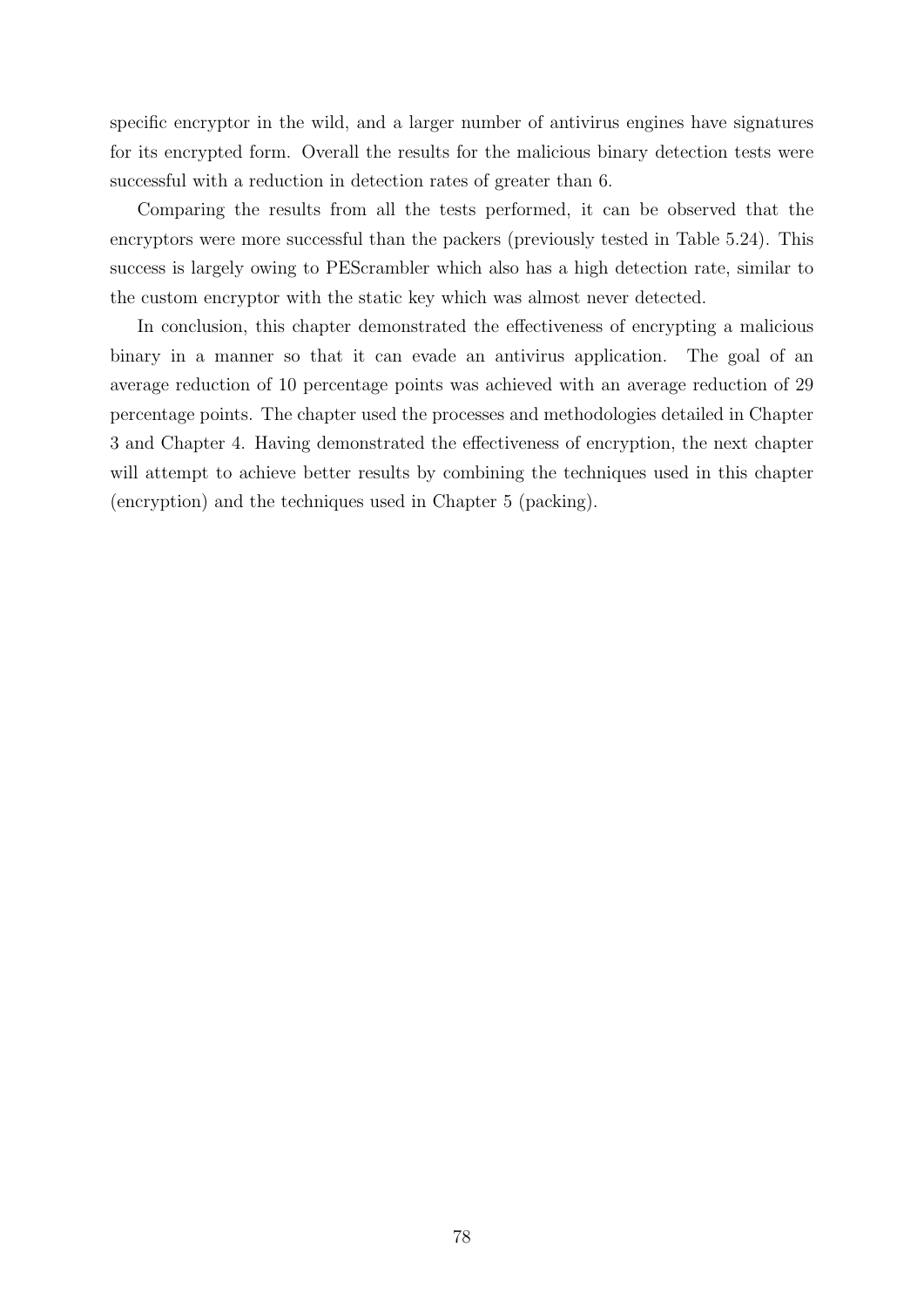# Chapter 7

# Evasion : Combination

## 7.1 Introduction

Chapters 5 and 6 tested the packing and encryption techniques using the test protocol applications as defined in chapter 4. This chapter will investigate if combining a packer and an encryptor on the same binary will reduce the detection rate. The testing will be performed in two sets, evaluating whether packing a binary first or encrypting the binary first produces a binary that has a higher percentage of evasion. These tests are performed since they provide different output binaries depending on which evasion technique is applied first.

# 7.2 Hypothesis

By combining both the packer and encryption applications on the same binary, the detection rates will be reduced when compared to the original single instance tests. There are two possible outcomes that are expected from this test. The first possible outcome is that there will be a positive reaction to the combination of the packer and encryptor, which will result in a reduced detection rate when compared to the original tests. The second possible outcome is that the antivirus engines detect either the packer or encryptor resulting in an increased detection rate.

### 7.2.1 Goals

In this chapter it is favorably expected that based on tests in the previous two chapters in which the packers and encrypters were tested separately, the percentage point changes can be found in tables 7.1 and 7.2.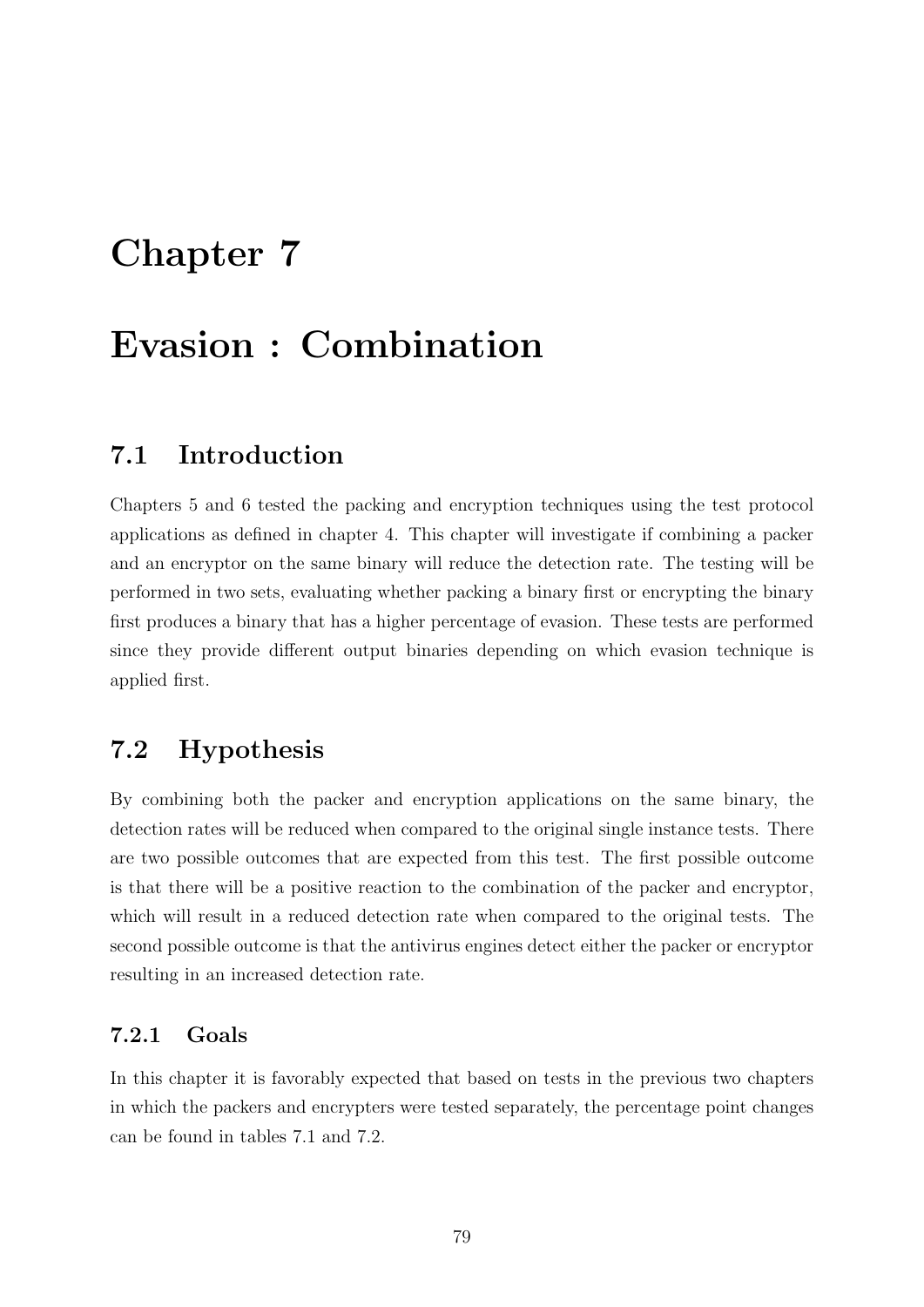| Pack first         | <b>ASPack</b>    | <b>UPX</b>       | PECompact        |
|--------------------|------------------|------------------|------------------|
| <b>Baseline</b>    | 13 <sub>pp</sub> | 11 <sub>pp</sub> | 10 <sub>pp</sub> |
| Baseline OP        | $-5pp$           | $-14$ pp         | 7 <sub>pp</sub>  |
| Malicious Binary 1 | 25pp             | 15 <sub>pp</sub> | 25pp             |
| Malicious Binary 2 | 30 <sub>pp</sub> | 22pp             | 31 <sub>pp</sub> |
| Malicious Binary 3 | 30 <sub>pp</sub> | 0 <sub>pp</sub>  | 30 <sub>pp</sub> |
| Average            | 19 <sub>pp</sub> | 7 <sub>pp</sub>  | 21 <sub>pp</sub> |

Table 7.1: Expected Goals For Pack First Tests

Table 7.2: Expected Goals For Encrypt First Tests

| <b>Encrypt First</b> | <b>Hyperion</b>   | PEScrambler        |
|----------------------|-------------------|--------------------|
| <b>Baseline</b>      | $-1$ pp           | 9 <sub>pp</sub>    |
| Baseline OP          | 0 <sub>pp</sub>   | 9 <sub>pp</sub>    |
| Malicious Binary 1   | 0 <sub>pp</sub>   | 35 <sub>pp</sub>   |
| Malicious Binary 2   | 22pp              | 25pp               |
| Malicious Binary 3   | 0 <sub>pp</sub>   | 39 <sub>pp</sub>   |
| Average              | 4.2 <sub>pp</sub> | 23.4 <sub>pp</sub> |

Tests that have a 0 percentage point change recorded in tables 7.1 and 7.2, indicate binaries that were not able to encrypted or packed previously and are unlikely to have a different result when combined with the alternate packer or encryptor. The remainder of the binaries were give a percentage point goal of half the of the original tests results, this is due to the possibility that the combination of a packer or encryptor is likely to affect the original detection score. While its not possible to say exactly how it will affect the original score, it is expected that in most cases it will cause the binary to be flagged more often. In cases where it is not flagged it is then expected that the score will demonstrate better evasion scores.

### 7.3 Tests

The tests will be performed in two sets. First the binary will be packed and then encrypted for each of the existing packers and encryptors. This will be followed by a set of tests for the opposite order, the binary will be encrypted and then packed. By performing both sets of tests, it can be verified as to what exactly the antivirus engines are checking for. If the tests results in both tests are exactly the same, then it will be assumed that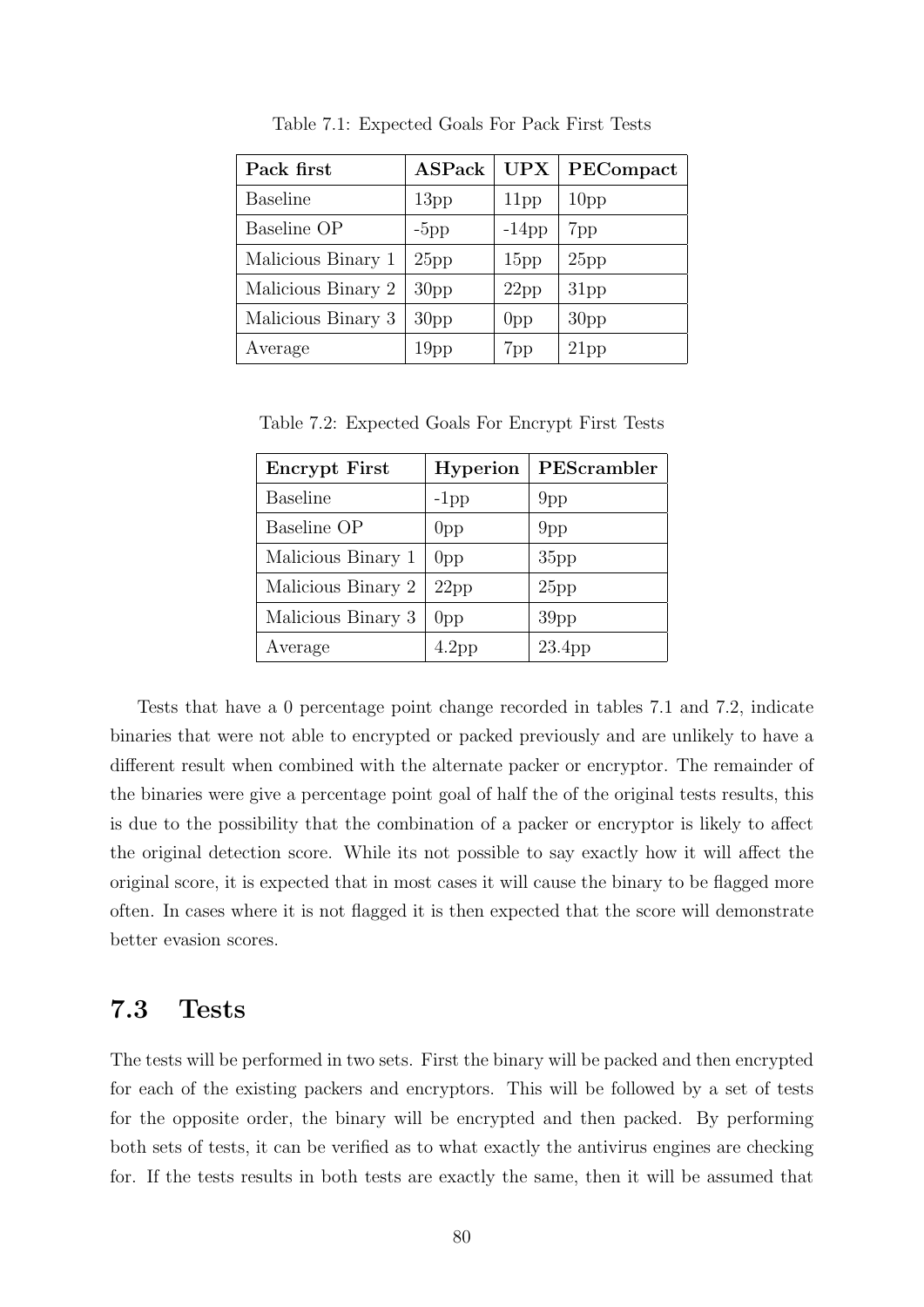the antivirus engines are actually extracting the packed data and allowing the encrypted data to hit this disk. If the tests result in differing data, then it can be assumed that the antivirus applications are only verifying one level of maliciousness and reporting this first level of scanning only. The testing in the upcoming sections will test the binaries listed in the Table 4.14. It should be noted that the tests in this chapter will only be performed when the binaries that are being tested can be packed and encrypted. If either one is not possible, then the binary will be excluded from that test as it will have the same results as the original test performed in either the Chapter 5 on packing or Chapter 6 on encrypting.

## 7.4 Pack-First Tests

This section will be broken into the subsections listed in Table 7.3 which deals with a cross paired test between all the packers and encryptors previously covered in Chapters 5 and 6.

| <b>Sub Section</b> | Binary First Packed With | Result Is Then Encrypted With |
|--------------------|--------------------------|-------------------------------|
| 7.4.1              | <b>UPX</b>               | Hyperion                      |
| 7.4.2              | <b>UPX</b>               | PEScrambler                   |
| 7.4.3              | <b>ASPack</b>            | Hyperion                      |
| 7.4.4              | <b>ASPack</b>            | PEScrambler                   |
| 7.4.5              | PECompact                | Hyperion                      |
| 7.4.6              | PECompact                | PEScrambler                   |

Table 7.3: Listing of Pack First Tests

### 7.4.1 UPX - Hyperion

The results from scanning the binaries with the combination of UPX and Hyperion are found in Table 12. The base template had a marginal increase of 7 percentage points, this is probably the same as the Hyperion increase. The opcode template had a slight increase in detection of 2 percentage points. The first malicious binary was incapable of being packed using UPX and as such was not considered for testing. Malicious Binary number 2 had a reasonable reduction in detection rates of 55 percentage points which is on par with the original UPX reduction results. The third malicious binary had the same results as the first binary in terms of reduction of detection rates, with a reduction of 53 percentage points.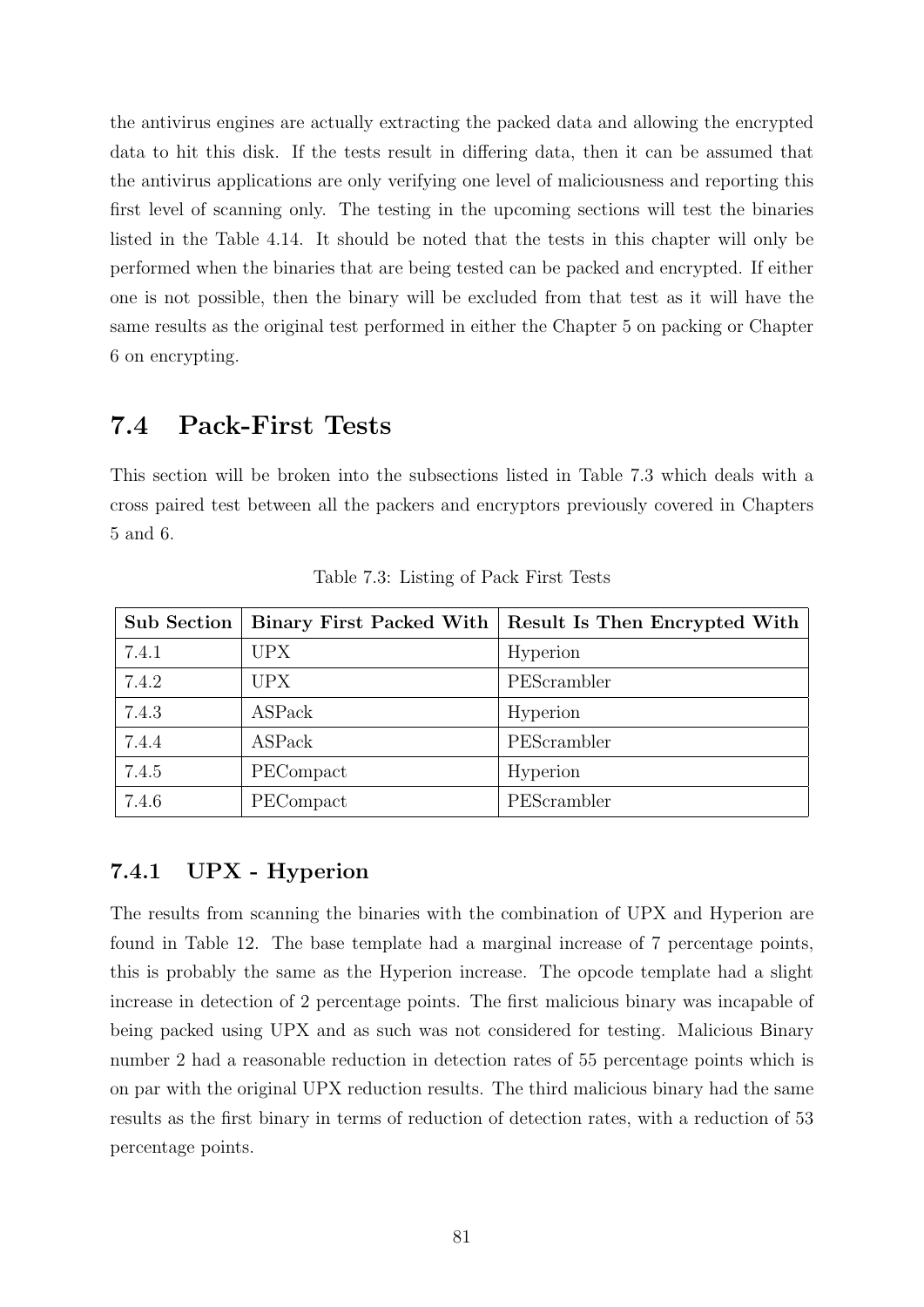### 7.4.2 UPX - PEScrambler

The results from scanning the binaries with the combination of UPX and PEScrambler are found in Table 13. When scanning the baseline binary with a combination of UPX and PEScrambler, a reduction in detection rates of 22 percentage points was observed when compared to the original scan results of the baseline binary. When scanning template base with the combination of UPX and PEScrambler, there is an increase of 25 percentage points in the detection rate which contradicts what was expected after observing the previous scan results. When scanning Malicious Binary number 1 with the combination of UPX and PEScrambler, it showed a decrease of 35 percentage points in its detection rate and was close to the original PEScrambler detection results. When scanning the combination of UPX and PEScrambler, Malicious Binary number 2 showed a decrease of 44 percentage points in its detection rate was close to the original PEScrambler detection results. When scanning the combination of UPX and PEScrambler, Malicious Binary number 3 showed a decrease of 78 percentage points in its detection rate and was close to the original PEScrambler results.

### 7.4.3 ASPack - Hyperion

The results from scanning the binaries with the combination of ASPack and Hyperion are found in Table 14. The base Metasploit template scan shows an increase of 4 percentage points in its detection rates when manipulated by ASPack and Hyperion. This is the same effect as observed for UPX and Hyperion, with the exception that the increase is not as large. The Metasploit opcode scan shows a tiny increase in detection rates as with the previous test with an increase of 2 percentage points. It is interesting to note that the increased percentage is exactly the same as the UPX and Hyperion test. As with previous tests, there was a significant decrease in the detection rates of the malicious binaries. The first of the malicious binaries was not able to be packed and as such had no results. However a decrease of 55 percentage points for Malicious Binary number 2. As with previous tests, there was a significant decrease in the detection rates of the malicious binaries, with a decrease of 47 percentage points in detection rates for Malicious Binary number 3.

### 7.4.4 ASPack - PEScrambler

The results from scanning the binaries with the combination of ASPack and PEScrambler are found in Table 15. When performing the combination test with ASPack and PEScrambler on the base template, a significant reduction in detection rates of 27 percentage points was observed. For the first time this result shows a lower detection rate than that of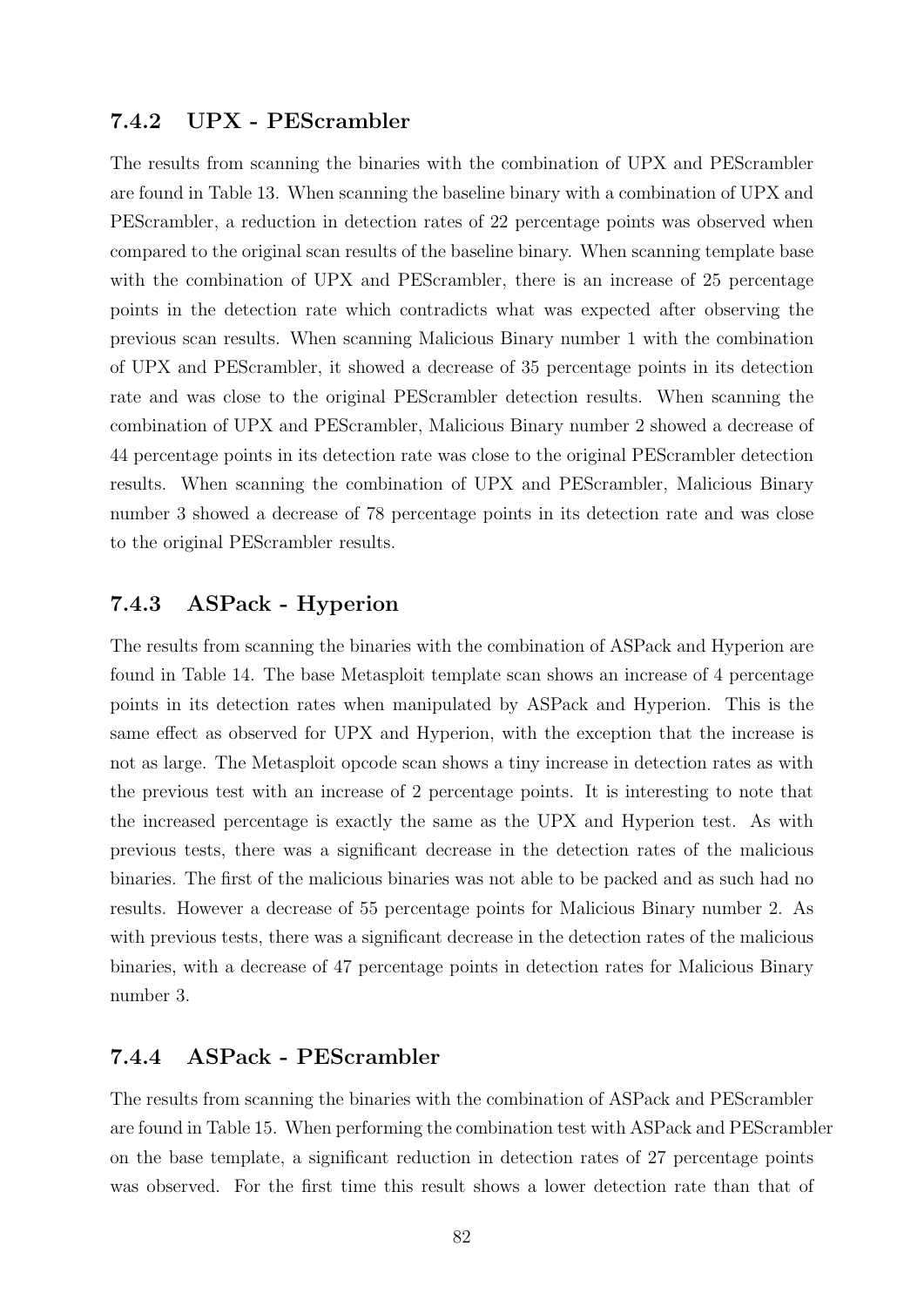the original PEScrambler or ASPack test results. When performing the test with the Metasploit opcode binary, a significant reduction in detection rates of 18 percentage points was observed. When performing the test with the first malicious binary an average reduction of 49 percentage points in detection rates is observed. When performing the test with the second malicious binary, a significant reduction of 62 percentage points in detection rates is observed. The final test performed with Malicious Binary number 3 also results in a significant reduction of 82 percentage points in detection rates. This is also the first time that one of the malicious binaries has shown such a high reduction in its rate of detection. It is greater than that observed in the original PEScrambler or ASPack results.

### 7.4.5 PECompact - Hyperion

The results from scanning the binaries with the combination of PECompact and Hyperion are found in Table 16. The Baseline Metasploit test with the current combination resulted in an increased detection rate of 7 percentage points in the rate of detection. When performed with the Baseline Metasploit opcode binary using the current combination, an increase of 5 percentage points in the rate of detection was observed. When testing the malicious binaries, only malicious binary number two and malicious binary number three successfully packed and encrypted with the current combination being tested. These binaries showed a decrease of 49 percentage points in their detection rates.

### 7.4.6 PECompact - PEScrambler

The results from scanning the binaries with the combination of PECompact and PEScrambler are found in Table 17. The basic template was not able to successfully have the packer and encryptor evasion applied. When scanned, the Metasploit opcode template showed a reduction of 29 percentage points in the rate of detections. All three binaries successfully had the current combination applied to them and showed a reduction of 82, 69 and 80 percentage points in their detection rates of each of the binaries respectively.

|                          |                 | ASPack                |                 | PECompact             |                 | <b>UPX</b>       |
|--------------------------|-----------------|-----------------------|-----------------|-----------------------|-----------------|------------------|
| <b>Binary</b>            | <b>Hyperion</b> | PEScrambler           | Hyperion        | PEScrambler           | Hyperion        | PEScrambler      |
| Baseline                 | $24/55$ (-4 pp) | $7/55$ (27 pp)        | $26/55$ (-7 pp) | $0/55(0 \text{ pp})$  | $26/55$ (-7 pp) | $10/55$ (22 pp)  |
| Baseline OP              | $24/55$ (-2 pp) | $13/55$ (18 pp)       | $26/55$ (-5 pp) | $7/55$ (29 pp)        | $24/55$ (-2 pp) | $37/55$ (-25 pp) |
| Malicious Binary 1       | $0/55$ (0 pp)   | $21/55$ (49 pp)       | $0/55$ (0 pp)   | $3/55$ (82 pp)        | $0/55$ (0 pp)   | $29/55$ (35 pp)  |
| Malicious Binary 2       | $22/55$ (55 pp) | $18/55$ (62 pp)       | $25/55$ (49 pp) | $14/55$ (69 pp)       | $22/55$ (55 pp) | $28/55$ (44 pp)  |
| Malicious Binary 3       | $26/55$ (47 pp) | $7/55(82 \text{ pp})$ | $25/55$ (49 pp) | $8/55(80 \text{ pp})$ | $23/55$ (53 pp) | $9/55$ (78 pp)   |
| Percentage Point Average | $19$ pp         | $48$ pp               | $17$ pp         | $52$ pp               | $20$ pp         | $31$ pp          |

Table 7.4: Summary Table For Pack First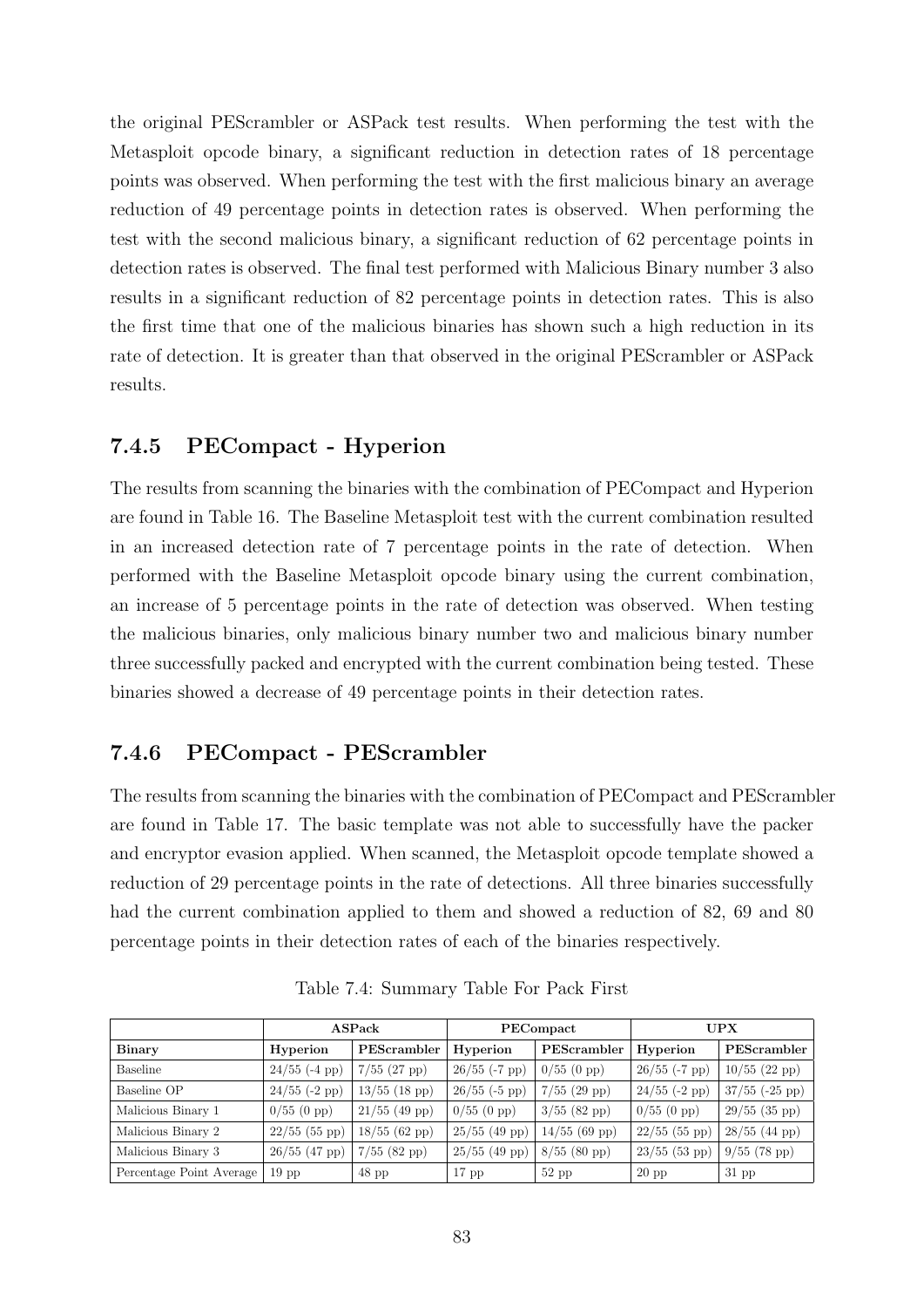# 7.5 Encrypt-First Tests

This section will test the use of a combination of packer and encryptors as in the previous section 7.4. The difference in the tests can be found in the order in which the packers and encryptors are applied. The previous chapter applied the packers first while this chapter applies the encryptors first. This section will be broken into the subsections listed in Table 7.5 which covers a cross paired test between all the encryptors and packers previously covered in Chapters 5 and 6.

| <b>Sub Section</b> | Binary First Encrypted With | Result Is Then Packed With |
|--------------------|-----------------------------|----------------------------|
| 7.5.1              | Hyperion                    | ASPack                     |
| 7.5.2              | Hyperion                    | PECompact                  |
| 7.5.3              | Hyperion                    | <b>UPX</b>                 |
| 7.5.4              | PEScrambler                 | ASPack                     |
| 7.5.5              | PEScrambler                 | PECompact                  |
| 7.5.6              | PEScrambler                 | <b>UPX</b>                 |

Table 7.5: Listing of Pack First Tests

### 7.5.1 Hyperion - ASPack

The results from scanning the binaries with the combination of Hyperion and ASPack are found in Table 18. When the base Metasploit template is scanned, a decrease of 11 percentage points in its detection rates was observed. While this is the first test for the "encrypt first" tests, when compared to "pack first" tests it is a promising result as it shows a decrease instead of an increase which was the observed result for many of the "pack first" scans. The next test which is the Metasploit opcode scan. It demonstrated a decrease of 15 percentage points in its detection rates. While this is only marginally better than the base template scan, it shows better results than the alternate paired scan where ASPack and Hyperion were employed. From the three malicious binaries only two were able to have the current combination applied to them. These binaries (Binary number 2 and Binary number 3) showed a reduction of 71 and 73 percentage points respectively in their detection rates.

### 7.5.2 Hyperion - PECompact

The results from scanning the binaries with the combination of Hyperion and PECompact are found in Table 19. The base template and the opcode code template both successfully had the current combination applied to them and showed a reduction of 20 and 13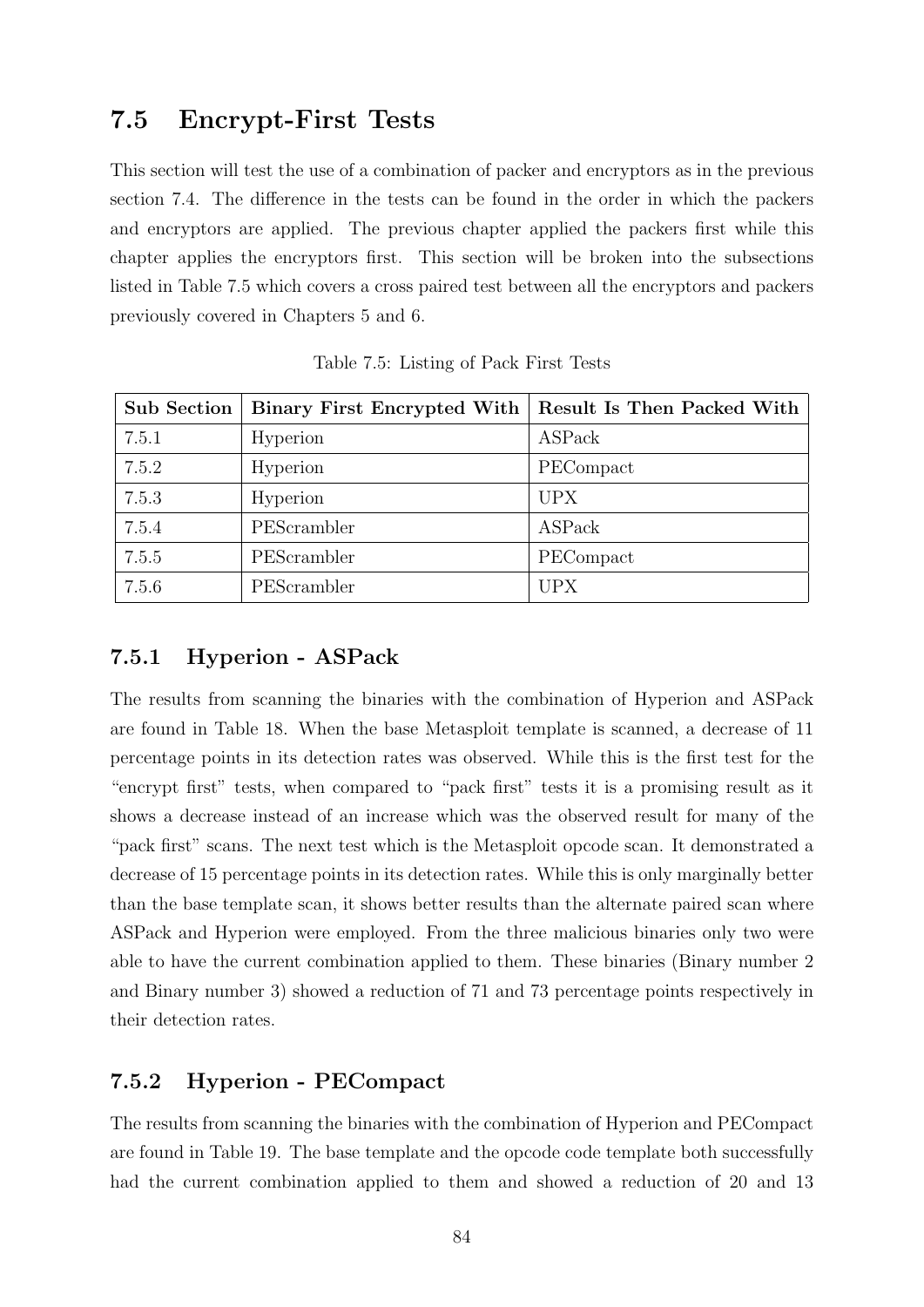percentage points respectively in their detection rates. As with the previous test in subsection 7.5.1, only two of the malicious binaries had the current combination successfully applied to them. These binaries (malicious binary number 2 and malicious binary number 3) both showed a significant reduction of 78 and 80 percentage points in their detection rates.

### 7.5.3 Hyperion - UPX

The results from scanning the binaries with the combination of Hyperion and UPX are found in Table 20. The base template and the opcode code template both successfully had the current combination applied to them and showed a reduction of 5 and 7 percentage points respectively in their detection rates. This reduction is the lowest reduction for the base tests with any of the current "encrypt first" combinations. Of the three malicious binaries, only the third malicious binary successfully had the current combination applied to it. This combination did result in a significant detection rate reduction of 69 percentage points.

### 7.5.4 PEScrambler - ASPack

The results from scanning the binaries with the combination of PEScrambler and ASPack are found in Table 21. The base template and the opcode code template both successfully had the current combination applied to them and showed a reduction in detection rates of 24 and 29 percentage points respectively in their detection rates. All three of the malicious binaries were able to have the current combination of evasions applied to it. All three of the binaries had a significant reduction in detections rates, these were 65, 76 and 95 percentage points respectively in their detection rates. This is the only time a scan has ever resulted in zero detections. It should be noted that this combination which results in a 100% reduction only seems to work for Malicious Binary number 3, as the other binaries that were tested with the same combination did not result in a 100% reduction

### 7.5.5 PEScrambler - PECompact

The results from scanning the binaries with the combination of PEScrambler and PECompact are found in Table 22. The base template and the opcode code template both successfully had the current combination applied to them and showed a reduction in detection rates of 20 and 27 percentage points respectively. Of the three malicious binaries, only Malicious Binary numbers 1 and 2 successfully had the current evasions applied. These binaries showed a reduction in their detection rates of 78 and 69 percentage points respectively.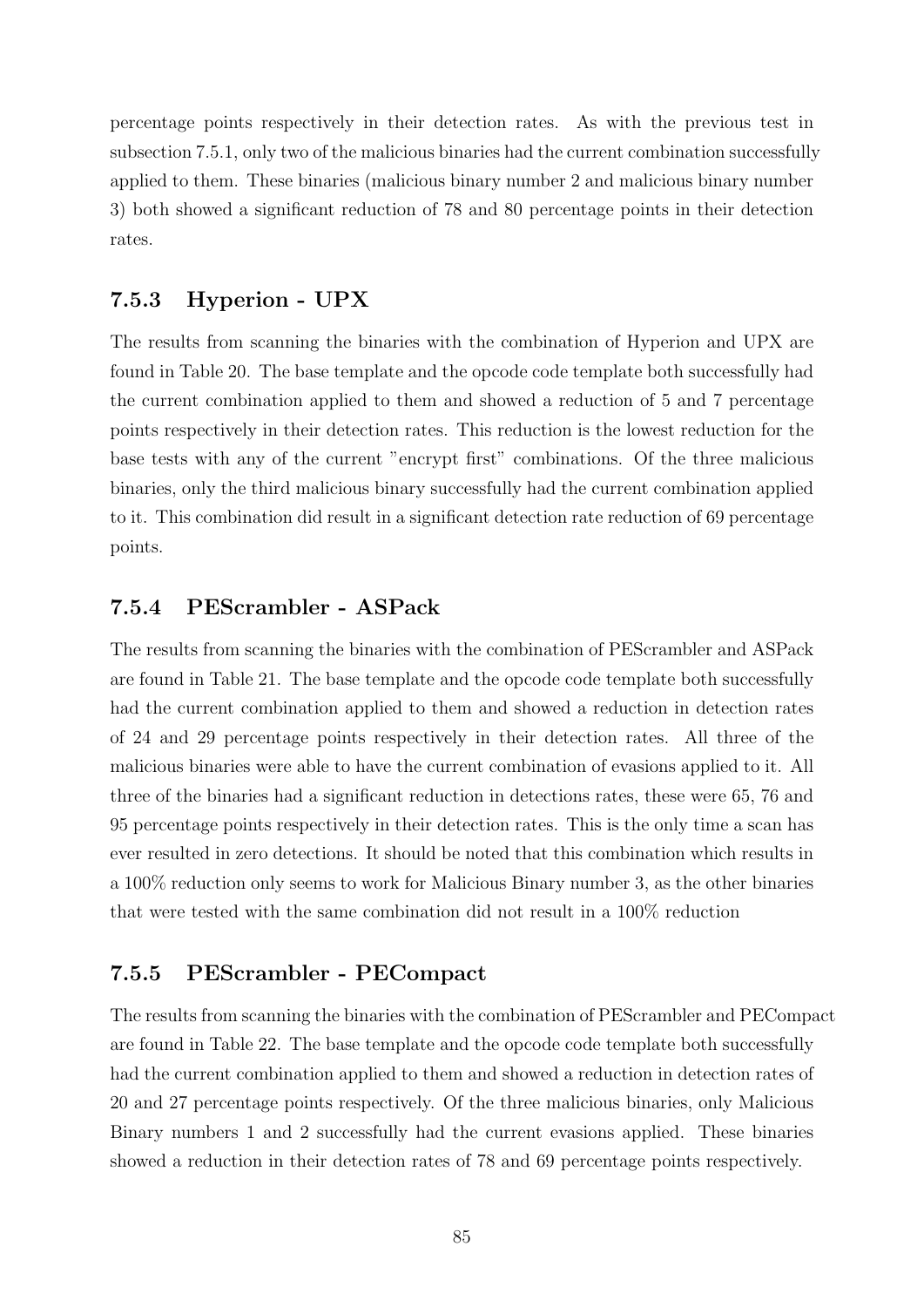#### 7.5.6 PEScrambler - UPX

The results from scanning the binaries with the combination of PEScrambler and UPX are found in Table 23. The base template and the opcode code template both successfully had the current combination applied to them and showed a reduction in its detection rates of 13 and 24 percentage points respectively. Of the three malicious binaries, only Malicious Binary 1 and 2 successfully had the current evasions applied. These binaries showed a reduction in their detection rates of 67 and 56 percentage points respectively.

|                          | <b>Hyperion</b>         |                 |                       | PEScrambler     |                         |                               |
|--------------------------|-------------------------|-----------------|-----------------------|-----------------|-------------------------|-------------------------------|
| Binary                   | $\operatorname{ASPack}$ | PECompact       | <b>UPX</b>            | ASPack          | PECompact               | <b>UPX</b>                    |
| Baseline                 | $16/55$ (11 pp)         | $11/55$ (20 pp) | $19/55(5 \text{ pp})$ | $9/55$ (24 pp)  | $11/55$ (20 pp)         | $15/55$ (13 pp) $\frac{1}{2}$ |
| Baseline OP              | $15/55$ (15 pp)         | $16/55$ (13 pp) | $19/55$ (7 pp)        | $7/55$ (29 pp)  | $8/55$ (27 pp)          | $10/55$ (24 pp)               |
| Malicious Binary 1       | $- / 55 (0 \text{ pp})$ | $- /55$ (0 pp)  | $- /55$ (0 pp)        | $12/55$ (65 pp) | $5/55$ (78 pp)          | $11/55$ (67 pp)               |
| Malicious Binary 2       | $13/55$ (71 pp)         | $9/55$ (78 pp)  | $- /55$ (0 pp)        | $10/55$ (76 pp) | $14/55$ (69 pp)         | $21/55$ (56 pp)               |
| Malicious Binary 3       | $12/55$ (73 pp)         | $8/55$ (80 pp)  | $14/55$ (69 pp)       | $0/55$ (95 pp)  | $- / 55 (0 \text{ pp})$ | $- / 55 (0 \text{ pp})$       |
| Percentage Point Average | $34$ pp                 | $38$ pp         | $16$ pp               | $58$ pp         | $39$ pp                 | $32$ pp                       |

Table 7.6: Summary Table For Encrypt First

## 7.6 Summary

After performing all the tests in this chapter the following summary (Table 7.4) can be drawn to show the effectiveness of each combination across the binaries that were tested.

In the "pack first" tests the binaries were first packed and then encrypted with either Hyperion or PEScrambler alternatively. The binaries that could not be packed and encrypted are represented with an  $N/A$  in the respective column. The testing showed that in the end only four combinations of a packer and encryptor did not succeed. Hyperion showed an averseness to working with packed binaries as it could not modify the flow correctly and as such would simply fail. This failure to encrypt was only apparent when testing with the first malicious binary.

When analyzing the results for the ASpack and Hyperion combination, it can be stated that it performed reasonably well when compared to the average for the expected goals defined in the beginning of this chapter. The results from tests showed an average evasion of only 24 percentage points which is greater than the expected average of 19 percentage points. The subsequent ASPack test had much better results with an average of 48 percentage across the five binaries. This result exceeds expectations and meets the goal of achieving greater than the 19 percentage points evasion from the original goals.

When analyzing the results for PECompact, the reduction in detection rates is only just greater than the goal (of 21 percentage points) set out in the starting of the chapter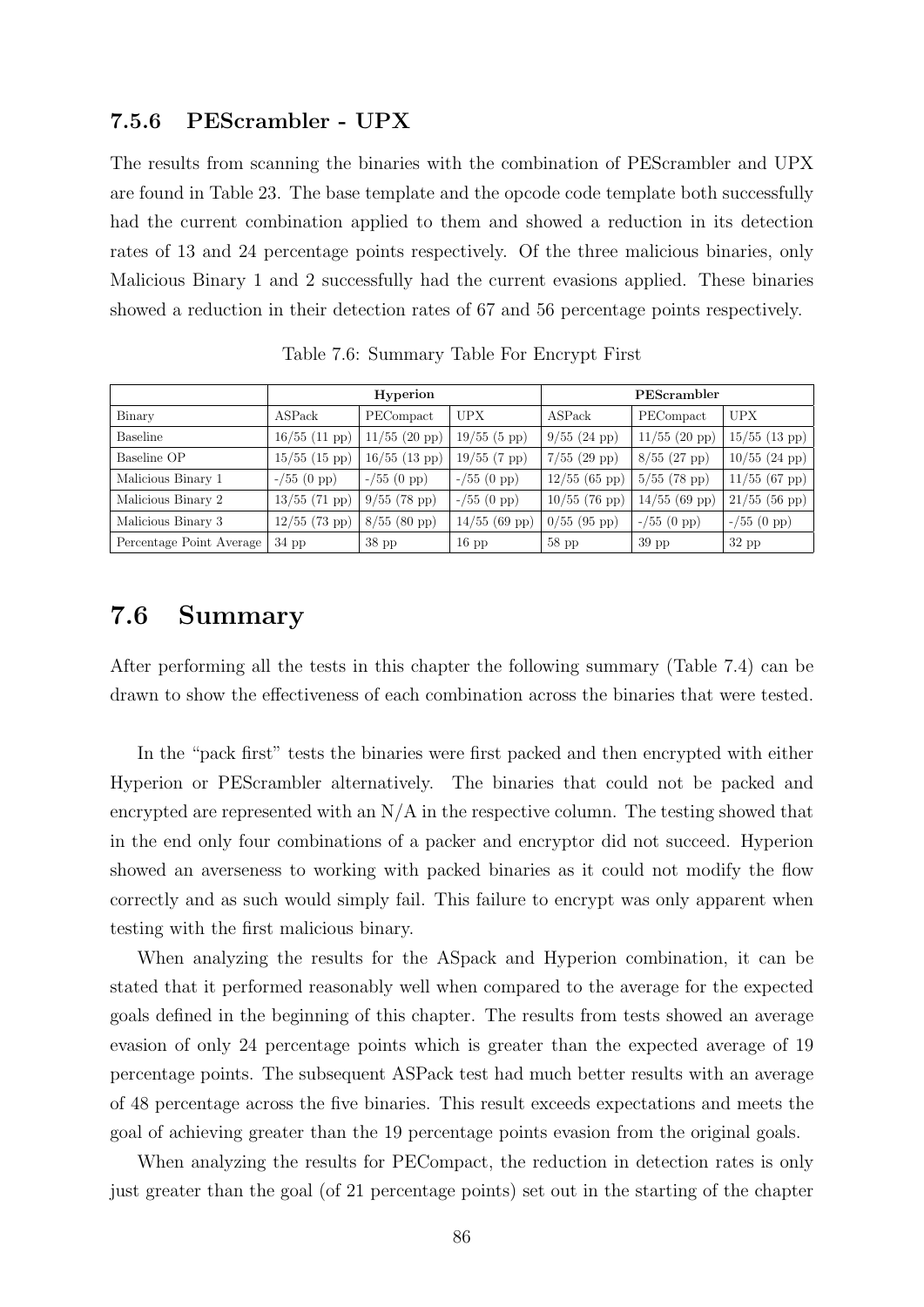for the PECompact packer with an average of 21.5 percentage points across the four binaries tested. The subsequent test with PEScrambler achieves a much better average detection rate of 65 percentage points. While only nominally better than the results of the first packer, it did achieve the best reduction thus far.

The final packer to be tested in the pack's first section was UPX, which achieved an average set in the middle of the group's detection rate with an average reduction of 28 percentage points. It performed only a little worse than the results achieved by ASPack but performed much better than those achieved by PECompact. Both the combinations for UPX exceeded the goals that were original defined in the start of the chapter of a 7 percentage point decrease.

After performing the tests in the "pack's first" section, the next set of tests focused on first encrypting the binary and then packing the encrypted binary. This method of testing resulted in a number of binaries that could not be packed. This is mostly the case when looking at the first malicious binary, but it also occurs in the other malicious binaries, although less frequently. The outcome of these tests were also the first time that a 100% evasion was achieved.

When performing the test with Hyperion as the first part of the combination, the following results were observed. When combined with ASPack the reduction achieved was higher than the results achieved in the "pack first" tests with an average of 42 percentage points which is greater than the goal that was calculated at the start of the chapter of 4 percentage points. This is an interesting observation as it showed that simply changing the order in which the evasions were applied resulted in a reduced detection rate. The combination with PECompact showed an average reduction of 48 percentage points, which is above the goal that we originally set in the start of the chapter of 4 percentage points. The UPX combination was the lowest performing of all the packers with an average reduction of 27 percentage points but still exceeded the original goal of 4 percentage points.

When testing the PEScrambler combinations, the following results were observed. The ASPack combination resulted in an average reduction of 58 percentage points across the five binaries which exceeds the goal of 23 percentage points that was defined in the start of the chapter. This is the highest reduction when comparing all five binary tests. The PECompact test resulted in a reduction of 49 percentage points in its detection results when compared against four binaries which exceeded the goal of 23 percentage point reduction in the number of reduction. The final test with UPX showed the lowest average reduction of 40 percentage points but still exceeded the goal of a 23 percentage point reduction. As expected UPX was the lowest rated combination.

In conclusion, this chapter demonstrated that it was possible to further reduce the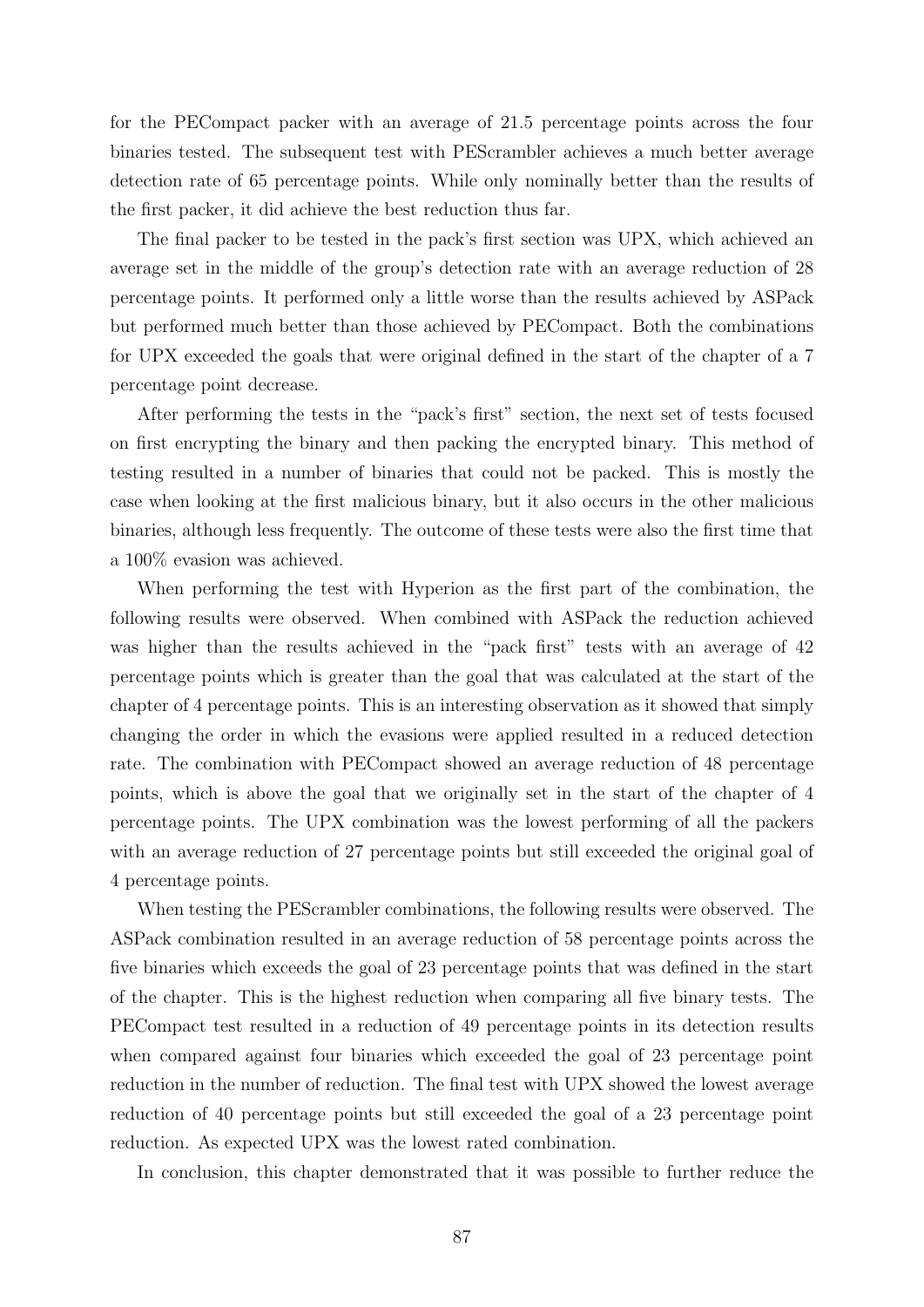detection rate by combining the two existing evasion techniques. The next chapter will conclude with what was observed in the results from this chapter as well as previous chapters and present a proposal for future work that can be targeted. We will also reiterate the limitations of the current tests and suggest how they can be further improved.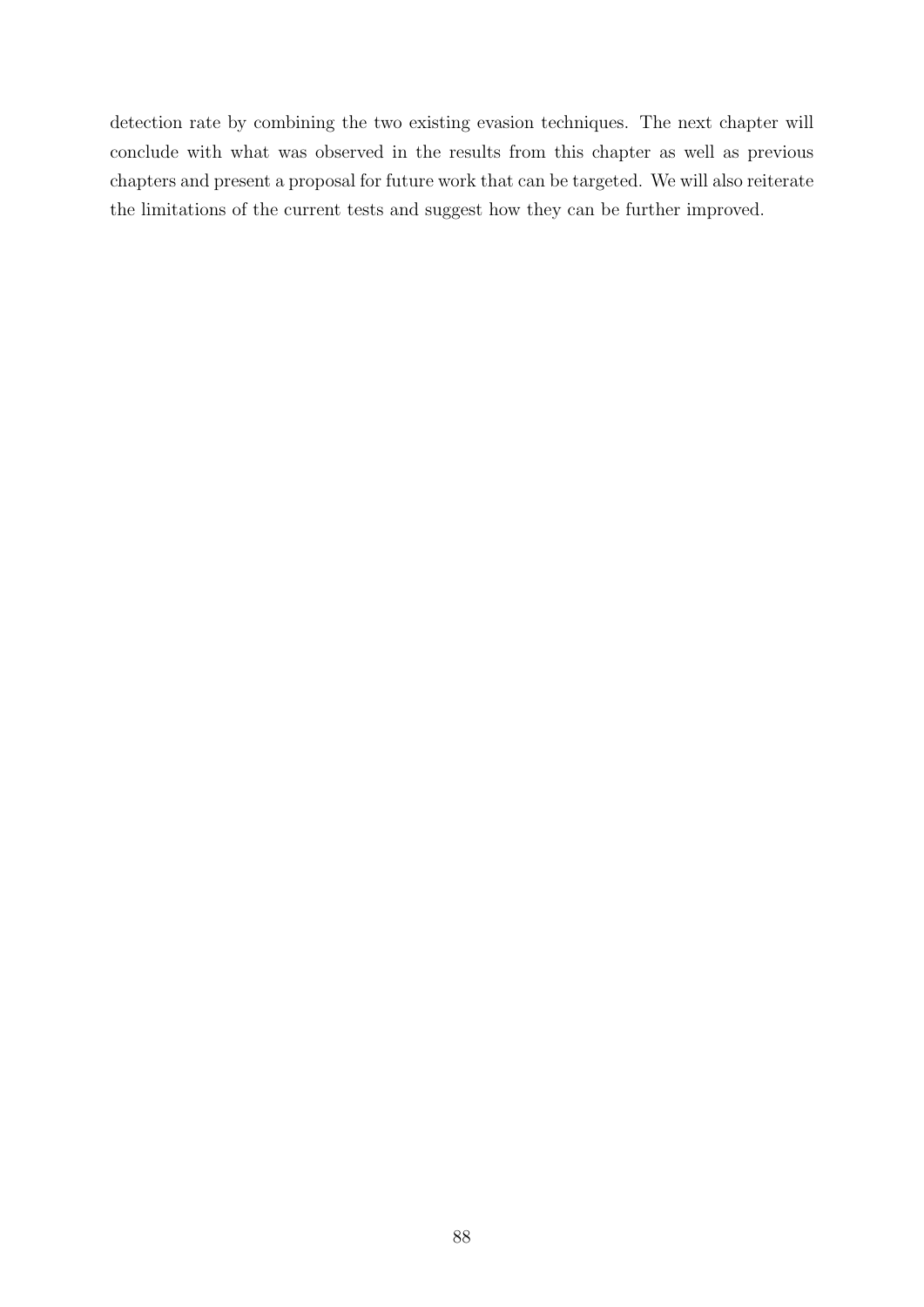# Chapter 8

# Conclusion

## 8.1 Introduction

The previous chapter showed that the combination testing approach was valuable and demonstrated that the combination of packers and encryptors provided better results than a single evasion technique. This chapter will present a summary of the data from Chapters 5, 6 and 7. The original goals that were set out will then be restated along with the accompanying results. The chapter will be concluded with a summary and a proposal for future research of this subject matter.

## 8.2 Chapter Summaries

Chapter 2: In this chapter we introduced a number of key terms that are used in the rest of the report. Having introduced these terms, the chapter proceeded to provide a taxonomy on the different techniques used to evade antivirus applications. Following this explanation, the chapter proceeded to demonstrate how the antivirus industry responded to the different evasion techniques. The chapter concluded with the related work in the areas of online scanning and antivirus evaluation research.

Chapter 3: This chapter introduced the options that were available for building the antivirus testbed in the forms of online and offline testing. The chapter then explored the benefits and drawbacks of using a custom offline laboratory and indicated that due to the high demand in resources, it would no longer be pursued as a viable option. This was followed up by the benefits and drawbacks of using an online system in the form of the VirusTotal web application. The chapter concluded by indicating that the online platform would be best suited for testing in the chapters that followed.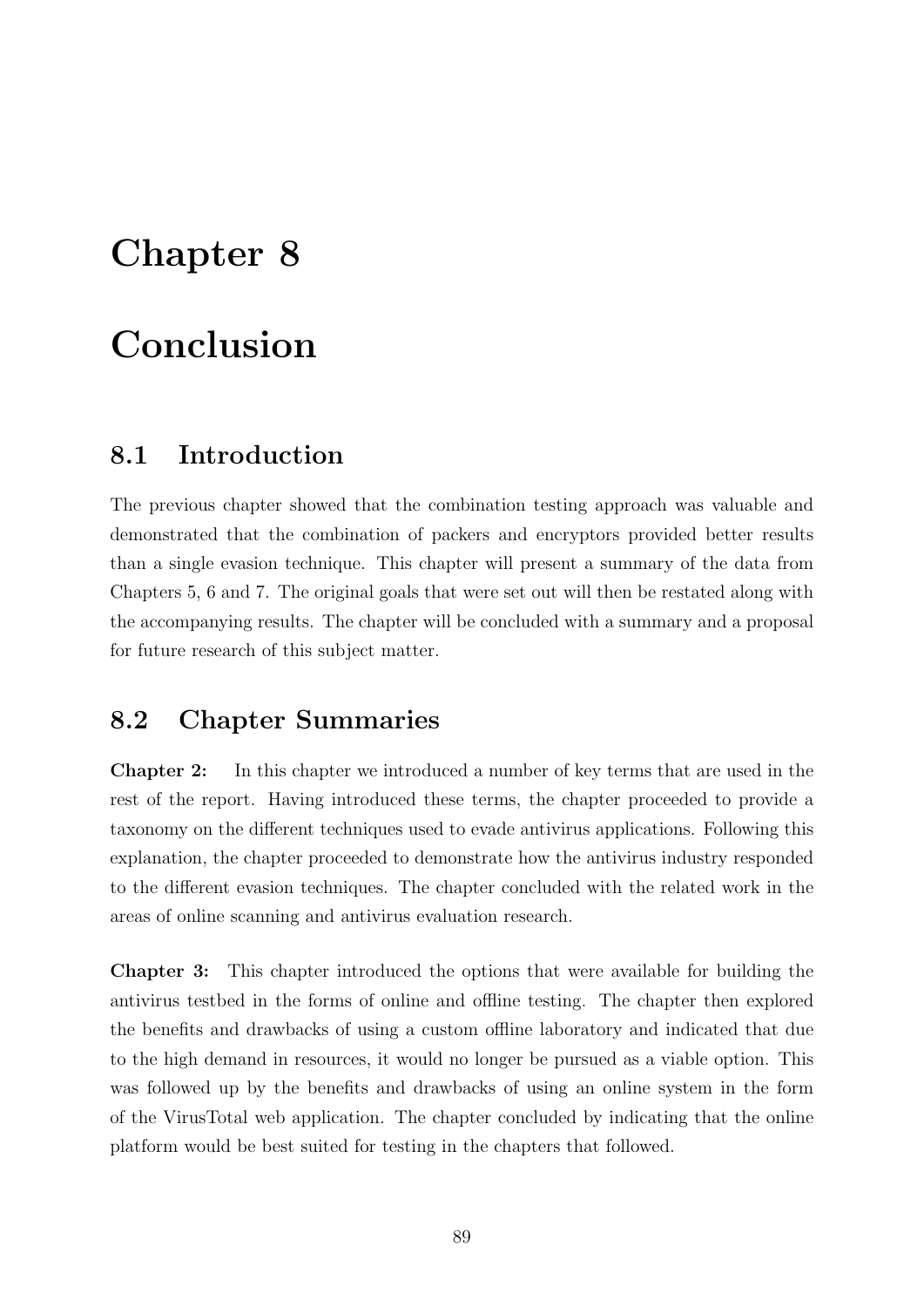Chapter 4: This chapter introduced the process for testing the malicious binary evasion techniques. The chapter outlined the process for testing the evasion techniques by selecting a number of binaries which have a known state before scanning and then monitoring for an expected state after scanning the binary. The chapter then introduced and explained why each of the binaries was selected and what their expected outcomes were. The chapter concluded by selecting the binaries that would be employed in Chapters 5 - 7.

Chapter 5: Chapter 5 described the process of testing the packing evasion techniques and the resulting outcomes. The results illustrated that packing the malicious binaries resulted in a significant reduction in detection rates. The results also showed that none of the packer techniques were able to achieve a 100% evasion against all antivirus applications.

Chapter 6: This chapter continued the testing of the second of two evasion techniques as selected in Chapter 2. As with that chapter, the testing showed that by applying an encryption evasion to the malicious binaries it resulted in a significant reduction in detection rates. Testing with the custom binaries resulted in an increase of detection rates. As with the previous chapter, none of the wrappers that were applied resulted in a 100% reduction in detection.

Chapter 7: The seventh chapter performed a number of tests using a combination of the evasion techniques mentioned in Chapters 5 and 6. These tests were performed to determine if stacking the evasion techniques would result in a decreased detection rate. The results from these tests indicated that when encrypted first, the binaries were more likely to evade an antivirus engine. This was the first chapter in which a  $100\%$  evasion was observed when running the tests with the PEScrambler and ASPack combination.

# 8.3 Research Goals

The original research question in chapter 1 set out to investigate whether binaries which exhibited known virus-like evasion techniques could prove effective against modern antivirus engines when using on-demand scanning techniques. The results from the tests in chapters 5 - 7 demonstrate that the evasion techniques that were tested were not overwhelmingly effective in reducing the detection rates across the four test groups. The tests in chapters 5 - 7 demonstrated that while it is possible to gain high levels of antivirus evasion, these high levels of evasion are very selective. The levels of evasion depend on a number of factors present in the original binary that was submitted for testing. The factors in the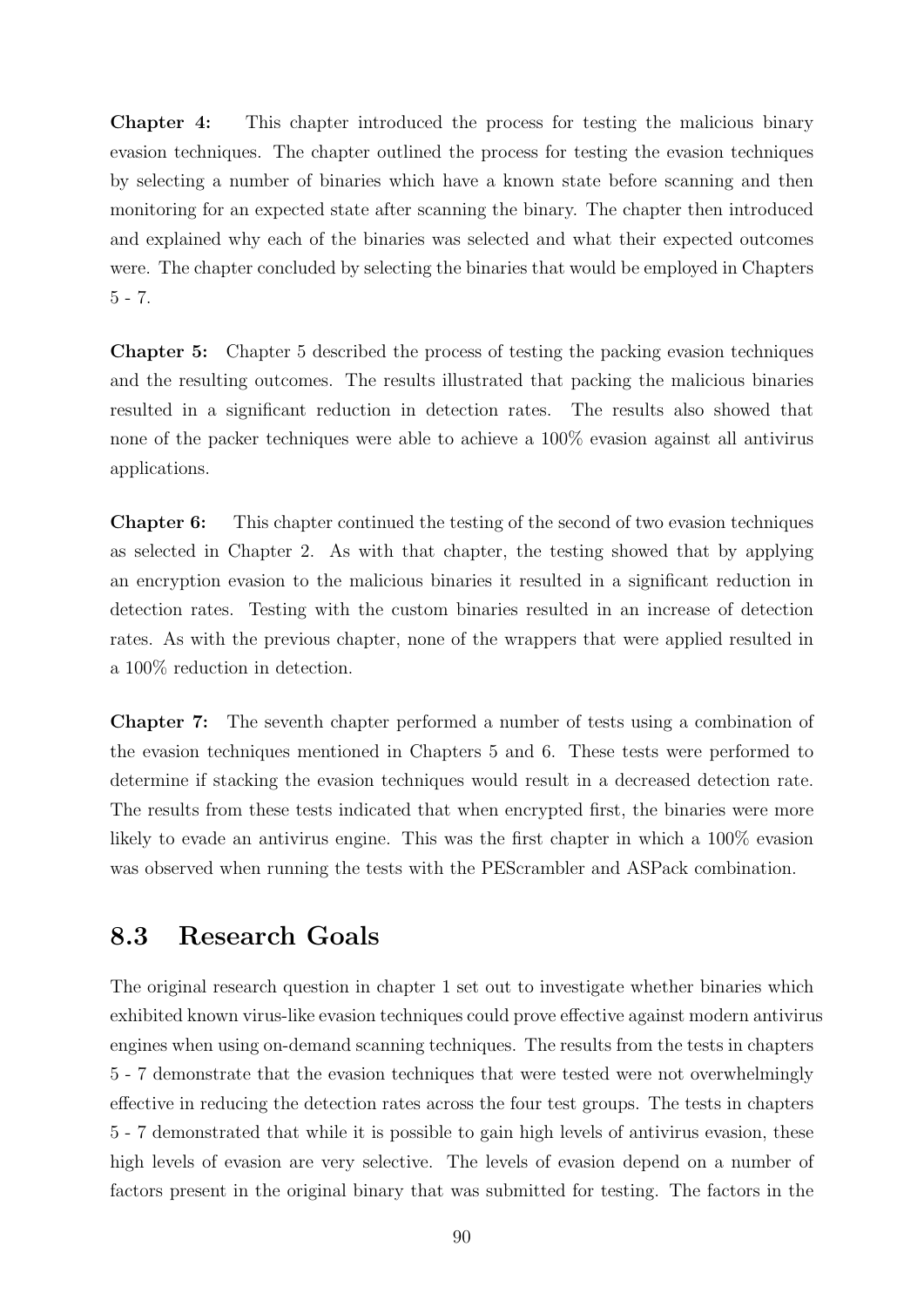binaries that contributed to a more consistent reduction were larger, more complex and had a high baseline detection rate. This is in comparison to the smaller and simpler control binaries which had a lower starting detection rate and was not able to achieve a consistent reduction in detection rates.

From the tests in chapter 7 it was possible to determine that a number of antivirus engines do react to simple signatures in a binary by simply alternating the evasion technique that was first applied and then evaluating the results. In cases where it was possible to apply both evasion techniques to a binary, higher evasion rates were observed.

The intended goal for Chapters 5, 6 and 7 was to gain increasing evasion rates in each chapter, which would match the complexity of the evasion techniques applied to the test protocols. This began In Chapter 5, where a goal of 10 percentage point reduction was set to be achieved. After reviewing the results, it is observed that this goal was achieved with an average reduction of 36 percentage points. The intended goal for Chapter 6 was to achieve an evasion rate of 10 percentage points or greater, which is the same as the goals for the packers, this was achieved with a reduction of 29 percentage points across the binaries tested.

The goals for Chapter 7 were two-fold. The first goal evaluated the effectiveness of the evasion achieved by the "packer first" combination to determine if a higher evasion rate could be achieved compared to the original tests. Following the same method of testing, the second set of tests evaluated the effectiveness of the evasion achieved by the "encrypt first" combination. The first goal was achieved: the average reduction in evasion rates was 37 percentage points which is greater than the original results of 36 percentage points. The second goal was successfully achieved as well: it averaged a 40 percentage point reduction in detection rates which is greater than the original average reduction of 29 percentage points. It stands that the goals set out were achieved for this chapter. The first section barely achieved the reduction goal with only 1 percentage point greater than the goal, while the second section managed to achieve a better result with an average reduction of 11 percentage points.

### 8.4 Future Work

There are currently a number of areas that can be expounded upon to take this work forward. The first of these areas is to perform further analysis on the exact costing in terms of time and resources when using an offline laboratory. Once this is completed, the process of automating the laboratory setup with the use of applications such as Docker or Vagrant should be explored. If implemented correctly, this can reduce the testing time for future research completed in this area. Further investigation also needs to be completed in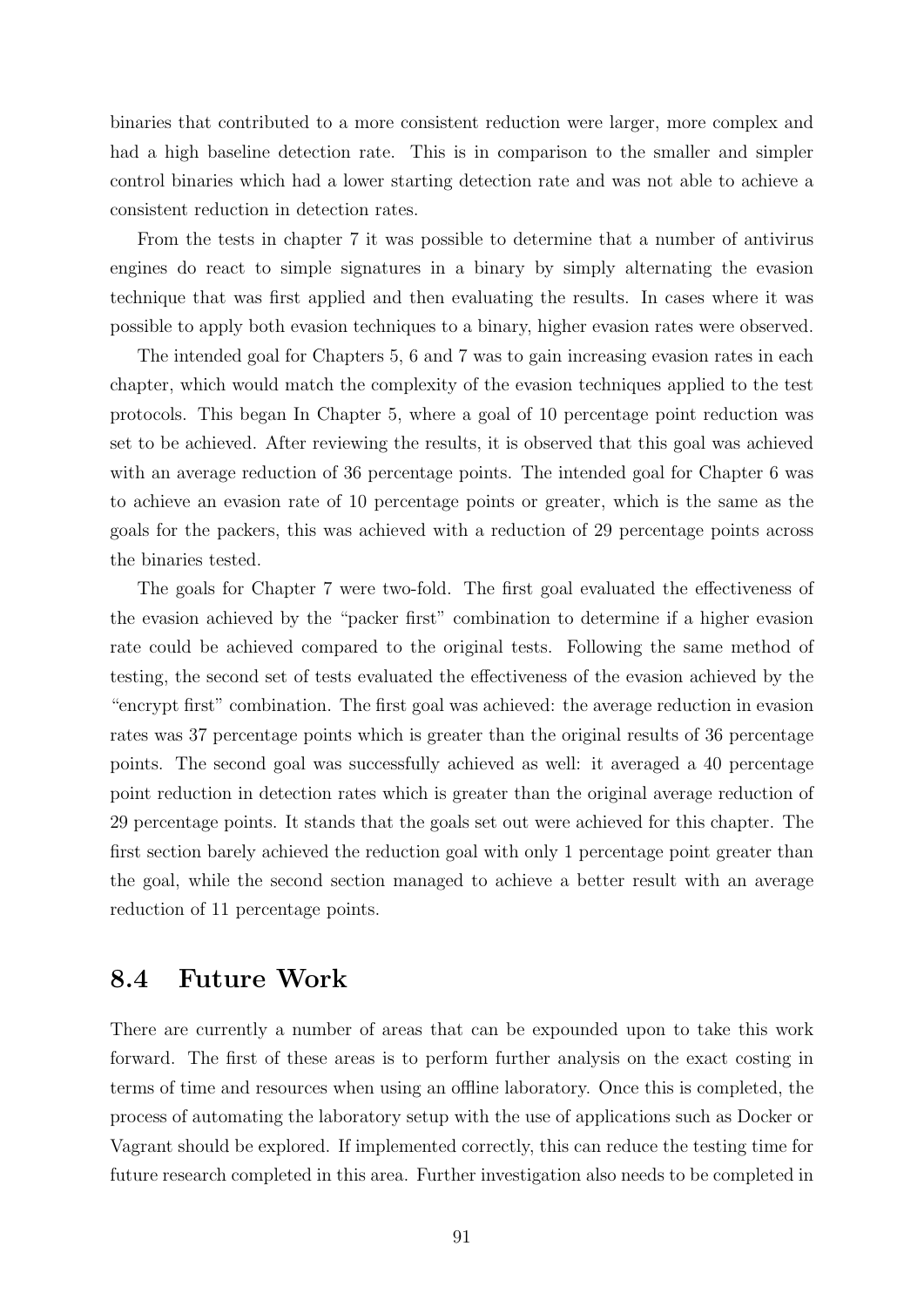the areas of the more advanced evasion techniques. This will most likely require acquiring the source code to an existing trojan or virus and modifying it in such a way as to follow the idea behind one of the dynamic evasion methods such as polymorphism.

# 8.5 Conclusion

In conclusion, the work performed here explored the area of testing whether an evasion technique could bypass an antivirus engine. This work further developed the approach of online testing in which VirusTotal was evaluated as an online testing platform. This testing demonstrated that it is possible to gain a reduction in the detection rates of antivirus engines. It is noted that it was not possible to gain a perfect 100% evasion for all binaries with any of the techniques tested. The work also illustrated that packers have a good chance at producing a binary that can evade antivirus when compared to the same ability in encryptors.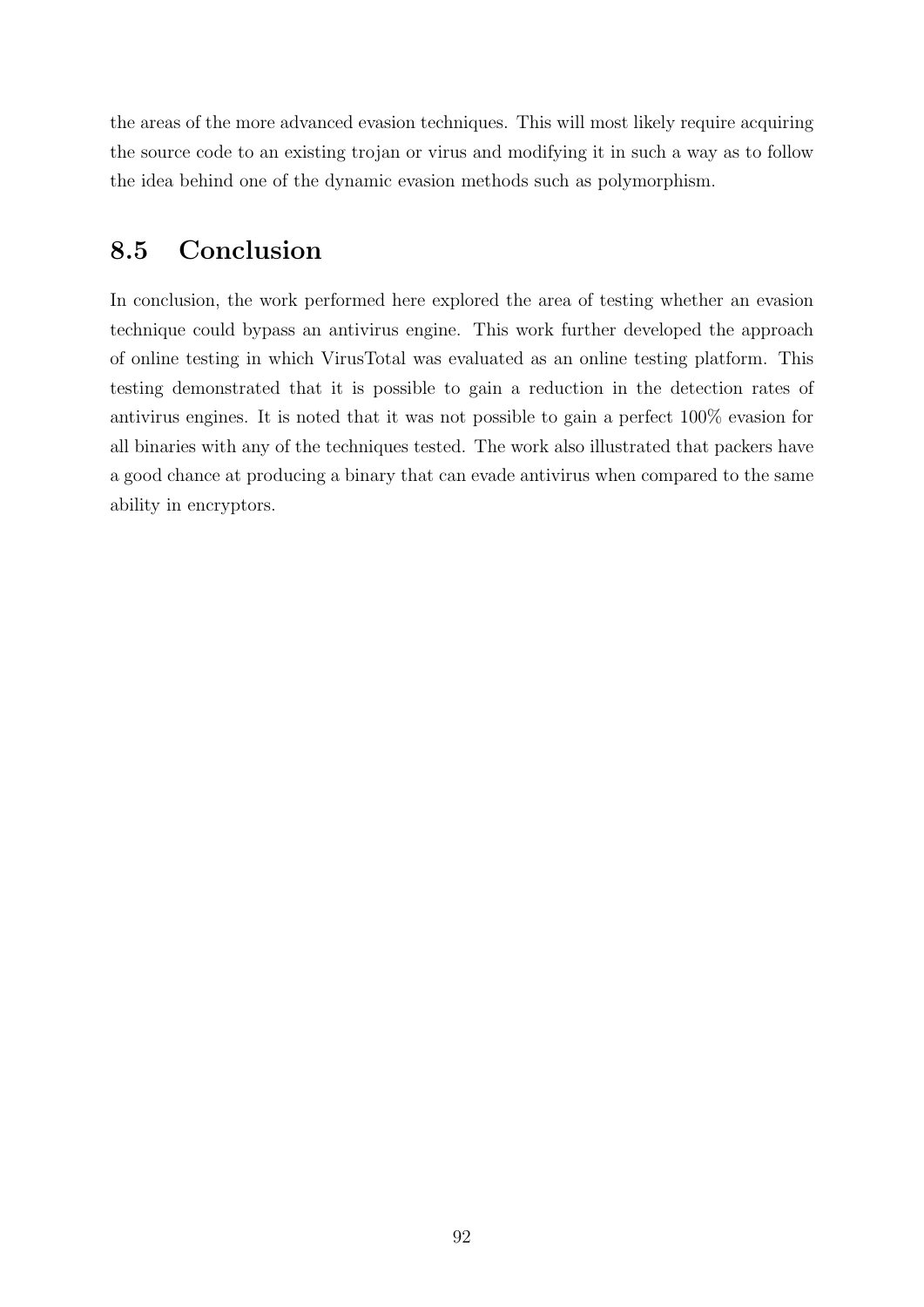# References

- Adrion, W. R., Branstad, M. A., and Cherniavsky, J. C. Validation, verification, and testing of computer software. ACM Computing Surveys, 14(2):159–192, June 1982. ISSN 0360-0300. doi:10.1145/356876.356879.
- Akritidis, P., Markatos, E. P., Polychronakis, M., and Anagnostakis, K. Stride: polymorphic sled detection through instruction sequence analysis. In Security and Privacy in the Age of Ubiquitous Computing, pages 375–391. Springer, 2005.
- Alme, C. and Eardly, D. Mcafee anti-malware engines: values and technologies. Technical report, McAfee Labs, 2010. Last Accessed: 21 Jan 2015. URL http://bit.ly/1CElV12
- Alsagoff, S. Malware self protection mechanism. In International Symposium on Information Technology, volume 3, pages 1–8. Aug 2008. doi:10.1109/ITSIM.2008. 4631981.
- Anderson, J. P. Computer security technology planning study. Technical report, DTIC Document, 1972. Last Accessed: 21 Jan 2015. URL http://csrc.nist.gov/publications/history/ande72.pdf
- Angel, D. 40hex e-zine. 1993. Last Accessed: 06 Apr 2013. URL http://www.textfiles.com/magazines/40HEX/40hex011
- Aycock, J. Computer viruses and malware. Advances in Information Security. Springer, 2006. ISBN 9780387341880.
- Aycock, J., Degraaf, R., and Jacobson, M. Anti-disassembly using cryptographic hash functions. In *Journal in Computer Virology*, volume 2, pages  $1-8$ . Springer, 2006.
- Beroset, E. The nuke encryption device. In Virus Bulletin Conference. November 1993.
- Bishop, P., Bloomfield, R., Gashi, I., and Stankovic, V. Diversity for security: a study with off-the-shelf antivirus engines. In International Symposium on Software Reliability Engineering. Nov 2011. ISSN 1071-9458. doi:10.1109/ISSRE.2011.15.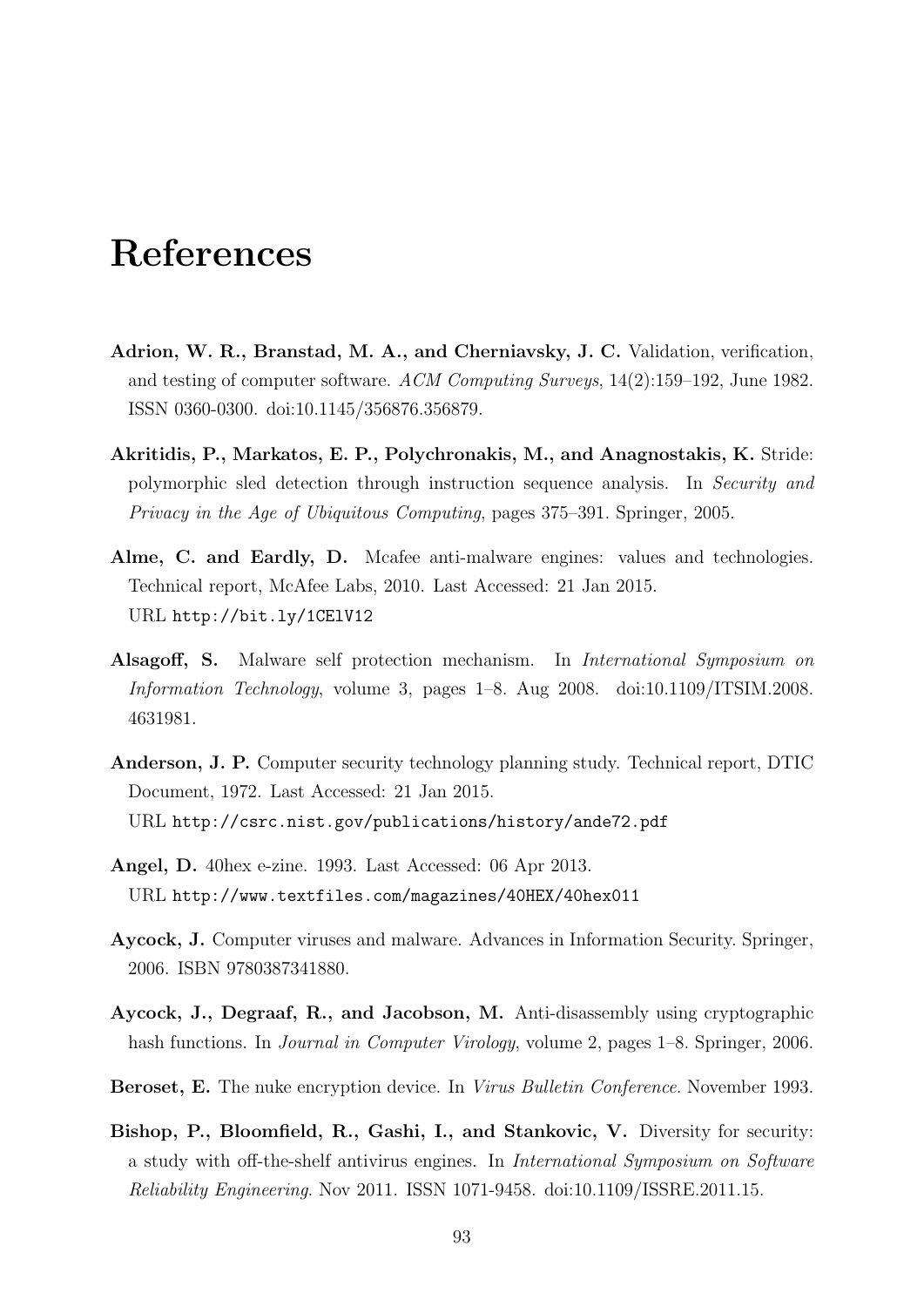- Borello, J.-M., Filiol, E., and Me, L. From the design of a generic metamorphic engine to a black-box classification of antivirus detection techniques. Journal in Computer Virology, 6(3):277–287, 2010. ISSN 1772-9890. doi:10.1007/ s11416-009-0136-2.
- Branco, R. R., Barbosa, G. N., and Neto, P. D. Scientific but not academical overview of malware. In Black Hat Technical Security Conference. 2012. Last Accessed: 11 July 2015.

URL https://media.blackhat.com/bh-us-12/Briefings/Branco/BH\_US\_12\_ Branco\_Scientific\_Academic\_Slides.pdf

- Brand, M. Analysis avoidance techniques of malicious software. Ph.D. thesis, Edith Cowan University, 2010.
- Brulez, N. Win32 portable executable packing uncovered. Technical report, Websense Security Labs, 2009. Last Accessed: 21 Jan 2015. URL http://bit.ly/15v7O3t
- Burgess, J. The tradition of the trojan war in homer and the epic cycle. The Tradition of the Trojan War in Homer and the Epic Cycle. Johns Hopkins University Press, 2003. ISBN 9780801874819.
- Bustamante, P., Urzay, I., Corrons, L., and Franco, J. From traditional antivirus to collective intelligence. Technical report, Panda Security, 2007. Last Accessed: 01 Dec 2014.

URL http://bit.ly/15v7Okf

- Chien, E. and Ször, P. Blended attacks exploits, vulnerabilities and buffer-overflow techniques in computer viruses. In Virus Bulletin Conference, pages 1–36. 2002.
- Chiriac, M. Tales from cloud nine. In Virus Bulletin Conference, pages 1–6. 2009.
- Christodorescu, M. and Jha, S. Testing malware detectors. In ACM Special Interest Group on Software Engineering Notes, volume 29, pages 34–44. ACM, 2004.
- **Cohen, F.** Computer viruses. Computers  $\mathcal{C}$  Security, 6(1):22–35, February 1987. ISSN 0167-4048. doi:10.1016/0167-4048(87)90122-2.
- Davis, T. Utilizing entropy to identify undetected malware. Technical report, Cybersecurity Solutions, 2009. Last Accessed: 21 Jan 2015. URL http://bit.ly/1y0TnuA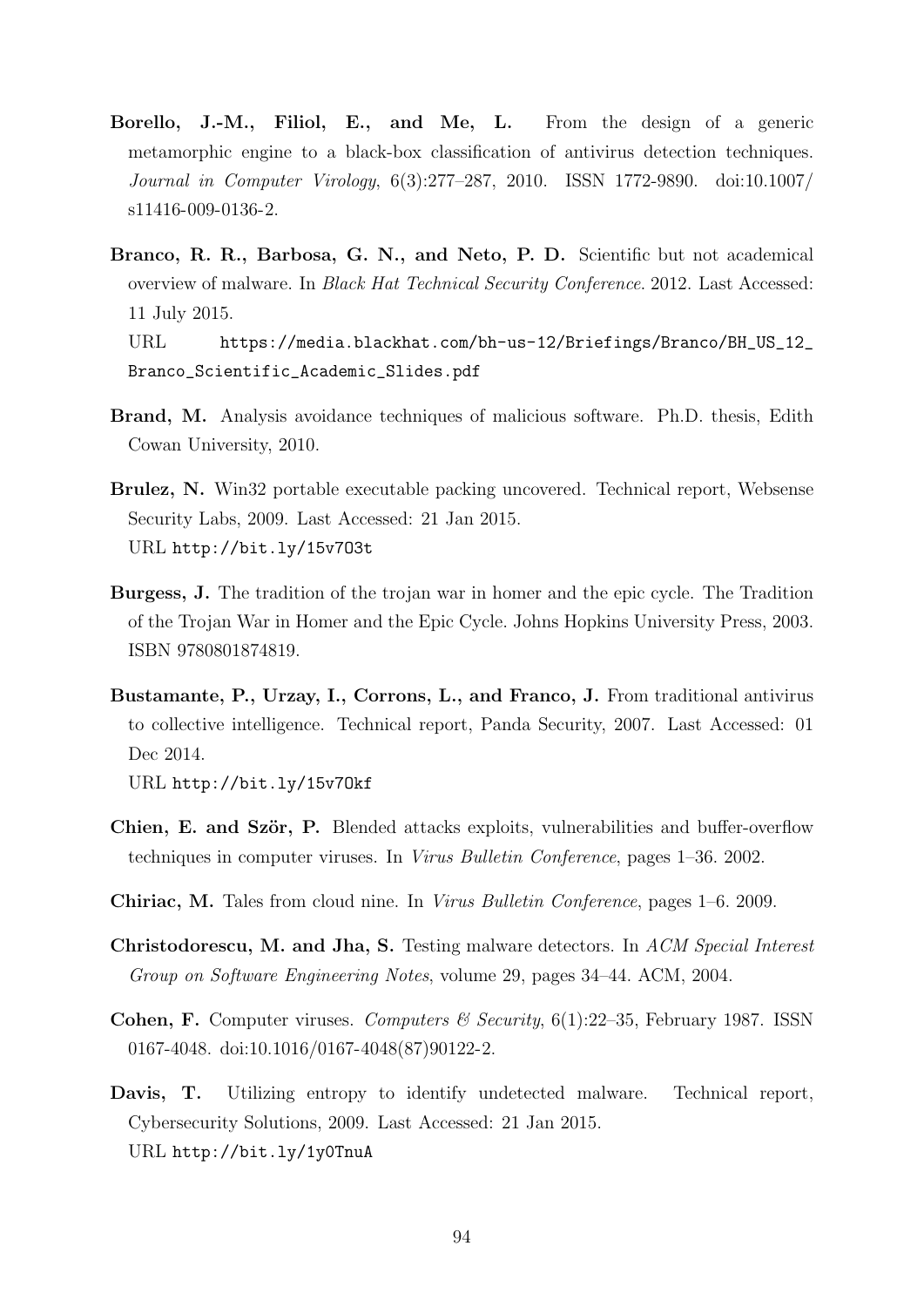- Dinaburg, A., Royal, P., Sharif, M., and Lee, W. Ether: malware analysis via hardware virtualization extensions. In *Proceedings of the 15th ACM conference on* Computer and communications security, pages 51–62. ACM, 2008.
- Doherty, S. and Gegeny, J. Hidden lynx professional hackers for hire. Technical report, Symantec, 2013. Last Accessed: 21 Jan 2015. URL http://wrd.cm/1CSpLnF
- Ferrie, P. and Ször, P. Zmist opportunities. In Virus Bulletin, volume 3, pages 6–7. 2001.
- Filiol, E. Strong cryptography armoured computer viruses forbidding code analysis: the bradley virus. Research Report RR-5250, Institut National De Recherche En Informatique Et En Automatique, 2004. Last Accessed: 01 Dec 2014. URL https://hal.inria.fr/inria-00070748
- Fuhs, H. Encryption generators used in computer viruses. 1995. Last Accessed: 01 Dec 2014.

URL http://www.fuhs.de/en/pub/encryptgen1.shtml

- Funk, C. and Garnaeva, M. Kaspersky security bulletin 2013. overall statistics for 2013. Securelist, 2013. Last Accessed: 11 July 2015. URL https://securelist.com/analysis/kaspersky-security-bulletin/58265/ kaspersky-security-bulletin-2013-overall-statistics-for-2013/
- Garnaeva, M., Chebyshev, V., Makrushin, D., Unuchek, R., and Ivanov, A. Kaspersky security bulletin 2014. Securelist, 2014.
- Gashi, I., Stankovic, V., Leita, C., and Thonnard, O. An experimental study of diversity with off-the-shelf antivirus engines. In Eighth IEEE International Symposium on Network Computing and Applications, pages 4–11. IEEE, 2009.
- Global Research Analysis Team, G. The virus top 20 for november 2001. 2001. Last Accessed: 20 Jan 2015. URL http://bit.ly/1ta726V
- Goodin, D. Puzzle box part 1. 2014a. Last Accessed: 01 Dec 2014. URL http://bit.ly/1BuAWWm
- Goodin, D. Puzzle box part 2. 2014b. Last Accessed: 01 Dec 2014. URL http://bit.ly/1xMGUL1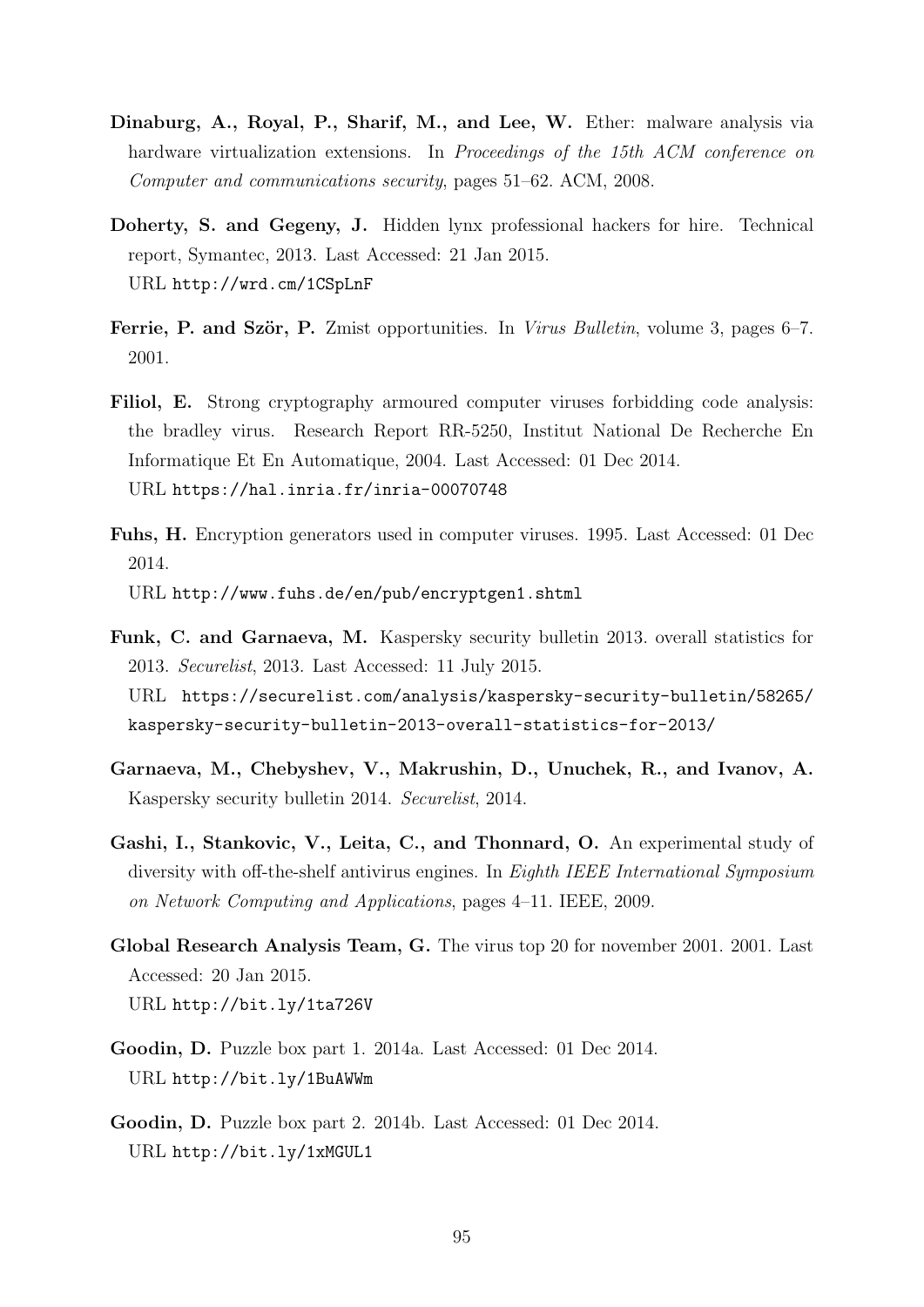- Gordon, S. and Chess, D. Where there's smoke, there's mirrors: the truth about trojan horses on the internet. In Virus Bulletin International Conference Proceedings. 1998.
- Gordon, S. and Chess, D. Attitude adjustment: trojans and malware on the internet. In Proceedings of the European Institute for Computer Antivirus Research, pages 183–204. 1999.
- Gordon, S. and Ford, R. Real world anti-virus product reviews and evaluations–the current state of affairs. In Proceedings of the 1996 National Information Systems Security Conference. 1996.
- Gryaznov, D. Scanners of the year 2000: heuristics. In Proceedings of the 5th International Virus Bulletin, volume 113. 1999. Last Accessed: 01 Dec 2014. URL http://ivanlef0u.fr/repo/madchat/vxdevl/vdat/epscan20.htm
- Guo, F., Ferrie, P., and Chiueh, T.-C. A study of the packer problem and its solutions. In Recent Advances in Intrusion Detection, pages 98–115. Springer, 2008.
- Haffejee, J. and Irwin, B. Testing antivirus engines to determine their effectiveness as a security layer. In Information Security for South Africa (ISSA), 2014, pages 1–6. Aug 2014. doi:10.1109/ISSA.2014.6950496.
- Harper, A., Harris, S., Ness, J., Eagle, C., Lenkey, G., and Williams, T. Gray hat hacking the ethical hackers handbook, 3rd edition. McGraw-Hill Education, 2011. ISBN 9780071742566.
- Herm1t. Virus ezine listing. 2002. Last Accessed: 01 Dec 2014. URL http://vxheaven.org/lib/static/vdat/ezinemen.htm
- Hsu, F.-H., Wu, M.-H., Tso, C.-K., Hsu, C.-H., and Chen, C.-W. Antivirus software shield against antivirus terminators. Information Forensics and Security, IEEE Transactions on, 7(5):1439–1447, Oct 2012. ISSN 1556-6013. doi:10.1109/TIFS.2012. 2206028.
- Hypponen, M. Overview of the brain virus. 2011. Last Accessed: 01 Dec 2014. URL http://campaigns.f-secure.com/brain/virus.html
- Hypponen, M. Overview of the cascade virus. 2014. Last Accessed: 01 Dec 2014. URL http://www.f-secure.com/v-descs/cascade.shtml
- Kang, M. G., Poosankam, P., and Yin, H. Renovo: a hidden code extractor for packed executables. In Proceedings of the 2007 ACM Workshop on Recurring Malcode,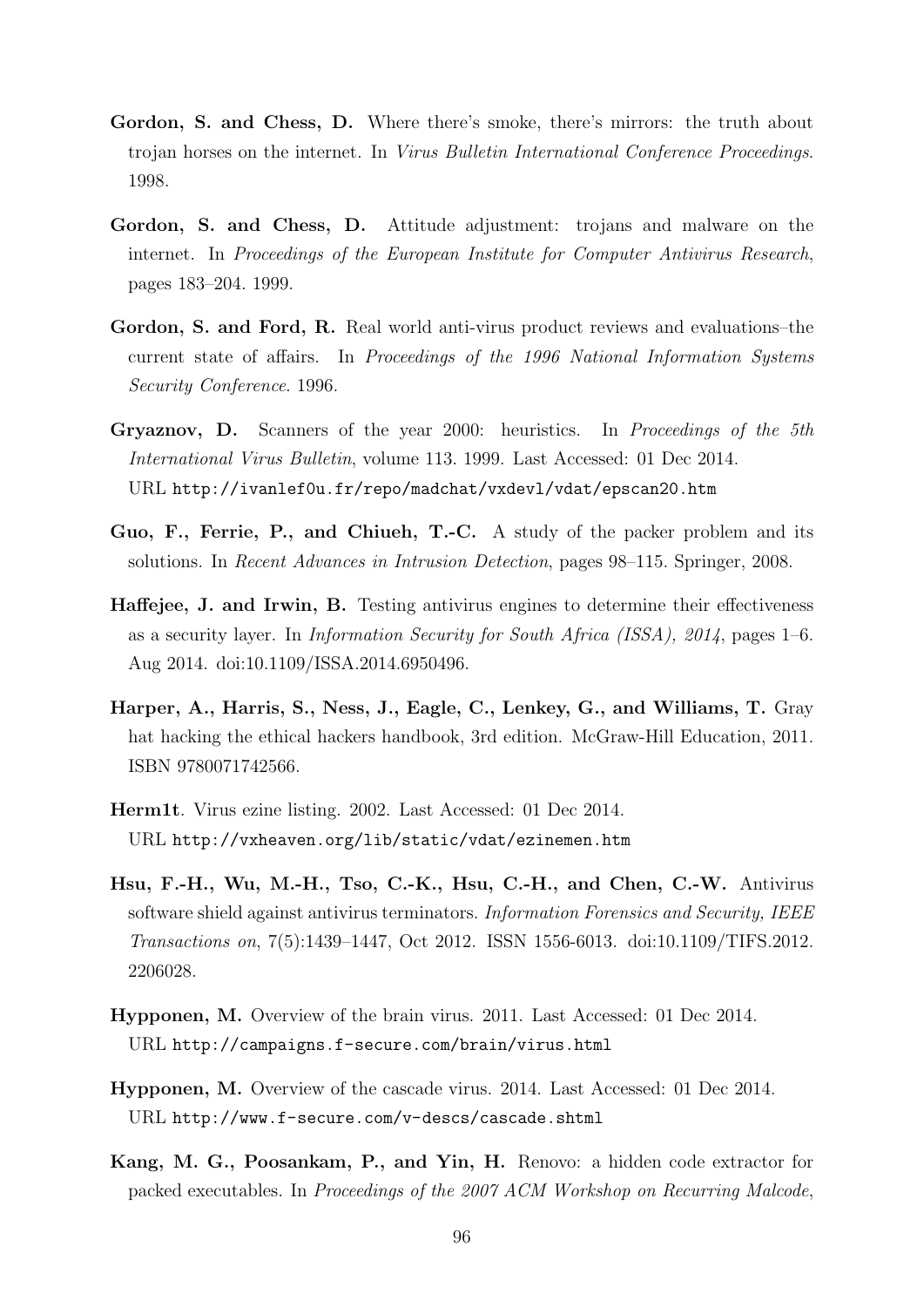WORM '07, pages 46–53. ACM, New York, NY, USA, 2007. ISBN 978-1-59593-886-2. doi:10.1145/1314389.1314399.

- Kephart, J. and White, S. Directed-graph epidemiological models of computer viruses. In Computer Society Symposium on Research in Security and Privacy, pages 343–359. May 1991. doi:10.1109/RISP.1991.130801.
- Kephart, J. O. and Arnold, W. C. Automatic extraction of computer virus signatures. In Virus bulletin international conference, pages 178–184. 1994.
- Kienzle, D. M. and Elder, M. C. Recent worms: a survey and trends. In *Proceedings* of the 2003 ACM Workshop on Rapid Malcode, WORM '03, pages 1–10. ACM, New York, NY, USA, 2003. ISBN 1-58113-785-0. doi:10.1145/948187.948189.
- Knight, C. What is an e-zine. 2005. Last Accessed: 01 Dec 2014. URL http://emailuniverse.com/ezine-tips/?id=1312
- Konstantinou, E. and Wolthusen, S. Metamorphic virus: analysis and detection. Royal Holloway University of London, 15, 2008.
- Kramer, S. and Bradfield, J. C. A general definition of malware. Journal in Computer Virology, 6(2):105–114, 2010. ISSN 1772-9890. doi:10.1007/s11416-009-0137-1.
- Krebs, B. Virus scanners for virus authors. 2009. Last Accessed: 01 Dec 2014. URL http://krebsonsecurity.com/2009/12/virus-scanners-for-virus-authors/
- Lammer, P. 1260 revisited. In Virus Bulletin Conference, page 12. March 1990.
- Leder, F., Steinbock, B., and Martini, P. Classification and detection of metamorphic malware using value set analysis. In Malicious and Unwanted Software, 2009 4th International Conference on, pages 39–46. Oct 2009. doi:10.1109/MALWARE. 2009.5403019.
- Lin, J. On malicious software classification. In Intelligent Information Technology Application Workshops, pages 368–371. Dec 2008. doi:10.1109/IITA.Workshops.2008. 106.
- Little, M. Tealab: a testbed for ad hoc networking security research. In Military Communications Conference, pages 936–942 Vol. 2. Oct 2005. doi:10.1109/MILCOM. 2005.1605800.
- Lyda, R. and Hamrock, J. Using entropy analysis to find encrypted and packed malware. IEEE Security Privacy, 5(2):40–45, March 2007. ISSN 1540-7993. doi:10. 1109/MSP.2007.48.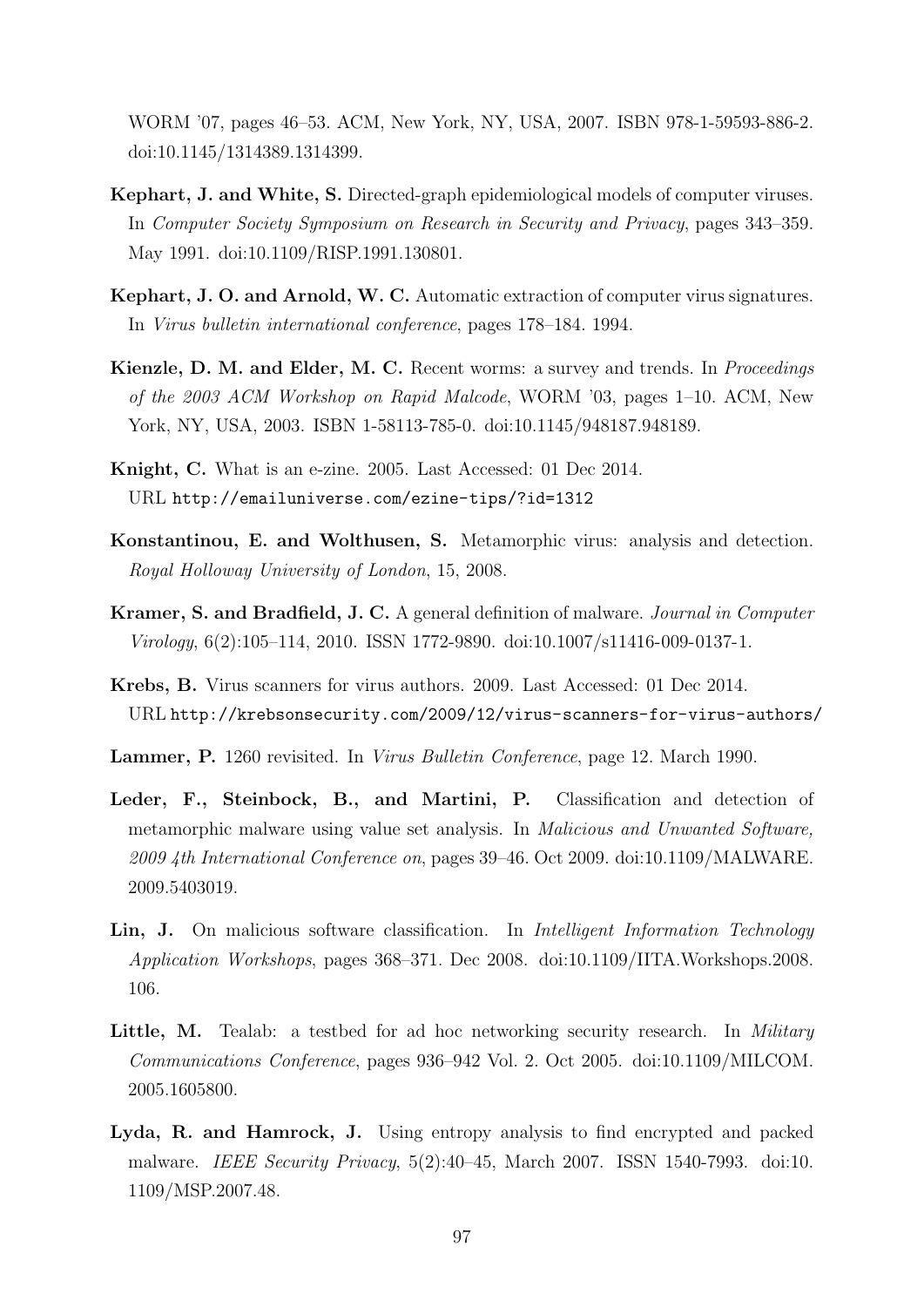- McAfee. Potentially unwanted programs. 2005. Last Accessed: 01 Dec 2014. URL http://bit.ly/1uwAk0A
- McAfee. Malware report for the whale virus. 2014a. Last Accessed: 01 Dec 2014. URL http://bit.ly/1uwA6Xk
- McAfee. Malware report for v2px. 2014b. Last Accessed: 01 Dec 2014. URL http://bit.ly/1yPKLxP
- Moore, T., Clayton, R., and Anderson, R. The economics of online crime. The Journal of Economic Perspectives, 23(3):3–20, 2009.
- Nachenberg, C. Understanding and managing polymorphic viruses. The Symantec Enterprise Papers, 30:16, 1996.
- Nachenberg, C. Computer virus-antivirus coevolution. Communications of the ACM, 40(1):46–51, January 1997. ISSN 0001-0782. doi:10.1145/242857.242869.
- Oberheide, J., Bailey, M., and Jahanian, F. Polypack: an automated online packing service for optimal antivirus evasion. In Proceedings of the 3rd USENIX Conference on Offensive Technologies, WOOT'09, pages 9–9. USENIX Association, Berkeley, CA, USA, 2009.
- Oberheide, J., Cooke, E., and Jahanian, F. Rethinking antivirus: executable analysis in the network cloud. In Proceedings of the 2Nd USENIX Workshop on Hot Topics in Security, HOTSEC'07, pages 5:1–5:5. USENIX Association, Berkeley, CA, USA, 2007.
- Oberheide, J., Cooke, E., and Jahanian, F. Cloudav: n-version antivirus in the network cloud. In Proceedings of the 17th Conference on Security Symposium, SS'08, pages 91–106. USENIX Association, Berkeley, CA, USA, 2008.
- OECD. Computer viruses and other malicious software a threat to the internet economy: a threat to the internet economy. OECD Publishing, 2009. ISBN 9789264056503.
- O'Kane, P., Sezer, S., and McLaughlin, K. Obfuscation: the hidden malware. IEEE Security Privacy, 9(5):41–47, Sept 2011. ISSN 1540-7993. doi:10.1109/MSP.2011.98.
- Parikka, J. Digital Contagions: A Media Archaeology of Computer Viruses. Digital formations. Peter Lang, 2007. ISBN 9780820488370.
- Pearce, S. Intro to polymorphisim. 2003. Last Accessed: 01 Dec 2014. URL http://bit.ly/1JbrHvl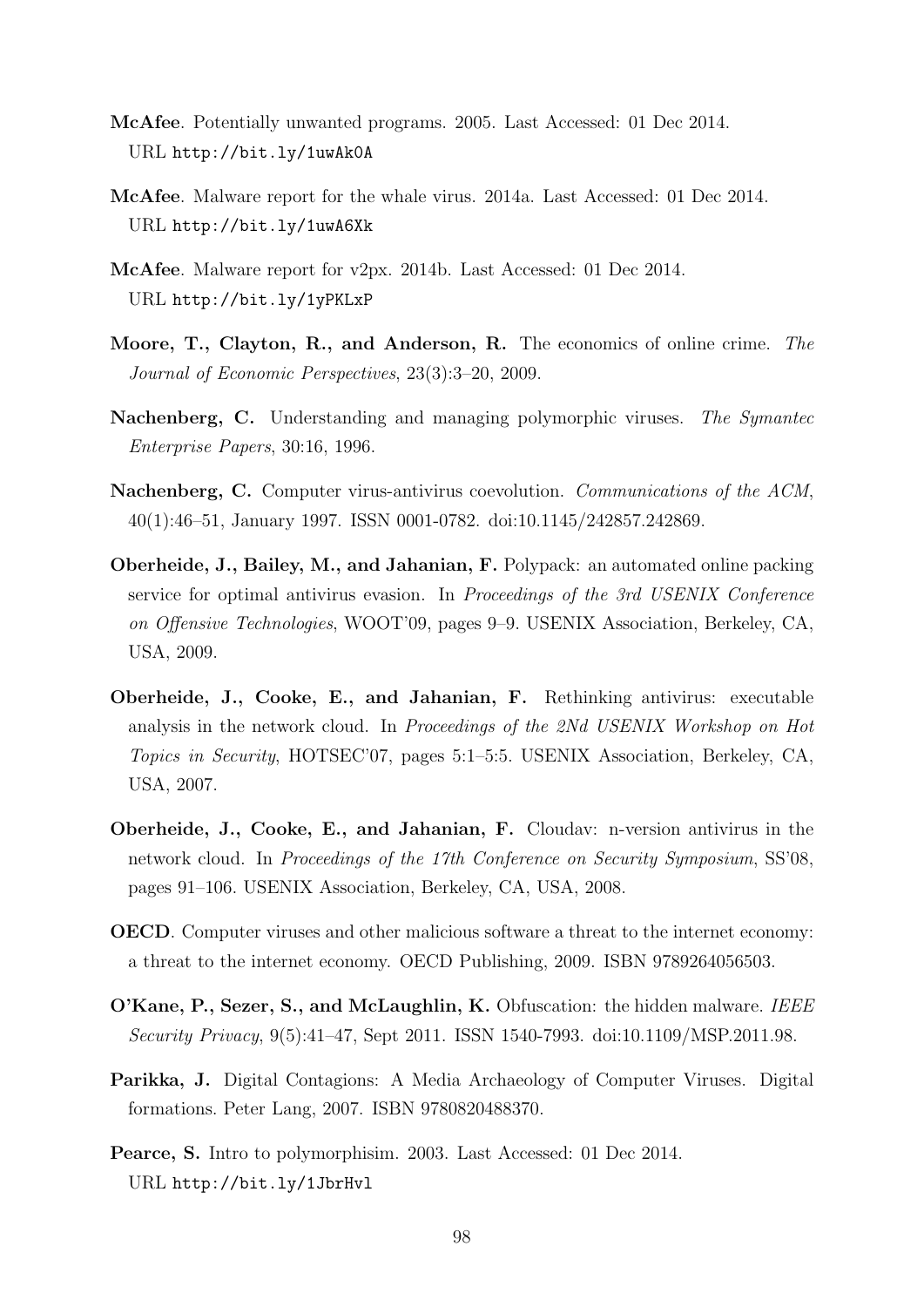- Perdisci, R., Lanzi, A., and Lee, W. Classification of packed executables for accurate computer virus detection. Pattern Recognition Letters, 29(14):1941–1946, 2008.
- Petik. Interview with the mental driller from 29a. 2002. Last Accessed: 01 Dec 2014.
- Quist, D. and Smith, V. Covert debugging circumventing software armoring techniques. In Black hat briefings USA. 2007.
- Rad, B. B., Masrom, M., and Ibrahim, S. Evolution of computer virus concealment and anti-virus techniques: short survey. Computing Research Repository, abs/1104.1070, 2011.
- Rad, B. B., Masrom, M., and Ibrahim, S. Camouflage in malware: from encryption to metamorphism. International Journal of Computer Science and Network Security, 12(8):74–83, 2012.
- Radhakrishnan, D. Approximate disassembly. Master's thesis, San Jose State University, 2010.
- Ramilli, M. and Bishop, M. Multi-stage delivery of malware. In Malicious and Unwanted Software (MALWARE), 2010 5th International Conference on, pages 91–97. IEEE, 2010.
- Rescorla, E. Security holes... who cares? In Proceedings of the 12th Conference on USENIX Security Symposium - Volume 12, (SSYM'03), pages 6–6. USENIX Association, Berkeley, CA, USA, 2003.
- Rin, N. Virtual machines detection enhanced. 2013. Last Accessed: 01 Dec 2014. URL http://artemonsecurity.com/vmde.pdf
- Roundy, K. A. and Miller, B. P. Binary-code obfuscations in prevalent packer tools. ACM Computing Surveys, 46(1):4:1–4:32, July 2013. ISSN 0360-0300. doi:10.1145/ 2522968.2522972.
- Royal, P., Halpin, M., Dagon, D., Edmonds, R., and Lee, W. Polyunpack: automating the hidden-code extraction of unpack-executing malware. In Proceedings of the 22Nd Annual Computer Security Applications Conference, ACSAC '06, pages 289–300. IEEE Computer Society, Washington, DC, USA, 2006. ISBN 0-7695-2716-7. doi:10.1109/ACSAC.2006.38.
- Saleh, M., Ratazzi, E., and Xu, S. Instructions-based detection of sophisticated obfuscation and packing. In Military Communications Conference (MILCOM), 2014 IEEE, pages 1–6. Oct 2014. doi:10.1109/MILCOM.2014.9.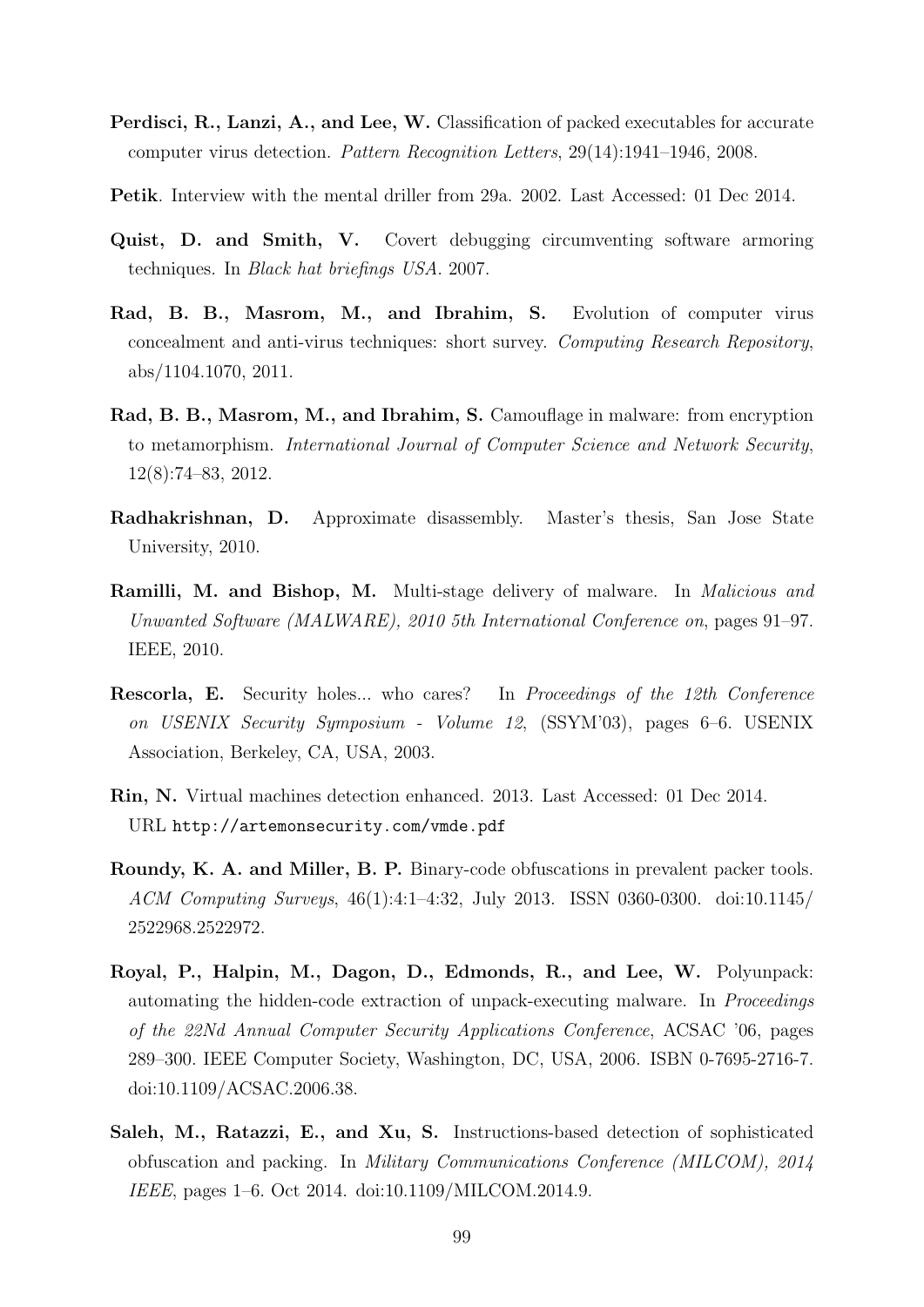- Sanok, D. J., Jr. An analysis of how antivirus methodologies are utilized in protecting computers from malicious code. In Proceedings of the 2nd Annual Conference on Information Security Curriculum Development, InfoSecCD '05, pages 142–144. ACM, New York, NY, USA, 2005. ISBN 1-59593-261-5. doi:10.1145/1107622.1107655.
- Schiffman, M. A brief history of malware obfuscation. 2010. Last Accessed: 01 Dec 2014.

URL http://bit.ly/1CSq7uF

- Shafiq, M. Z., Tabish, S., and Farooq, M. Pe-probe: leveraging packer detection and structural information to detect malicious portable executables. In Proceedings of the Virus Bulletin Conference, pages 29–33. 2009.
- Sikorski, M. and Honig, A. Practical malware analysis: the hands-on guide to dissecting malicious software. No Starch Press, 2012. ISBN 9781593274306.
- Skulason, F. 1260 the variable virus. In Virus Bulletin Conference, page 12. 1990a.
- Skulason, F. Whale a dinosaur heading for extinction. In Virus Bulletin, page 17. November 1990b.
- **Solomon, A.** A brief history of pc viruses. Computer Fraud  $\&$  Security Bulletin, 1993(12):9–19, 1993.
- Staniford, S., Paxson, V., and Weaver, N. How to own the internet in your spare time. In Proceedings of the 11th USENIX Security Symposium, pages 149–167. USENIX Association, Berkeley, CA, USA, 2002. ISBN 1-931971-00-5.
- Sukwong, O., Kim, H., and Hoe, J. Commercial antivirus software effectiveness: an empirical study. Computer, 44(3):63–70, March 2011. ISSN 0018-9162. doi:10.1109/ MC.2010.187.
- Swart, I. Practical application of open source frameworks to achieve anti-virus avoidance. Academic Conferences International Ltd, 2012.
- Ször, P. Nexix der: Tracing the vixen. In Virus Bulletin. April 1996.
- Ször, P. The new 32-bit medusa. In *Virus Bulletin*, 2000, pages  $8-10$ . 2000.
- Ször, P. The art of computer virus research and defense. Pearson Education, 2005. ISBN 9780672333903.
- Ször, P. and Ferrie, P. Hunting for metamorphic. In Virus Bulletin Conference. 2001.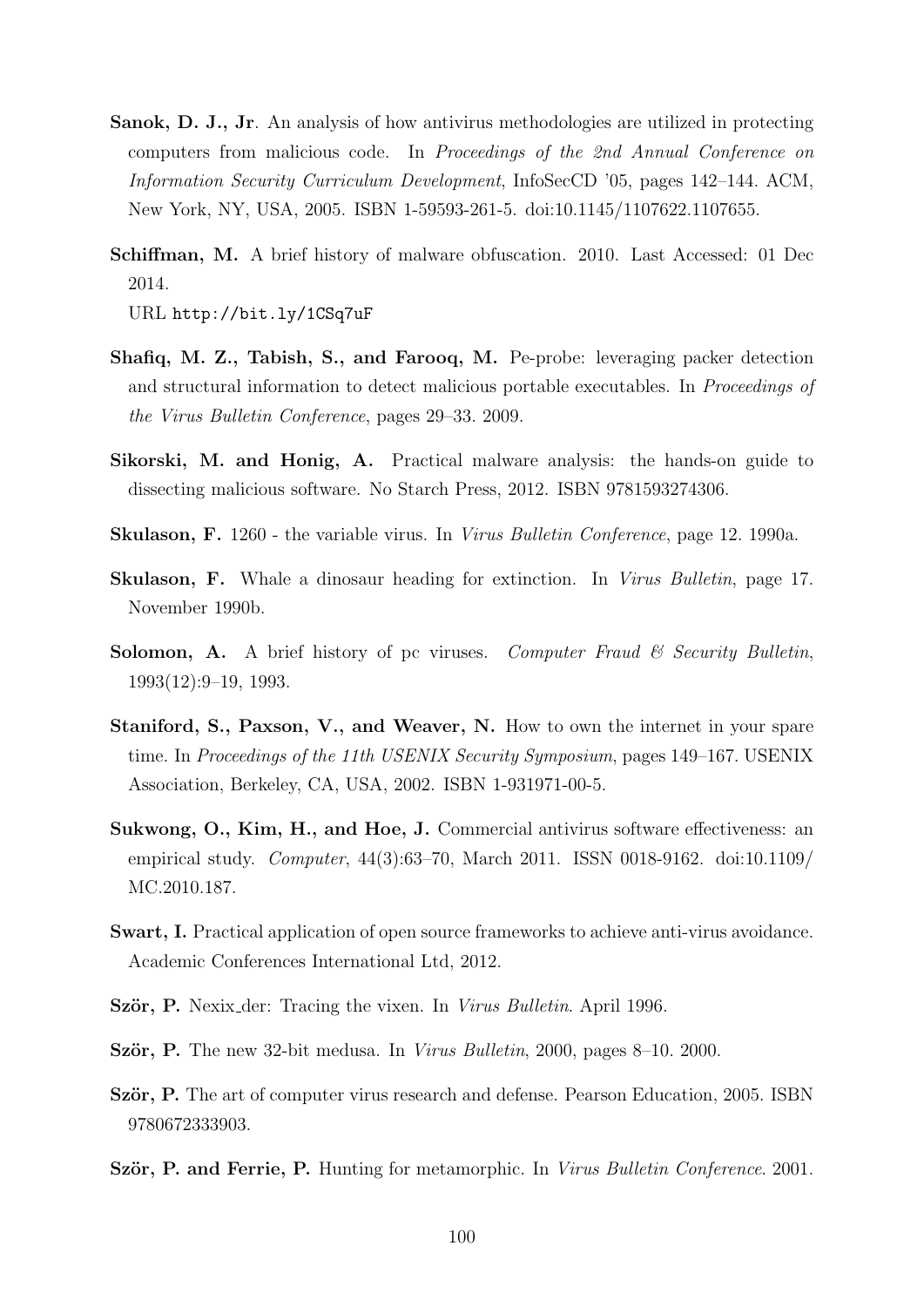- Ször, P. and Ferrie, P. Striking similarites: win32/simile and metamorphic virus code. In Virus Bulletin Conference. 2002.
- Thengade, A., Khaire, A., Mitra, D., and Goyal, A. Virus detection techniques and their limitations. In *International Journal of Scientific*  $\mathscr B$  *Engineering Research*, volume 5. October 2014.
- Thompson, C. The virus underground. Virus, 2004. Last Accessed: 10 Oct 2014. URL https://vxheaven.org/lib/pdf/The%20Virus%20Underground.pdf
- Tutte, W. T. Fish and I. Springer, 2000. Last Accessed: 10 Oct 2014. URL http://cryptocellar.web.cern.ch/cryptocellar/tutte.pdf
- VirusTotal. Virustotal supported scanners. 2014. Last Accessed: 10 Oct 2014. URL https://www.virustotal.com/en/about/credits/
- Weaver, N., Paxson, V., Staniford, S., and Cunningham, R. A taxonomy of computer worms. In Proceedings of the 2003 ACM workshop on Rapid malcode, pages 11–18. ACM, 2003.
- White, S. R., Kephart, J. O., and Chess, D. M. Computer viruses: A global perspective. In Proceedings of the Fifth International Virus Bulletin Conference, Boston, pages 185–191. 1995.
- Xu, J., Sung, A. H., Mukkamala, S., and Liu, Q. Obfuscated malicious executable scanner. Journal of Research and Practice in Information Technology, 39(3):181–197, 2007.
- You, I. and Yim, K. Malware obfuscation techniques: a brief survey. In BWCCA, pages 297–300. 2010.
- Young, A. and Yung, M. Cryptovirology: extortion-based security threats and countermeasures. In Proceedings of the 1996 IEEE Symposium on Security and Privacy, SP '96, pages 129–. IEEE Computer Society, Washington, DC, USA, 1996. ISBN 0-8186-7417-2.
- Yu, W., Zhang, N., Fu, X., and Zhao, W. Self-disciplinary worms and countermeasures: modeling and analysis. IEEE Transactions on Parallel and Distributed Systems, 21(10):1501–1514, October 2010. ISSN 1045-9219. doi:10.1109/ TPDS.2009.161.
- Zolkipli, M. F. and Jantan, A. Malware behavior analysis: learning and understanding current malware threats. In Proceedings of the 2010 Second International Conference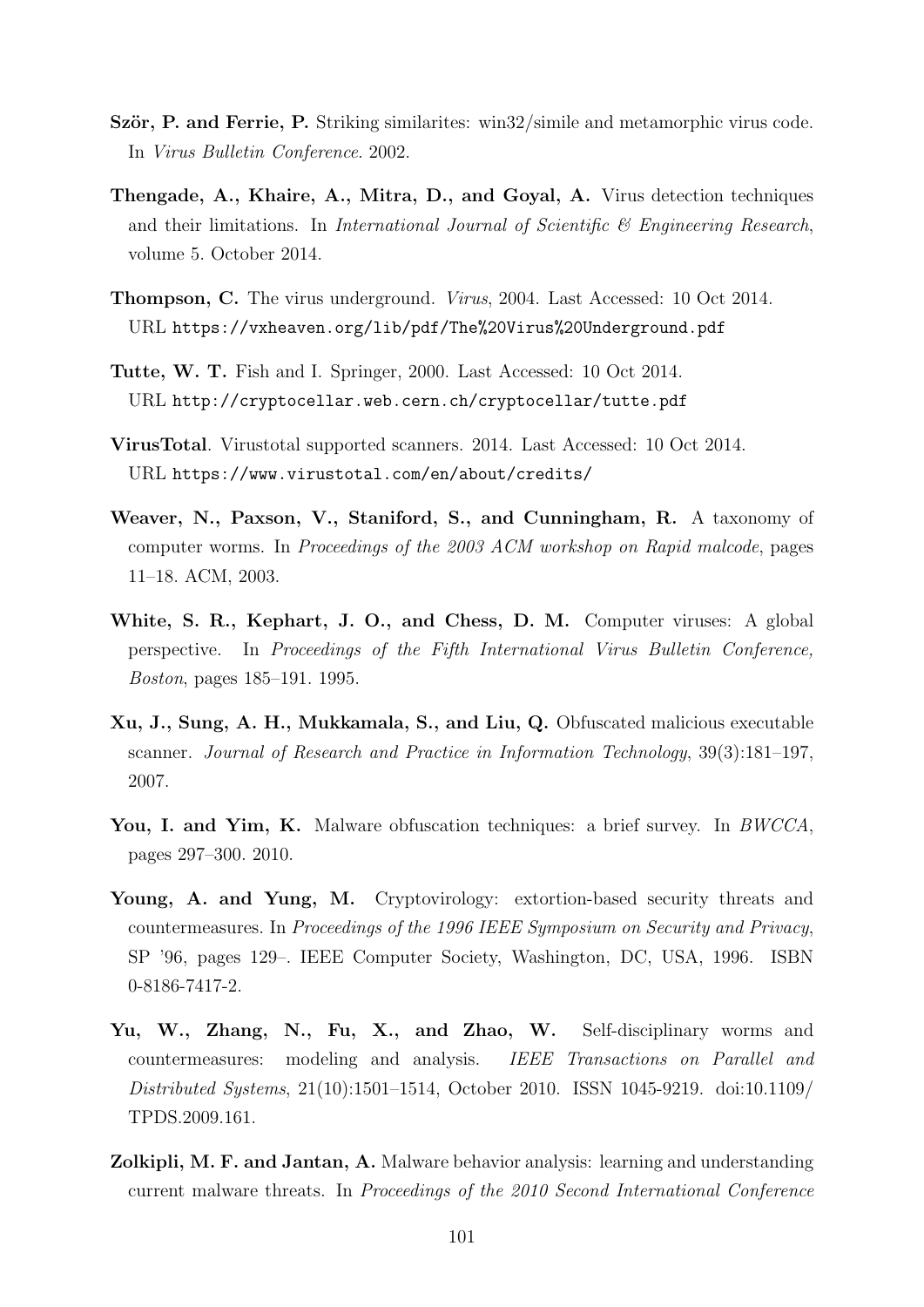on Network Applications, Protocols and Services, NETAPPS '10, pages 218–221. IEEE Computer Society, Washington, DC, USA, 2010. ISBN 978-0-7695-4177-8. doi:10.1109/ NETAPPS.2010.46.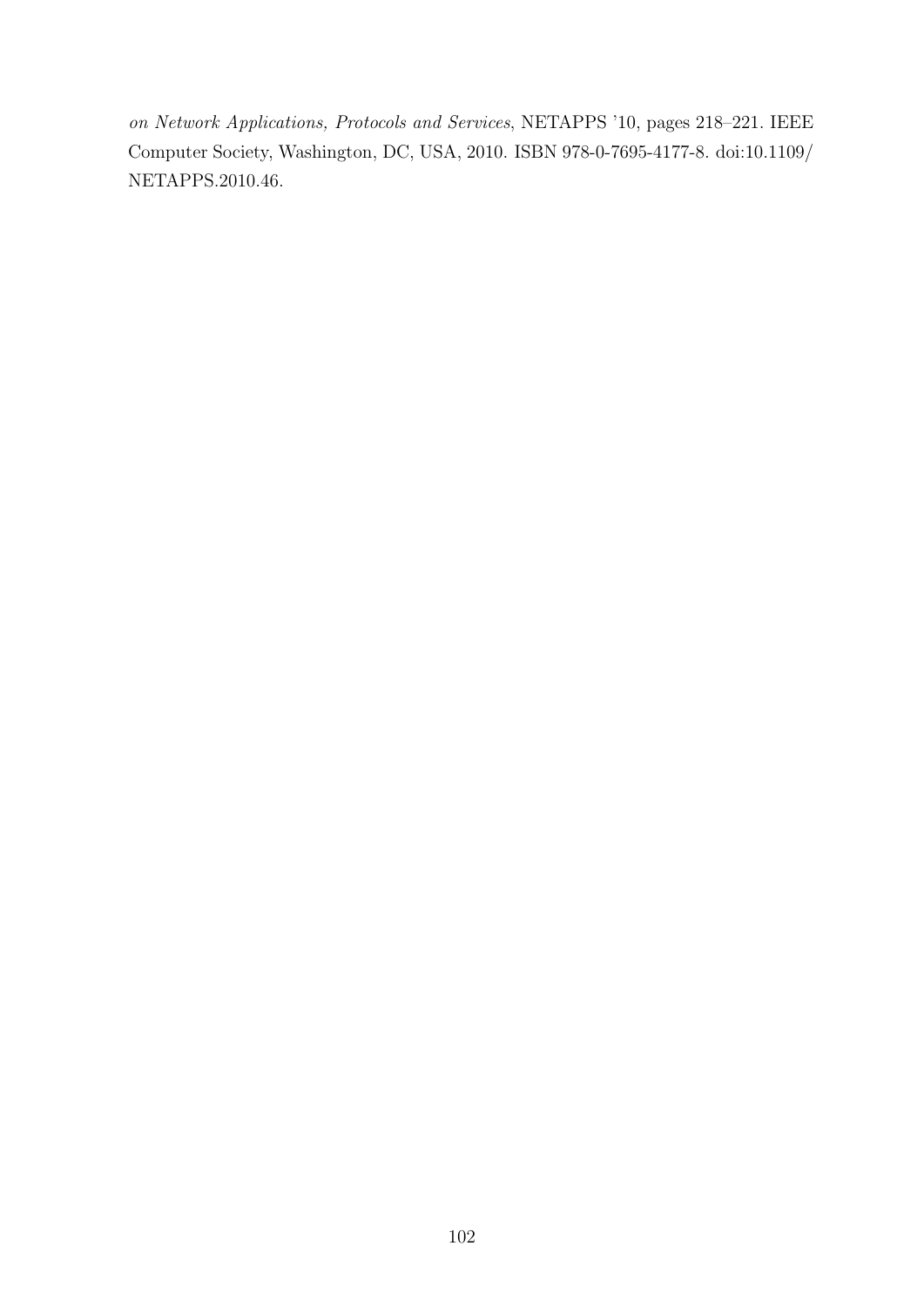## Glossary

- PUP Potentially unwanted application. These applications that are not inherently malicious and their uses depend on the person using the application.. 6
- trojan A type of non-viral malicious application that takes its name from Greek mythology. Commonly used to deliver other malicious applications. 6
- virus A virus is usually characterised by a small application that is designed to spread by injecting malicious code into other binaries. 7, 97
- worm A self-propagating program that attempts to spread by exploiting vulnerabilities in a computer system. 8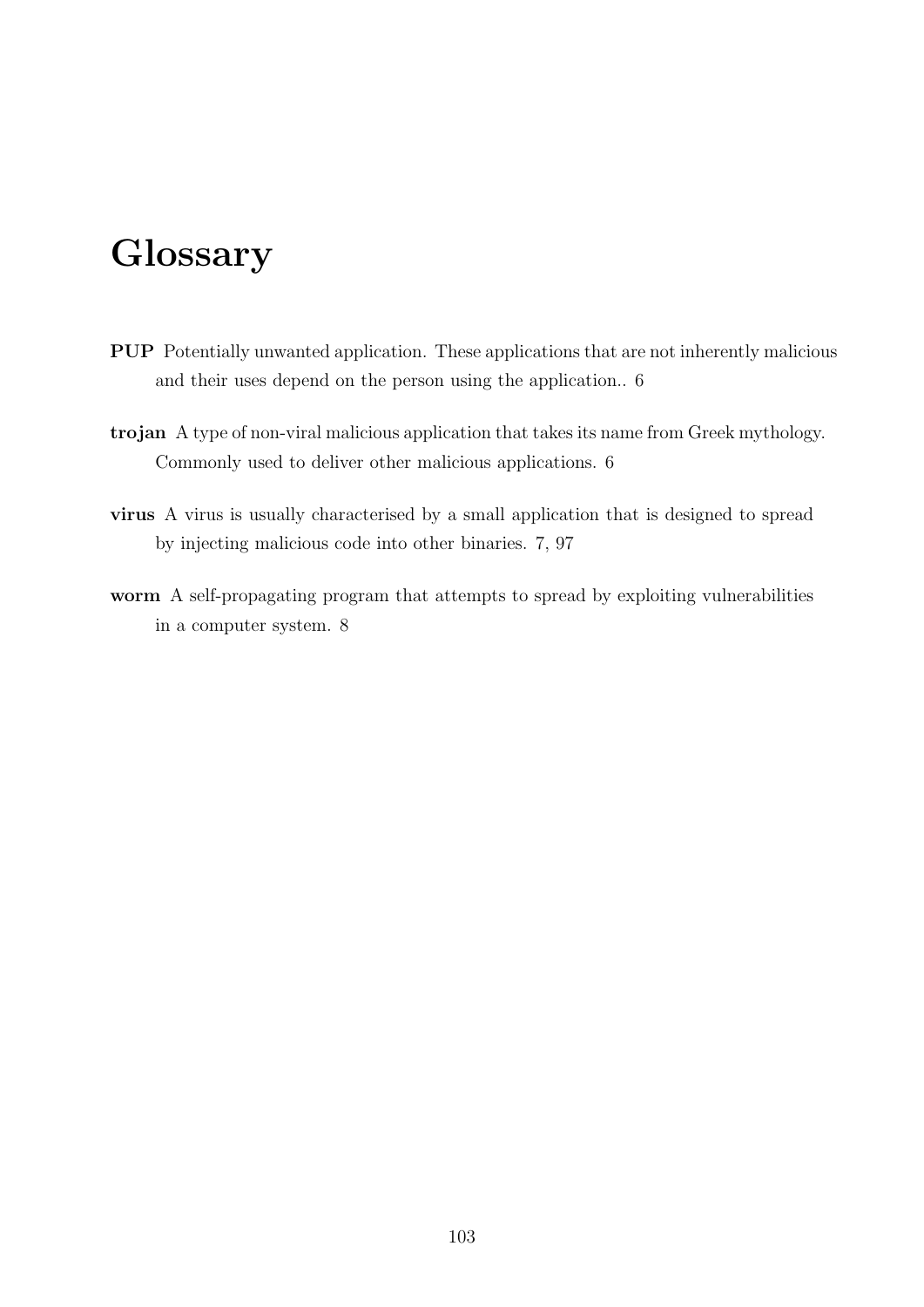Appendices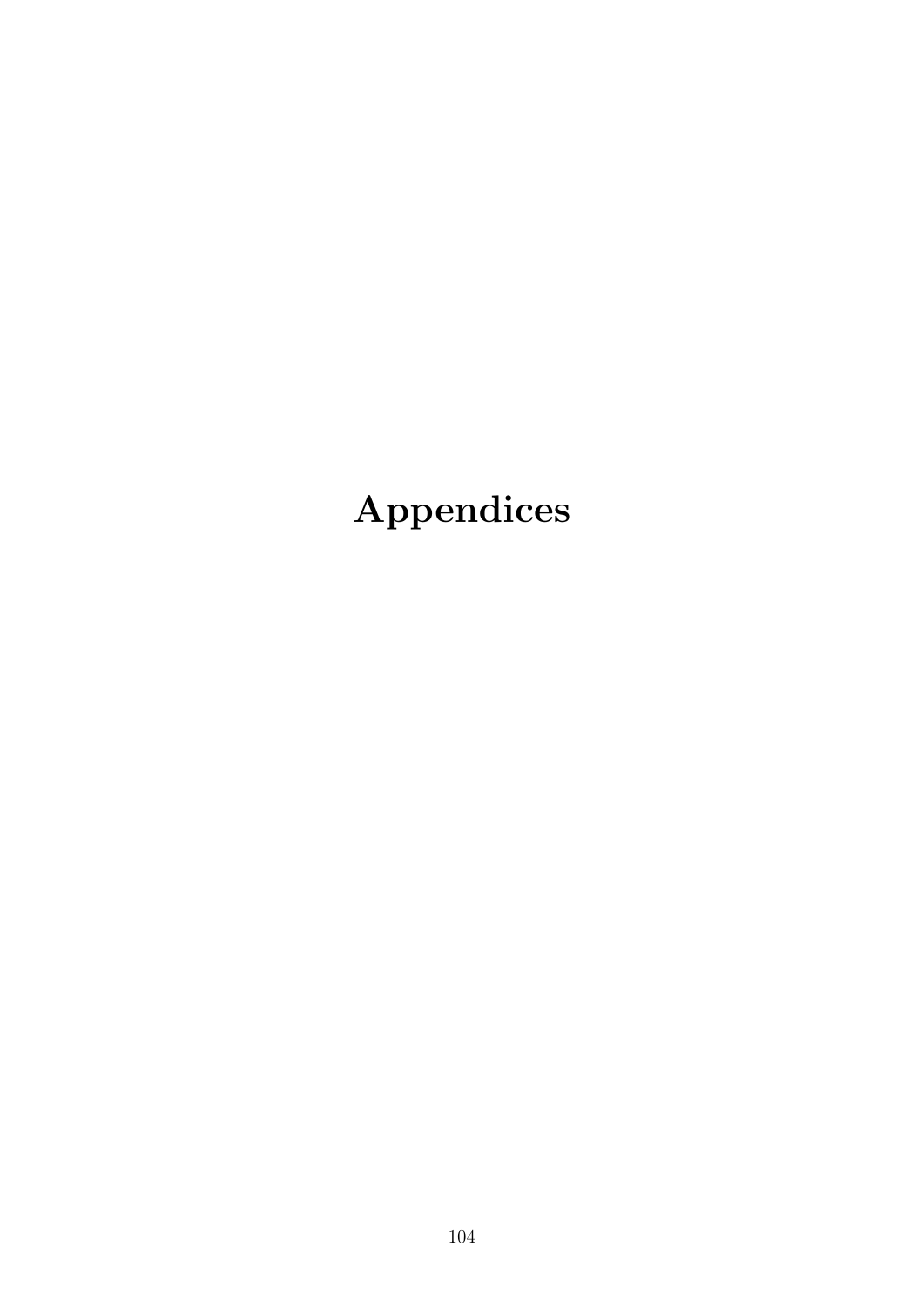The following tables refer to the more verbose descriptions and various results of tests that are included in the paper. They are ordered in the order they occur in the paper for easier reference.

| Antivirus Engine     | Version        | Detected As                       |
|----------------------|----------------|-----------------------------------|
| Antivirus            | Version        | Malware Signature                 |
| MicroWorld-eScan     | 12.0.250.0     | Gen:Variant.Graftor.113722        |
| CAT-QuickHeal        | 12.00          | Trojan.Swrort                     |
| McAfee               | 6.0.4.564      | RDN/Generic.dx!c2s                |
| K7Antivirus          | 9.176.11663    | Riskware $(0040f0f51)$            |
| K7GW                 | 9.176.11663    | Riskware $(0040f0f51)$            |
| TheHacker            |                | Posible_Worm32                    |
| NANO-Antivirus       | 0.28.0.58873   | Trojan.Win32.Inject1.cugnjk       |
| TrendMicro-HouseCall | 9.700-1001     | TROJ_GEN.F0C2C00A314              |
| Kaspersky            | 12.0.0.1225    | HEUR:Trojan.Win32.Generic         |
| BitDefender          | 7.2            | Gen: Variant. Graftor. 113722     |
| Ad-Aware             | 12.0.163.0     | Gen: Variant. Graftor. 113722     |
| Emsisoft             | 3.0.0.596      | Gen: Variant. Graftor. 113722 (B) |
| Comodo               | 18058          | UnclassifiedMalware               |
| F-Secure             | 11.0.19100.45  | Gen: Variant. Graftor. 113722     |
| DrWeb                | 7.00.8.02260   | Trojan.Inject1.33413              |
| <b>VIPRE</b>         | 28078          | Trojan.Win32.Generic!BT           |
| AntiVir              | 7.11.141.154   | TR/Swrort.A.9181                  |
| TrendMicro           | 9.740-1012     | TROJ_GEN.F0C2C00A314              |
| McAfee-GW-Edition    | 2013           | RDN/Generic.dx!c2s                |
| Sophos               | 4.98.0         | Mal/Generic-S                     |
| Antiy-AVL            | 0.1.0.1        | Trojan[:HEUR]/Win32.AGeneric      |
| Kingsoft             | 2013.04.09.267 | Win32.Troj.Undef.(kcloud)         |
| Microsoft            | 1.10401        | Trojan:Win32/Swrort.A             |
| GData                | 24             | Gen: Variant. Graftor. 113722     |
| Panda                | 10.0.3.5       | Generic Malware                   |
| <b>Rising</b>        | 25.0.0.11      | PE:HackTool.Swrort!1.6477         |
| Ikarus               | T3.1.5.6.0     | Trojan.Win32.Swrort               |
| Fortinet             | $\overline{4}$ | Malware_fam.NB                    |
| Baidu-International  | 3.5.1.41473    | Trojan.Win32.Swrort.A             |

Table 1: Metasploit UPX OP Scan Results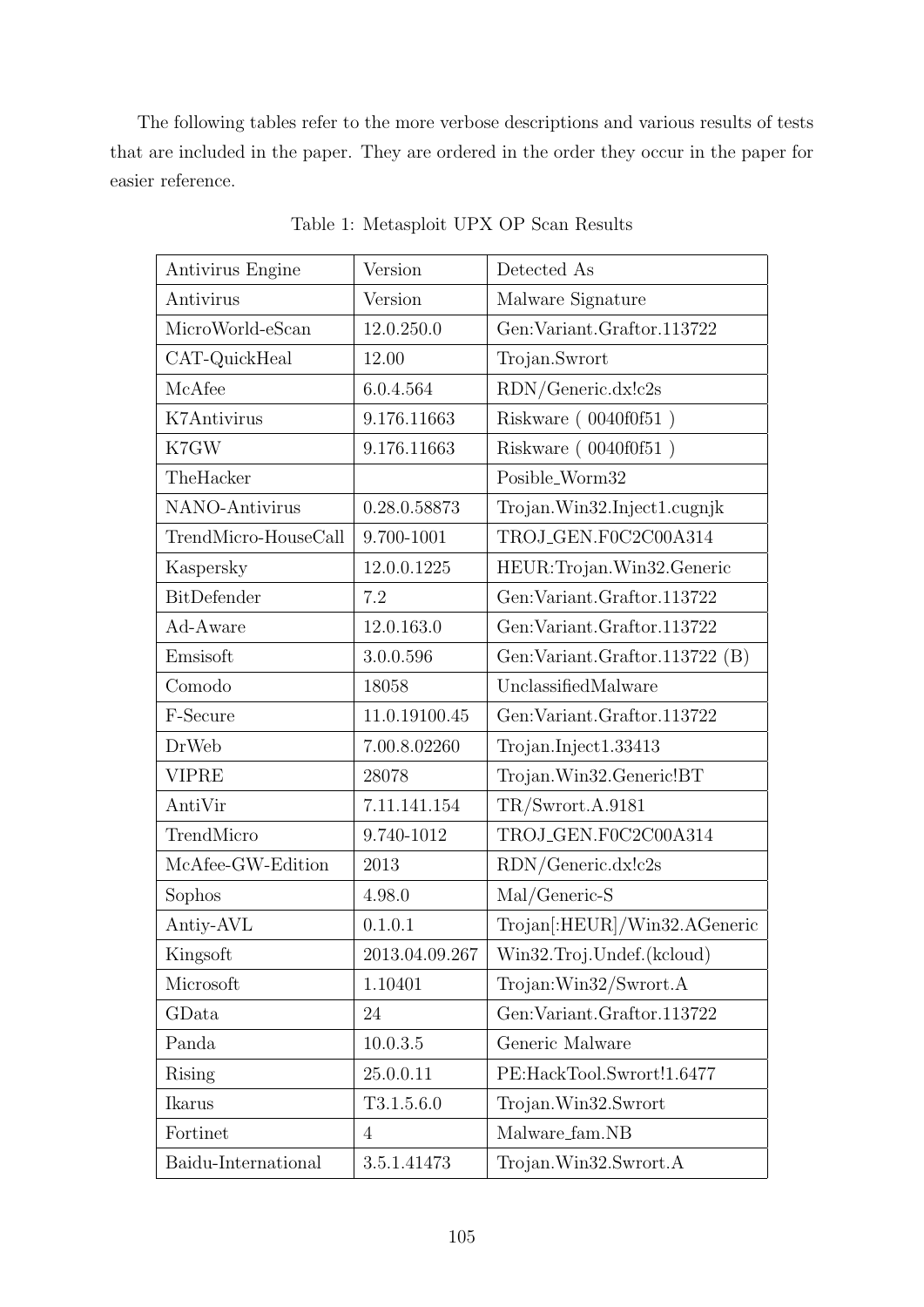| Binary Name                            | Shortened SHA256 Hash   Detection Ratio |       |
|----------------------------------------|-----------------------------------------|-------|
| Malicious Binary $1   615863572d46$    |                                         | 16/55 |
| Malicious Binary $2 \mid 6e2c9ecad006$ |                                         | 18/55 |
| Malicious Binary $3 \mid 7f4cf838c55b$ |                                         | 19/55 |

Table 2: Malicious Binaries Packed with ASPack

Table 3: Malicious Binaries Packed with PECompact

| Binary                                        | Shortened SHA256 Hash   Detection Ration |       |
|-----------------------------------------------|------------------------------------------|-------|
| Malicious Binary $1 \mid 16a5d346d22c$        |                                          | 18/55 |
| Malicious Binary $2 \mid \text{ad2fcbda013c}$ |                                          | 18/55 |
| Malicious Binary $3   d235f b45b4d8$          |                                          | 19/55 |

Table 4: Malicious Binaries Packed with Custom Packer

| Binary                                  | Shortened SHA256 Hash   Detection Ration |       |
|-----------------------------------------|------------------------------------------|-------|
| Malicious Binary $1   a7db409d5bfe$     |                                          | 13/55 |
| Malicious Binary $2 \mid e12c09d7c c3d$ |                                          | 14/55 |
| Malicious Binary $3   60982b7de65b$     |                                          | 18/55 |

Table 5: Malicious Binaries Packed with PEScrambler

| Binary                                 |       | Shortened SHA256 Hash   Detection Ratio   Percentage Point Decrease |
|----------------------------------------|-------|---------------------------------------------------------------------|
| Malicious Binary $1 \mid 4f3aa42ddd71$ | 8/55  | $73$ pp                                                             |
| Malicious Binary $2 \mid 58659313b855$ | 21/55 | $56$ pp                                                             |
| Malicious Binary $3 \mid b5a91d0508b3$ | 9/55  | $78$ pp                                                             |

Table 6: Baseline Scan with UPX

| Shortened SHA256 Hash   $f7bdb777d1ed$ |            |
|----------------------------------------|------------|
| File name                              | cmdupx.exe |
| Detection ratio                        | 2/55       |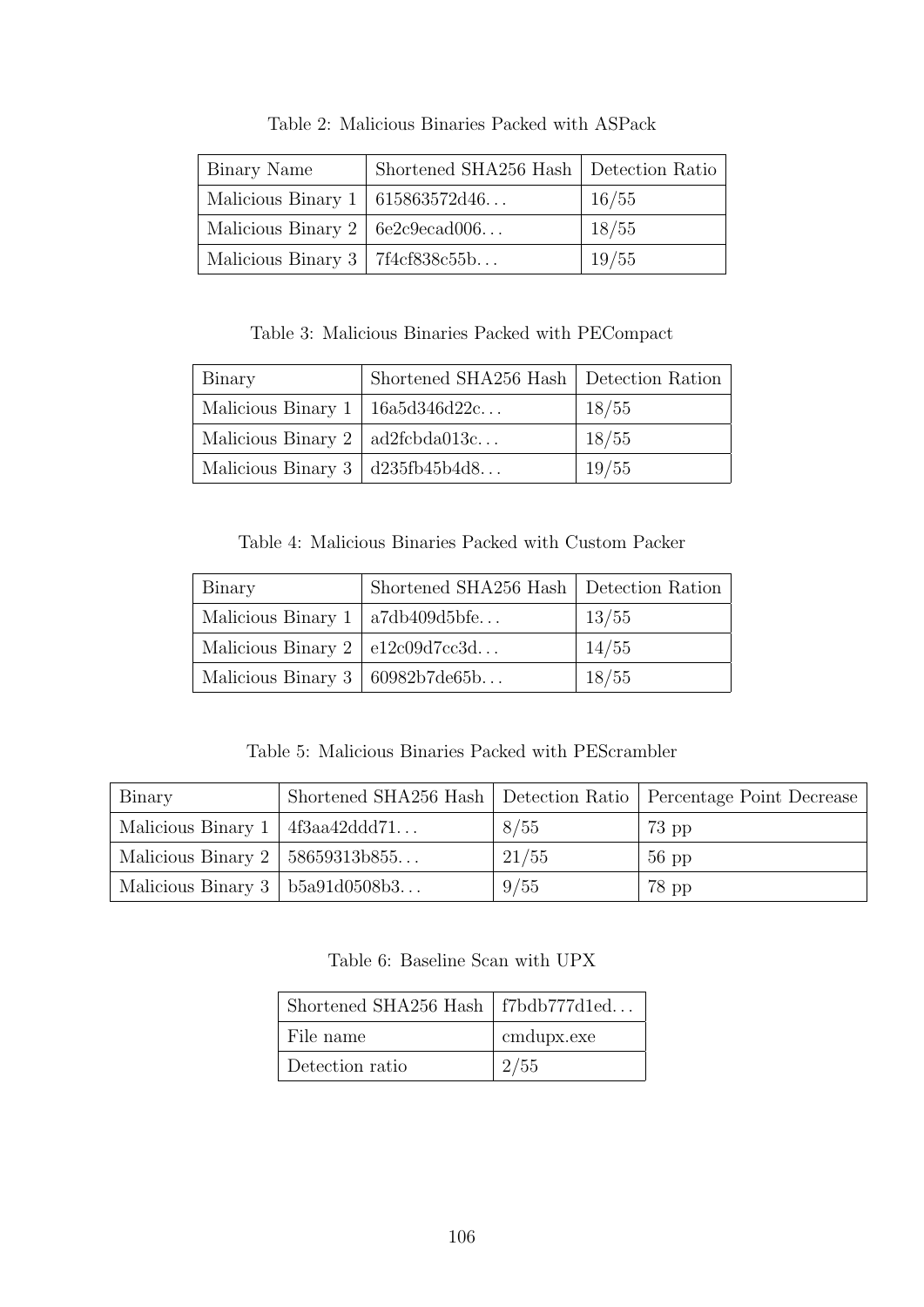| Antivirus | Result          |
|-----------|-----------------|
| Bkay      | HW32.Paked.B0EF |
| TheHacker | Posible_Worm32  |

Table 7: Baseline Scan with UPX Details

Table 8: Baseline Scan with ASPack

| Shortened SHA256 Hash $\vert$ d650f9937c35 |            |
|--------------------------------------------|------------|
| File name                                  | cmdasp.exe |
| Detection ratio                            | 2/55       |

Table 9: Baseline Scan with UPX Details

| Antivirus   Result |                                    |
|--------------------|------------------------------------|
| CMC                | Hoax.Win32.BadJoke.ScreenFlicker!O |
| Norman             | Suspicious.C6!genr                 |

Table 10: Baseline Scan with PECompact

| Shortened SHA256 Hash   793d8edfeddb |           |
|--------------------------------------|-----------|
| File name                            | cmdpe.exe |
| Detection ratio                      | 9/55      |

Table 11: Baseline Scan with UPX Details

| Antivirus         | Detected As                  |
|-------------------|------------------------------|
| Agnitum           | Packed/PECompact             |
| <b>Bkay</b>       | HW32.Paked.ABF3              |
| Cyren             | W32/SysVenFak.B.gen!Eldorado |
| F-Prot            | W32/SysVenFak.B.gen!Eldorado |
| K7AntiVirus       | Trojan $(00361abbl)$         |
| K7GW              | Trojan $(00361abbl)$         |
| McAfee-GW-Edition | BehavesLike.Win32.Rungbu.cc  |
| Norman            | Suspicious.C4!genr           |
| Qihoo-360         | Malware.QVM17.Gen            |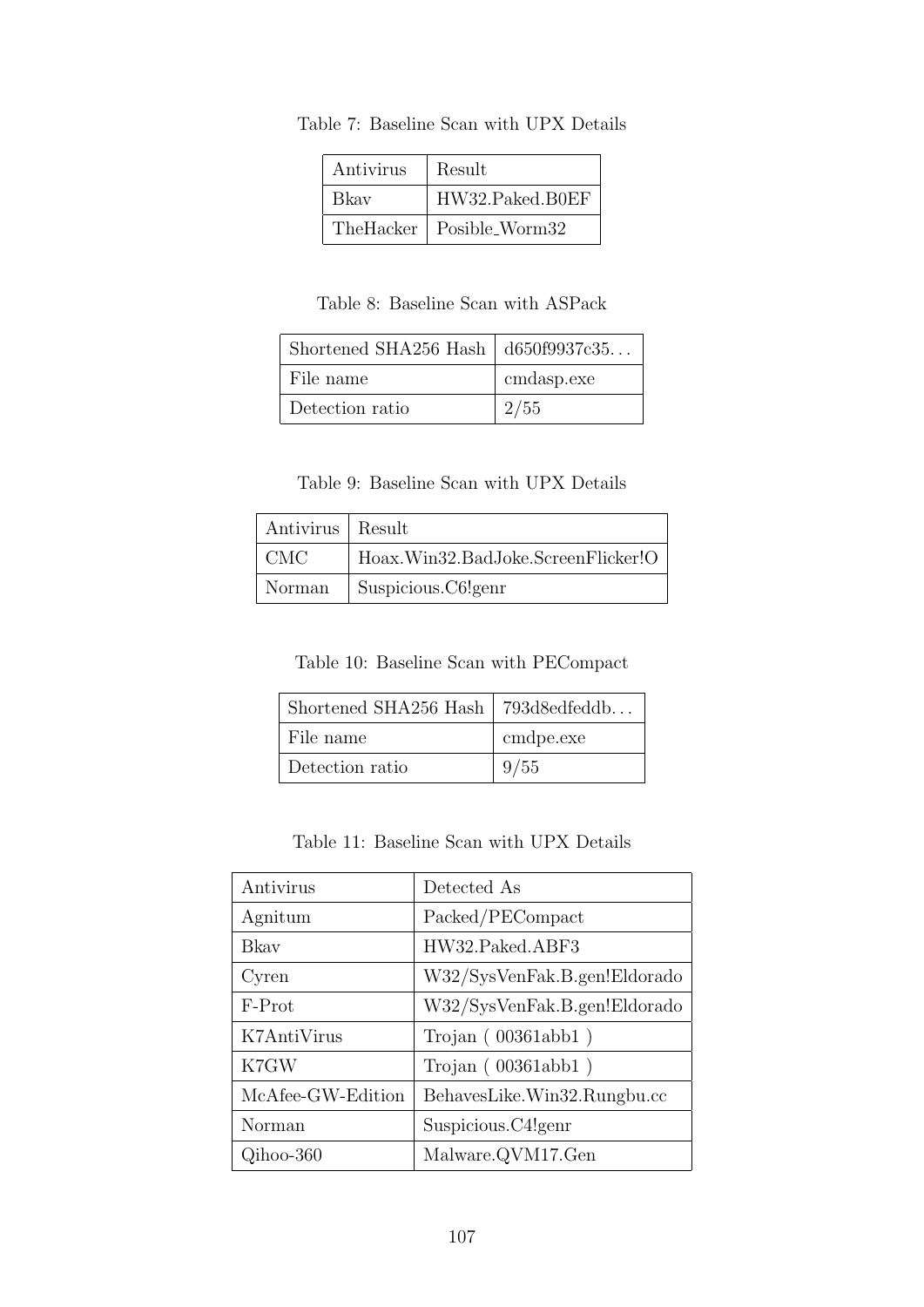| Shortened SHA256 Hash |       | Detection Rate   Percentage Point Change |
|-----------------------|-------|------------------------------------------|
| $280$ bdb $09196c$    | 26/55 |                                          |
| c7f050d01718          | 24/55 |                                          |
| 7c0f676b2100          | 22/55 |                                          |
| 968e6ae557a6          | 23/55 |                                          |

Table 12: Results From Dual Scanning Test Binaries with UPX and Hyperion

Table 13: Results From Dual Scanning Test Binaries with UPX and PEScrambler

| Shortened SHA256 Hash | Detection Rate |
|-----------------------|----------------|
| 8651c82dd82b          | 10/55          |
| dla4ce55b39b          | 37/55          |
| af3cd521b0ba          | 29/55          |
| b7d205023174          | 28/55          |
| b5a91d0508b3          | 9/55           |

Table 14: Results From Dual Scanning Test Binaries with ASPack and Hyperion

| Shortened SHA256 Hash | Detection ratio |
|-----------------------|-----------------|
| 9bae621660b9          | 24/55           |
| 7a5fdbf978c9          | 24/55           |
| 17cc27e38cd1          | 22/55           |
| da4e062d2627          | 26/55           |

Table 15: Results From Dual Scanning Test Binaries with ASPack and PEScrambler

| Shortened SHA256 Hash | Detection ratio |
|-----------------------|-----------------|
| 7be35e2d8d52          | 7/55            |
| 59275c39364b          | 13/55           |
| 5bb572d9a688          | 21/55           |
| c97b878c1c57          | 18/55           |
| dcd8806f281c          | 7/55            |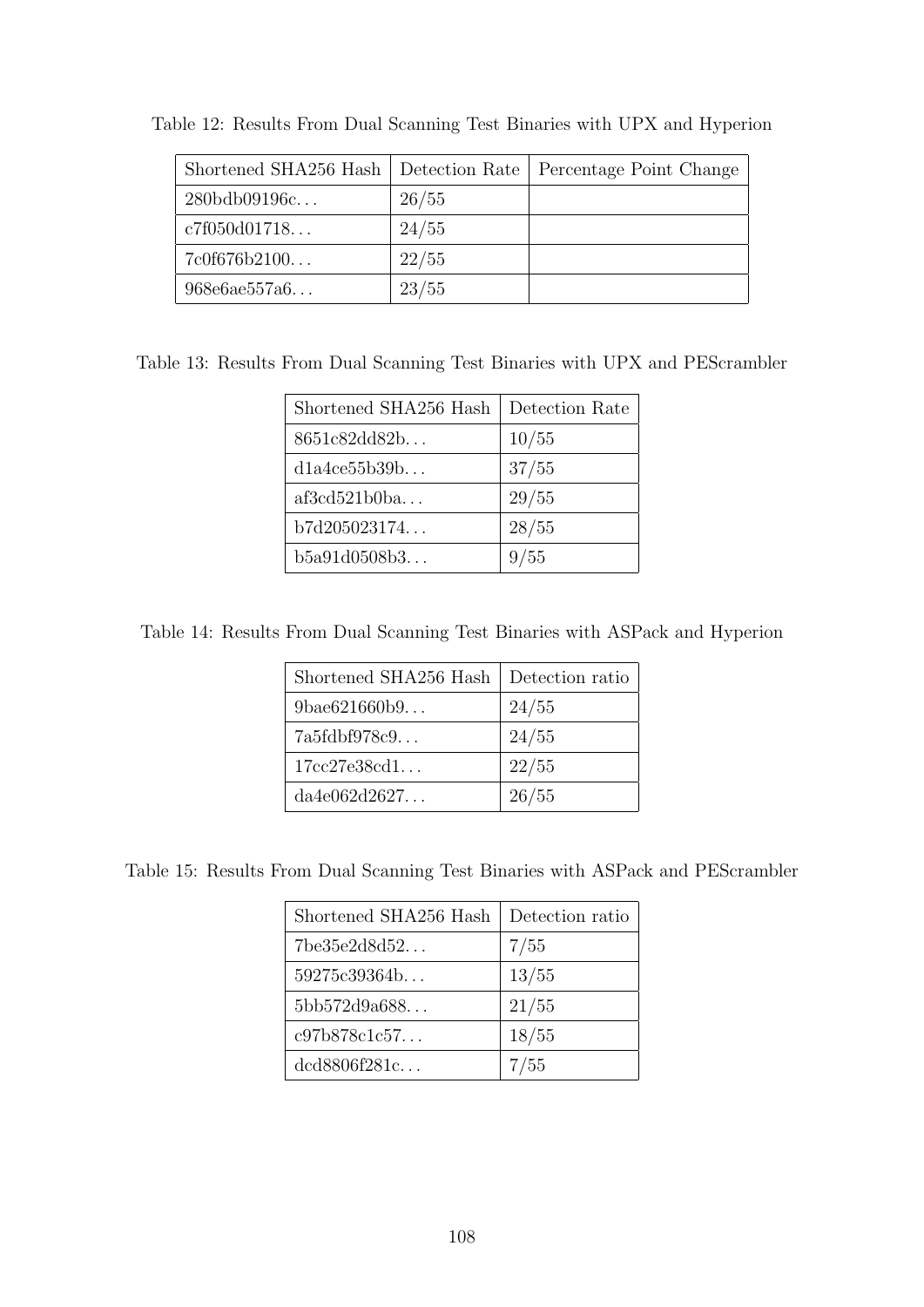| Shortened SHA256 Hash | Detection ratio |
|-----------------------|-----------------|
| c46e07ed1798          | 26/55           |
| 2733768faf9a          | 26/55           |
| f7451086ec6a          | 25/55           |
| e9b626e7400c          | 25/55           |

Table 16: Results From Dual Scanning Test Binaries with PECompact and Hyperion

Table 17: Results From Dual Scanning Test Binaries with PECompact and PEScrambler

| Shortened SHA256 Hash           | Detection ratio |
|---------------------------------|-----------------|
| $fc125$ bea $5928$              | 7/55            |
| 77f260470677                    | 3/55            |
| $2$ fbe $0$ f $4$ e $1$ e $4$ c | 14/55           |
| 87be1e70a35e                    | 8/55            |

Table 18: Results From Dual Scanning Test Binaries with Hyperion and PEScrambler

| Shortened SHA256 Hash       | Detection ratio |
|-----------------------------|-----------------|
| 9b6f3e81a7e6585c            | 16/55           |
| a2e41c4a6b48f6f1            | 15/55           |
| $67$ adcf $0567$ b $2$ afef | 13/55           |
| 05c531a174064701            | 12/55           |

Table 19: Results From Dual Scanning Test Binaries with Hyperion and PECompact

| Shortened SHA256 Hash | Detection ratio |
|-----------------------|-----------------|
| e0b60f4e018a3dfb      | 11/55           |
| 8f793aff79e0c06d      | 16/55           |
| 67c2bc5926503461      | 9/55            |
| 3490bb948eb819d8      | 8/55            |

Table 20: Results From Dual Scanning Test Binaries with Hyperion and UPX

| Shortened SHA256 Hash | Detection ratio |
|-----------------------|-----------------|
| 136c5d6480b5afaa      | 19/55           |
| 64fd4ba460d6c199      | 19/55           |
| ee83e519a090c6aa      | 14/55           |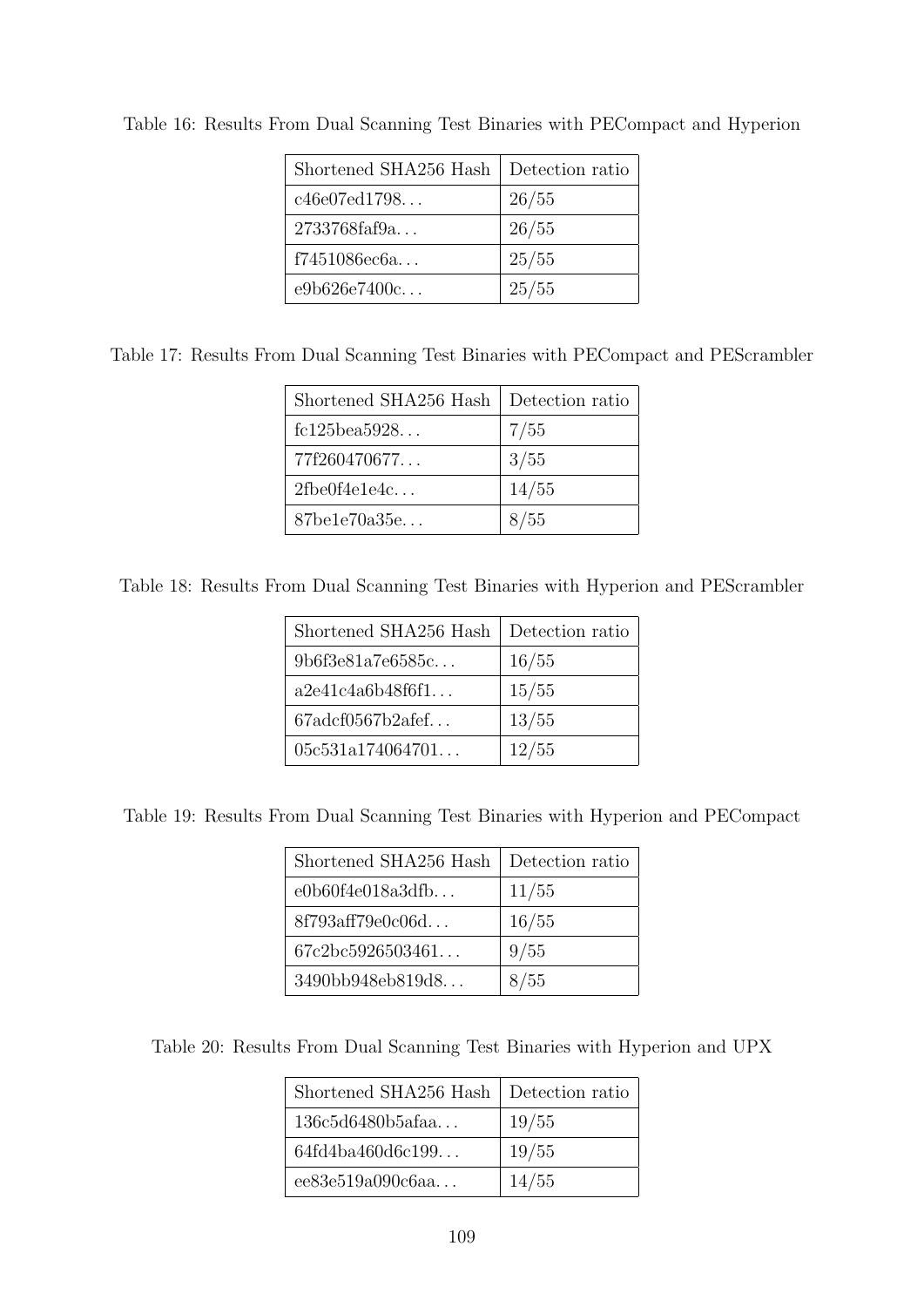| Shortened SHA256 Hash | Detection ratio |
|-----------------------|-----------------|
| ca952fb80b7e7d46      | 9/55            |
| 68486315fed5b227      | 7/55            |
| defb7d5a839dda74      | 12/55           |
| d83cd65920b252cb      | 10/55           |
| f8d81ee3ef0edc85      | 0/55            |

Table 21: Results From Dual Scanning Test Binaries with PEScrambler and ASPack

Table 22: Results From Dual Scanning Test Binaries with PEScrambler and PECompact

| Shortened SHA256 Hash | Detection ratio |
|-----------------------|-----------------|
| f8684340d11a          | 11/55           |
| 60e3f4287ff4          | 8/55            |
| c45bdfa113c0          | 5/55            |
| 38173616b668          | 14/55           |

Table 23: Results From Dual Scanning Test Binaries with PEScrambler and UPX

| Shortened SHA256 Hash | Detection ratio |
|-----------------------|-----------------|
| 165e7775fd36          | 15/55           |
| 424c f0a68727         | 10/55           |
| 0c19dd1e9fd2          | 11/55           |
| 65e4e92e099d          | 21/55           |

Table 24: Custom Built Template Scan

| Shortened SHA256 Hash   $8eac4e5b577c$ |                      |
|----------------------------------------|----------------------|
| File name                              | template_gcc_upx.exe |
| Detection ratio                        | 10/55                |